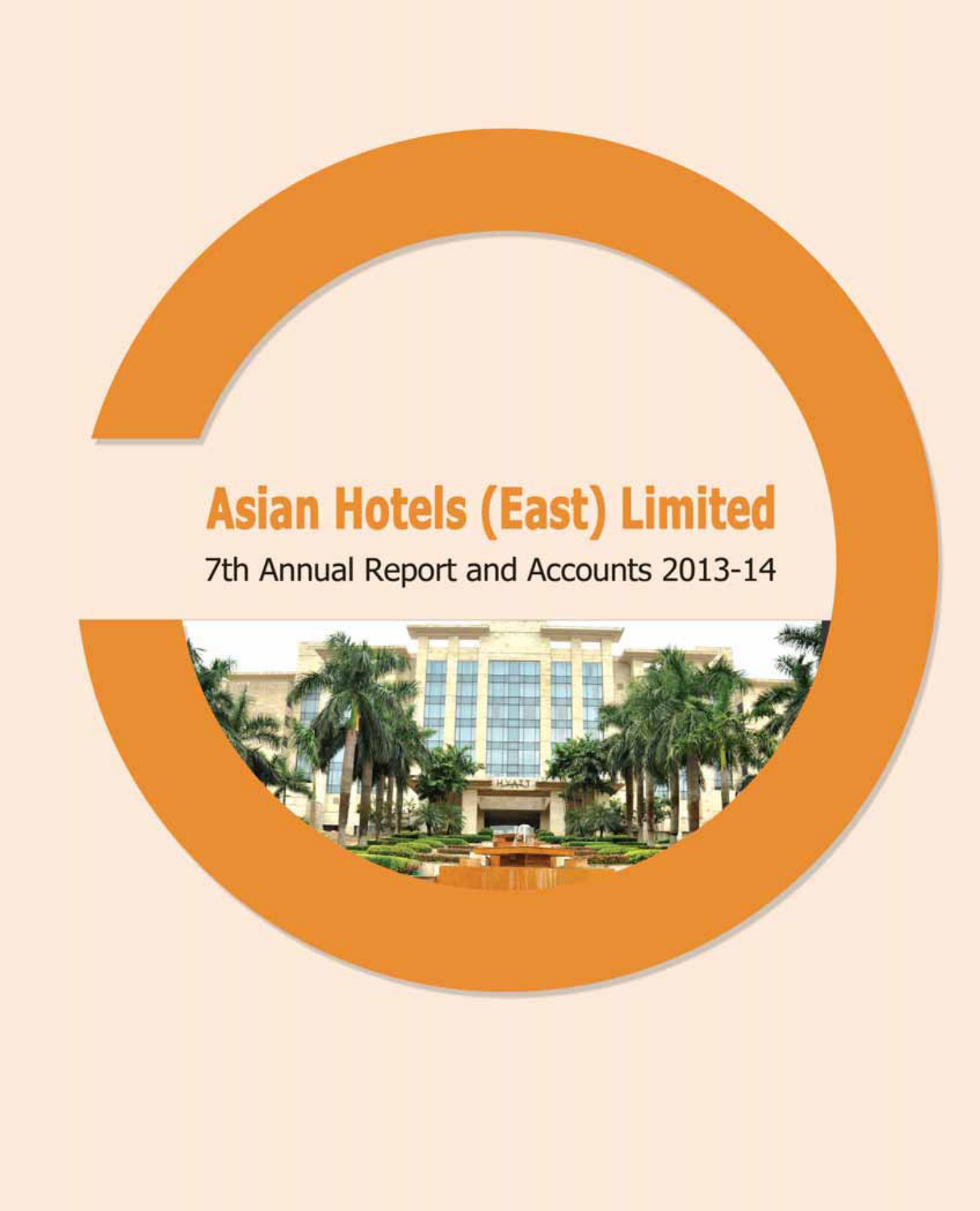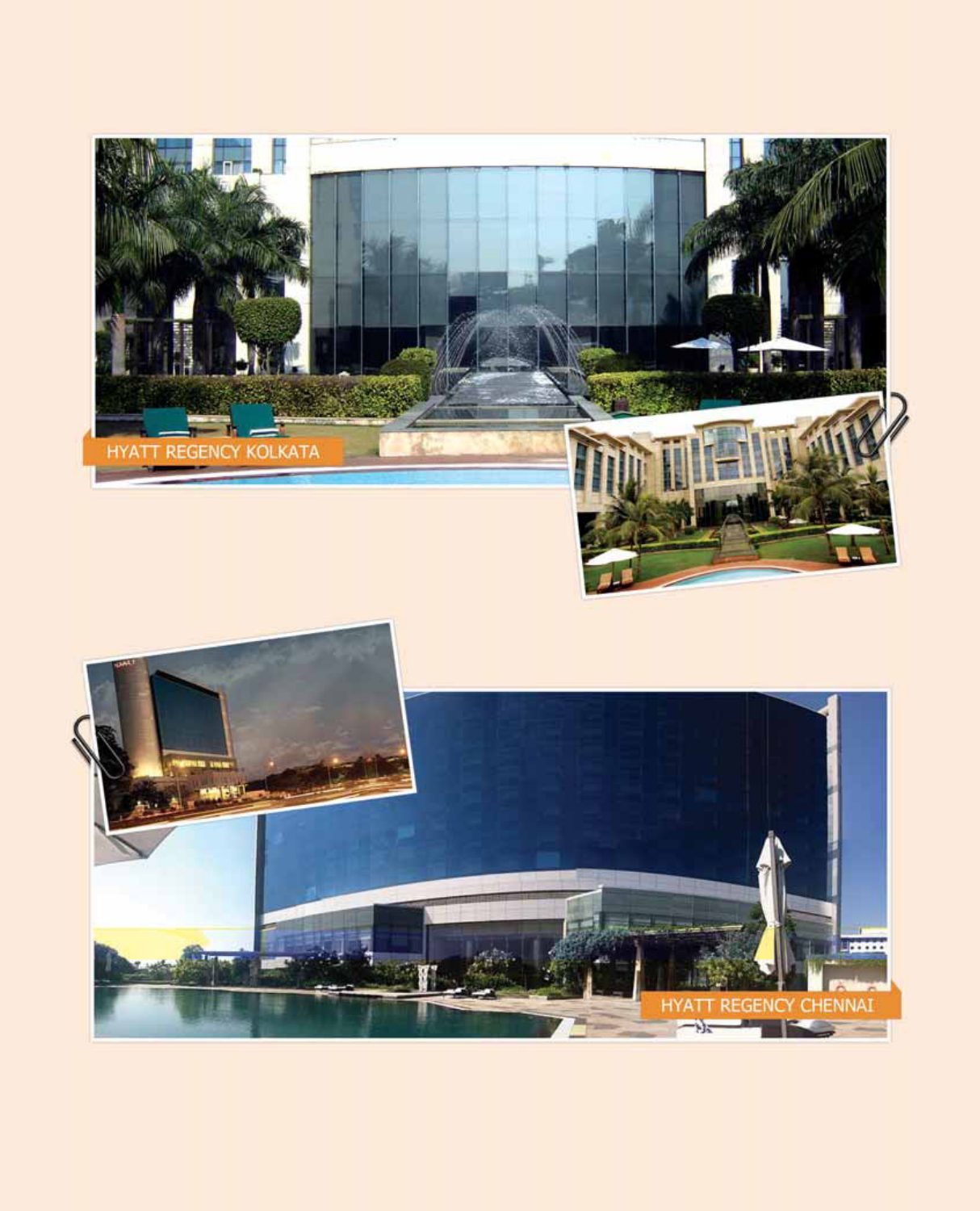# **BOARD OF DIRECTORS**

- Radhe Shyam Saraf Chairman Arun K. Saraf - - Joint Managing Director Umesh Saraf — Joint Managing Director
	-
	- -
- A. C. Chakrabortti Independent Director
- -
- Rama Shankar Jhawar Independent Director
- 
- Padam Kumar Khaitan Independent Director
- Ramesh Kumar Chokhani Independent Director
- -

# **CHIEF LEGAL OFFICER & COMPANY SECRETARY**

Saumen Chattopadhyay

# **AUDITORS**

S. S. Kothari Mehta & Co. Chartered Accountants 21, Lansdowne Place 4th Floor, Kolkata - 700 029, W.B., India

### **BANKERS**

Standard Chartered Bank IDBI Bank Limited State Bank of India

# **REGISTERED OFFICE**

Hyatt Regency Kolkata JA-1, Sector-III, Salt Lake City Kolkata - 700 098, W. B., India Tel. No. 033-2517 1009/1012 Fax No. 033-2335 8246 www.ahleast.com CIN: L15122WB2007PLC162762

# **REGISTRAR & SHARE TRANSFER AGENT**

Karvy Computershare Private Limited 17-24, Vittal Rao Nagar, Madhapur Hyderabad - 500 081 Andhra Pradesh, India

| <b>CONTENTS</b>                                                                                                                    |           |
|------------------------------------------------------------------------------------------------------------------------------------|-----------|
| Directors' Report<br>along with following annexure :                                                                               | $2 - 5$   |
| Annexure-A, Management Discussion and Analysis                                                                                     | $6 - 7$   |
| Annexure-B, Report on Corporate Governance                                                                                         | $8 - 18$  |
| Independent Auditors' Report                                                                                                       | 19-21     |
| Accounts – Asian Hotels (East) Limited (Standalone)                                                                                | $22 - 41$ |
| Statement pursuant to Section 212<br>of the Companies Act, 1956                                                                    | 42-43     |
| Independent Auditors' Report on Consolidated<br>Financial Statement of Asian Hotels (East)<br>Limited and its Subsidiary Companies | 44-45     |
| <b>Consolidated Accounts</b>                                                                                                       | 46-70     |
| <b>Notes</b>                                                                                                                       | 71        |
| <b>Blank Page</b>                                                                                                                  | 72        |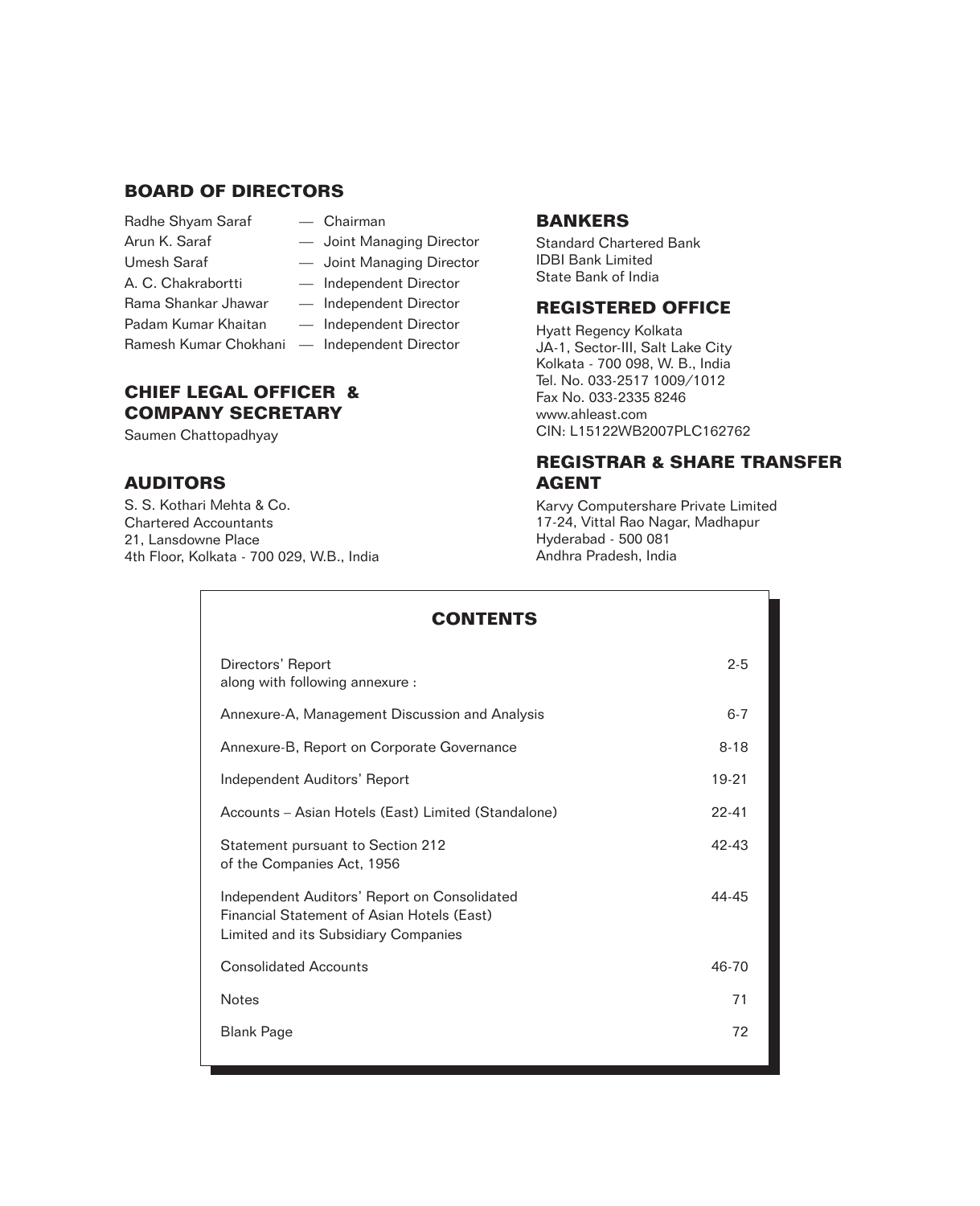### **DIRECTORS' REPORT**

#### **To the Members,**

Your Directors are pleased to present their 7th Annual Report on the business and operation of the Company together with the audited annual accounts of the Company for the year ended 31st March 2014.

#### **FINANCIAL HIGHLIGHTS**

Your Company's performance during the year under review is summarised as under:

| <b>Particulars</b>                                                         | <b>Standalone</b><br>(Rs. in lacs) |          | <b>Consolidated</b><br>(Rs. in lacs) |          |
|----------------------------------------------------------------------------|------------------------------------|----------|--------------------------------------|----------|
|                                                                            | 2013-14                            | 2012-13  | 2013-14                              | 2012-13  |
| Revenue from operation                                                     | 9270.18                            | 9024.13  | 17965.63                             | 15111.17 |
| Profit before Depreciation and Tax Expenses                                | 3858.01                            | 4536.39  | 697.78                               | 2663.53  |
| Less: Depreciation                                                         | 533.71                             | 654.31   | 2481.05                              | 1868.47  |
| Profit Before Tax                                                          | 3324.30                            | 3882.08  | (1783.27)                            | 795.06   |
| Less: Current tax                                                          | 606.39                             | 563.84   | 606.39                               | 563.84   |
| Deferred tax                                                               | 19.74                              | 99.51    | 19.74                                | 99.51    |
| Others                                                                     | (37.98)                            | 45.52    | (35.88)                              | 45.92    |
| Profit after tax before adjustment of minority interest                    | 2736.15                            | 3173.21  | (2373.52)                            | 85.79    |
| Add: Share of loss transferred to minority interest                        |                                    |          | 1625.87                              | 983.82   |
| Profit for the year                                                        | 2736.15                            | 3173.21  | (747.65)                             | 1069.61  |
| Add: Balance in statement of profit & loss                                 | 16455.81                           | 14198.26 | 14545.39                             | 14391.44 |
| Less: Transferred to General Reserve                                       | 273.61                             | 317.32   | 273.61                               | 317.32   |
| Proposed Dividend on Equity Shares<br>(including earlier years adjustment) | 343.26                             | 514.82   | 343.26                               | 514.82   |
| Tax on Dividend (including earlier years adjustment)                       | 62.31                              | 83.52    | 62.31                                | 83.52    |
| <b>Closing Balance</b>                                                     | 18512.78                           | 16455.81 | 13118.56                             | 14545.39 |

#### **STAND-ALONE PERFORMANCE**

- Operating revenue during the financial year 2013-14 increased to Rs. 9270.18 lacs as against Rs. 9024.13 lacs during the financial year 2012-13.
- Profit Before Tax during the financial year 2013-14 is Rs. 3324.30 lacs as against Rs. 3882.08 lacs during the financial year 2012-13.
- Profit for the year is Rs. 2736.15 lacs during the financial year 2013-14 as compared to Rs. 3173.21 lacs during the financial year 2012-13.

#### **CONSOLIDATED PERFORMANCE**

- Consolidated operating revenue during the financial year 2013-14 increased to Rs. 17965.63 lacs as against Rs. 15111.17 lacs during the financial year 2012-13.
- Profit Before Tax during the financial year 2013-14 is Rs. (1783.27) lacs as against Rs. 795.06 lacs during the financial year 2012-13.
- Profit for the year is Rs. (747.65) lacs during the financial year 2013-14 as compared to Rs. 1069.61 lacs during the financial year 2012-13.

#### **APPROPRIATIONS**

During the financial year 2013-14, an amount of Rs. 273.61 lacs (Rs. 317.32 lacs last year) has been appropriated to General Reserve.

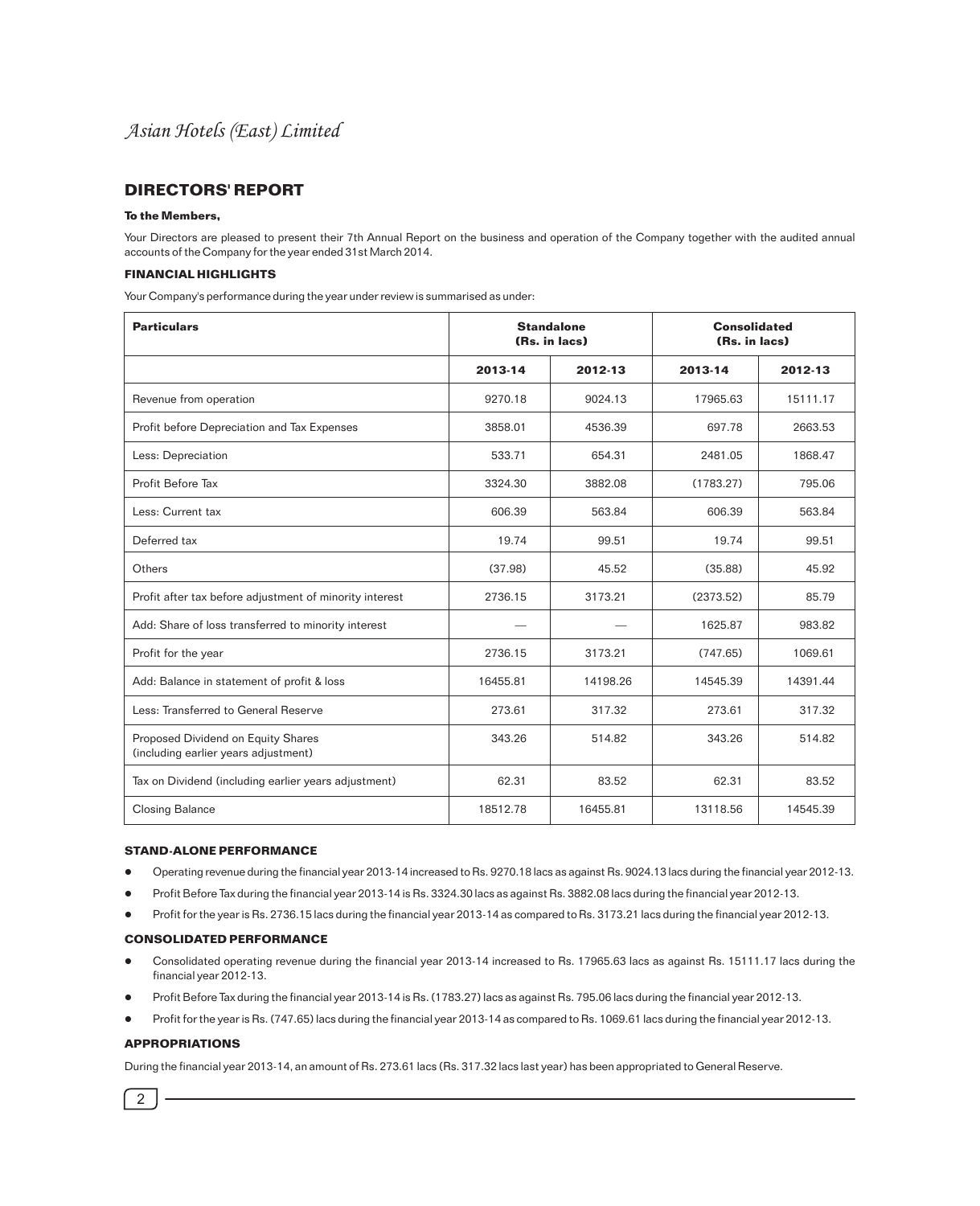#### **DIVIDEND**

The Board of Directors are pleased to recommend a dividend @ 30%, i.e. Rs. 3/- per equity share (previous year Rs. 4.50/- per equity share) on 1,14,40,585 equity shares of Rs. 10/- each for the year ended 31st March 2014. The total cost to the Company on account of dividend payment will be Rs. 401.55 lacs including dividend distribution tax of Rs. 58.33 lacs.

#### **BUSINESS OVERVIEW**

The Board is pleased to inform that during the financial year 2013-14 the overall revenue of the hotels was positive and with effective cost control & working capital management, the Company enhanced its operating performance which has already been highlighted above and in the Management Discussion & Analysis Report.

During the financial year, the hotel hosted major events that happened in the city of Kolkata including the IPL Opening Ceremony 2013, an extensive amount of wedding events, EO Annual Meeting in January 2014 and various medical conferences.

Hyatt Regency Kolkata achieved a Net Promoter Score (NPS) of 50.3 Percentage in our customer satisfaction survey - Medallia. The survey is based on the question of "Likelihood to Recommend the hotel" and hotel has been given a rating of over 5 in a scale of 10 maximum.

Your Board is constantly on the lookout for offering the highest consistency in quality, service and setting new standards to make the quests fully satisfied and the visit a rewarding experience. Adequate internal controls have been laid down by the Company to safeguard and protect its assets as well as to improve the overall productivity of its operations. An external audit has successfully been conducted to monitor hygiene standards, safety and security as well as audits to improve the energy and other efficiencies in the hotel.

#### **COMPLIANCE WITH NOTIFICATION NO.S.O.301(E) DATED 8TH FEBRUARY 2011 ISSUED BY THE MINISTRY OF CORPORATE AFFAIRS UNDER SECTION 211(3) OF THE COMPANIES ACT, 1956**

Since Central Government had issued a Notification No. S.O. 301 (E) dated 8th February, 2011 in exercise of the powers conferred by Section 211(3) of the Companies Act, 1956 granting general exemption to some specified class of companies, including hotel companies, from disclosing certain information in their Statement of Profit and Loss as required under Part-II of Schedule VI of the Companies Act, 1956 subject to fulfillment of few conditions, your Company has duly complied with all conditions of the notification to seek general exemption under Section 211(4) of the Companies Act, 1956, paras 3(i)(a) and 3(ii)(d) of Part II of Schedule VI of the Companies Act, 1956 dealing with the disclosure of quantitative details of turnover of each class of goods, opening and closing stock, purchases, production and consumption of raw material in the financial statements for the financial year ended 31st March 2014. Your Board has passed necessary resolution to comply with the notification.

#### **SUBSIDIARY COMPANIES**

The Company has two subsidiaries, namely GJS Hotels Limited, a wholly owned and a material non-listed Indian Subsidiary and Regency Convention Centre and Hotels Limited and one step down subsidiary namely Robust Hotels Private Limited.

The Ministry of Corporate Affairs, New Delhi has issued a General Circular No: 2 /2011 dated 8th February 2011 (said Circular) granting general exemption from complying with the provisions of Section 212 of the Companies Act, 1956 and the General Exemption is subject to certain conditions which inter alia requires the Board of Directors of the Company to give consent, by passing a Board Resolution, for not attaching the Balance Sheet of the subsidiary/ies concerned. Accordingly, your Directors have passed necessary Board Resolution to avail the above general exemption. The Consolidated Financial Statements of holding company and all the subsidiaries, prepared in strict compliance with applicable accounting standards and Listing Agreement as prescribed by the Securities and Exchange Board of India (SEBI) and duly audited by Statutory Auditors of the Company have been presented in the Annual Report along with the prescribed Financial Information in respect of the subsidiary companies. The Company will make available the Annual Accounts of the subsidiary companies to the members of the Company as well as members of subsidiary companies who may be interested in obtaining the same at any point of time. The Annual Accounts of the subsidiary companies will also be kept open for inspection at the Registered Office of the Company and that of the respective subsidiary companies. Hard copy of details of accounts of subsidiaries shall be made available to the members on demand.

#### **AMALGAMATION**

The Scheme of Amalgamation of Forex Finance Private Limited with the Company has been approved by the equity shareholders of the Company with requisite majority as required under Section 391(2) of the Companies Act, 1956 at the Court Convened Meeting of the equity shareholders of the Company held on 8th April 2014. Further the Scheme was put to vote by public shareholders through postal ballot and e-voting process. Resolution for the approval of the Scheme was passed with requisite majority by the public shareholders.

The Company has filed the petitions for sanction of the Scheme as per Section 391(2) and 394 read with Section 100 of the Companies Act, 1956 with the Hon'ble High Court at Calcutta.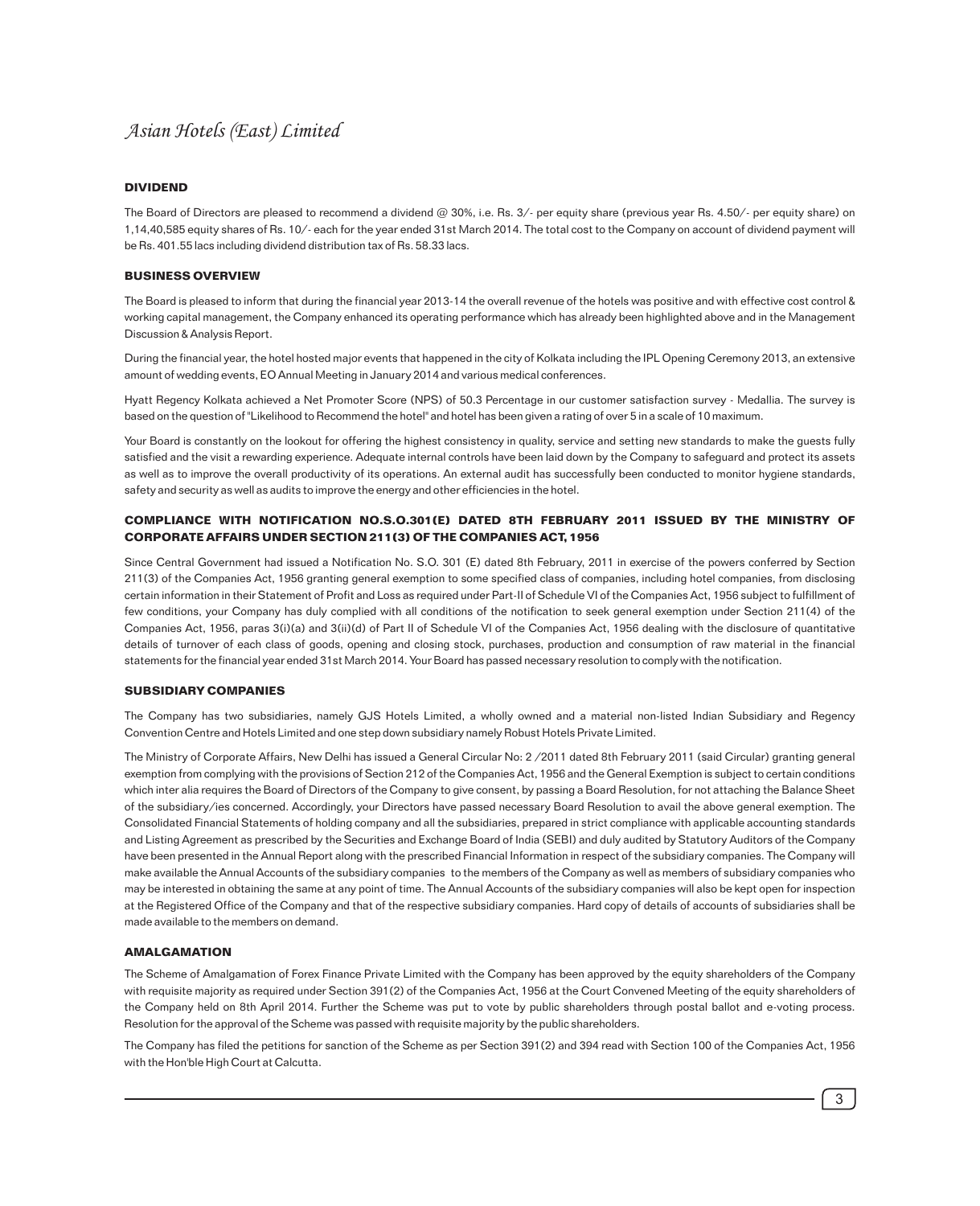#### **AUDITORS & AUDITORS' REPORT**

M/s S.S. Kothari Mehta & Co., Chartered Accountants, Kolkata, the present auditors of the Company, retires at the forthcoming Annual General Meeting and is eligible for re-appointment as auditors and has confirmed their eligibility and willingness to accept office, if re-appointed. Members are requested to re-appoint them and fix their remuneration. The Audit Committee of the Board has recommended their re-appointment.

The notes on accounts referred to in the Auditors' Report are self-explanatory and, therefore, do not call for any further comments.

During the year under review, Internal Audit of the Company has been carried out by M/s. KSMN & Company, Chartered Accountants, Kolkata.

#### **BOARD OF DIRECTORS**

The Company had pursuant to the provisions of Clause 49 of the Listing Agreement entered with the Stock Exchanges, appointed Mr. A. C. Chakrabortti, Mr. Rama Shankar Jhawar and Mr. Padam Kumar Khaitan as Independent Directors of the Company.

As per Section 149(4) of the Companies Act, 2013, which came into effect from 1st April, 2014, every Listed Company is required to have at least one-third of the total number of directors as Independent Directors. In accordance with the provision of Section 149 of the Act, these Directors are being appointed as Independent Directors to hold office as per their tenure of appointment mentioned in the Notice of the forthcoming Annual General Meeting of the Company.

Mr. Radhe Shyam Saraf retires by rotation and being eligible, offers himself for reappointment at the ensuing Annual General Meeting.

During the year Mr. S. S. Bhandari resigned as a Director of the Company due to his health reasons causing casual vacancy on the Board of Directors of the Company. The Board decided not to fill up the causal vacancy caused by his resignation.

#### **DIRECTORS' RESPONSIBILITY STATEMENT UNDER SECTION 217(2AA) OF THE COMPANIES ACT, 1956**

Pursuant to Section 217(2AA) of the Companies Act, 1956, your Directors confirm as under:

- that in the preparation of annual accounts for the year ended 31st March 2014, the applicable Accounting Standards have been followed along with proper explanation relating to materials departures, if any;
- that the Directors have selected such accounting policies and applied them consistently and made judgments and estimates that are reasonable and pursuant so as to give a true and fair view of the state of affairs of the Company at the end of the financial year under review and of the profit or loss of the Company for the financial year;
- that the Directors have taken proper and sufficient care for the maintenance of adequate accounting records in accordance with the provisions of the Act for safeguarding the assets of the Company and for preventing and detecting fraud and other irregularities; and
- that the Directors have prepared the annual accounts on a going concern basis.

#### **PARTICULARS OF ENERGY CONSERVATION, TECHNOLOGY ABSORPTION AND FOREIGN EXCHANGE EARNINGS AND OUTGO**

During the year, your Company has no activity relating to Conservation of Energy and Technology Absorption as stipulated in the Companies (Disclosure of Particulars in the Report of Board of Directors) Rules, 1988. However, your Company uses information technology extensively in its operations and also continues its endeavour to improve energy conservation and utilization, safety and environment.

The Company's earnings and outgo in foreign exchange for the financial year under review were Rs. 3355.66 lacs/ Rs. 600.55 lacs respectively.

#### **PARTICULARS OF EMPLOYEES**

In terms of the provisions of Section 217(2A) of the Companies Act, 1956 read with the Companies (Particulars of Employees) Rules, 1975 as amended, the names and other particulars of employees are required to be set out in the Director's Report. However, as per the provisions of Section 219(1)(b)(iv) of the said Act, the Annual Report excluding the aforesaid information is being sent to all the members of the Company and others entitled thereto. Any Member interested in obtaining such particulars may write to the Chief Legal Officer & Company Secretary at the Registered Office of the Company.

#### **MANAGEMENT DISCUSSION AND ANALYSIS REPORT AND CORPORATE GOVERNANCE REPORT**

Pursuant to Clause 49 of the Listing Agreement with the Stock Exchanges, Report on Management Discussion and Analysis Report as Annexure-A and Corporate Governance Report as Annexure-B and Compliance Certificate on Corporate Governance are annexed to this Report.

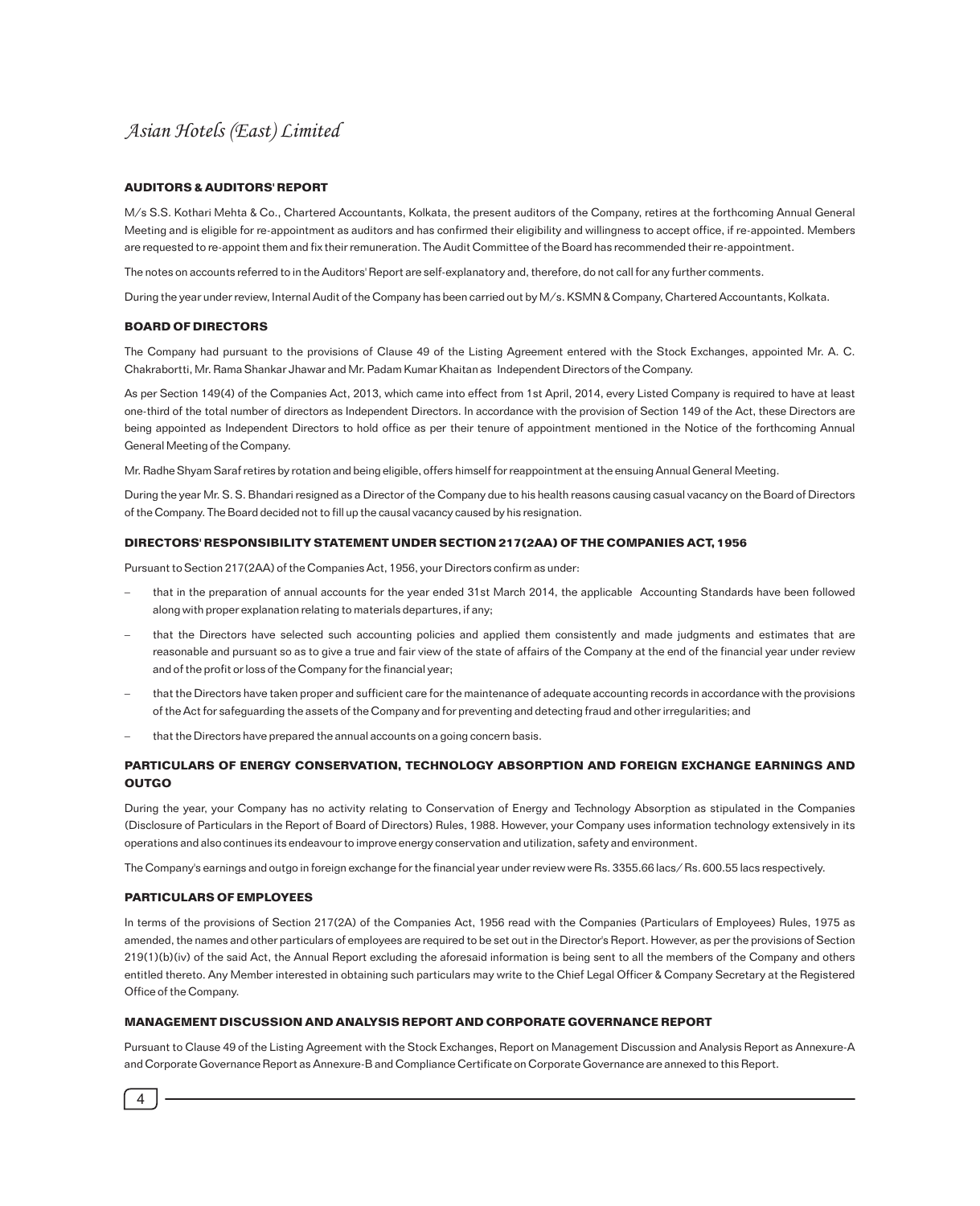#### **CORPORATE SOCIAL RESPONSIBILITY**

The Company is associated with charitable and social activities and thereby playing a pro-active role in the socio-economic growth. Hyatt Regency Kolkata encourages local non-profits for various environmental awareness programs. We recognise and embrace the need to serve our community. In addition to several local programs conducted by us, our most important initiative for the financial year has been to create awareness for the East Kolkata Wetlands with schools but also in cooperation with our corporate clients and additionally we are supporting "Ek Tara" an initiative of some private investors for tutoring of girls and young women with the aim of empowerment and making them self-supporting.

The Board of Directors of the Company at its meeting held on 22nd May 2014 has constituted the Corporate Social Responsibility Committee in line with Section 135 of the Companies Act 2013. Detail of the same has been provided in the Corporate Governance Report. The Committee is responsible for formulating and monitoring the Corporate Social Responsibility Policy of the Company.

#### **ACKNOWLEDGEMENT**

Your Directors wish to place on record their appreciation towards all associates including customers, the Government of India, Government of West Bengal, Government Agencies, Hyatt Hotels Corporation, Bankers, suppliers, shareholders, employees and others who have reposed their confidence in the Company.

For and on behalf of the Board of Directors

Joint Managing Director **Director** 

Place: Kolkata **Umesh Saraf Rama Shankar Jhawar**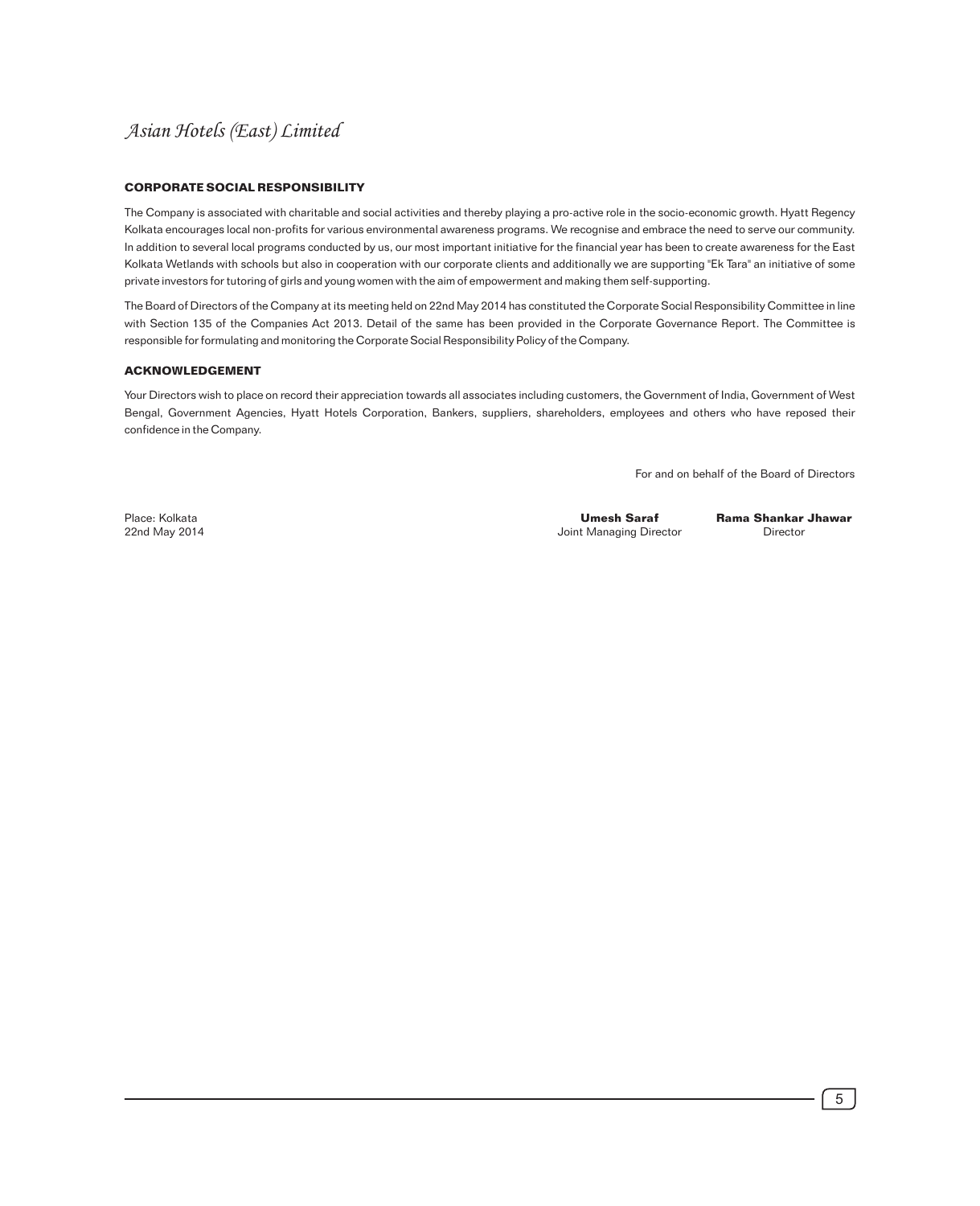# **ANNEXURE - A FORMING PART OF DIRECTORS' REPORT MANAGEMENT DISCUSSION AND ANALYSIS**

#### **INDUSTRY STRUCTURE, DEVELOPMENT, OPPORTUNITIES AND OUTLOOK**

The Hotel industry is facing immediate challenges due to the sluggish domestic economy, supply/demand imbalance and negative global economic environment. These problems are compounded by increasing land costs, rising construction/development and operating costs. As a result, profitability of the hotels is getting adversely affected. Whilst there has been significant growth in domestic demand but this is outweighted by pressure of low room rates, occupancy and change in demand patterns. Less hotel cash flow impacts not only equity returns but debt service capabilities and hotel valuations. Since there is a pressure to cut down rates to maintain occupancy level, the Management of your hotels has focused on maximizing returns from ancillary streams like food and beverage (F&B) outlets, banqueting services, spas & saloons and retail outlets. With the clarity in the political situation of the Country, the hotel industry could see the better growth in the years to come.

#### **RISKS, CONCERNS AND THREATS**

As a result of increasing supply pipeline and sluggish occupancy levels, sustenance of rates are immediate concerns for Indian hotel industry. Less corporate demand for conference and group business are also major woes of the hotel industry. Operating costs specially food cost, labour and utilities have skyrocketed creating pressures on margins. It looks that hotels will be struggling to be profitable with some having to restructure their debt to stay in the business. The industry revolves around customer service and satisfaction. Accordingly, the hotels must be constantly aware of the changing attitudes and behaviors of their customers. Hotels that meet and exceed the expectations of their guests will always be in high demand. Management of the hotels has to ensure branding of properties, products, innovations in product development, sales strategies, daily operations and advance technology in the food & beverage portion of the hotel industry to control cost and reduce waste with an ultimate aim to add to revenue and reduce costs.

#### **SEGMENTWISE PERFORMANCE**

The Company operates in the only one segment i.e., hoteliering

#### **FINANCIAL AND OPERATING PERFORMANCE**

#### **Standalone Financials**

#### **Revenue**

Operating revenue during the financial year 2013-14 increased to Rs. 9270.18 lacs as against Rs. 9024.13 lacs during the financial year 2012-13.

#### **Profit Before Tax (PBT)**

Profit Before Tax during the financial year 2013-14 is Rs. 3324.30 lacs as against Rs. 3882.08 lacs during the financial year 2012-13.

#### **Profit for the year**

Profit for the year is Rs. 2736.15 lacs during the financial year 2013-14 as compared to Rs. 3173.21 lacs during the financial year 2012-13.

#### **Consolidated Financials**

The current year results include the results of the 4 companies including 2 subsidiaries and 1 step down subsidiary. These have been prepared under historical cost convention accrual basis to comply in all material respect with the mandatory accounting standards notified by the Companies Accounting Rules, 2006 (as amended) and the relevant provisions of the Companies Act, 1956. While Hotel Hyatt Regency Chennai under the subsidiary of GJS Hotels Limited, is hopeful of improvement in its operational results but on and overall the profitability of the unit has been impacted due to the high interest rates on the debts during the long gestation period. This accounted for loss in the consolidated accounts of the Company.

#### **Revenue**

Consolidated operating revenue during the financial year 2013-14 increased to Rs. 17965.63 lacs as against Rs. 15111.17 lacs during the financial year 2012-13.

#### **Profit Before Tax (PBT)**

Profit Before Tax during the financial year 2013-14 is Rs. (1783.27) lacs as against Rs. 795.06 lacs during the financial year 2012-13.

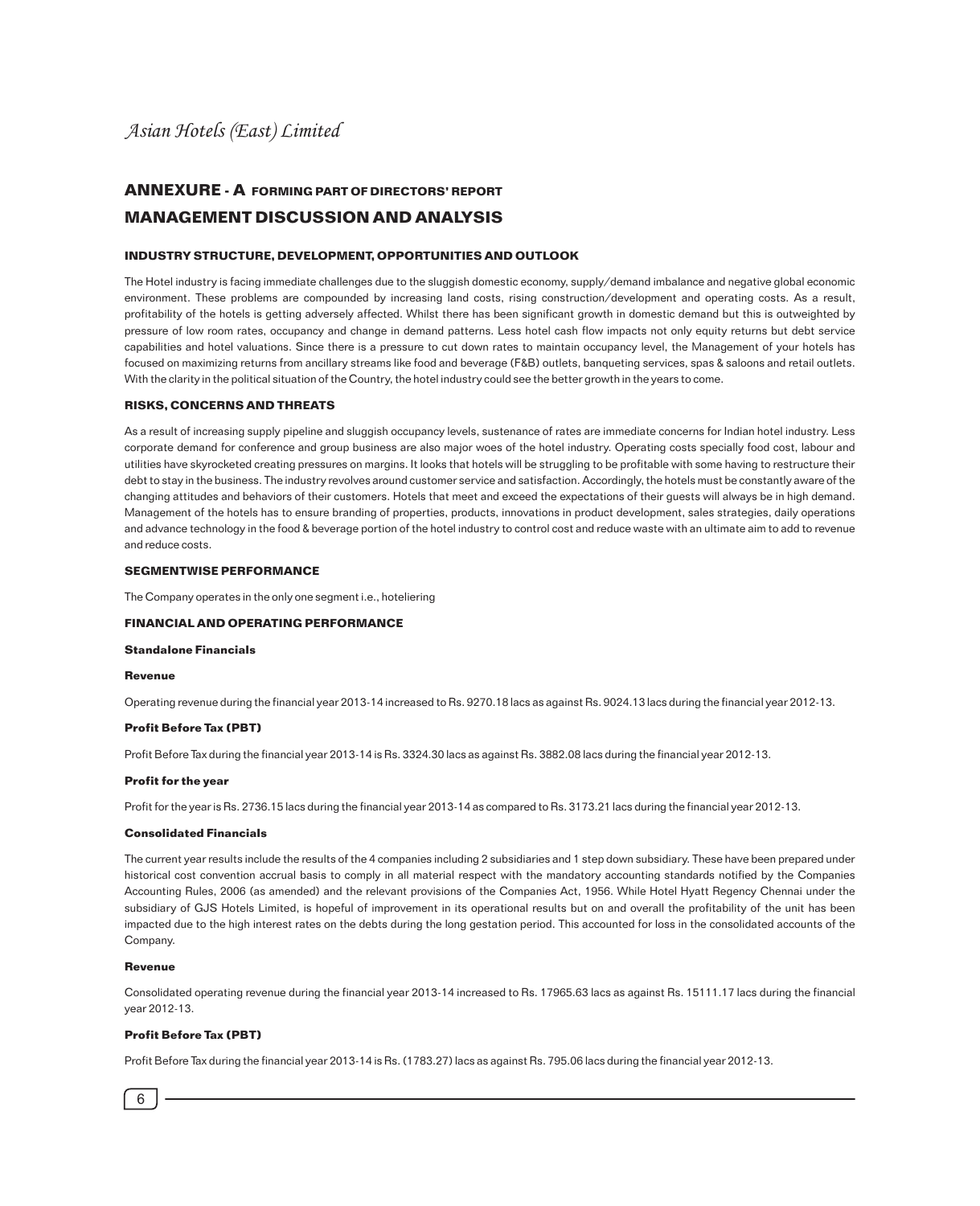#### **Profit for the year**

Profit for the year is Rs. (747.65) lacs during the financial year 2013-14 as compared to Rs. 1069.61 lacs during the financial year 2012-13.

#### **Net Worth**

The net worth in the current year stands at Rs. 84124.70 Lacs as compared to Rs. 81794.12 Lacs in the previous year.

#### **EFFICIENT INTERNAL CONTROL SYSTEM**

Adequate internal controls have been laid down by the Company to safeguard and protect its assets as well as to improve the overall productivity of its operations. The Internal Auditor carries out in-depth internal audits for each department of Hotel Hyatt Regency Kolkata. The detailed process of review not only ensures reliability of control systems and legal compliances with applicable legislation, defined policies and processes but also reviews efficiency of systems and ensures safeguarding of tangible and intangible assets. The Audit Committee of the Board reviews the findings of the Internal Auditor and closely monitors the implementation of their recommendations by reviewing the compliance reports furnished.

#### **DEVELOPMENT IN HUMAN RESOURCES AND INDUSTRIAL RELATIONS**

The Company's strength lies in the commitment and quality of its people. Hotel Hyatt Regency Kolkata is known worldwide for its impeccable services - a reflection of careful employee selection, training and motivation. Employees are provided opportunity to grow and prosper. In the mean time all efforts are being made to control cost so as to maintain present level of profitability. We are also seeking opportunities in different markets and segments to continue diversify our revenue.

Industrial relations remained stable throughout the financial year 2013-14.

As on 31st March 2014, the number of people employed by the Company was 306.

#### **CAUTIONARY STATEMENT**

Statements made in the Management Discussion and Analysis, describing the Company's objectives, projections, estimates, predictions and expectations may be forward looking statement within the meaning of applicable laws and regulations. Actual results might differ materially from those either expressed or implied.

For and on behalf of the Board of Directors

22nd May 2014 Joint Managing Director Director

Place: Kolkata **Umesh Saraf Rama Shankar Jhawar**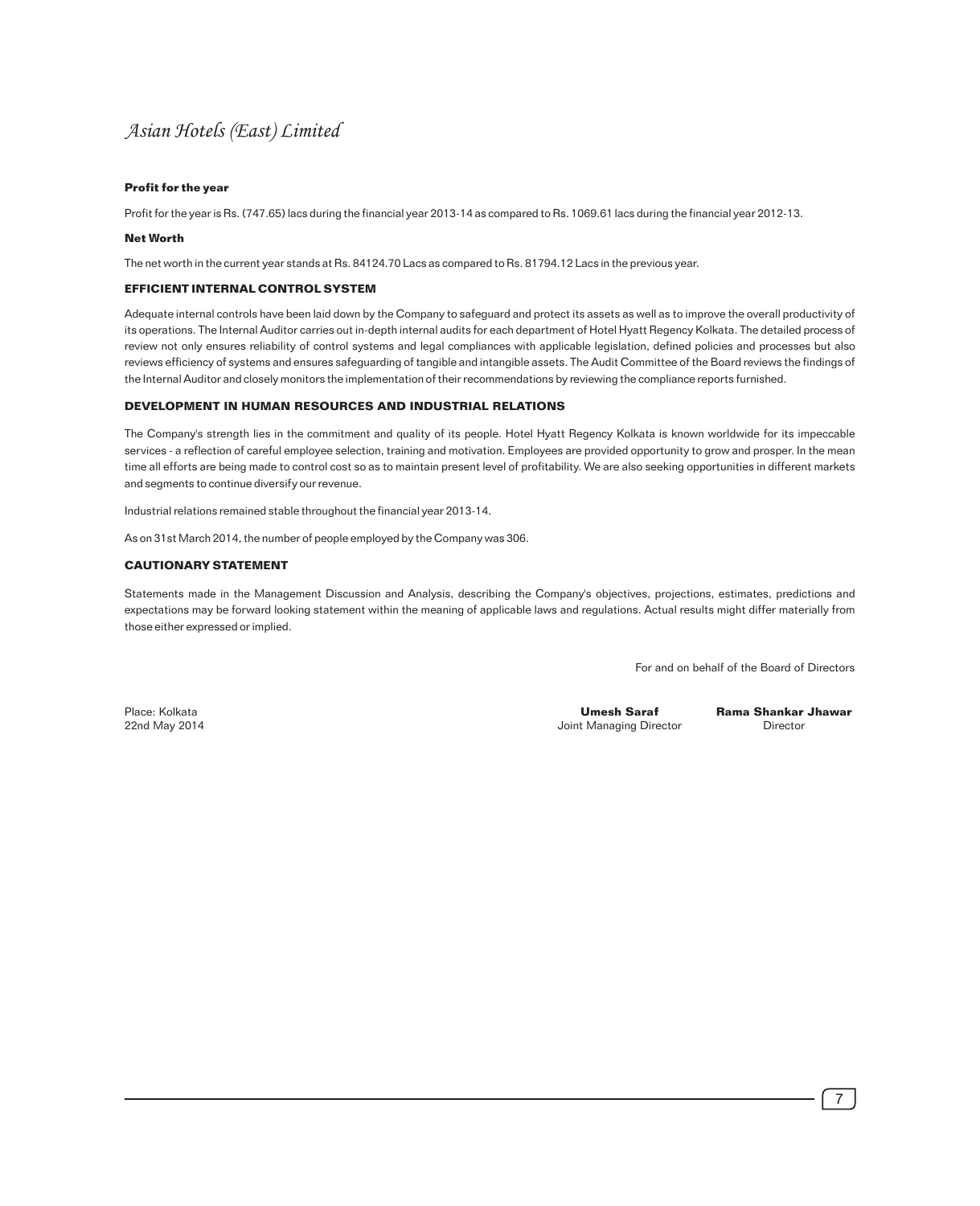#### **ANNEXURE - B FORMING PART OF DIRECTORS' REPORT**

#### **REPORT ON CORPORATE GOVERNANCE**

#### **COMPANY'S PHILOSOPHY ON CORPORATE GOVERNANCE**

Asian Hotels (East) Limited believes that good Corporate Governance is essential to achieve long term corporate goals and enhance stakeholders' value. The Company's philosophy on Corporate Governance is aimed at the attainment of highest level of transparency, accountability and compliance of laws in all facets of operations, leading to best standards of Corporate Governance. This has enabled your Company to earn the trust and goodwill of its investors, business partners, employees and the communities in which it operates. It is Asian Hotels (East) Limited's belief that good ethics make good business sense and our business practices are in keeping with this spirit of maintaining the highest level of ethical standards. The Board of Directors has also institutionalized best management practices to bring about an atmosphere of accountability. Systems have been put into place to ensure effective strategic planning, optimum risk management, financial plans, budgets, integrity controls, reporting, communication policy with emphasis on transparency and full disclosure on the various facts of the Company's operations, its functioning, financial and total compliance with all statutory/regulatory requirements not only in the letter of the law but also in its spirit.

The Company has complied with the provisions of Clause 49 of the Listing Agreement with Stock Exchanges, which deals with the compliance of Corporate Governance requirements as detailed below:

#### **BOARD OF DIRECTORS**

As on 31st March 2014, the total Board strength comprises of seven (7) Directors which includes a Non-Executive Chairman, two (2) Joint Managing Directors and four (4) other Independent Directors. The Company is in compliance with the provisions of the Companies Act, 1956 and the Listing Agreement with the Stock Exchanges pertaining to composition of the Board as on 31st March 2014.

None of the Directors is a member of more than 10 committees or act as chairman of more than 5 committees as specified in Clause 49, across all companies in which they are Directors.

The Board normally meets four times a year and as and when required. The time gap between two Board Meetings has not exceeded the limit of four months as specified under Clause 49(I)(C) of the Listing Agreement with the Stock Exchanges. During the financial year 2013-14, the Board of Directors had five (5) meetings. These were held on 22nd May 2013, 23rd May 2013, 8th August 2013, 12th November 2013 and 7th February 2014. The attendance of the Directors at the Board meeting is given elsewhere in this section.

All the meetings are conducted as per well designed and structured agenda. All the agenda items are backed by necessary supporting information and documents to enable the Board to take informed decisions. Agenda also includes minutes of the meetings of all the Board Committees and Subsidiaries for the information of the Board. Additional agenda items in the form of "Other Business" are included with the permission of the Chairman. Agenda papers are generally circulated seven days prior to the Board Meeting.

All statutory and other significant and material information as mentioned in Annexure IA to Clause 49 of the Listing Agreement are placed before the Board to enable it to discharge its responsibility of strategic supervision of the Company as trustees of the shareholders. The Board also reviews periodically the compliance of all applicable laws. The members of the Board have the complete freedom to express their opinion and decisions are taken after detailed discussion.

Details of Director seeking re-appointment at the ensuing Annual General Meeting have been furnished in the Notice convening the meeting of the members.

The last Annual General Meeting was held on 8th August, 2013. Pursuant to the provisions of Clause 49(I) of the Listing Agreement, the composition of the Board, details of Directorships held, Committee Memberships / Chairmanships held, and attendance of the Director at the Board Meetings and previous Annual General Meeting (AGM) are given below as on 31st March 2014:

| SI.<br>No. | <b>Name of Director</b>            | DIN No.  | Category                                      | No. of<br><b>Board</b><br><b>Meetings</b><br>attended | <b>Last AGM</b><br>attended | No. of other<br>Director-<br>$\mathsf{ship}(\mathsf{s})$ |                | No. of<br>Membership(s) $/$<br>Chairmanship(s) of<br><b>Board Committees, in</b><br>other Companies $#$ |
|------------|------------------------------------|----------|-----------------------------------------------|-------------------------------------------------------|-----------------------------|----------------------------------------------------------|----------------|---------------------------------------------------------------------------------------------------------|
|            |                                    |          |                                               |                                                       |                             |                                                          | <b>Member</b>  | <b>Chairman</b>                                                                                         |
| 1.         | Mr. Radhe Shyam Saraf <sup>+</sup> | 00017962 | Non-Independent,<br>Non-Executive<br>Chairman |                                                       | <b>No</b>                   | Nil                                                      | Nil            | Nil                                                                                                     |
| 2.         | Mr. A. C. Chakrabortti             | 00015622 | Independent<br>Non-Executive                  | 3                                                     | Yes                         | 5                                                        | $\overline{2}$ | $\overline{2}$                                                                                          |
| 3.         | Mr. Rama Shankar Jhawar            | 00023792 | Independent,<br>Non-Executive                 | 4                                                     | Yes                         | $\overline{7}$                                           |                |                                                                                                         |
| 4.         | Mr. Padam Kumar Khaitan            | 00019700 | Independent,<br>Non-Executive                 | 5                                                     | Yes                         | 10                                                       | $\overline{2}$ |                                                                                                         |
| 5.         | Mr. Arun K Saraf <sup>+</sup>      | 00339772 | Joint Managing<br>Director                    | 4                                                     | Yes                         | $\overline{2}$                                           |                | O                                                                                                       |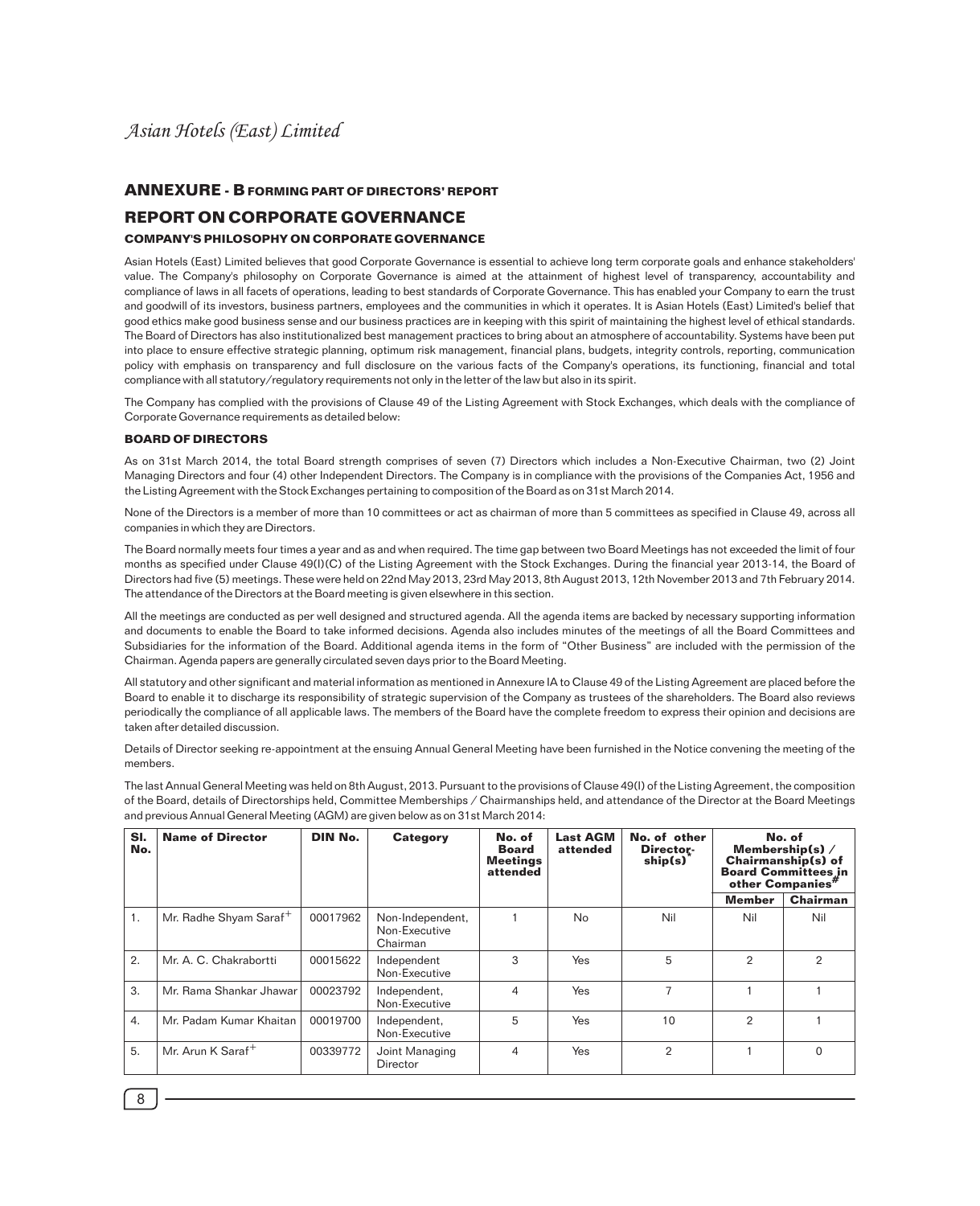| SI.<br>No. | <b>Name of Director</b>      | DIN No.  | Category                          | No. of<br><b>Board</b><br><b>Meetings</b><br>attended | <b>Last AGM</b><br>attended | No. of other<br>Director-<br>$\mathsf{ship}(\mathsf{s})$ |               | No. of<br>Membership(s) $/$<br><b>Chairmanship(s) of</b><br><b>Board Committees in</b><br>other Companies $\pi$ |
|------------|------------------------------|----------|-----------------------------------|-------------------------------------------------------|-----------------------------|----------------------------------------------------------|---------------|-----------------------------------------------------------------------------------------------------------------|
|            |                              |          |                                   |                                                       |                             |                                                          | <b>Member</b> | <b>Chairman</b>                                                                                                 |
| 6.         | Mr. Umesh Saraf <sup>+</sup> | 00017985 | Joint Managing<br><b>Director</b> | 5                                                     | Yes                         | 5                                                        |               |                                                                                                                 |
|            | Mr. Ramesh Kumar<br>Chokhani | 00582700 | Independent,<br>Non-Executive     | 4                                                     | Yes                         | Nil                                                      | Nil           | Nil                                                                                                             |

The Directorship held by Directors as mentioned above does not include Alternate Directorships and Directorships in Foreign Companies, Companies Registered under Section 25 of the Companies Act, 1956 and Private Limited Companies.

In accordance with Clause 49 of the Listing Agreement, Memberships/Chairmanships of only the Audit Committee and Shareholders'/ Investors' Grievance Committees in all Public Limited Companies [excluding Asian Hotels (East) Limited] have been considered.

No Directors other than Mr. Radhe Shyam Saraf, Mr. Arun K Saraf and Mr. Umesh Saraf are related to each other as father, sons and brothers.

#### **COMMITTEE OF BOARD OF DIRECTORS**

The Company has three (3) Board level Committee in accordance with Clause 49 of Listing Agreement with the Stock Exchanges.

#### **1) Audit Committee**

The role and the terms of reference of the Audit Committee are in conformity with the provisions of Section 292A of the Companies Act, 1956 and Clause 49 of the Listing Agreements with the Stock Exchanges. The terms of reference of the Committee are wide enough to cover the matters specified for Audit Committee under the Listing Agreements.

As on 31st March 2014, the Audit Committee comprises four (4) Directors amongst which three (3) are Independent Non-Executive Directors, namely Mr. A. C. Chakrabortti, Mr. Rama Shankar Jhawar and Mr. Ramesh Kumar Chokhani and one (1) is Joint Managing Director namely Mr. Umesh Saraf.

All the members of the Audit Committee possess sound knowledge on accounts, audit, finance, internal controls etc. Mr. Rama Shankar Jhawar, a Chartered Accountant, is a renowned financial professional in the industry. Mr. Umesh Saraf has held Managing Directorship in renowned Indian Companies. Mr. Ramesh Kumar Chokhani has 12 years of experience as a CA professional in the field of auditing, taxation, project management etc. and Mr. A. C. Chakrabortti, fellow member of the Institute of Chartered Accountants in England & Wales and India, has wide experience in diverse fields particularly pertaining to the accounts, finance and taxation.

During the financial year 2013-14, four (4) Audit Committee meetings were held on 23rd May 2013, 8th August 2013, 12th November 2013 and 7th February 2014 respectively. Necessary quorum was present for all the meetings. The time gaps between any two Audit Committee meetings were not more than four months.

Attendance of each Member at the Audit Committee meeting held during the year:

| Name of the Chairman/Member | <b>Status</b> | <b>Meetings Attended</b> |
|-----------------------------|---------------|--------------------------|
| Mr. A. C. Chakrabortti*     | Chairman      |                          |
| Mr. Rama Shankar Jhawar     | Member        |                          |
| Mr. Umesh Saraf             | Member        |                          |
| Mr. Ramesh Kumar Chokhani   | Member        |                          |

\*Mr. A. C. Chakrabortti has been appointed as Chairman of the Audit Committee w.e.f. 22nd May 2014.

Mr. Saumen Chattopadhyay, Chief Legal Officer & Company Secretary is the Secretary to the Audit Committee.

Mr. Radhe Shyam Saraf, Chairman, Mr. Arun K Saraf, Joint Managing Director, Vice President-Corporate Finance, Director of Finance and General Manager along with the Statutory and Internal Auditors of the Company attend the Meetings of the Audit Committee.

#### **2) Nomination and Remuneration Committee**

The Board of Directors of the Company at its meeting held on 22nd May 2014 changed the name of Remuneration Committee to Nomination and Remuneration Committee (the Committee). The Committee's constitution and terms of reference are in compliance with provisions of the Companies Act 2013 as well as requirement of Clause 49 of the Listing Agreement with Stock Exchanges.

The composition of the Committee as on 31st March 2014 is as under:

| Name of Member          | <b>Status</b> |
|-------------------------|---------------|
| Mr. Rama Shankar Jhawar | Chairman      |
| Mr. Padam Kumar Khaitan | Member        |
| Mr. A.C. Chakrabortti   | Member        |

The Committee did not meet during the year. The Committee when required reviews the remuneration packages of the Joint Managing Directors and recommend suitable revision to the Board. The remuneration is then subject to Members' approval.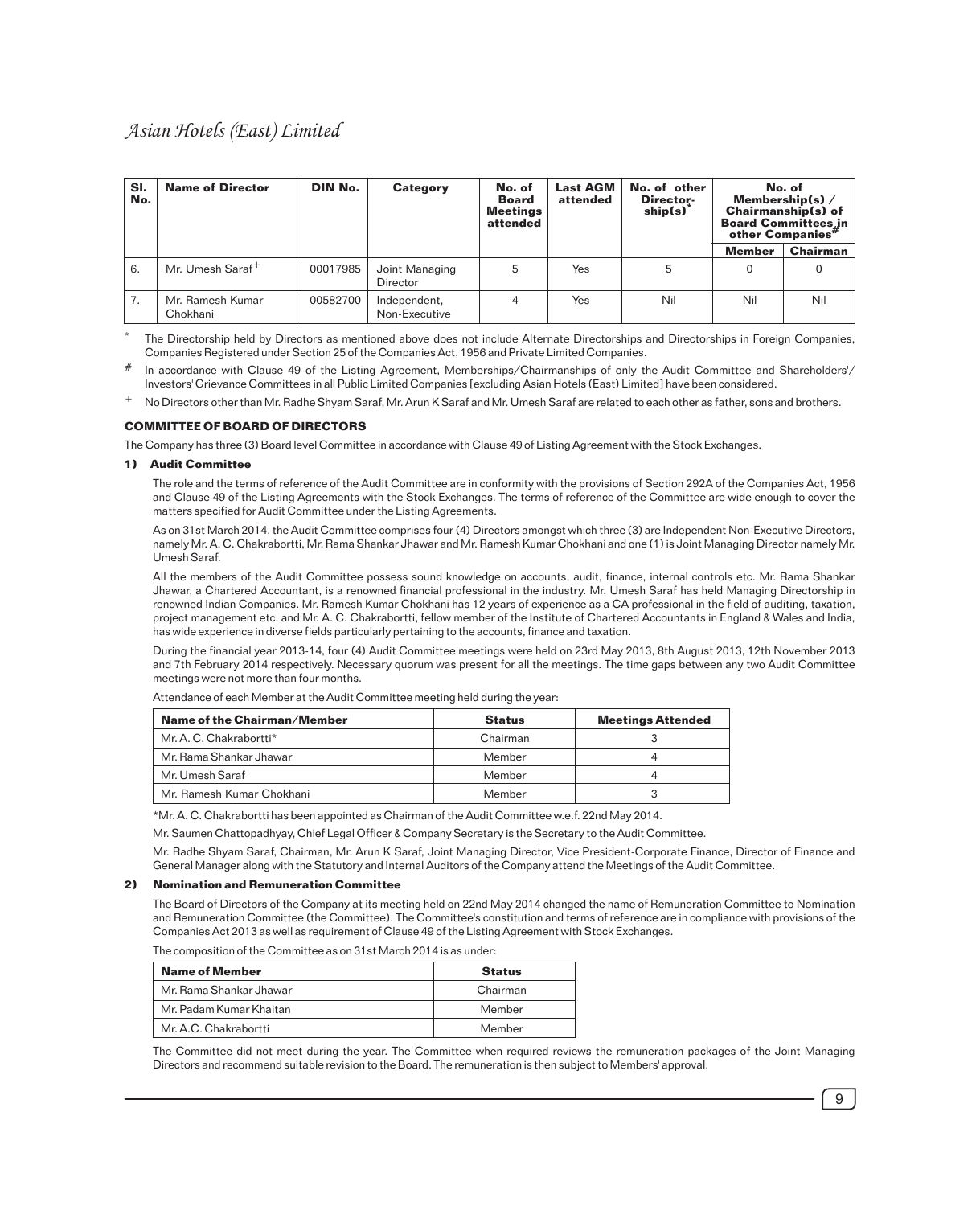Details of remuneration paid/payable to the Directors during the financial year ended 31st March 2014:

(a) Joint Managing Directors

#### **(Rs. in Lacs)**

| <b>Name</b>      | <b>Salary</b> | <b>Perquisites</b><br>and allowances | <b>Commission</b><br>payable | <b>Total amount</b><br>paid/payable<br>in 2013-14 | <b>Period of</b><br>appointment                |
|------------------|---------------|--------------------------------------|------------------------------|---------------------------------------------------|------------------------------------------------|
| Mr. Arun K Saraf | 84.20         | 45.11                                | Nil                          | 129.31                                            | 5 years starting<br>from 4th August<br>2010    |
| Mr. Umesh Saraf  | 84.20         | 45.11                                | Nil                          | 129.31                                            | 5 years starting<br>from 22nd February<br>2010 |

(b) Non-Executive Directors:

| Name                      | Sitting fees (Rs.)* |
|---------------------------|---------------------|
| Mr. Radhe Shyam Saraf     | 20,000              |
| Mr. A. C. Chakrabortti    | 1.20.000            |
| Mr. Rama Shankar Jhawar   | 1,60,000            |
| Mr. Padam Kumar Khaitan   | 1.00.000            |
| Mr. Ramesh Kumar Chokhani | 1.40.000            |

No remuneration other than sitting fees for attending Board and Committee Meetings was paid to the Non-Executive Directors.

The Company does not have any stock option plan or performance linked incentive or bonus for the Joint Managing Directors.

Mr. Saumen Chattopadhyay, Chief Legal Officer & Company Secretary acts as Secretary to the Nomination and Remuneration Committee.

There were no other shares and convertible instruments held by Non-Executive Directors of the Company. There were no pecuniary relationships or transaction between any of the Non- Executive Directors and the Company.

#### **3) Stakeholders Relationship Committee**

The Board of Directors of the Company at its meeting held on 22nd May 2014 changed the name of Share Transfer and Shareholders'/Investor's Grievance Committee to Stakeholder Relationship Committee (the Committee). The Committee is primarily responsible to carry out handling of transfer and transmission of shares, issue of duplicate/re-materialise shares and consolidation and splitting of certificates etc. and handling of shareholders'/investors' grievances/complanits. The brief terms of reference of the Committee include redressing of shareholders and investors' complaints like transfer of shares, non-receipt of Annual Reports, non-receipt of declared dividends etc. and to expedite the process of share transfer. The Committee also monitors implementation and compliance of the Company's Code of Conduct for prohibition of insider trading in pursuance of SEBI (Prohibition of Insider Trading) Regulations, 1992.

The composition of the Committee is as under:

| <b>Name of the Members</b> | <b>Status</b> |
|----------------------------|---------------|
| Mr. Padam K Khaitan        | Chairman      |
| Mr. Rama Shankar Jhawar    | Member        |
| Mr. Umesh Saraf            | Member        |

The Committee meets on need basis.

The total number of complaints received and replied to the satisfaction of shareholders during the year under review were 73. There are no pending complaints as on 31st March 2014. Further, all the requests for transfer of shares have also been processed in time and no transfer was pending for registration for more than 15 days as on 31st March 2014.

Minutes of meetings of the Stakeholders Relationship Committee/Resolutions by Circulations are circulated to the Board.

#### **Compliance Officer**

Mr. Saumen Chattopadhyay, Chief Legal Officer & Company Secretary is the Compliance Officer and acts as Secretary to the Committee.

#### **Executive Share Transfer Committee**

Pursuant to Clause 49 IV(G)(iv) of the Listing Agreement with the Stock Exchanges and to expedite the process of share transfers, the Board at its meeting held on 4th August 2012 has constituted an Executive Share Transfer Committee comprising of Vice President - Corporate Finance and Chief Legal Officer & Company Secretary.

#### **Terms of reference:**

- i) The Executive Share Transfer Committee considers and approves transfer of shares including taking note of transfer of shares in demat mode, transmission of shares, transposition of names of the shareholders, deletion of name of shareholders and change of name/surname of the shareholders;
- ii) The Executive Share Transfer Committee executes its role as per the Company's Code of Conduct for prevention of Insider Trading ("The Code") framed in terms of SEBI (Prohibition of Insider Trading) Regulations, 1992.

The Executive Share Transfer Committee meets on a need basis and at least once in every ten (10) days to dispose of the business of the Committee. The minutes of the Executive Share Transfer Committee are placed at the Board Meetings of the Company periodically.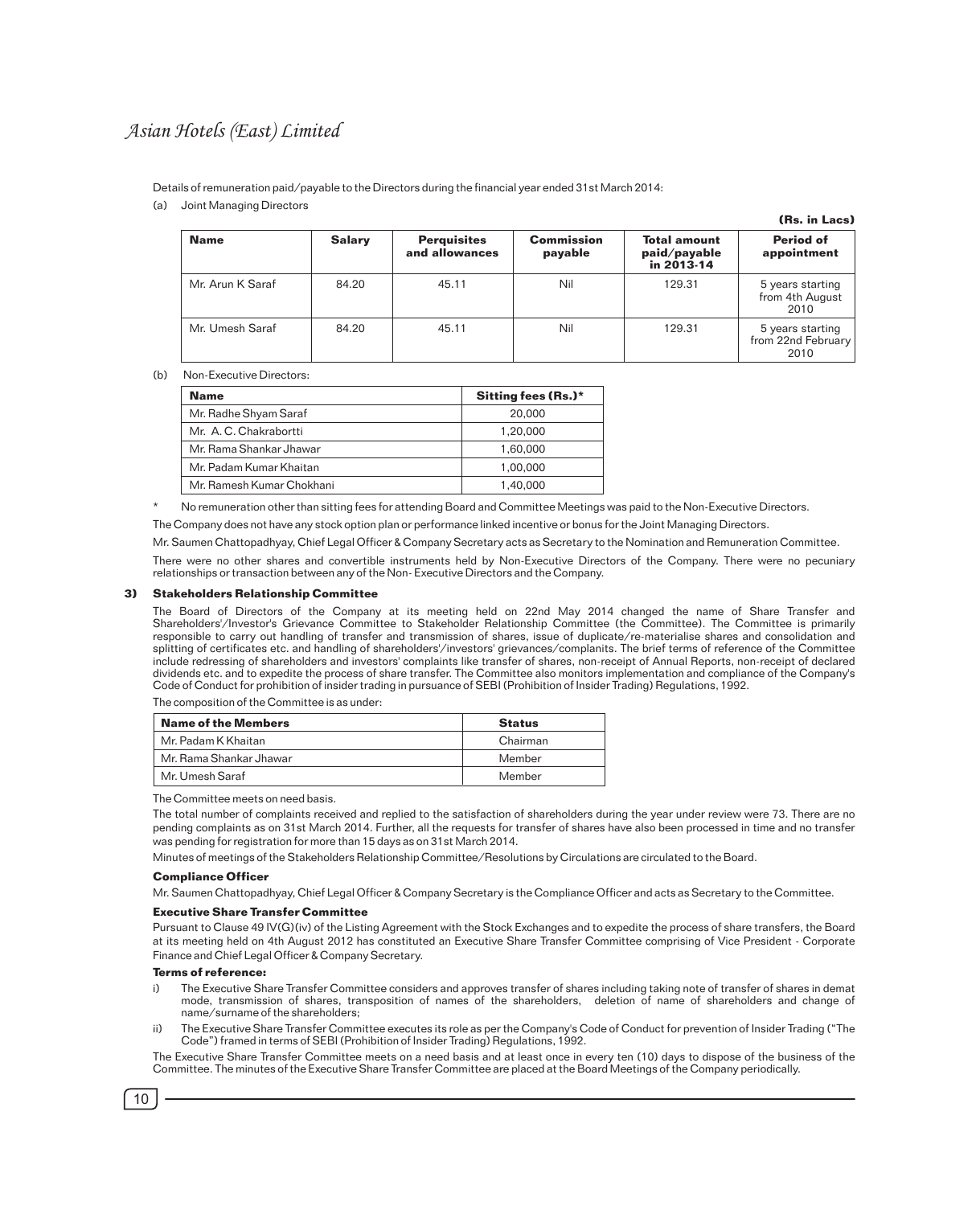#### **4. Corporate Social Responsibility Committee**

As per the Companies Act 2013, all companies having a net worth of Rs. 500 crores or more or turnover of Rs. 1000 crores or more or a net profit of Rs. 5 crores or more during any financial year will be required to constitute a Corporate Social Responsibility (CSR) Committee of the Board consisting of 3 or more directors, atleast one of whom will be an independent director.

Accordingly, the Board on 22nd May 2014, constituted the CSR Committee (the Committee) of the Board of the Company. The composition of the Committee is as under:

| <b>Name of the Members</b> | <b>Status</b> |
|----------------------------|---------------|
| Mr. Umesh Saraf            | Chairman      |
| Mr. Rama Shankar Jhawar    | Member        |
| Mr. A.C. Chakrabortti      | Member        |

The purpose of the Committee is to formulate and monitor the CSR Policy of the Company.

#### **GENERAL BODY MEETINGS**

Particulars of last three Annual General Meetings:

| <b>Financial Year</b> | <b>Nature of meeting</b>      | <b>Venue</b>                                                                                                    | <b>Date</b> | <b>Time</b> | <b>Special</b><br><b>Resolutions</b><br>passed |
|-----------------------|-------------------------------|-----------------------------------------------------------------------------------------------------------------|-------------|-------------|------------------------------------------------|
| 2010-11               | 4th Annual<br>General Meeting | Regency Ball Room, Hyatt Regency Kolkata,<br>JA-1, Sector-III, Salt Lake City, Kolkata- 700098,<br>West Bengal. | 24.08.2011  | 11.00 a.m   | None                                           |
| 2011-12               | 5th Annual<br>General Meeting | $-$ Do $-$                                                                                                      | 19.07.2012  | 11.00 a.m   | None                                           |
| 2012-13               | 6th Annual<br>General Meeting | $-$ Do $-$                                                                                                      | 08.08.2013  | 11.00 a.m   | None                                           |

#### **Postal Ballot**

During the year one resolution was passed by requisite majority as per Clause 5.16 of Securities and Exchange Board of India (SEBI) Circular No. CIR/CFD/DIL/5/2013 dated 4th February 2013 as replaced and clarified by SEBI Circular No. CIR/CFD/DIL/8/2013 dated 21st May 2013 through postal ballot and e-voting in respect of approval to the Scheme of Amalgamation between the Company and Forex Finance Private Limited.

Details of resolution passed through postal ballot and e-voting are as follows:

- **•** Description:
	- Approval to Scheme of Amalgamation between the Company and Forex Finance Private Limited.
- Voting Pattern:

| Voting                  | Number of votes | Percentage of total votes |
|-------------------------|-----------------|---------------------------|
| In favour of resolution | 233             | 94.72                     |
| Against the resolution  | 13              | 5.28                      |
| Total                   | 246             | 100.00                    |

As per requirement of above referred circulars of SEBI, promoters have not taken part in the postal ballot. Accordingly, the above resolution was approved by the public shareholders only.

#### **SUBSIDIARY**

The Company has two unlisted subsidiaries namely GJS Hotels Limited and Regency Convention Centre and Hotels Limited and one unlisted step down subsidiary namely Robust Hotels Private Limited, owning company of Hotel Hyatt Regency Chennai. GJS Hotels Limited is wholly owned and a material non-listed Indian subsidiary within the meaning of the explanations given in Explanations 1 of Clause 49(III) of the Listing Agreement with the Stock Exchanges.

#### **DISCLOSURES**

(i) There were no materially significant related party transactions that may have potential conflict with the interest of the Company at large. The Register of Contracts containing transactions in which Directors are interested is placed before the Board regularly for its approval. Transactions with related parties as per AS 18 are disclosed in the Notes to the Annual Accounts for the financial year 2013-14.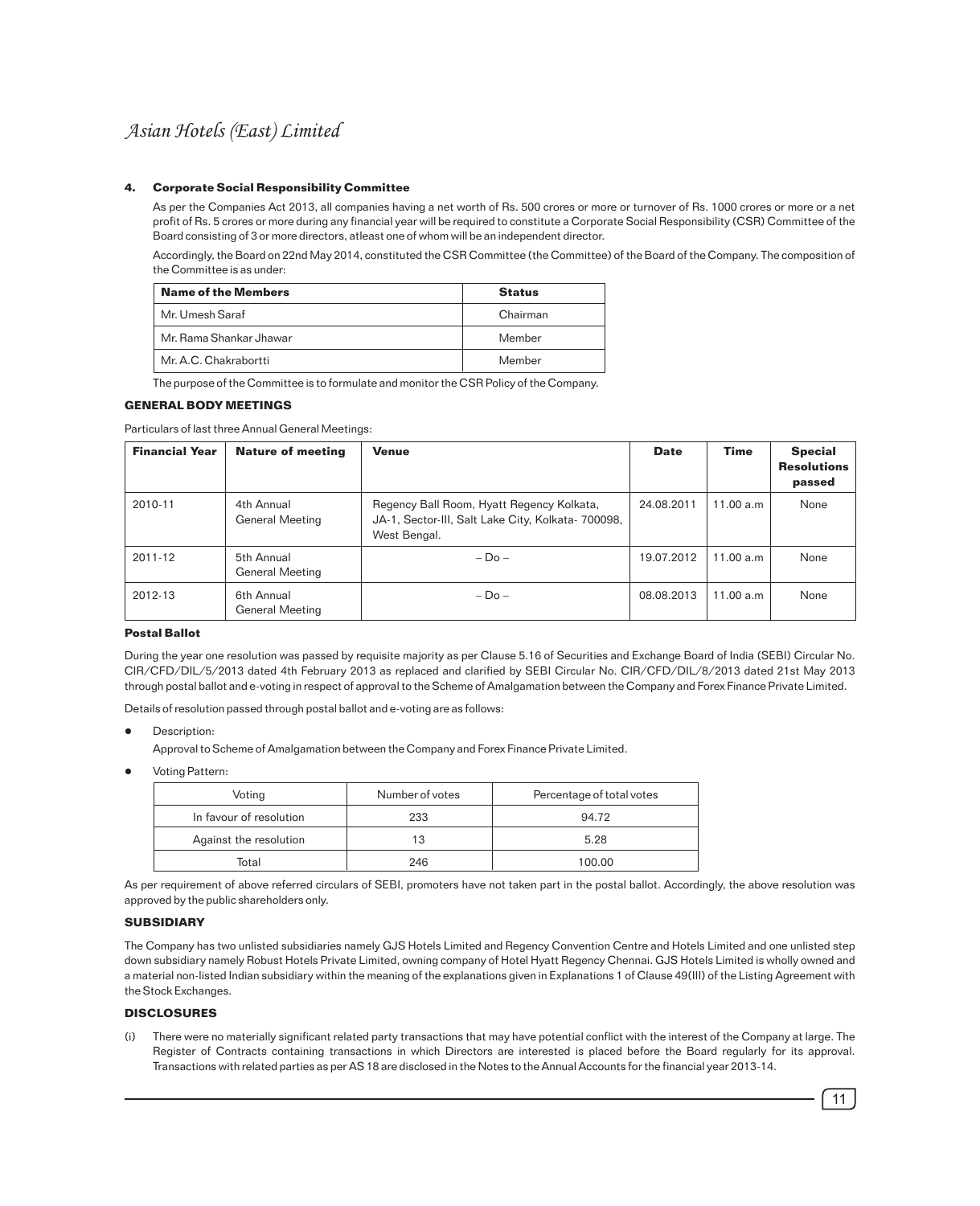- (ii) No strictures or penalties have been imposed on the Company by the Stock Exchanges or by the Securities Exchange Board of India (SEBI) or by any statutory authority on any matters related to capital markets during the last three years.
- (iii) The Company has followed all relevant Accounting Standards notified by the Companies (Accounting Standard) Rules, 2006 while preparing the Financial Statements.
- (iv) The Company has in place a mechanism to inform the Board members about the risk assessment and mitigation plans and periodical review to ensure that the critical risks are controlled by the executive management through means of a properly defined framework.
- (v) The Company has not come out with any public issue or right issue etc. during the financial year under review.
- (vi) The Company has complied with all the applicable requirements of the Listing Agreements with the stock exchanges. The Company has adopted a suitable reporting system on compliances of all major laws applicable to the Company, which is placed before the Board of Directors of the Company at its periodic meeting.
- (vii) The Company has not adopted the non-mandatory requirements of the Listing Agreement.

#### **COMPLIANCE**

#### **Code of Conduct**

The Company has adopted a Code of Conduct for Board and Senior Management in terms of Clause 49(I)(D) of the Listing Agreement with the Stock Exchange. All Directors and the Senior Management personnel have affirmed in writing their adherence to the above Code. The full text of the Code is displayed at Company's website www.ahleast.com. A declaration signed by the Joint Managing Director is attached and forms part of the Annual Report of the Company.

#### **Corporate Governance Compliance**

The Company has complied with the requirements as laid down in Clause 49 of the Listing Agreements with the Stock Exchanges for the purpose of Corporate Governance. A certificate has been obtained from M/s. S. S. Kothari Mehta & Co., Chartered Accountants, the Statutory Auditors of the Company.

#### **Code of Conduct for Prevention of Insider Trading and Code of Corporate Disclosure Practices**

As per the SEBI (Prohibition of Insider Trading) Regulations, 1992, the Company has adopted a Code of Conduct for Prevention of Insider Trading and Code of Corporate Disclosure Practices. All the Directors, employees at the senior management level and other employees and all concerned who could have access to the unpublished price sensitive information of the Company are governed by this Code. The Company has appointed Mr. Saumen Chattopadhyay, Chief Legal Officer & Company Secretary, as Compliance Officer who is responsible for setting forth procedures, implementation and compliance of the Code of Conduct for trading in Company's securities.

#### **CEO/CFO CERTIFICATION**

The Joint Managing Director and Vice President-Corporate Finance of the Company have issued necessary certificate to the Board pursuant to the provisions of Clause 49(V) of the Listing Agreements with the Stock Exchanges and the same is attached and forms part of the Annual Report.

#### **INFORMATION PURSUANT TO CLAUSE 49 (IV)(G) OF THE LISTING AGREEMENT**

The Company has furnished information pursuant to Clause 49(IV)(G)(i) of the Listing Agreements with the Stock Exchanges, relating to the appointment of a new Director or re-appointment of a Director. Shareholders may kindly refer to the Notice convening the 7th Annual General Meeting of the Company and this Corporate Governance Report. The names of the companies in which the person concerned holds Directorship and Membership of Committees of the Board are given separately.

#### **MEANS OF COMMUNICATION**

The quarterly, half-yearly and yearly financial results of the Company are sent to the Stock Exchanges immediately after these are approved by the Board. These are widely published in the Business Standard (all India editions) and Aajkal (all editions).

These results alongwith Annual Reports, Shareholding Patterns and quarterly Corporate Governance Report, etc. pursuant to Clause 52 and Clause 54 of the Listing Agreement with the Stock Exchanges are simultaneously posted on Corporate Filing and Dissemination System (CFDS) viz. www.corpfiling.co.in website maintained by SEBI and on the website of the Company at www.ahleast.com.

Further, all periodical compliance filings like shareholding patterns, corporate governance report, corporate announcements etc. are filed electronically on NEAPS, a web based application designed by NSE and on BSE Listing Centre a web based application designed by BSE for the corporates. The investor complaints are processed in SEBI Complaints Redressal Systems (SCORES), a centralized web based complaints redress system.

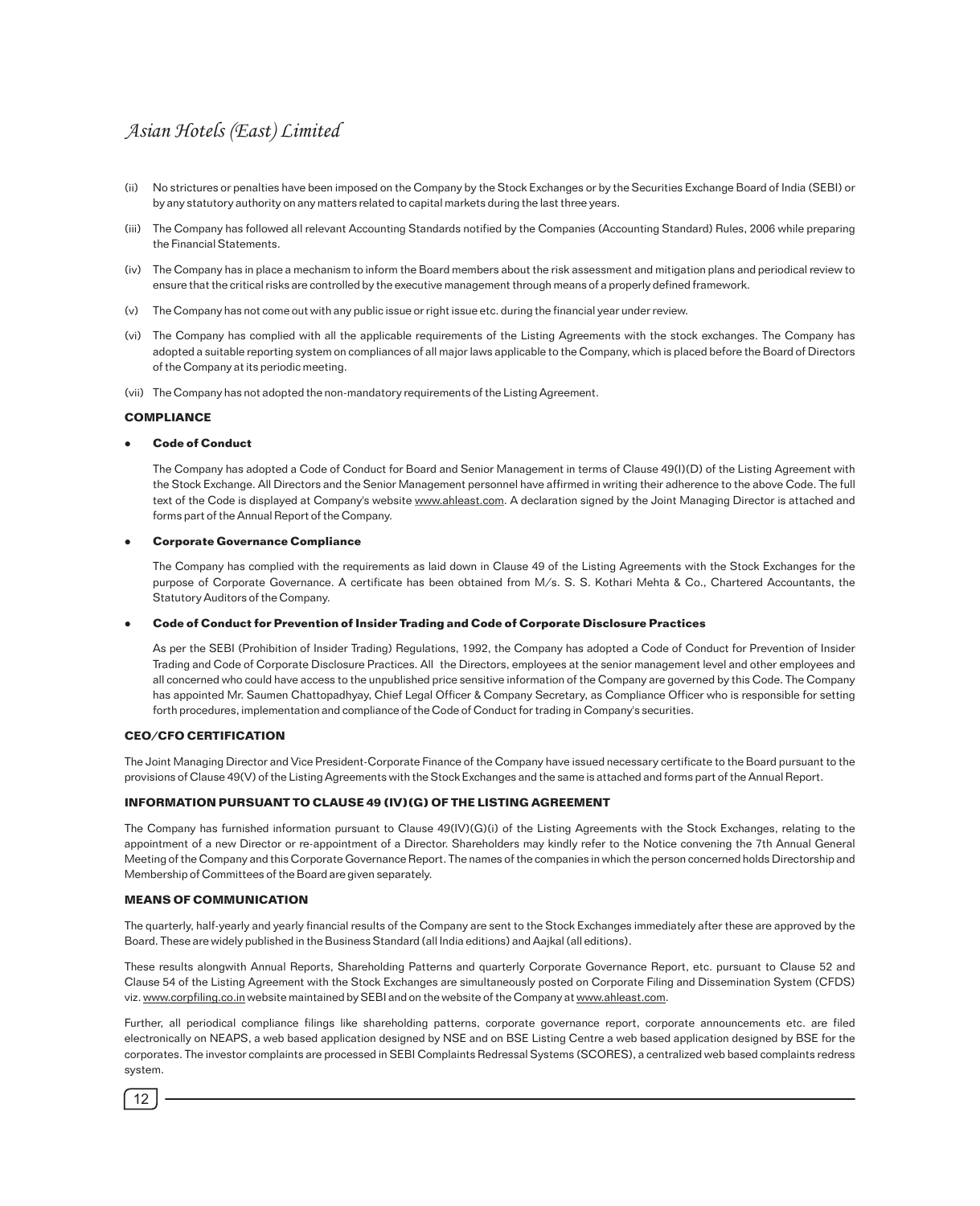#### **GENERAL SHAREHOLDERS' INFORMATION**

#### **Annual General Meeting**

| Day, Date & Time                                                                    | ÷ | Wednesday, 30th July 2014<br>At $10.00 a.m.$                                                      |
|-------------------------------------------------------------------------------------|---|---------------------------------------------------------------------------------------------------|
| <b>Venue</b>                                                                        | ÷ | Regency Ball Room, Hyatt Regency Kolkata,<br>JA-1, Sector III, Salt Lake City, Kolkata - 700 098. |
| <b>Financial Year</b>                                                               | ÷ | 31st March 2014                                                                                   |
| <b>Financial Calendar</b>                                                           | ÷ |                                                                                                   |
| 1st Ouarterly Results<br>2nd Quarterly/Half yearly Results<br>3rd Quarterly Results |   | Within 45 days from the end of the quarter                                                        |
| Audited yearly Results for the<br>year ending 31st March 2014                       | ÷ | Within 60 days of the end of the Financial Year.                                                  |
| <b>Date of Book closure</b>                                                         | ÷ | 23rd July 2014 to 30th July 2014 (both days inclusive)                                            |
| <b>Dividend Payment date</b>                                                        | ÷ | Within 30 days from the date of declaration.                                                      |

**Listing on Stock Exchanges**

Details of listing of equity shares of the Company:

| SI.No. | <b>Name and address of the Stock Exchanges</b>                                                                               | <b>Scrip Code/ Symbol</b> | <b>ISIN</b>  |
|--------|------------------------------------------------------------------------------------------------------------------------------|---------------------------|--------------|
|        | <b>BSE Limited.</b><br>Phiroze Jeejeebhoy Towers, Dalal Street, Mumbai-400 001                                               | 533227                    |              |
| 2.     | National Stock Exchange Limited.<br>Exchange Plaza, C-1, Block-G, Bandra - Kurla Complex,<br>Bandra (East), Mumbai - 400 051 | AHLEAST                   | INE926K01017 |

Annual listing fees as prescribed, has been paid by the Company to the above Stock Exchanges for the financial year 2014-15.

The Company has paid the annual custody/issuer fee to NSDL and CDSL for the financial year 2014-15.

#### **Corporate Identity Number (CIN):** L15122WB2007PLC162762

#### **Market Price Data during the period from April 2013 to March 2014**

| Month    | <b>Bombay Stock Exchange</b> |            |                                               | <b>National Stock Exchange</b> |             |            |                                               |                                                 |
|----------|------------------------------|------------|-----------------------------------------------|--------------------------------|-------------|------------|-----------------------------------------------|-------------------------------------------------|
|          | High<br>Rs.                  | Low<br>Rs. | Total<br>Number of<br><b>Shares</b><br>Traded | Sensex<br>(Closing)            | High<br>Rs. | Low<br>Rs. | Total<br>Number of<br><b>Shares</b><br>Traded | <b>S&amp;P CNX</b><br><b>NIFTY</b><br>(Closing) |
| Apr 2013 | 199.50                       | 162.05     | 7,221                                         | 19,504.18                      | 195.00      | 142.00     | 3,087                                         | 5930.20                                         |
| May 2013 | 170.00                       | 142.00     | 6,304                                         | 19,760.30                      | 185.00      | 136.00     | 3,327                                         | 5985.95                                         |
| Jun 2013 | 175.00                       | 121.00     | 1,189                                         | 19,395.81                      | 155.00      | 127.00     | 5,73,835                                      | 5842.20                                         |
| Jul 2013 | 164.00                       | 133.00     | 2,124                                         | 19,345.70                      | 160.50      | 117.00     | 973                                           | 5742.00                                         |
| Aug 2013 | 140.00                       | 116.65     | 7,449                                         | 18,619.72                      | 150.00      | 126.35     | 2,872                                         | 5471.80                                         |
| Sep 2013 | 132.90                       | 116.00     | 15,674                                        | 19,379.77                      | 125.05      | 116.00     | 6,814                                         | 5735.30                                         |
| Oct 2013 | 142.95                       | 120.00     | 23,025                                        | 21,164.52                      | 142.00      | 118.00     | 8,639                                         | 6299.15                                         |
| Nov 2013 | 140.00                       | 122.00     | 5,947                                         | 20,791.93                      | 140.00      | 124.65     | 9,084                                         | 6176.10                                         |
| Dec 2013 | 136.00                       | 124.00     | 3,311                                         | 21,170.68                      | 134.40      | 118.00     | 5,169                                         | 6304.00                                         |
| Jan 2014 | 147.00                       | 126.00     | 8,622                                         | 20,513.85                      | 141.10      | 124.00     | 19,128                                        | 6089.50                                         |
| Feb 2014 | 137.05                       | 124.50     | 8,246                                         | 21,120.12                      | 140.00      | 124.10     | 9,164                                         | 6276.95                                         |
| Mar 2014 | 152.00                       | 128.05     | 10,714                                        | 22,386.27                      | 150.00      | 122.00     | 60,226                                        | 6704.20                                         |

 $\boxed{13}$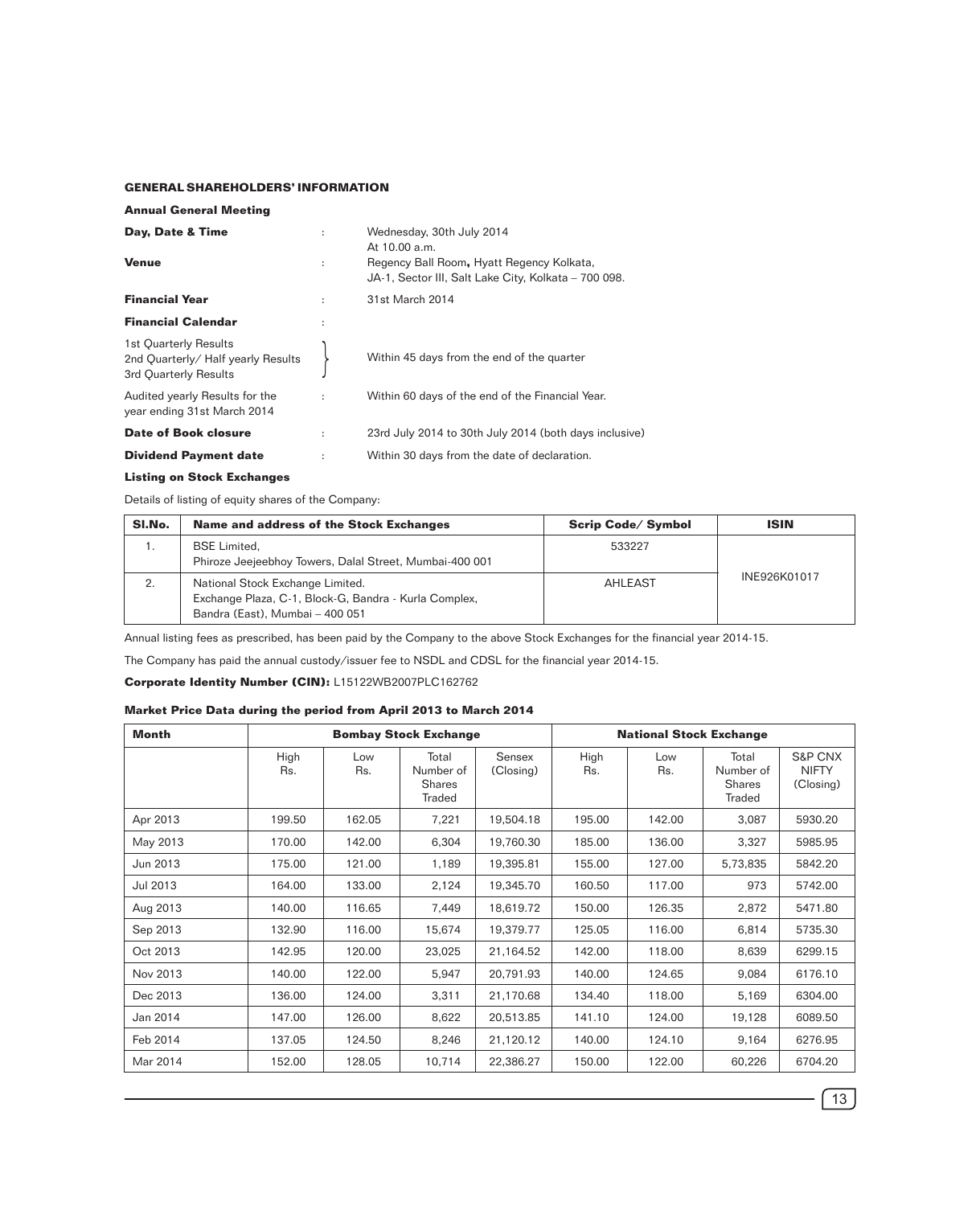

#### **Share Transfer System**

Share transfers in physical form are generally registered within a fortnight from the date of receipt provided the documents are found to be in order. Share Transfer & Shareholders'/ Investors' Grievance Committee and Executive Share Transfer Committee consider and approve the transfer proposals. The Company affirms that no shareholders' complaints was lying pending as on 31<sup>st</sup> March 2014 under SCORES.

Requests for dematerialization of shares being in order is generally processed within 21 days of receipt of the request and the confirmation is given to the respective depositories i.e., National Securities Depository Limited (NSDL) and Central Depository Services (India) Limited (CDSL).

#### **Reconciliation of Share Capital Audit**

As stipulated by Securities and Exchange Board of India (SEBI), a Practicing Company Secretary carries out the Share Capital Audit to reconcile the total admitted capital with National Securities Depository Limited (NSDL) and Central Depository Services (India) Limited (CDSL) and the total issued and listed capital. This audit is carried out every quarter and the report is submitted to stock exchanges, NSDL and CDSL and is also placed before the Board of Directors. No discrepancies were noticed during these audits.

#### **Unclaimed Shares**

14

In terms of Clause 5A II of the Listing Agreement, 66268 equity shares relating to 841 shareholders, which remained unclaimed as on 14th June, 2012, were transferred to a separate demat account namely "AHEL Unclaimed Suspense Account" maintained with Karvy Stock Broking Limited. The detail of operation in the above unclaimed suspense account is as follows:

| SI.<br>No. | <b>Particulars</b>                                                                                                                                            | Number of<br>shareholders | Number of<br>equity shares |
|------------|---------------------------------------------------------------------------------------------------------------------------------------------------------------|---------------------------|----------------------------|
|            | Aggregate Number of shareholders and the outstanding shares in the<br>unclaimed suspense account lying as on 14th June, 2012.                                 | 841                       | 66268                      |
| 2.         | Number of shareholders who approached the Company for transfer of<br>shares from the unclaimed suspense account during 14th June, 2012 to<br>31st March, 2014 | 12                        | 1319                       |
| 3.         | Number of shareholders to whom shares were transferred from the<br>unclaimed suspense account during 14th June, 2012 to 31st March, 2014.                     | 12                        | 1319                       |
| 4.         | Number of claims lodged but pending due to want of document<br>as on 31st March, 2014.                                                                        | <b>NIL</b>                | <b>NIL</b>                 |
| 5.         | Aggregate Number of shareholders and outstanding shares lying in the<br>unclaimed suspense account as on 31st March, 2014.                                    | 829                       | 64949                      |

The voting rights on the shares outstanding in the unclaimed suspense accounts as on March 31, 2014 shall remain frozen till the rightful owner of such shares claims the shares.

#### **Equity Dividend History of the Company**

| <b>Financial Year</b> | <b>Date of Declaration</b> | <b>Equity Dividend per share (Rs.)</b> |
|-----------------------|----------------------------|----------------------------------------|
| 2010-11               | 24th August 2011           | $4.50/-$                               |
| 2011-12               | 19th July 2012             | $4.50/-$                               |
| 2012-13               | 8th August 2013            | $4.50/-$                               |

#### **Transfer of unpaid/unclaimed equity dividend to Investors Education & Protection Fund (IEPF)**

Pursuant to Sections 205A & 205C & other applicable provisions, if any, of the Companies Act, 1956, all unclaimed / unpaid equity dividend remaining unpaid or unclaimed for a period of 7 years from the date they became due for payment will be transferred to the IEPF established by the Central Government. No claim shall lie against the said Fund or the Company for the amounts so transferred nor shall any payment be made in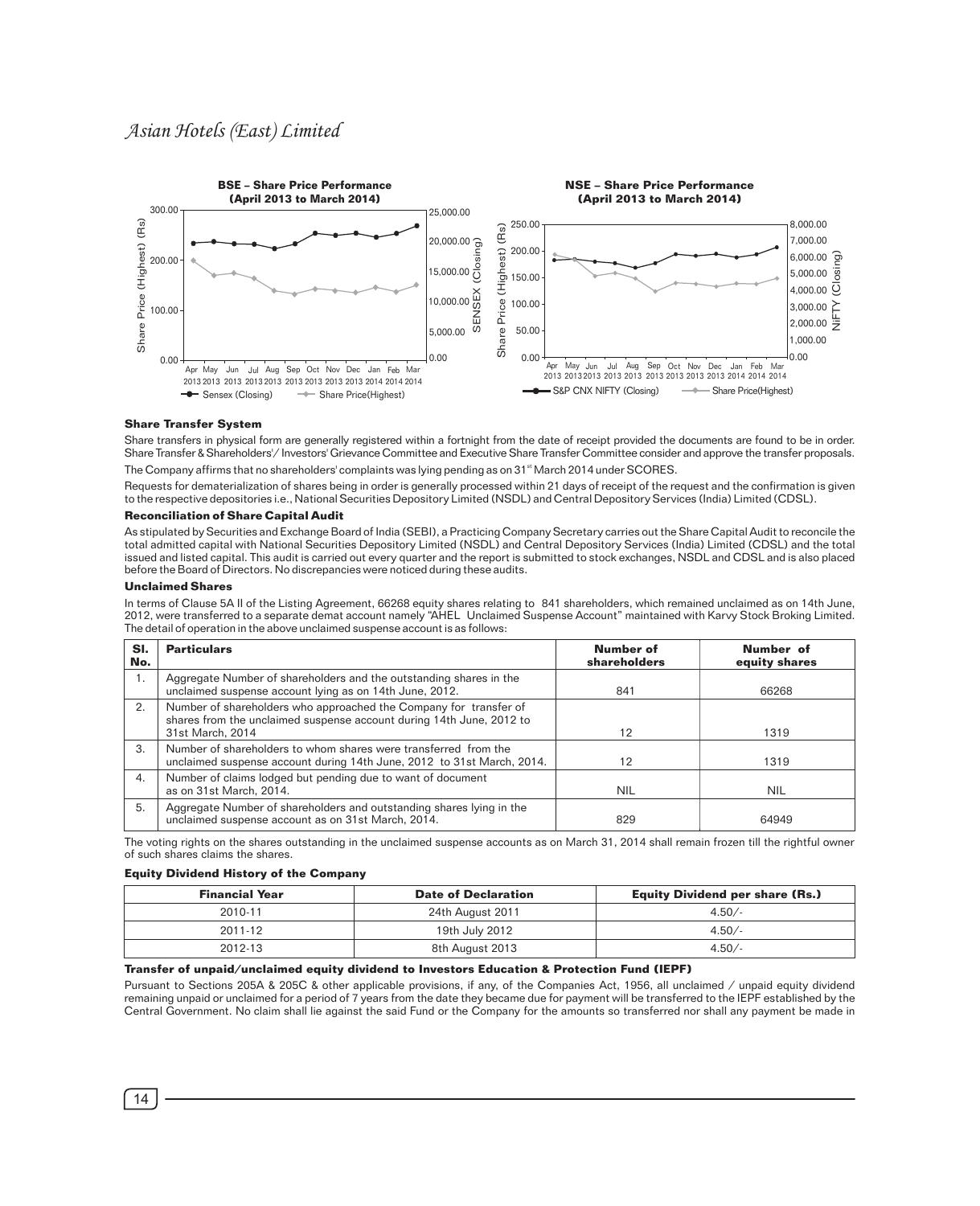respect of such claims. Members who have not yet encashed their equity dividend warrant(s) for the financial years 2009-10, 2010-11, 2011-12 and 2012-13 are requested to make their claims by submitting their un-encashed warrant(s) without any delay to the Company / Company's Registrar & Share Transfer Agent, M/s. Karvy Computershare Private Limited, Hyderabad.

The following table of information relating to the outstanding dividend accounts and the dates by which they need to be transferred:

| <b>Financial Year</b> | <b>Date of Declaration</b> | Date of payment   | Date on which dividend<br>will become part of IEPF |
|-----------------------|----------------------------|-------------------|----------------------------------------------------|
| 2009-10               | 29th September 2010        | 20th October 2010 | 4th November 2017                                  |
| 2010-11               | 24th August 2011           | 30th August 2011  | 29th September 2018                                |
| 2011-12               | 19th July 2012             | 27th July 2012    | 24th August 2019                                   |
| 2012-13               | 8th August 2013            | 16th August 2013  | 13th September 2020                                |

#### **Distribution of Shareholding as on 31st March 2014**

| DISTRIBUTION SCHEDULE AS ON 31/03/2014 |                          |              |            |                     |          |  |
|----------------------------------------|--------------------------|--------------|------------|---------------------|----------|--|
| SI. No.                                | Category                 | <b>Cases</b> | % of Cases | <b>Amount (Rs.)</b> | % Amount |  |
|                                        | 5000<br>upto 1           | 14111        | 96.86      | 8101090.00          | 7.08     |  |
| 2                                      | 5001<br>$-10000$         | 258          | 1.77       | 1828940.00          | 1.60     |  |
| 3                                      | 20000<br>10001<br>$\sim$ | 91           | 0.62       | 1272210.00          | 1.11     |  |
| 4                                      | 20001<br>30000<br>$\sim$ | 27           | 0.19       | 665040.00           | 0.58     |  |
| 5                                      | 30001<br>40000<br>$\sim$ | 15           | 0.10       | 545870.00           | 0.48     |  |
| 6                                      | 40001<br>50000<br>$\sim$ | 15           | 0.10       | 689910.00           | 0.60     |  |
|                                        | $-100000$<br>50001       | 15           | 0.10       | 1039060.00          | 0.91     |  |
| 8                                      | 100001 & ABOVE           | 36           | 0.25       | 100263730.00        | 87.64    |  |
|                                        | Total:                   | 14568        | 100.00     | 114405850.00        | 100.00   |  |

#### **No. of Shares**

| Physical         | 3.39.931      |
|------------------|---------------|
| Electronic Mode: |               |
| – NSDL           | : 1.08.04.791 |
| – CDSL           | : 2.95,863    |

#### **Shareholding Pattern as on 31st March 2014**

| <b>Category</b> |                                     | <b>No. of Shares held</b> | % of shareholding |
|-----------------|-------------------------------------|---------------------------|-------------------|
| А.              | <b>Promoters shareholding</b>       |                           |                   |
|                 | - Indian                            | 3127072                   | 27.33             |
|                 | - Foreign                           | 4202560                   | 36.73             |
|                 | <b>Total Promoters Shareholding</b> | 7329632                   | 64.07             |
| в.              | <b>Public Shareholding</b>          |                           |                   |
|                 | - Mutual Fund                       | 425                       | 0.00              |
|                 | - Indian Financial Institutions     | 185092                    | 1.62              |
|                 | - Banks                             | 663315                    | 5.80              |
|                 | $-$ FII's                           | 41328                     | 0.36              |
|                 | $-$ NRI's                           | 183629                    | 1.61              |
|                 | - Bodies Corporate (Domestic)       | 1578014                   | 13.79             |
|                 | - Individuals (Indian Public)       | 1412480                   | 12.34             |
|                 | - Clearing members                  | 7519                      | 0.07              |
|                 | - Foreign Corporate Bodies          | 38803                     | 0.34              |
|                 | – Trust                             | 348                       | 0.00              |
|                 | <b>Total Public Shareholding</b>    | 4110953                   | 35.93             |
|                 | <b>TOTAL</b>                        | 11440585                  | 100               |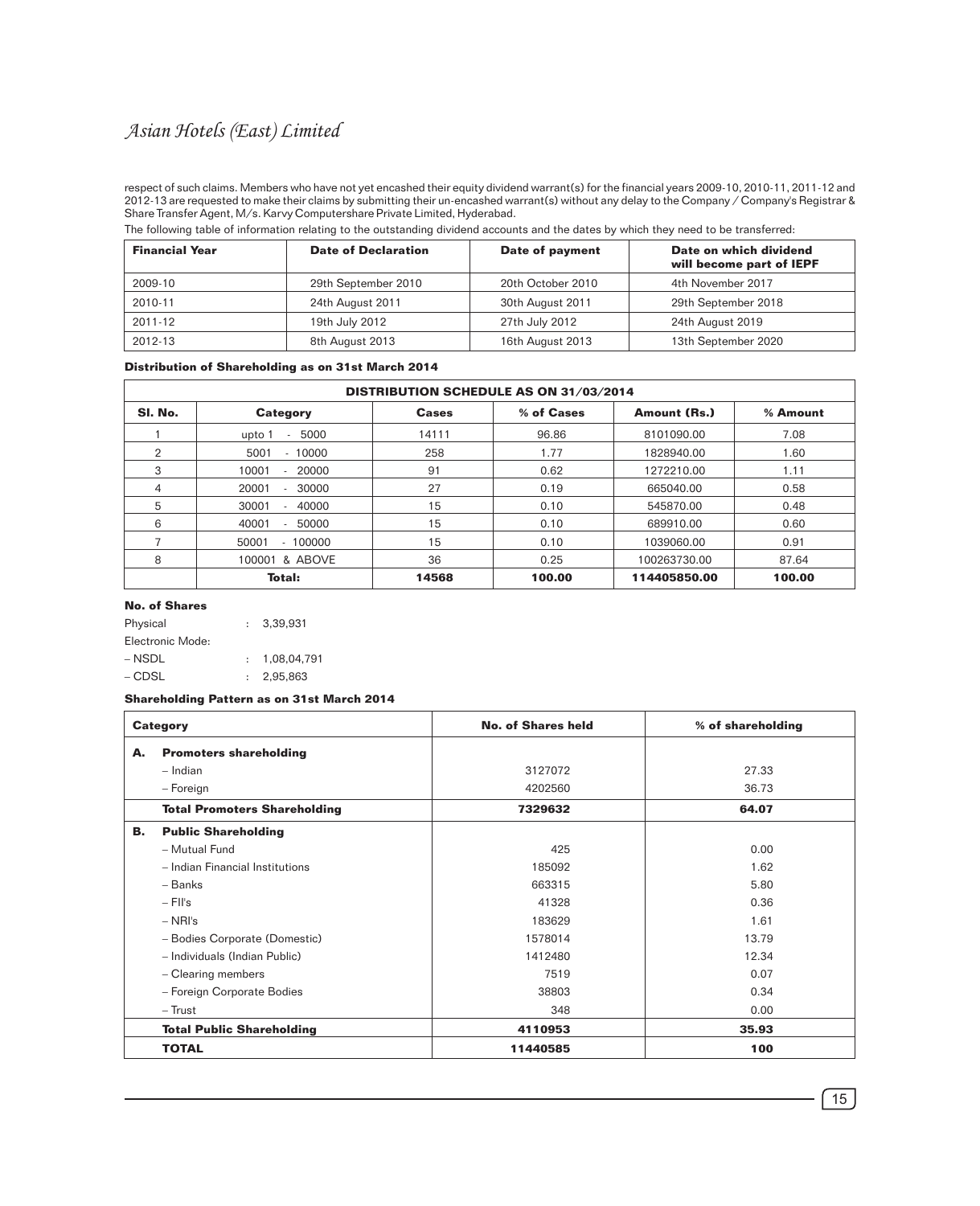#### **Registrar and Share Transfer Agent**

Madhapur, Hyderabad- 500 081 Website: www.karvy.com Tel No. 040-23114058/ 23420818, Fax No. 040-23420814 E-mail: mailmanager@karvy.com

Karvy Computershare Private Limited Karvy Computershare Private Limited Karvy Computershare Private Limited

'Karvy House' 49, Jatin Das Road, Kolkata - 700 029 Tel No. 033- 2464 4891/7231/2463-4787-89

#### **Dematerialisation of Equity Shares**

1,11,00,654 shares (equivalent to 97.03%) of the total outstanding shares of the Company are held in dematerialized form as on 31st March 2014.

The Company's shares are traded at BSE & NSE.

The Company has not issued GDRs/ADRs/Warrants or any Convertible Instruments likely to impact on equity.

#### **Hotel Location**

| Hyatt Regency Kolkata  | <b>Hyatt Regency Chennai</b> |
|------------------------|------------------------------|
| Plot JA-1, Sector III. | 365, Anna Salai,             |
| Salt Lake City         | Teynampet                    |
| Kolkata 700 098        | Chennai-600 018              |
|                        |                              |

#### **Address for correspondence**

The investor may address their correspondence directly to the Legal & Secretarial Department located at the registered office of the Company (as detailed below) or to the Registrar & Share Transfer Agent at the addresses mentioned in this Report.

#### **Registered Office Address**

Asian Hotels (East) Limited Legal & Secretarial Department Hyatt Regency Kolkata JA-1, Sector III, Salt Lake City Kolkata 700 098 Telephone No. :033-2517-1009/1012 Fax No. : 033-2335-8246 Email id : Soumya.Saha@ahleast.com

#### **Exclusive e-mail ID for Investors' Grievances**

Pursuant to Clause 47(f) of the Listing Agreement with the Stock Exchange, the e-mail id investorrelations@ahleast.com has been designated for communicating the investors' grievances.

For and on behalf of the Board of Directors

Joint Managing Director **Director** 

Place: Kolkata **Umesh Saraf Rama Shankar Jhawar**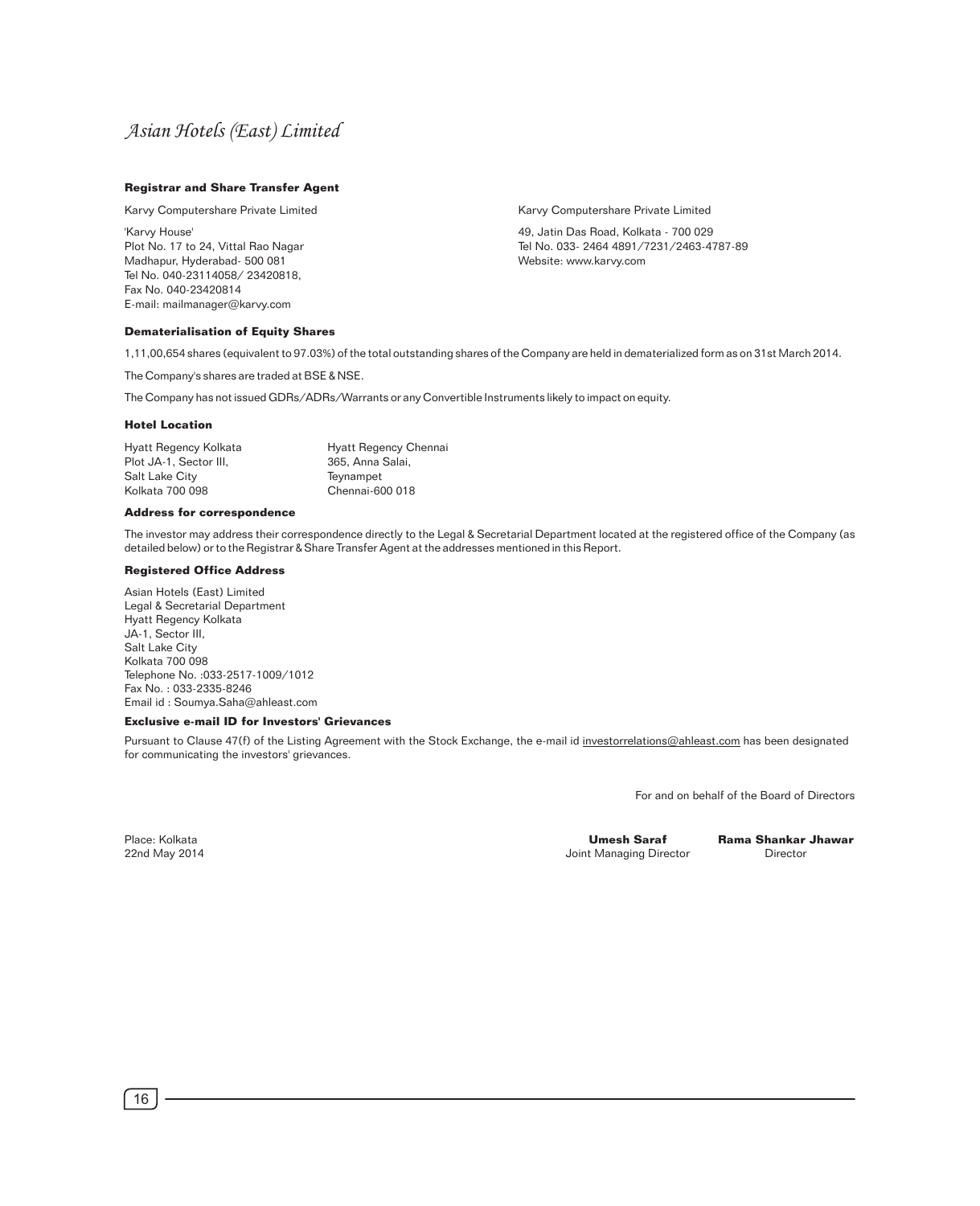To

The Board of Directors Asian Hotels (East) Limited Hyatt Regency Kolkata, JA-1,Sector - III, Salt Lake City Kolkata 700 098.

#### **Sub: Joint Managing Director/ Vice President - Corporate Finance Certification pursuant to Clause 49V of the Listing Agreement with the Stock Exchanges.**

We, the undersigned, in our capacities as the Joint Managing Director / Vice President Corporate Finance of Asian Hotels (East) Limited ("the Company") to the best of our knowledge and belief certify that:

- (a) We have reviewed the Financial Statements and Cash Flow Statement for the year ended 31st March, 2014 and based on our knowledge and belief, we state that:
	- (i) These statements do not contain any materially untrue statement or omit any material fact or contain statements that might be misleading.
	- (ii) These statements together present true and fair view of the Company's affairs and are in compliance with existing Accounting Standards, applicable laws & regulations.
- (b) We further state that to the best of our knowledge and belief, there are no transactions executed into by the Company during the year which are fraudulent, illegal or violate the Company's Code of Conduct.
- (c) We are responsible for establishing & maintaining internal controls for financial reporting and we have evaluated the effectiveness of the internal control systems of the Company pertaining to financial reporting and we have disclosed to the Auditors and the Audit Committee those deficiencies, of which we are aware, in the design or operation of the internal control system, if any, and that we have taken the required steps to rectify these deficiencies.
- (d) We have indicated, based on our evaluation, wherever applicable, to the Auditors and the Audit Committee:
	- (i) significant changes, if any, in internal control over financial reporting during the year;
	- (ii) significant changes, if any, in accounting policies during the year and that the same has been disclosed in the notes to the financial statements; and
	- (iii) instances of fraud which we have become aware and the involvement therein, if any, of management or an employee having significant role in the Company's internal control system over financial reporting.

Thanking you,

Yours faithfully,

For **Asian Hotels (East) Limited**

Place: Kolkata **Umesh Saraf Bimal K Jhunjhunwala** 22nd May 2014 Joint Managing Director Vice President-Corporate Finance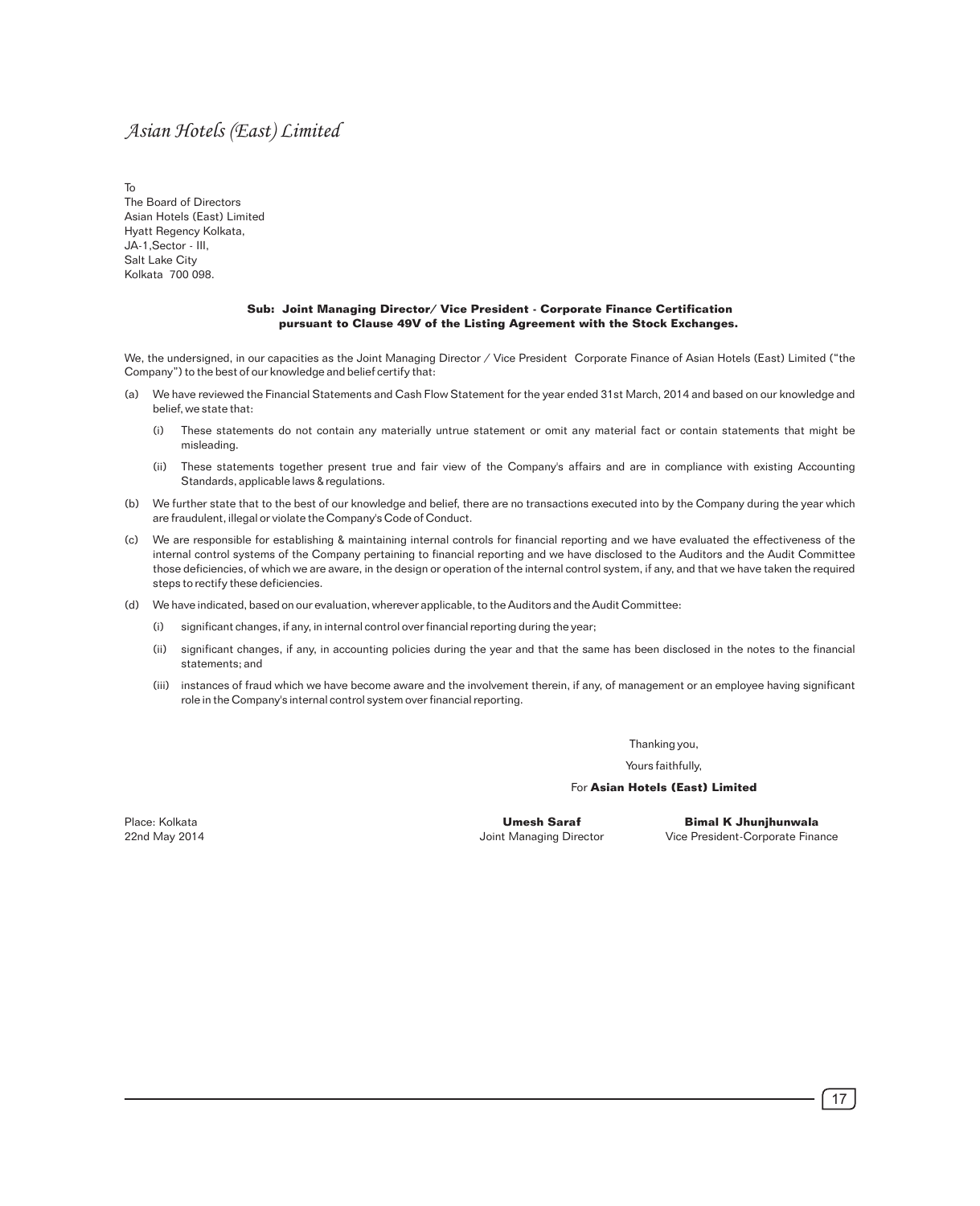#### **DECLARATION**

In compliance with Clause 49(I)(D)(ii) of the Listing Agreement, I, Umesh Saraf, Joint Managing Director of the Company hereby declare on the basis of information furnished to me that all Board Members and Senior Managerial Personnel have affirmed in writing the compliance of their respective Code of Conducts adopted by the Board for Financial Year 2013-14.

#### For **Asian Hotels (East) Limited**

Place: Kolkata **Umesh Saraf** 22nd May 2014 Joint Managing Director

#### **AUDITOR'S CERTIFICATE ON COMPLIANCE WITH THE CONDITIONS OF CORPORATE GOVERNANCE UNDER CLAUSE 49 OF THE LISTING AGREEMENT**

To

The Members of Asian Hotels (East) Limited

We have reviewed the implementation of Corporate Governance procedure by the company during the twelve-month period ended 31st March, 2014 as stipulated in clause 49 of the Listing Agreement with the Stock Exchanges in India with the relevant records/documents maintained by the company furnished to us for our review and the report of Corporate Governance as approved by the Board of Directors.

The Compliance of conditions of Corporate Governance is the responsibility of the management. Our examination was limited to procedures and implementation thereof, adopted by the Company for ensuring the compliance of the conditions of Corporate Governance. It is neither an audit, nor an expression of opinion on the financial statements of the Company.

In our opinion and to the best of our information and according to the explanations given to us and the representation made by the Directors and the management, we certify that the Company has complied in all material respects with the conditions of Corporate Governance as stipulated in Clause 49 of the above-mentioned Listing Agreement.

We further state that such compliance is neither an assurance as to the future viability of the company nor of the efficiency or effectiveness with which the management has conducted the affairs of the Company.

> For **S. S. Kothari Mehta & Co.** Chartered Accountants Firm Registration No: 000756N

Place: Kolkata Partner

**K K Tulshan** Membership No: 085033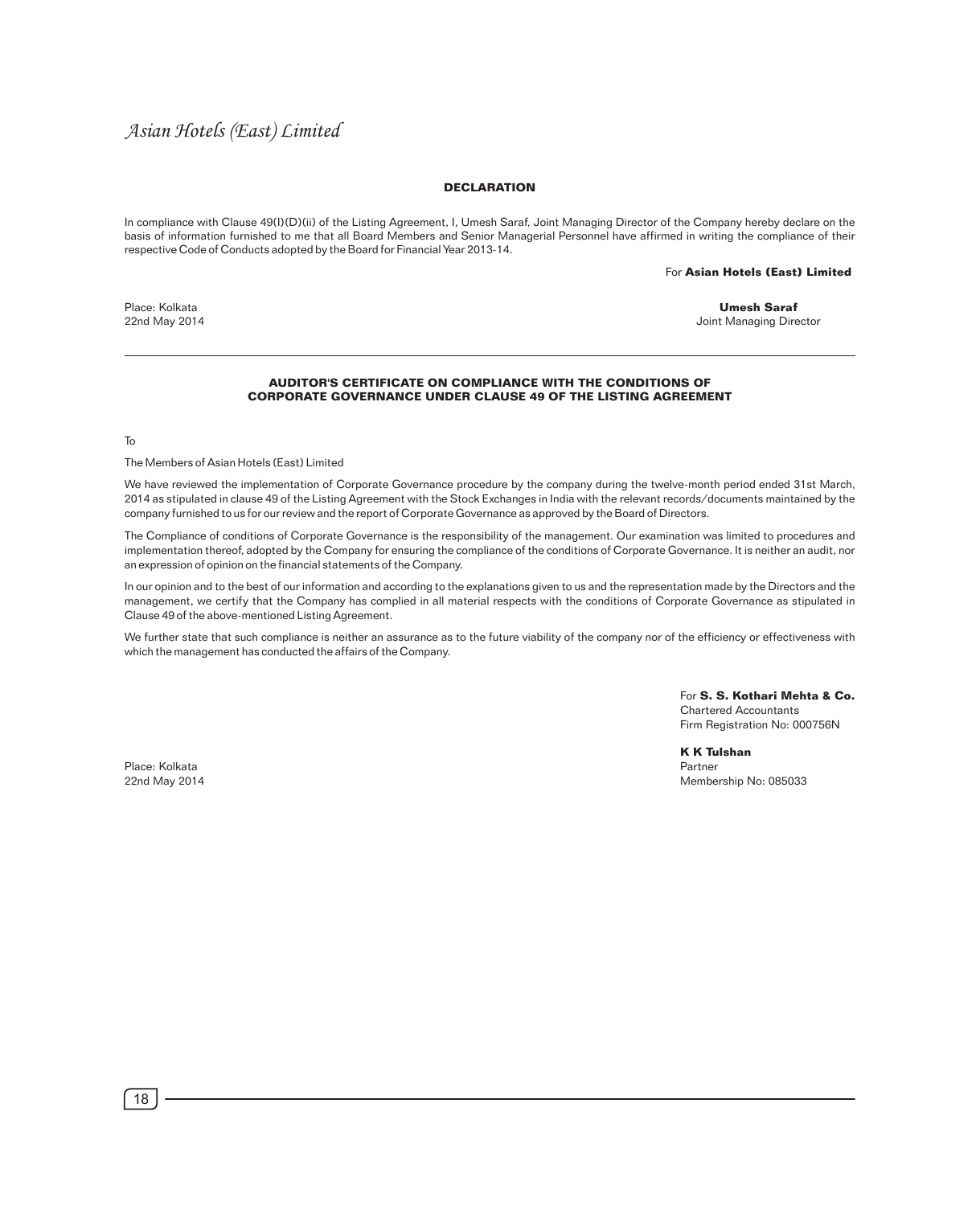### **INDEPENDENT AUDITORS' REPORT**

#### **TO THE MEMBERS OF ASIAN HOTELS (EAST) LIMITED**

#### **Report On the Financial Statements**

We have audited the accompanying financial statements of Asian Hotels (East) Limited ('the Company') which comprises the Balance Sheet as at 31st March, 2014 and the Statement of Profit and Loss and the Cash Flow Statement for the year then ended, and Notes to the Financial Statements comprising of a summary of significant accounting policies and other explanatory information.

#### **Management's Responsibility for the Financial Statements**

Management is responsible for the preparation of these financial statements that give a true and fair view of the financial position, financial performance and cash flows of the Company in accordance with the Accounting Standards referred to in sub-section (3C) of section 211 of the Companies Act, 1956 ('the Act') read with the General Circular 15/2013 dated 13th September, 2013 of the Ministry of Corporate Affairs in respect of section 133 of the Companies Act, 2013. This responsibility includes the design, implementation, and maintenance of internal controls relevant to the preparation and presentation of the financial statements that give a true and fair view and are free from material misstatements, whether due to fraud or error.

#### **Auditor's Responsibility**

Our responsibility is to express an opinion on these financial statements based on our audit. We conducted our audit in accordance with the Standards on Auditing issued by the Institute of Chartered Accountants of India. Those Standards require that we comply with ethical requirements and plan and perform the audit to obtain reasonable assurance about whether the financial statements are free from material misstatement.

An audit involves performing procedures to obtain audit evidence about the amounts and disclosures in the financial statements. The procedures selected depend on the auditor's judgment, including the assessment of the risks of the material misstatement of the financial statements, whether due to fraud or error. In making those risk assessments, the auditor considers internal control relevant to the Company's preparation and fair presentation of the financial statements in order to design audit procedures that are appropriate in the circumstances but not for the purpose of expressing an opinion on the effectiveness of entity's internal control. An audit also includes evaluating the appropriateness of accounting policies used and reasonableness of the accounting estimates made by management, as well as evaluating the overall presentation of the financial statements.

We believe that the audit evidence we have obtained is sufficient and appropriate to provide a basis for our audit opinion.

#### **Opinion**

In our opinion and to the best of our information and according to the explanations given to us, the financial statements give the information required by the Act, in the manner so required and give a true and fair view in conformity with the accounting principles generally accepted in India:

- i) In the case of the Balance Sheet, of the state of affairs of the Company as at 31st March, 2014;
- ii) In the case of Statement of Profit and Loss, of the profit of the Company for the year ended on that date; and
- iii) In the case of the Cash Flow Statement, of the cash flows for the year ended on that date.

#### **Report on Other Legal and Regulatory Requirements**

- 1. As required by the Companies (Auditor's Report) Order, 2003 ('the Order'), as amended, issued by the Central Government of India in terms of subsection(4A) of section 227 of the Companies Act,1956 , we give in the Annexure a statement on the matters specified in paragraphs 4 and 5 of the Order;
- 2. As required by section 227(3) of the Companies Act, 1956, we report that:
	- a. We have obtained all the information and explanations which to the best of our knowledge and belief were necessary for the purpose of our audit;
	- b. In our opinion proper books of account as required by law have been kept by the Company so far as appears from our examination of those books;
	- c. The Balance Sheet, Statement of Profit and Loss and Cash Flow Statement dealt with by this Report are in agreement with the books of account;
	- d. In our opinion, the Balance Sheet, Statement of Profit and Loss and Cash Flow Statement comply with the Accounting Standards referred to in sub-section (3C) of section 211 of the Companies Act, 1956, read with the General circular 15/2013 dated 13th September, 2013 of the Ministry of Corporate Affairs in respect of section 133 of the Companies Act, 2013,
	- e. On the basis of written representations received from the directors as on 31 March 2014, and taken on record by the Board of Directors, none of the directors is disqualified as on 31 March 2014, from being appointed as a director in terms of clause (g) of sub-section (1) of section 274 of the Act.

For **S. S. Kothari Mehta & Co.** Chartered Accountants Firm Registration No: 000756N

Place: Kolkata Partner

**K K Tulshan** Date: 22nd May 2014 Membership No: 085033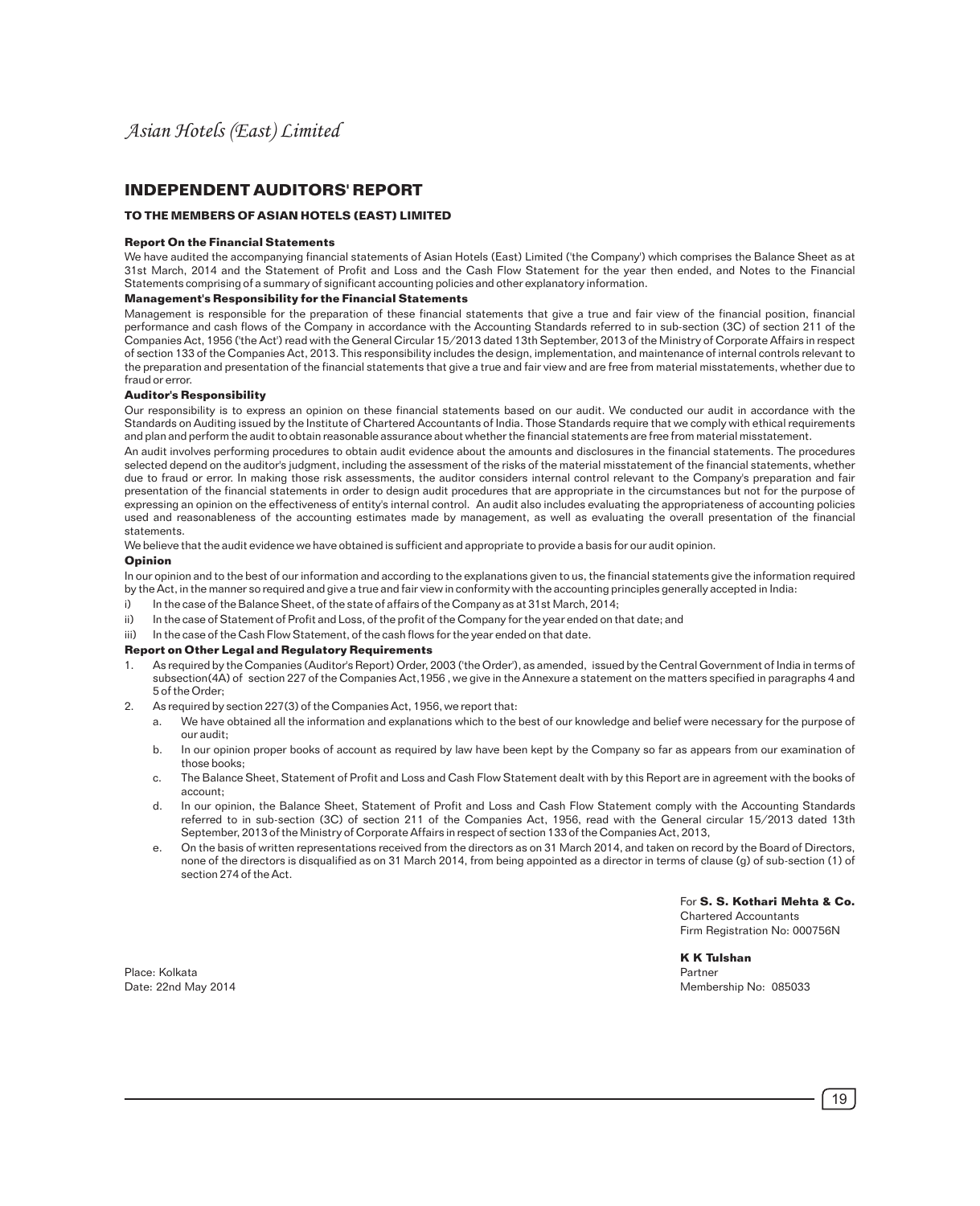20

#### **ANNEXURE TO THE AUDITORS' REPORT**

#### **Referred to in clause 1 of paragraph of 'Report on Other Legal and Regulatory Requirements' of our report of even date**

- 1. (a) The Company has maintained proper records showing full particulars including quantitative details and situation of fixed assets.
	- (b) The Company has a phased programme of physical verification of its fixed assets which, in our opinion, is reasonable having regard to the size of the Company and the nature of its assets. As part of this programme, the management has physically verified certain fixed assets during the year. Discrepancies noticed on such verification as compared to book records were not material, and have been properly adjusted in the books of account.
	- (c) Fixed assets disposed off during the year were not substantial so as to impact going concern status of the Company.
- 2. (a) As explained to us, physical verification of inventories has been conducted by the management at reasonable intervals.
	- b) The procedures for the physical verification of inventories followed by the management are, in our opinion, reasonable and adequate in relation to the size of the Company and the nature of its business.
	- c) In our opinion, the Company is maintaining proper records of inventory. The discrepancies noticed on physical verification of inventory as compared to book records were not material and have been properly dealt with in the books of account.
- 3. The Company has neither granted nor taken any loans, secured or unsecured, to companies firms or other parties listed in the register maintained under section 301 of the Companies Act, 1956. Therefore, the provision of clause (iii) (b) to (g) of Companies (Auditor's report) Order, 2003 (as amended) are not applicable.
- 4. In our opinion and according to the information & explanations given to us during the course of audit, there are adequate internal control systems commensurate with the size of the Company and the nature of its business with regard to purchase of inventories and fixed assets and for the sale of goods and services. Further, on the basis of our examination of the books and records of the Company, carried out in accordance with the generally accepted auditing practices in India, we have neither come across nor have we been informed of any instance of a major weakness in the aforesaid internal control systems.
- 5. (a) To the best of our knowledge and according to the information and explanations given to us, we are of the opinion that the particulars of contracts or arrangements that need to be entered into the register maintained under section 301 of the Companies Act, 1956 have been so entered.
	- (b) According to the information and explanation given to us and on the basis of our examination of books and records of the Company, the value of any contract or arrangement with respect to each part required to be entered in the register maintained under section 301 of the Companies Act ,1956 does not exceed Rs. five lakhs hence the provision of clause 4 (v)(b) of the order is not applicable to the Company.
- 6. The Company has not accepted any deposits within the meaning of Section 58A,58AA or any other relevant provision of the companies Act,1956 and rules framed there under during the period.
- 7. In our opinion, the Company has an internal audit system commensurate with the size and nature of its business.
- 8. To the best of our knowledge, maintenance of cost records under section 209 (1) (d) of the Act as prescribed by the Central Government is not applicable to the Company.
- 9. (a) In our opinion and according to the information and explanations given to us and according to the records of the Company, undisputed statutory dues including Provident Fund, Investor Education and Protection Fund, Employees State Insurance, Income tax, Sales tax, Wealth tax, Service tax, Custom duty, Excise duty, Cess and other material statutory dues, wherever applicable, have been regularly deposited with the appropriate authorities during the year and there are no such undisputed statutory dues payable for a period of more than six months from the date they became payable as at 31st March,2014.
	- (b) According to the information and explanations given to us and as per the books and records examined by us, there are no dues of Income tax, Sales tax, Wealth tax, Service tax, Custom duty, Excise duty and Cess which have not been deposited on account of any dispute, except the following which have not been deposited as on 31st March, 2014 on account of disputes are given below:

| Name of the<br><b>Statute</b> | Nature of<br><b>Dues</b> | Amount<br>(ln ₹) | <b>Forum where</b><br>dispute is pending | <b>Period to which the</b><br><b>Amount relates</b> |
|-------------------------------|--------------------------|------------------|------------------------------------------|-----------------------------------------------------|
| Finance Act, 1994             | Service Tax              | 4.374.245        | Commissioner (Appeals)                   | Prior to 2004-05                                    |
| Finance Act, 1994             | Service Tax              | 10.217.937       | Service Tax Tribunal                     | 2003-04 to 2006-07                                  |
| Finance Act, 1994             | Service Tax              | 26,753,749       | Service Tax Commissioner                 | 2007-08 to 2009-10                                  |

10. The Company does not have accumulated losses as at the end of the financial year. There are no cash losses during the financial year and in the immediately preceding financial year.

11. As the Company does not have any dues payable to any Financial institutions, Banks and Debenture holder, the provision of clause 4(xi) of the Companies (Auditor's Report) Order, 2003 are not applicable to the Company.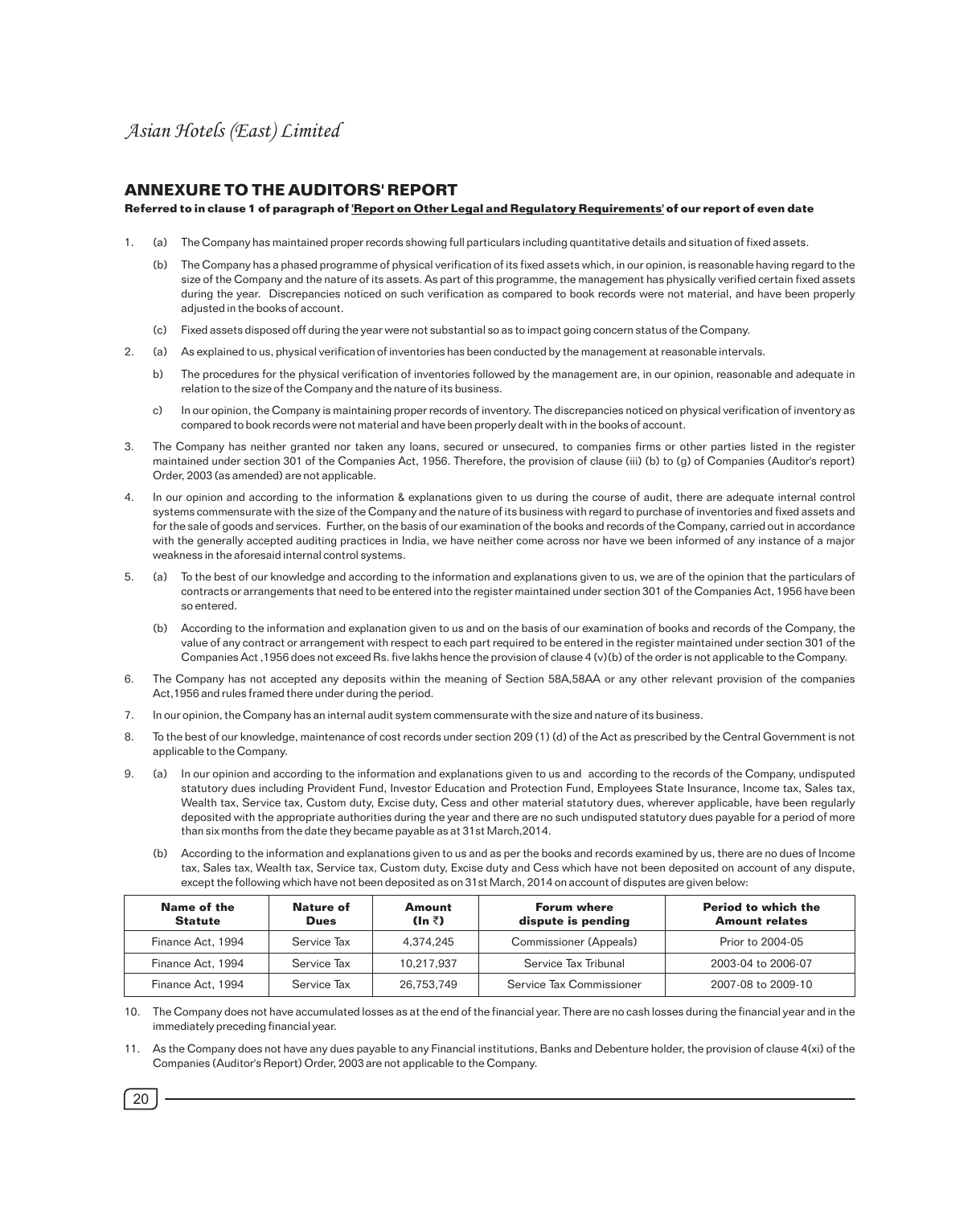- 12. According to the information and explanations given to us and as per the books and records examined by us, the Company has not granted loan and advances on the basis of security by way of pledge of shares, debenture and other securities.
- 13. The Company does not fall within the category of Chit fund / Nidhi / Mutual Benefit fund / Society and hence the related reporting requirements of the Order are not applicable.
- 14. Based on our examination of the records and evaluation of the related internal controls, we are of the opinion that proper records have been maintained of the transactions or contracts in respect of shares, securities, debentures and other Investments and timely entries have been made therein. All shares, securities, debentures and other Investments have been held by the company on its own name.
- 15. The Company has given guarantees / letter of undertaking against loan taken by others from banks and financial institution, the terms and condition of such guarantees / letter of undertaking , are not in our opinion, prima facie, prejudicial to the interest of the Company.
- 16. There were no term loans raised during the year by the Company for any purpose. Thus the provision of clause 4(xvi) of the Companies (Auditor's Report) Order, 2003 are not applicable to the Company.
- 17. According to the information and explanation given to us and on an overall examination of the balance sheet of the Company, we report that no funds raised on short term basis have been used for long term investment.
- 18. The Company has not made any preferential allotment of share to parties or Companies covered in the register maintained under section 301 of the Companies Act, 1956. Thus the provision of clause 4(xviii) of the Companies (Auditor's Report) Order,2003 are not applicable to the **Company.**
- 19. According to the information and explanations given to us and on the basis of the records examined by us, the Company has not issued any debenture during the period; hence the provision of clause 4(xix) of the Companies (Auditor's Report) Order,2003 are not applicable to the Company.
- 20. The Company has not raised any money by way of public issue during the period , hence the provision of clause 4(xx) of the Companies (Auditor's Report) Order,2003 are not applicable to the Company.
- 21. During the course of our examination of the books and records of the Company carried out in accordance with the generally accepted auditing practices in India, we have neither come across any instance of fraud on or by the Company, noticed and reported during the year, nor have we been informed of such case by the management.

For **S. S. Kothari Mehta & Co.** Chartered Accountants Firm Registration No: 000756N

**K K Tulshan**

Membership No: 085033

Place: Kolkata Partner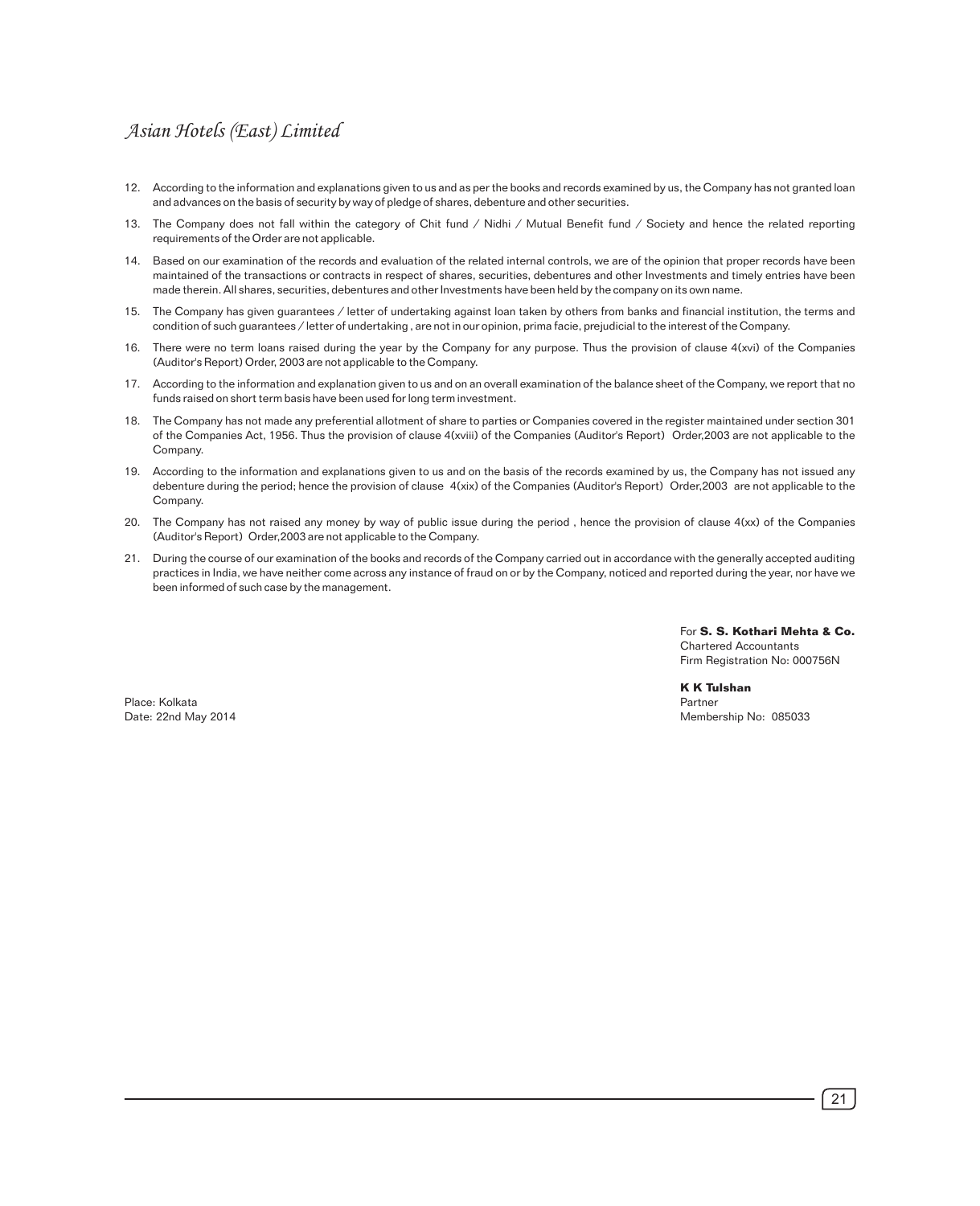### **BALANCE SHEET as at 31st March 2014**

|               |                                            |                |                        | Amount in ₹     |
|---------------|--------------------------------------------|----------------|------------------------|-----------------|
|               |                                            | <b>Note</b>    | As at                  | As at           |
|               |                                            |                | <b>31st March 2014</b> | 31st March 2013 |
|               | <b>EQUITY AND LIABILITIES</b>              |                |                        |                 |
|               | <b>SHAREHOLDERS' FUND</b>                  |                |                        |                 |
| (a)           | Share Capital                              | 3              | 114,405,850            | 114,405,850     |
| (b)           | Reserves & Surplus                         | $\overline{4}$ | 8,300,205,444          | 8,067,147,284   |
|               |                                            |                | 8,414,611,294          | 8,181,553,134   |
|               | <b>NON-CURRENT LIABILITIES</b>             |                |                        |                 |
| (a)           | Deferred Tax Liabilities (Net)             | 5              | 222,572,874            | 220,598,735     |
| (b)           | Other Long Term Liabilities                | 6              | 7,147,650              | 10,197,250      |
| (c)           | Long-term Provisions                       | $\overline{7}$ | 15,907,656             | 14,063,180      |
|               |                                            |                | 245,628,180            | 244,859,165     |
|               | <b>CURRENT LIABILITIES</b>                 |                |                        |                 |
| (a)           | <b>Trade Payables</b>                      | 8              | 89,818,964             | 63,866,127      |
| (b)           | <b>Other Current Liabilities</b>           | 9              | 43,902,053             | 33,556,290      |
| (c)           | Short - Term Provisions                    | 10             | 40,856,379             | 60,346,186      |
|               |                                            |                | 174,577,396            | 157,768,603     |
|               | <b>Total</b>                               |                | 8,834,816,870          | 8,584,180,902   |
| <b>ASSETS</b> |                                            |                |                        |                 |
|               | <b>NON-CURRENT ASSETS</b>                  |                |                        |                 |
| (a)           | <b>Fixed Assets</b>                        |                |                        |                 |
|               | (i)<br><b>Tangible Assets</b>              | 11             | 1,425,450,319          | 1,474,637,845   |
|               | (ii)<br>Intangible Assets                  |                |                        |                 |
|               | (iii)<br>Capital Work-in-Progress          |                | 19,647,762             | 15,948,040      |
| (b)           | Non-Current Investments                    | 12             | 3,369,640,784          | 3,219,640,784   |
| (c)           | Long-term Loans and Advance                | 13             | 61,500,344             | 59,704,465      |
|               | <b>CURRENT ASSETS</b>                      |                | 4,876,239,209          | 4,769,931,134   |
| (a)           | <b>Current Investments</b>                 | 14             | 2,278,842,004          | 2,573,811,662   |
| (b)           | Inventories                                | 15             | 19,205,134             | 19,521,903      |
| (c)           | Trade Receivable                           | 16             | 57,377,129             | 60,444,579      |
| (d)           | Cash and Bank Balances                     | 17             | 38,540,587             | 50,876,780      |
| (e)           | Short-term Loans and Advances              | 18             | 1,558,204,068          | 1,105,398,815   |
| (f)           | <b>Other Current Assets</b>                | 19             | 6,408,739              | 4,196,029       |
|               |                                            |                | 3,958,577,661          | 3,814,249,768   |
|               |                                            |                | 8,834,816,870          | 8,584,180,902   |
|               | Notes forming part of Financial Statements | $1 - 44$       |                        |                 |

As per our report of even date **For and on behalf of the Board of Directors** 

| For S. S. Kothari Mehta & Co.  | <b>Arun K Saraf</b>                   | Joint Managing Director |
|--------------------------------|---------------------------------------|-------------------------|
| Chartered Accountants          | <b>Umesh Saraf</b>                    | Joint Managing Director |
| Firm Registration No.: 000756N | A. C. Chakrabortti                    | Director                |
| K K Tulshan                    | Rama Shankar Jhawar                   | Director                |
| Partner                        | Padam Kumar Khaitan                   | Director                |
| Membership No. 085033          | <b>Ramesh Kumar Chokhani Director</b> |                         |
|                                |                                       |                         |

22

Place : Kolkata **Bimal K Jhunjhunwala Saumen Chattopadhyay**<br>Date : 22nd May 2014 **Bimal K Jhunjhunwala** Chief Legal Officer & Company Sec

Chief Legal Officer & Company Secretary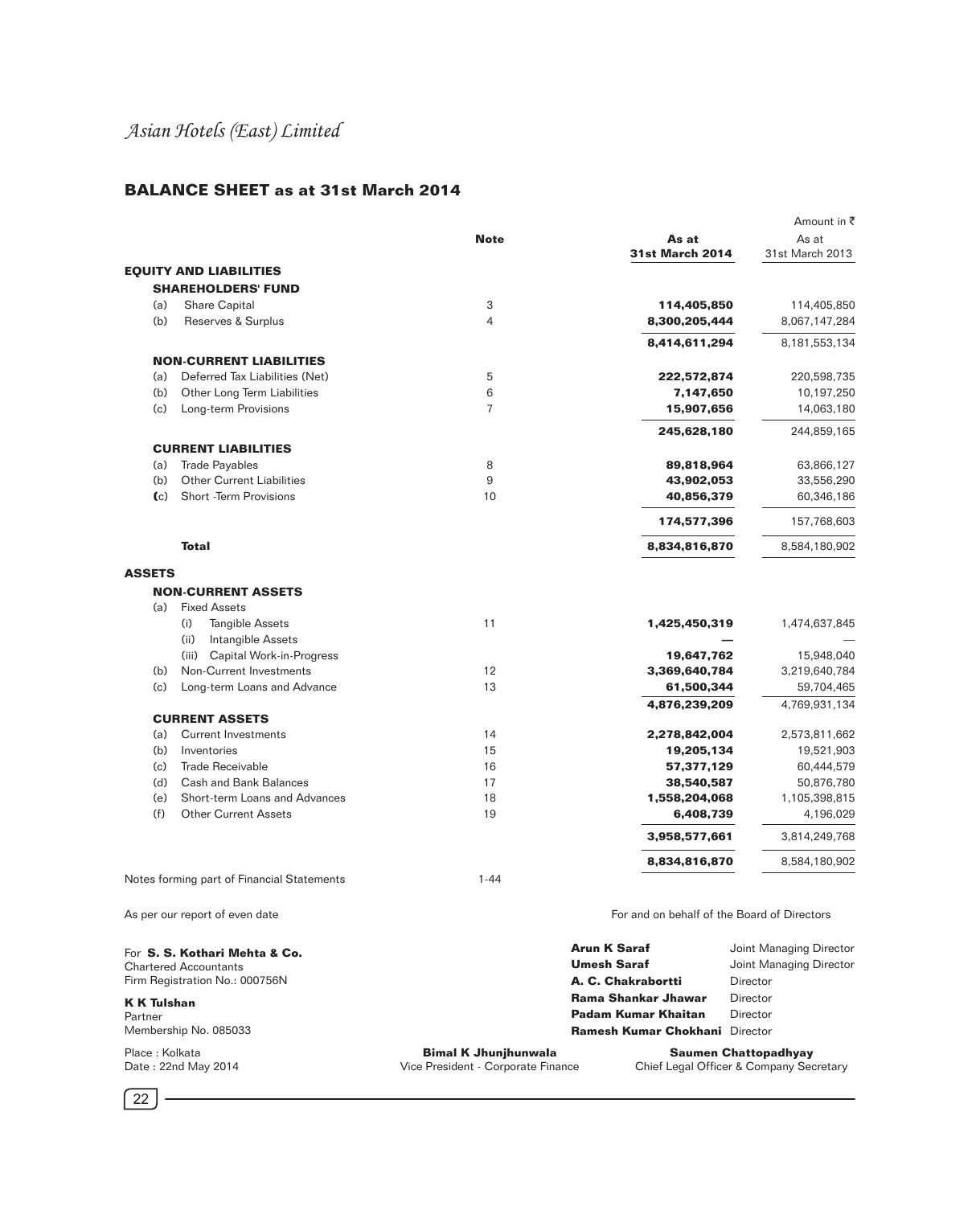### **STATEMENT OF PROFIT AND LOSS for the year ended 31st March 2014**

|     |                                                       |             |                                             | Amount in ₹                   |
|-----|-------------------------------------------------------|-------------|---------------------------------------------|-------------------------------|
|     |                                                       | <b>Note</b> | <b>Year Ended</b><br><b>31st March 2014</b> | Year Ended<br>31st March 2013 |
|     | <b>INCOME</b>                                         |             |                                             |                               |
| (a) | <b>Revenue from Operations</b>                        | 20          | 927,018,113                                 | 902,413,272                   |
| (b) | Other Income                                          | 21          | 161,470,699                                 | 237,474,982                   |
|     |                                                       |             | 1,088,488,812                               | 1,139,888,254                 |
|     | <b>EXPENDITURE</b>                                    |             |                                             |                               |
| (a) | Consumption of Provisions, Beverages, Smokes & Others | 22          | 133,374,383                                 | 114,777,720                   |
| (b) | <b>Employee Benefit Expense</b>                       | 23          | 185,806,725                                 | 184,604,786                   |
| (c) | <b>Finance Cost</b>                                   | 24          | 1,500                                       | 779,394                       |
| (d) | Depreciation and Amortization Expenses                | 11          | 53,371,201                                  | 65,430,870                    |
| (e) | Other Expenses                                        | 25          | 383,504,694                                 | 386,087,590                   |
|     |                                                       |             | 756,058,503                                 | 751,680,360                   |
|     | <b>PROFIT BEFORE TAX</b>                              |             | 332,430,309                                 | 388,207,894                   |
|     | <b>TAX EXPENSES</b>                                   |             |                                             |                               |
| (a) | <b>Current Tax</b>                                    |             | 60,639,299                                  | 56,384,086                    |
| (b) | Deferred Tax                                          |             | 1,974,139                                   | 9,950,540                     |
| (c) | MAT Credit (including earlier years)                  |             | (6,886,345)                                 |                               |
| (d) | Others (Short / (Excess) Provision of earlier years)  |             | 3,088,207                                   | 4,552,144                     |
|     | <b>PROFIT AFTER TAX</b>                               |             | 273,615,009                                 | 317,321,124                   |
|     | <b>EARNINGS PER EQUITY SHARE</b>                      | 27          |                                             |                               |
|     | <b>Basic</b><br>(a)                                   |             | 23.92                                       | 27.74                         |
|     | Diluted<br>(b)                                        |             | 23.92                                       | 27.74                         |
|     | Notes forming part of Financial Statements            | $1 - 44$    |                                             |                               |

For **S. S. Kothari Mehta & Co.**

As per our report of even date **For and on behalf of the Board of Directors** 

| <b>Arun K Saraf</b>                   | Joint Managing Director |
|---------------------------------------|-------------------------|
| <b>Umesh Saraf</b>                    | Joint Managing Director |
| A. C. Chakrabortti                    | Director                |
| <b>Rama Shankar Jhawar</b>            | Director                |
| <b>Padam Kumar Khaitan</b>            | Director                |
| <b>Ramesh Kumar Chokhani</b> Director |                         |

Partner Membership No. 085033

Chartered Accountants Firm Registration No.: 000756N

**K K Tulshan**

Place : Kolkata **Bimal K Jhunjhunwala Saumen Chattopadhyay**<br>Date : 22nd May 2014 **Saumen Chattopadhyay**<br>Vice President - Corporate Finance Chief Legal Officer & Company Sec

Chief Legal Officer & Company Secretary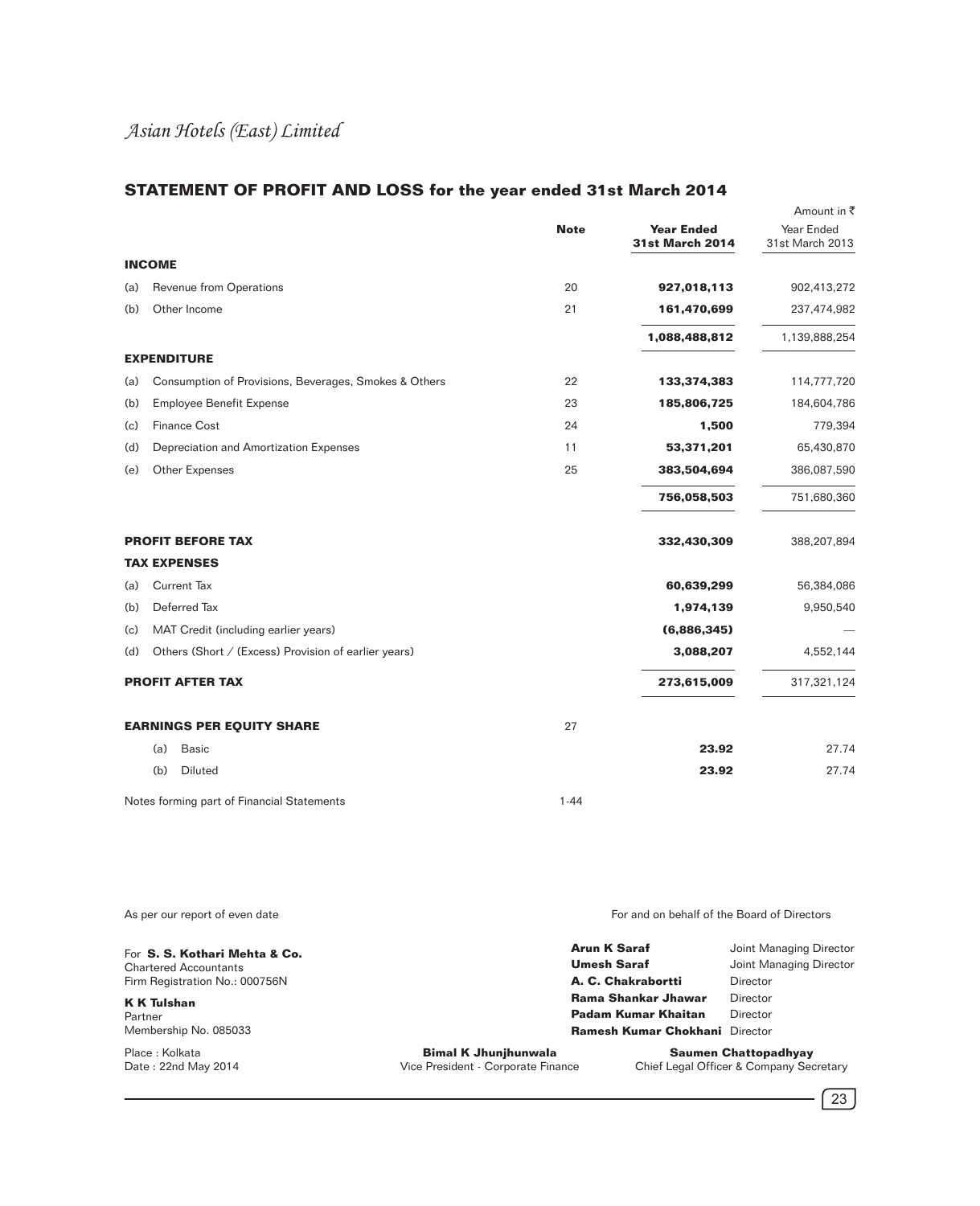# **CASH FLOW STATEMENT for the year ended 31st March 2014**

|    |                                                                                                                                                                                                                                                    | <b>Year Ended</b><br><b>31st March, 2014</b>                                                   | Amount in ₹<br>Year Ended<br>31st March, 2013                                       |
|----|----------------------------------------------------------------------------------------------------------------------------------------------------------------------------------------------------------------------------------------------------|------------------------------------------------------------------------------------------------|-------------------------------------------------------------------------------------|
| А. | <b>CASH FLOW FROM OPERATING ACTIVITIES</b><br>Profit before tax                                                                                                                                                                                    | 332,430,309                                                                                    | 388,207,894                                                                         |
|    | Adjustment for:<br>Depreciation/amortization<br>Loss/(profit) on sale of fixed assets<br>Provision for bad and doubtful debts<br><b>Excess Provision Written Back</b><br>Miscellaneous Balances written off                                        | 53,371,201<br>109,533<br>1,043,565<br>(357, 487)                                               | 65,430,870<br>663,574<br>142,030<br>(15, 297, 136)<br>40,005                        |
|    | Adjustment to Carrying amount of investment<br>Net loss/(gain) on sale of current investments<br>Provision for Gratuity<br>Provision for Leave Encashment<br>Interest income<br>Dividend income                                                    | 406.588<br>(99,537,572)<br>1,935,580<br>98,755<br>(12,651,589)<br>(47, 146, 798)               | 64.219<br>(105, 865, 540)<br>1,864,947<br>194,511<br>(21,032,314)<br>(94, 772, 592) |
|    | <b>Operating profit before working capital changes</b>                                                                                                                                                                                             | 229,702,085                                                                                    | 219,640,468                                                                         |
|    | Movements in working capital :<br>Increase/(decrease) in trade payables<br>Increase / (decrease) in long-term provisions                                                                                                                           | 26,310,324                                                                                     | 3,096,484                                                                           |
|    | Increase / (decrease) in other long-term liabilities<br>Increase/(decrease) in other current liabilities<br>Increase / (decrease) in short-term provisions                                                                                         | (3,049,600)<br>9,229,869                                                                       | 10.197.250<br>(17, 471, 486)                                                        |
|    | Decrease/(increase) in trade receivables<br>Decrease/(increase) in inventories<br>Decrease / (increase) in other current assets<br>Decrease / (increase) in long term loans and advances<br>Decrease / (increase) in short-term loans and advances | 2,023,885<br>316,769<br>38,400<br>(5,455,256)                                                  | (29,885,491)<br>(2,307,463)<br>33,603,713<br>120,900<br>(4,444,617)                 |
|    | Cash generated from /(used in) operations<br>Less: Direct taxes paid (net of refunds)                                                                                                                                                              | 259,116,476<br>58,675,440                                                                      | 212,549,758<br>68,705,490                                                           |
|    | Net cash flow from/ (used in) Operating Activities (A)                                                                                                                                                                                             | 200,441,036                                                                                    | 143,844,268                                                                         |
| В. | <b>CASH FLOWS FROM INVESTING ACTIVITIES</b><br>Payments for fixed assets<br>Decrease in Capital Advance<br>Proceeds from sale of fixed assets                                                                                                      | (8,026,867)<br>33,937                                                                          | (34,716,815)<br>3,249,784<br>1,178,500                                              |
|    | Purchase of non-current investments<br>Purchase of current investments<br>Proceeds from sale/maturity of current investments<br>Short term loans and advances given<br>Interest received<br>Dividend received                                      | (150,000,000)<br>(550, 642, 353)<br>944,742,998<br>(447, 350, 000)<br>10,438,879<br>47,146,798 | (1, 245, 090, 738)<br>797,867,176<br>(323,510,947)<br>16,993,409<br>94,772,592      |
|    | Net cash flow from/(used in) Investing Activities (B)                                                                                                                                                                                              | (153,656,608)                                                                                  | (689, 257, 039)                                                                     |
| C. | <b>CASH FLOWS FROM FINANCING ACTIVITIES</b><br>Dividend paid on shares<br>Tax on dividend paid                                                                                                                                                     | (50, 370, 507)<br>(8,750,114)                                                                  | (50,905,372)<br>(8,351,770)                                                         |
|    | Net cash flow from/(used in) in Financing Activities (C)                                                                                                                                                                                           | (59, 120, 621)                                                                                 | (59, 257, 142)                                                                      |
|    | Net increase/(decrease) in Cash and Cash Equivalents $(A + B + C)$<br>Cash and Cash Equivalents at the beginning of the year (Refer Note 17)<br>Cash and Cash Equivalents at the end of the year (Refer Note 17)                                   | (12, 336, 193)<br>50,876,780<br>38,540,587                                                     | (604, 669, 913)<br>655,546,693<br>50,876,780                                        |
|    | Notes forming part of Financial Statements                                                                                                                                                                                                         | $1 - 44$                                                                                       |                                                                                     |

As per our report of even date **For and on behalf of the Board of Directors** 

| For S. S. Kothari Mehta & Co.  |                             | <b>Arun K Saraf</b>                   | Joint Managing Director     |
|--------------------------------|-----------------------------|---------------------------------------|-----------------------------|
| <b>Chartered Accountants</b>   |                             | <b>Umesh Saraf</b>                    | Joint Managing Director     |
| Firm Registration No.: 000756N |                             | A. C. Chakrabortti                    | Director                    |
| <b>K K Tulshan</b>             |                             | <b>Rama Shankar Jhawar</b>            | Director                    |
| Partner                        |                             | <b>Padam Kumar Khaitan</b>            | Director                    |
| Membership No. 085033          |                             | <b>Ramesh Kumar Chokhani Director</b> |                             |
| Place: Kolkata                 | <b>Bimal K Jhunjhunwala</b> |                                       | <b>Saumen Chattopadhyay</b> |

24

Date : 22nd May 2014 Vice President - Corporate Finance Chief Legal Officer & Company Secretary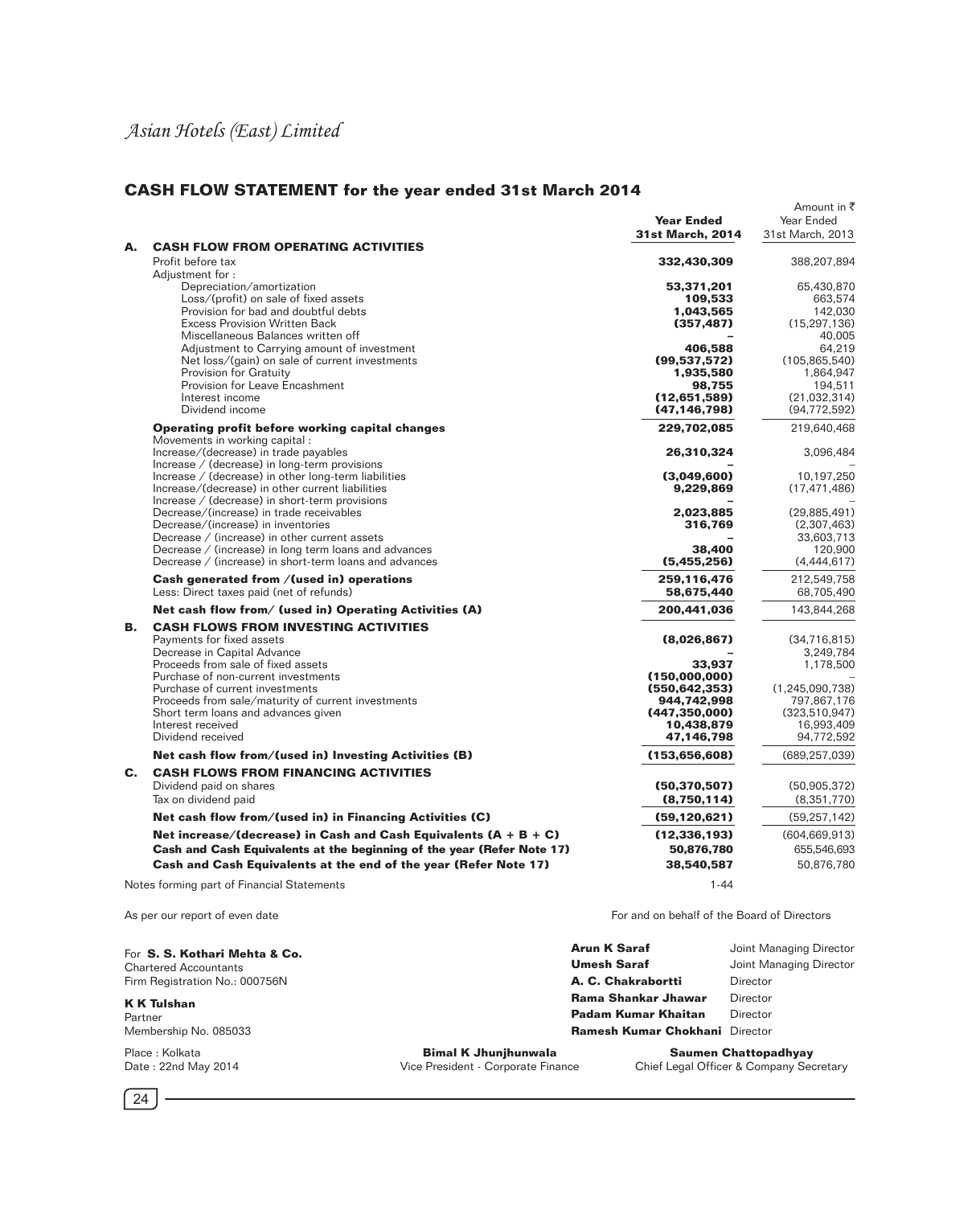#### **1. Corporate Overview**

Asian Hotels (East) Limited is a Public Limited Company listed with Bombay Stock Exchange and National Stock Exchange and is primarily engaged in the Hotel business through "Hyatt Regency Kolkata" a five-star Hotel situated in the city of Kolkata.

#### **2. Basis of preparation**

The financial statements have been prepared to comply with all material respects with the mandatory Accounting Standards (AS) notified under section 211(3C) of the Companies Act, 1956 and the relevant provisions of the Companies Act, 1956. The financial statements have been prepared under the historical cost convention on an accrual basis.

The accounting policies adopted in the preparation of financial statements are consistent with those of previous year, except for the change in accounting policy explained below, if any.

#### **2.1 Significant Accounting Policies**

#### **a. Use of estimates**

The preparation of financial statements in conformity with Indian GAAP requires the management to make judgments, estimates and assumptions that affect the reported amounts of revenues, expenses, assets and liabilities and the disclosure of contingent liabilities, at the end of the reporting period. Although these estimates are based on the management's best knowledge of current events and actions, uncertainty about these assumptions and estimates could result in the outcomes requiring a material adjustment to the carrying amounts of assets or liabilities in future periods.

#### **b. Tangible Fixed Assets**

Tangible Fixed assets are stated at cost of acquisition or construction or at revalued amounts, net of impairment loss if any, less depreciation/amortization. Cost represents the direct expenses incurred on acquisition/construction of the assets and the relative share of indirect expenses relating to construction allocated in proportion to the direct costs involved.

#### **c. Depreciation**

Depreciation on fixed assets is calculated on a straight-line basis using the rates arrived at based on the useful lives estimated by the management, or those prescribed under the Schedule XIV to the Companies Act, 1956, whichever is higher. If the asset is purchased on or before the 15th of month depreciation is charged from the month of purchase, otherwise depreciation is charged from the month following the month of purchase. No depreciation is charged for the quarter on the assets sold/ discarded during the year.

#### **d. Impairment of Tangible Assets**

The carrying amounts of assets are reviewed at each balance sheet date, if there is any indication of impairment based on internal/external factors. An impairment loss is recognized wherever the carrying amount of an asset exceeds its recoverable amount. The recoverable amount is the greater of the asset's net selling price and value in use. Value in use is determined for assets or group of assets which are capable of generating independent cash flows i.e. cash generating units.

#### **e. Investments**

Investments, which are readily realizable and intended to be held for not more than one year from the date on which such investments are made, are classified as current investments. All other investments are classified as long-term investments.

On initial recognition, all investments are measured at cost. The cost comprises purchase price and directly attributable acquisition charges such as brokerage, fees and duties. If an investment is acquired, or partly acquired, by the issue of shares or other securities, the acquisition cost is the fair value of the securities issued. If an investment is acquired in exchange for another asset, the acquisition is determined by reference to the fair value of the asset given up or by reference to the fair value of the investment acquired, whichever is more clearly evident.

Current investments are carried in the financial statements at lower of cost and fair value determined on an individual investment basis. Long-term investments are carried at cost. However, provision for diminution in value is made to recognize a decline other than temporary in the value of the investments.

On disposal of an investment, the difference between its carrying amount and net disposal proceeds is charged or credited to the Statement of Profit and Loss.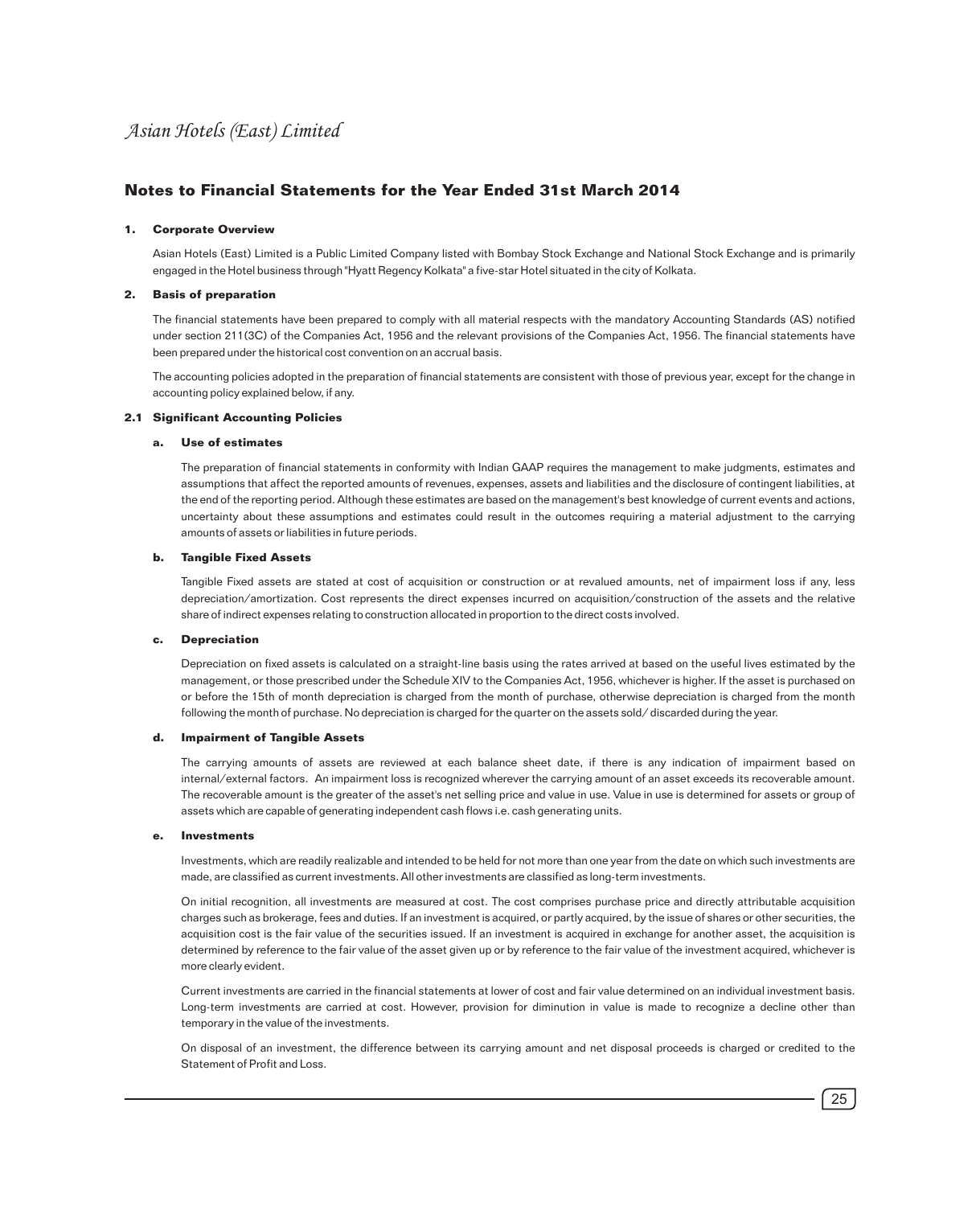#### **Notes to Financial Statements for the Year Ended 31st March 2013**

#### **f. Inventories**

Inventory is valued at cost or net realizable value, whichever is lower. Net realizable value is the estimated realizable value in the normal course of business less the estimated costs necessary to make the sale.

Operating equipment in circulation is valued at weighted average cost less estimated diminution in value on account of usage.

Shares held as Stock- in -trade are valued at cost or market value whichever is lower.

#### **g. Revenue Recognition**

Revenue is recognized to the extent that it is probable that the economic benefits will flow to the Company and the revenue can be reliably measured.

- i. Revenue from rendering of hospitality services is recognized when the related services are performed and billed to the customer.
- Ii. Interest income is recognized on time proportion basis taking into account the amount outstanding and the rate applicable.
- iii. Dividend income from investments is recognized when the Company's right to receive payment is established.
- iv. Income from hiring of vehicles is recognized on accrual basis on the basis of agreed rate.

#### **h. Foreign Currency Transaction**

#### **Initial recognition**

Foreign currency transactions are recorded in the reporting currency, by applying to the foreign currency amount the exchange rate between the reporting currency and the foreign currency at the date of the transaction.

#### **Conversion**

Foreign currency monetary items are retranslated using the exchange rate prevailing at the reporting date. Non-monetary items, which are measured in terms of historical cost denominated in a foreign currency, are reported using the exchange rate at the date of the transaction. Non-monetary items, which are measured at fair value or other similar valuation denominated in a foreign currency, are translated using the exchange rate at the date when such value was determined.

#### **Exchange differences**

Exchange differences are recognized as income or as expenses in the period in which they arise.

#### **Income in Foreign Exchange**

The bills for services rendered are raised in Indian Rupees. The payment received in foreign currency against these bills is credited and accounted for at the rate / rates prevalent on the date of receipt of payment. The gains / losses arising out of fluctuation in the exchange rates are accounted for on realization.

#### **Expenses remittable in foreign exchange**

These are charged based on invoices (including for earlier years) as approved and accepted by the appropriate authorities as applicable.

#### **i. Retirement and other employee benefits**

Provision for gratuity and leave encashment are based on actuarial valuation as on the date of the Balance Sheet. The valuation is done by an independent actuary using the projected unit credit method.

All employees are covered under contributory provident fund benefit of a contribution of 12% of salary. It is a defined contribution scheme and the contribution is charged to the Statement of Profit and Loss of the year when the contributions to the respective funds are due. There are no obligations other than the contributions payable to the respective fund.

#### **j. Income Taxes**

Tax expense comprises current and deferred tax. Current income-tax is measured at the amount expected to be paid to the tax authorities in accordance with the Income-tax Act, 1961 enacted in India and tax laws prevailing in the respective tax jurisdictions where the Company operates. The tax rates and tax laws used to compute the amount are those that are enacted or substantively enacted, at the reporting date. Current income tax relating to items recognized directly in equity is recognized in equity and not in the statement of profit and loss.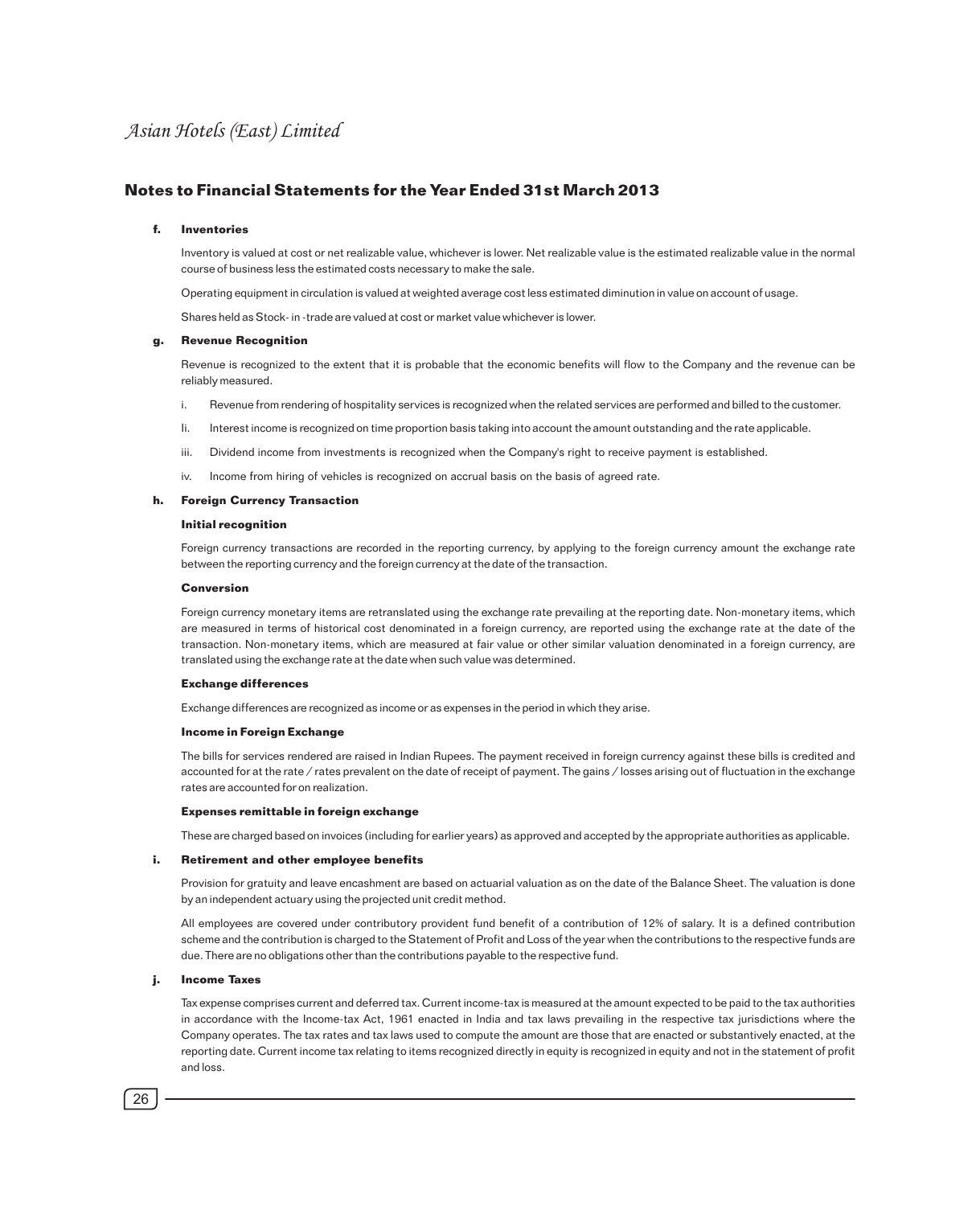Deferred income taxes reflect the impact of timing differences between taxable income and accounting income originating during the current year and reversal of timing differences for the earlier years. Deferred tax is measured using the tax rates and the tax laws enacted or substantively enacted at the reporting date. Deferred income tax relating to items recognized directly in equity is recognized in equity and not in the statement of profit and loss.

Deferred tax liabilities are recognized for all taxable timing differences. Deferred tax assets are recognized for deductible timing differences only to the extent that there is reasonable certainty that sufficient future taxable income will be available against which such deferred tax assets can be realized.

Deferred tax assets and deferred tax liabilities are offset, if a legally enforceable right exists to set-off current tax assets against current tax liabilities and the deferred tax assets and deferred taxes relate to the same taxable entity and the same taxation authority.

Minimum alternate tax (MAT) paid in a year is charged to the statement of profit and loss as current tax. The Company recognizes MAT credit available as an asset only to the extent that there is convincing evidence that the Company will pay normal income tax during the specified period, i.e., the period for which MAT credit is allowed to be carried forward. In the year in which the Company recognizes MAT credit as an asset in accordance with the Guidance Note on Accounting for Credit Available in respect of Minimum Alternative Tax under the Income-tax Act, 1961, the said asset is created by way of credit to the statement of profit and loss and shown as "MAT Credit Entitlement." The Company reviews the "MAT credit entitlement" asset at each reporting date and writes down the asset to the extent the Company does not have convincing evidence that it will pay normal tax during the specified period.

#### **k. Earnings Per Share**

Basic earnings per share are calculated by dividing the net profit or loss for the period attributable to equity shareholders (after deducting preference dividends and attributable taxes) by the weighted average number of equity shares outstanding during the period. Partly paid equity shares are treated as a fraction of an equity share to the extent that they are entitled to participate in dividends relative to a fully paid equity share during the reporting period. The weighted average number of equity shares outstanding during the period is adjusted for events such as bonus issue, bonus element in a rights issue, share split, and reverse share split (consolidation of shares) that have changed the number of equity shares outstanding, without a corresponding change in resources.

For the purpose of calculating diluted earnings per share, the net profit or loss for the period attributable to equity shareholders and the weighted average number of shares outstanding during the period are adjusted for the effects of all dilutive potential equity shares.

#### **l. Provisions**

A provision is recognized when the Company has a present obligation as a result of past event, it is probable that an outflow of resources embodying economic benefits will be required to settle the obligation and a reliable estimate can be made of the amount of the obligation. Provisions are not discounted to their present value and are determined based on the best estimate required to settle the obligation at the reporting date. These estimates are reviewed at each reporting date and adjusted to reflect the current best estimates.

#### **m. Contingent Liabilities**

A contingent liability is a possible obligation that arises from past events whose existence will be confirmed by the occurrence or nonoccurrence of one or more uncertain future events beyond the control of the Company or a present obligation that is not recognized because it is not probable that an outflow of resources will be required to settle the obligation. A contingent liability also arises in extremely rare cases where there is a liability that cannot be recognized because it cannot be measured reliably. The Company does not recognize a contingent liability but discloses its existence in the financial statements.

#### **n. Cash and Cash Equivalents**

Cash and cash equivalents for the purposes of cash flow statement comprises cash at bank and in hand and short-term investments with an original maturity of three months or less.

#### **o. Dividend**

Dividend recommended by the Board of Directors, if any, is provided for in the accounts pending shareholders' approval.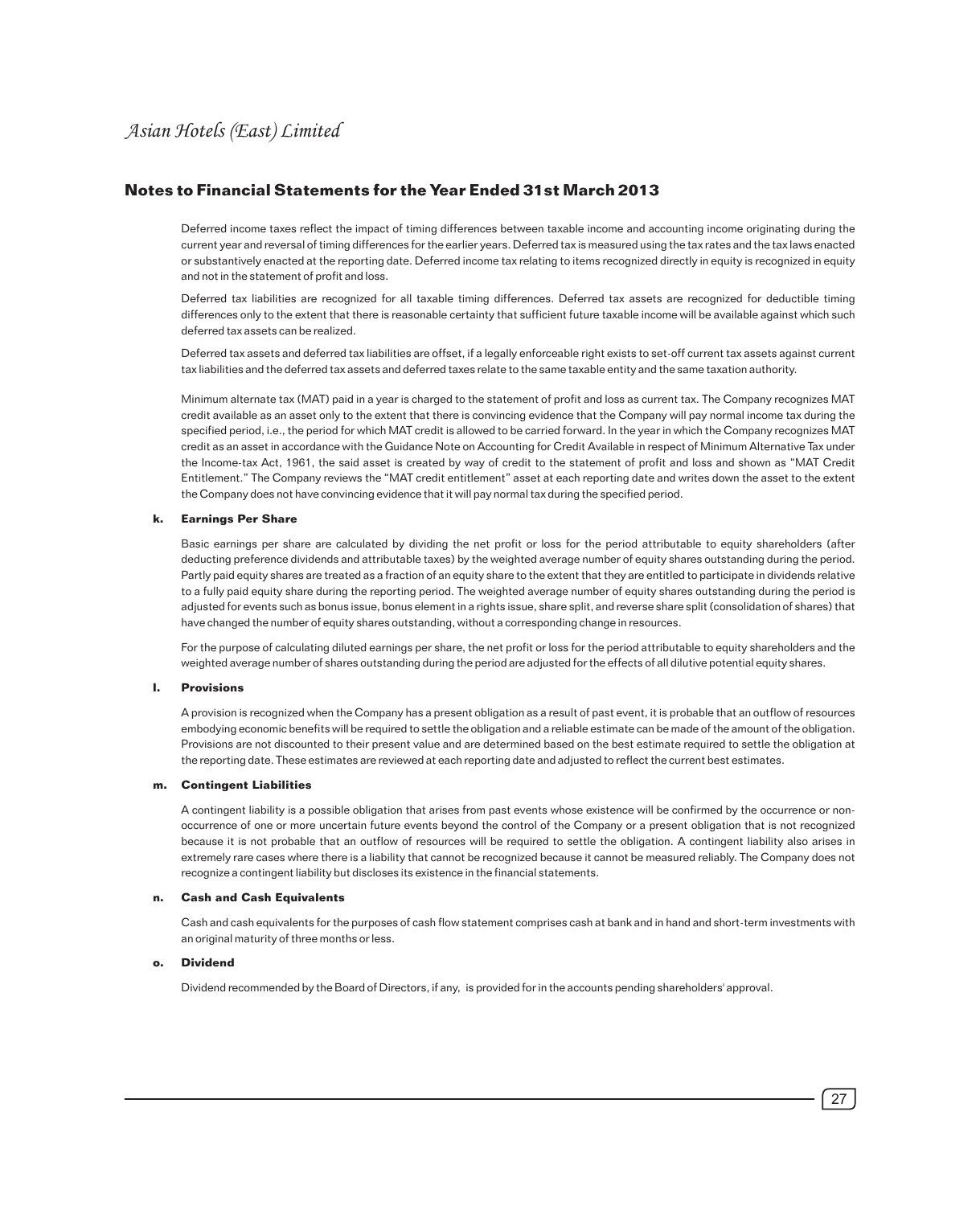|    |                                                                                |                        | Amount in ₹     |
|----|--------------------------------------------------------------------------------|------------------------|-----------------|
| 3. | <b>Share Capital</b>                                                           | As at                  | As at           |
|    |                                                                                | <b>31st March 2014</b> | 31st March 2013 |
|    | <b>Authorised Shares</b>                                                       |                        |                 |
|    | 14,000,000 (Previous Year: 14,000,000) Equity Shares of ₹10 each               | 140,000,000            | 140.000.000     |
|    | 1,000,000 (Previous Year: 1,000,000) Preference Shares of ₹10 each             | 10,000,000             | 10.000.000      |
|    |                                                                                | 150,000,000            | 150.000.000     |
|    | <b>Issued, Subscribed and fully Paid-up Shares</b>                             |                        |                 |
|    | 11,440,585 (Previous Year: 11,440,585) Equity Shares of ₹10 each fully paid up | 114.405.850            | 114.405.850     |
|    |                                                                                | 114.405.850            | 114.405.850     |

#### **3.1 Reconciliation of the number of shares outstanding at the beginning and at the end of the reporting period**

| <b>Equity Shares</b>         | As at 31st March 2014 |             | As at 31st March 2013 |             |  |
|------------------------------|-----------------------|-------------|-----------------------|-------------|--|
|                              | <b>No. of Shares</b>  |             | No. of Shares         |             |  |
| At the beginning of the year | 11,440,585            | 114,405,850 | 11.440.585            | 114,405,850 |  |
| Issued during the year       |                       |             |                       |             |  |
| Deducted during the year     |                       |             |                       |             |  |
| At the end of the year       | 11.440.585            | 114,405,850 | 11.440.585            | 114,405,850 |  |

#### **3.2 Terms/rights attached to Equity Shares**

#### **Equity Shares**

The Company has one class of equity shares having a par value of ₹10 each. Each shareholder is eligible for one vote per share held. The dividend proposed by the Board of Directors is subject to the approval of the shareholders in the ensuing Annual General Meeting, except in case of interim dividend. In the event of liquidation, the equity shareholders are eligible to receive the remaining assets of the Company after distribution of all preferential amounts, in proportion to their shareholding.

#### **Preference Shares**

The rights, preferences and restrictions attached to the preference shares are in accordance with the provisions of the Companies Act, 1956, unless stated otherwise.

#### **3.3 Details of shareholders holding more than 5% of the aggregate shares in the Company**

| <b>Equity Shares</b>          | As at 31st March 2014 |              | As at 31st March 2013 |              |  |
|-------------------------------|-----------------------|--------------|-----------------------|--------------|--|
|                               | <b>No. of Shares</b>  | % of Holding | No. of Shares         | % of Holding |  |
| Saraf Industries Limited      | 3,630,630             | 31.73        | 3.630.630             | 31.73        |  |
| Forex Finance Private Limited | 3.127.072             | 27.33        | 3.127.072             | 27.33        |  |
| Jesmin Investments Limited    | 121.851               | 1.07         | 693.851               | 6.06         |  |
| Axis Bank Limited             | 641.695               | 5.61         | 636.065               | 5.56         |  |

**3.4** 1,14,01,782 equity shares of ₹10 each fully paid up have been issued during the fiscal year ended 31st March 2010 pursuant to the scheme of Arrangement and Demerger approved by the Hon'ble High Court of Delhi vide order dated 13th January 2010.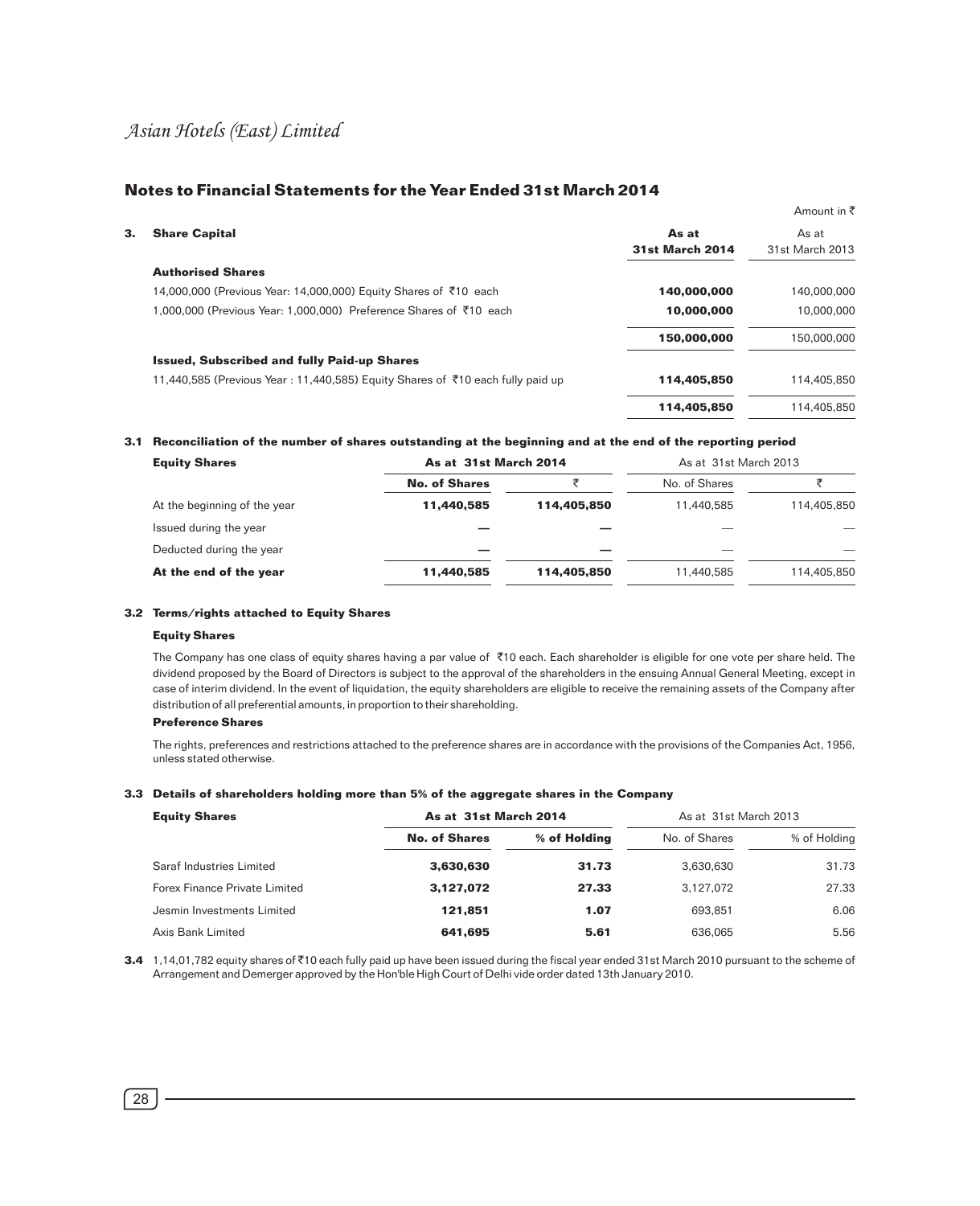|                                                                                            |                                 | Amount in ₹              |
|--------------------------------------------------------------------------------------------|---------------------------------|--------------------------|
| 4.<br><b>Reserves and Surplus</b>                                                          | As at<br><b>31st March 2014</b> | As at<br>31st March 2013 |
| <b>Capital Reserve</b>                                                                     | 141,043                         | 141,043                  |
| <b>Capital Redemption Reserve</b><br>(for redeemed Non Convertible Preference Shares-NCPS) | 2,000,000                       | 2,000,000                |
| <b>Securities Premium Account</b>                                                          | 14,612,822                      | 14,612,822               |
| <b>Tourism Development Utilised Reserve</b>                                                |                                 |                          |
| <b>Opening Balance</b>                                                                     |                                 | 533,202,000              |
| Less: Transferred to General Reserve                                                       |                                 | 533,202,000              |
| <b>Closing Balance</b>                                                                     |                                 |                          |
| <b>General Reserve</b>                                                                     |                                 |                          |
| <b>Opening Balance</b>                                                                     | 6,404,812,615                   | 5,839,878,503            |
| Add: Transferred from Tourism Development Utilised Reserve                                 |                                 | 533,202,000              |
| Add: Transferred from Statement of Profit & Loss                                           | 27,361,501                      | 31,732,112               |
| <b>Closing Balance</b>                                                                     | 6,432,174,116                   | 6,404,812,615            |
| <b>Surplus in the Statement of Profit and Loss</b>                                         |                                 |                          |
| <b>Opening Balance</b>                                                                     | 1,645,580,804                   | 1,419,826,195            |
| Add: Profit for the Year                                                                   | 273,615,009                     | 317,321,124              |
| Less: Dividend Paid for Previous Year                                                      | 3,768                           |                          |
| Less: Appropriations-                                                                      |                                 |                          |
| Amount transferred to General Reserve                                                      | 27,361,501                      | 31,732,112               |
| Proposed final dividend on equity shares*                                                  | 34,321,755                      | 51,482,633               |
| Corporate Dividend Tax (including earlier years adjustment)                                | 6,231,326                       | 8,351,770                |
| <b>Closing Balance</b>                                                                     | 1,851,277,463                   | 1,645,580,804            |
| Total                                                                                      | 8,300,205,444                   | 8,067,147,284            |

\* The Board of Directors at their meeting held on 22nd May 2014 has recommended a final dividend of ₹3.00 per share (Previous Year ₹4.50 per share)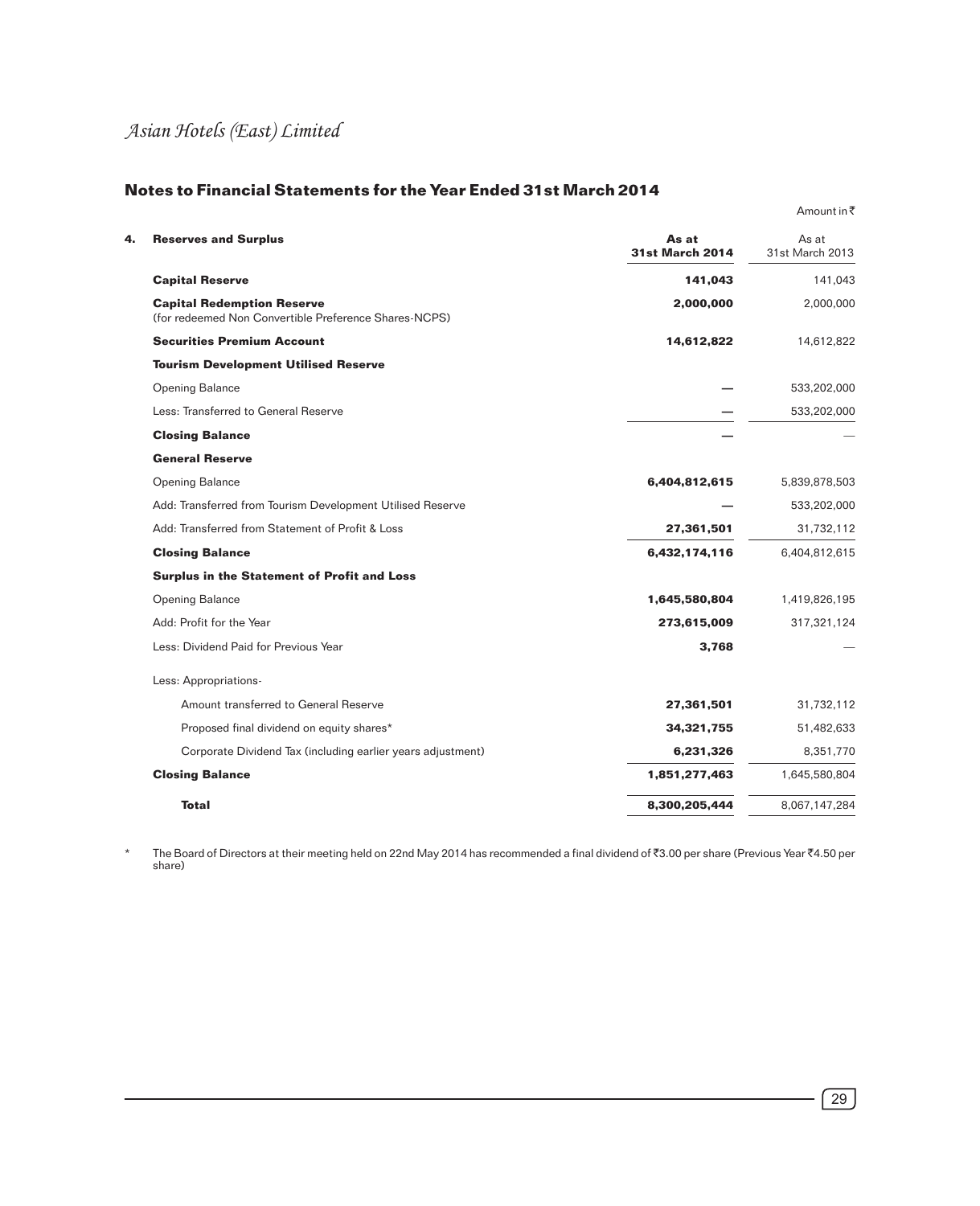### **Notes to Financial Statements for the Year Ended 31st March 2014**

|    |                                                                                                            |                        | Amount in₹      |
|----|------------------------------------------------------------------------------------------------------------|------------------------|-----------------|
|    |                                                                                                            | As at                  | As at           |
|    |                                                                                                            | <b>31st March 2014</b> | 31st March 2013 |
| 5. | <b>Deferred Tax Liabilities (net)</b>                                                                      |                        |                 |
|    | <b>Deferred tax liabilities</b>                                                                            |                        |                 |
|    | On Fiscal Allowances on Fixed Assets                                                                       | 230,634,937            | 228,026,043     |
|    |                                                                                                            | 230,634,937            | 228,026,043     |
|    | Deferred tax assets :-                                                                                     |                        |                 |
|    | On Employees' separation and retirement etc.                                                               | 6,614,247              | 5,732,414       |
|    | On State and Central taxes etc.                                                                            | 663,016                | 546,718         |
|    | On Provision for doubtful debts / advances                                                                 | 646,601                | 864,272         |
|    | Other timing differences                                                                                   | 138,199                | 283,904         |
|    |                                                                                                            | 8,062,063              | 7,427,308       |
|    | <b>Net Deferred Tax Liabilities</b>                                                                        |                        | 220,598,735     |
|    |                                                                                                            | 222,572,874            |                 |
| 6. | <b>Other Long Term Liabilities</b><br>Trade Payable                                                        | 5,792,650              | 9,192,250       |
|    | Others -                                                                                                   |                        |                 |
|    | <b>Security Deposit Received</b>                                                                           | 1,355,000              | 1,005,000       |
|    | <b>Total</b>                                                                                               | 7,147,650              | 10,197,250      |
| 7. | <b>Long Term Provisions</b>                                                                                |                        |                 |
|    | Provision for employee benefits                                                                            |                        |                 |
|    | Provision for gratuity (refer note 26)                                                                     | 12,096,551             | 10,285,098      |
|    | Provision for leave benefits (refer note 26)                                                               | 3,811,105              | 3,778,082       |
|    | Total                                                                                                      | 15,907,656             | 14,063,180      |
| 8. | <b>Trade Payables</b>                                                                                      |                        |                 |
|    | Trade Payable (including acceptances)<br>(refer note 34 for details of dues to micro and small enterprise) | 89,818,964             | 63,866,127      |
|    | Total                                                                                                      | 89,818,964             | 63,866,127      |
| 9. | <b>Other Current Liabilities</b>                                                                           |                        |                 |
|    | <b>Advance from Customers</b>                                                                              | 32,099,371             | 19,270,206      |
|    | Salary Payable                                                                                             | 3,463,830              | 8,065,854       |
|    | <b>Unpaid Dividend</b>                                                                                     | 2,819,847              | 1,703,953       |
|    | Other Payables -<br><b>Statutory Dues</b>                                                                  | 5,459,005              | 4,456,277       |
|    | Security Deposit                                                                                           | 60,000                 | 60,000          |
|    | <b>Total</b>                                                                                               | 43,902,053             | 33,556,290      |
|    | 10. Short Term Provisions                                                                                  |                        |                 |
|    | Provision for employee benefits                                                                            |                        |                 |
|    | Provision for gratuity (refer note 26)                                                                     | 477,338                | 353,211         |
|    | Provision for leave benefits (refer note 26)                                                               | 224,304                | 158,572         |
|    | <b>Total (A)</b><br>Other provisions                                                                       | 701,642                | 511,783         |
|    | Proposed equity dividend                                                                                   | 34,321,755             | 51,482,633      |
|    | Dividend tax                                                                                               | 5,832,982              | 8,351,770       |
|    | <b>Total (B)</b>                                                                                           | 40,154,737             | 59,834,403      |
|    | Total $(A+B)$                                                                                              | 40,856,379             | 60,346,186      |
|    |                                                                                                            |                        |                 |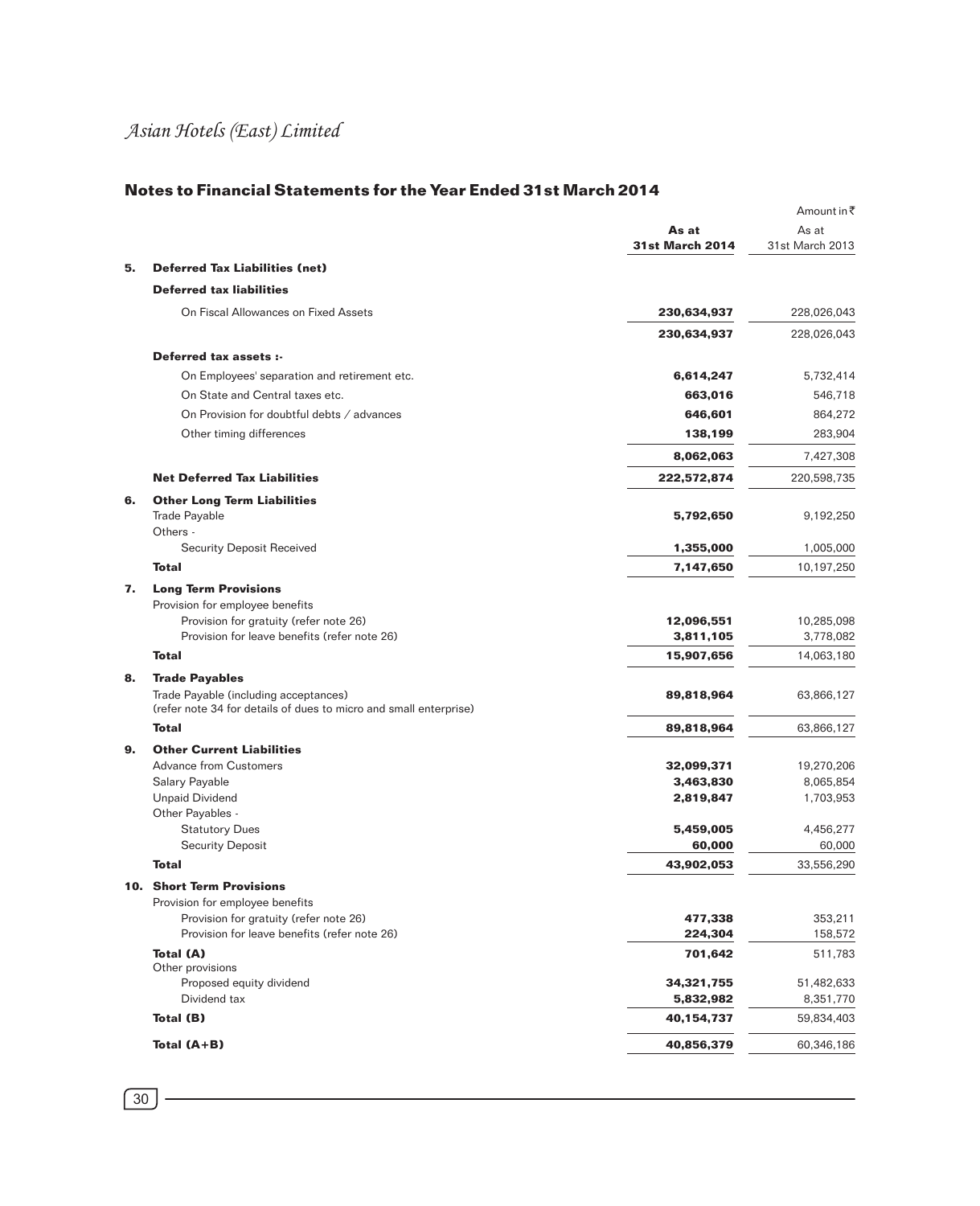# **Notes to Financial Statements for the Year Ended 31st March 2014**

#### Amount in  $\bar{z}$

#### **11. Fixed Assets**

|                               | Gross Carrying Value<br>Depreciation |            |                                 |                                     |                                    |                                   |                                 |                  |                  |                                                                     |
|-------------------------------|--------------------------------------|------------|---------------------------------|-------------------------------------|------------------------------------|-----------------------------------|---------------------------------|------------------|------------------|---------------------------------------------------------------------|
| Particulars                   | Balance<br>as at<br>1st April 2013   | Additions  | Deduction<br>during the<br>year | Balance<br>as at<br>31st March 2014 | Balance<br>as at<br>1st April 2013 | Depreciation<br>for the<br>period | Deduction<br>during the<br>year | Balance<br>as at | Balance<br>as at | Balance<br>as at<br>31st March 2014 31st March 2014 31st March 2013 |
| <b>Tangible Assets</b>        |                                      |            |                                 |                                     |                                    |                                   |                                 |                  |                  |                                                                     |
| Lease Hold Land               | 255,755,628                          |            | $\hspace{0.05cm}$               | 255,755,628                         |                                    |                                   |                                 |                  | 255,755,628      | 255,755,628                                                         |
| <b>Buildings</b>              | 994,901,359                          |            | $\overbrace{\qquad \qquad }^{}$ | 994,901,359                         | 163,961,788                        | 16,216,900                        |                                 | 180,178,688      | 814,722,671      | 830,939,571                                                         |
| Plant & Equipment             | 729,812,270                          | 3,195,798  | 561,375                         | 732,446,693                         | 359,758,707                        | 34,326,117                        | 441,079                         | 393,643,745      | 338,802,948      | 370,053,563                                                         |
| <b>Furniture and Fixtures</b> | 173,085,832                          | 1,131,347  | 463,487                         | 173,753,693                         | 159,481,994                        | 2,062,993                         | 440,313                         | 161,104,674      | 12,649,018       | 13,603,838                                                          |
| Vehicles                      | 10,232,339                           |            |                                 | 10,232,339                          | 5,947,094                          | 765,191                           |                                 | 6,712,285        | 3,520,054        | 4,285,245                                                           |
| Total                         | 2,163,787,428                        | 4,327,145  | 1,024,862                       | 2,167,089,711                       | 689,149,583                        | 53,371,201                        | 881,392                         | 741,639,392      | 1,425,450,319    | 1,474,637,845                                                       |
| Previous Year                 | 2,135,103,479                        | 34,543,222 | 5,859,273                       | 2,163,787,428                       | 627,735,912                        | 65,430,870                        | 4,017,199                       | 689,149,583      | 1,474,637,845    | 1,507,367,567                                                       |
| Capital Work-in-progress      | 15,948,040                           | 3,699,722  |                                 | 19,647,762                          |                                    |                                   |                                 |                  | 19,647,762       | 15,948,040                                                          |
| Previous Year                 | 15,774,447                           | 20,815,792 | 20,642,199                      | 15,948,040                          |                                    |                                   |                                 |                  | 15,948,040       | 15,774,447                                                          |
| Total                         | 2.179.735.468                        | 8,026,867  | 1,024,862                       | 2.186.737.473                       | 689,149,583                        | 53,371,201                        | 881,392                         | 741.639.392      | 1,445,098,081    | 1,490,585,885                                                       |
| Previous Year                 | 2,150,877,926                        | 55,359,014 | 26,501,472                      | 2,179,735,468                       | 627,735,912                        | 65,430,870                        | 4,017,199                       | 689,149,583      | 1,490,585,885    | 1,523,142,014                                                       |

|     |                                                                                                                                   | As at<br><b>31st March 2014</b> | As at<br>31st March 2013 |
|-----|-----------------------------------------------------------------------------------------------------------------------------------|---------------------------------|--------------------------|
|     | <b>12. Non-Current Investments</b>                                                                                                |                                 |                          |
|     | <b>Trade, Unquoted, Fully Paid Up</b>                                                                                             |                                 |                          |
|     | <b>In Equity Shares of Subsidiary Companies</b>                                                                                   |                                 |                          |
|     | 91,652 (Previous Year 91,652) equity shares of ₹10 each of<br>Regency Convention Centre & Hotels Limited                          | 257,901,724                     | 257,901,724              |
|     | 1,09,61,000 (Previous Year 1,09,61,000) equity shares of<br>₹10 each of GJS Hotels Limited                                        | 2,346,365,000                   | 2,346,365,000            |
|     | In Preference Shares of Subsidiary Company (Refer Note 40)                                                                        |                                 |                          |
|     | 43,00,000 (Previous Year 43,00,000) 12% Cumulative Redeemable<br>Preference Shares of Robust Hotels Private Limited of ₹100 each. | 615,374,060                     | 615,374,060              |
|     | Total (A)                                                                                                                         | 3,219,640,784                   | 3,219,640,784            |
|     | <b>Non Trade, Quoted, Fully Paid up</b>                                                                                           |                                 |                          |
|     | In Bonds of Indian Railways Financial Corporation Limited<br>150,000 (Previous Year: NIL) 8.23% Bonds of ₹1000 each               | 150,000,000                     |                          |
|     | Total (B)                                                                                                                         | 150,000,000                     |                          |
|     | Total $(A+B)$                                                                                                                     | 3,369,640,784                   | 3,219,640,784            |
|     | Aggregate Market Value of Quoted Investment                                                                                       | 150,000,000                     |                          |
|     | Aggregate amount of Unquoted Investment                                                                                           | 3,219,640,784                   | 3,219,640,784            |
|     | Aggregate Provision for diminution in value of Investments                                                                        |                                 |                          |
| 13. | <b>Long Term Loans and Advances</b><br>(Unsecured, considered good)                                                               |                                 |                          |
|     | <b>Security Deposits</b>                                                                                                          | 3,132,445                       | 3,170,845                |
|     | Advance for acquisition of shares from shareholders of<br>Regency Convention Centre & Hotels Limited                              | 33,448,275                      | 33,448,275               |
|     | Other Loans and Advances:                                                                                                         |                                 |                          |
|     | Advance Tax & TDS (Net of Provision for taxes ₹26,26,99,733<br>(Previous Year - ₹19,88,52,568)                                    | 18,033,279                      | 23,085,345               |
|     | <b>MAT Credit Entitlement</b>                                                                                                     | 6,886,345                       |                          |
|     | <b>Total</b>                                                                                                                      | 61,500,344                      | 59,704,465               |
|     |                                                                                                                                   |                                 |                          |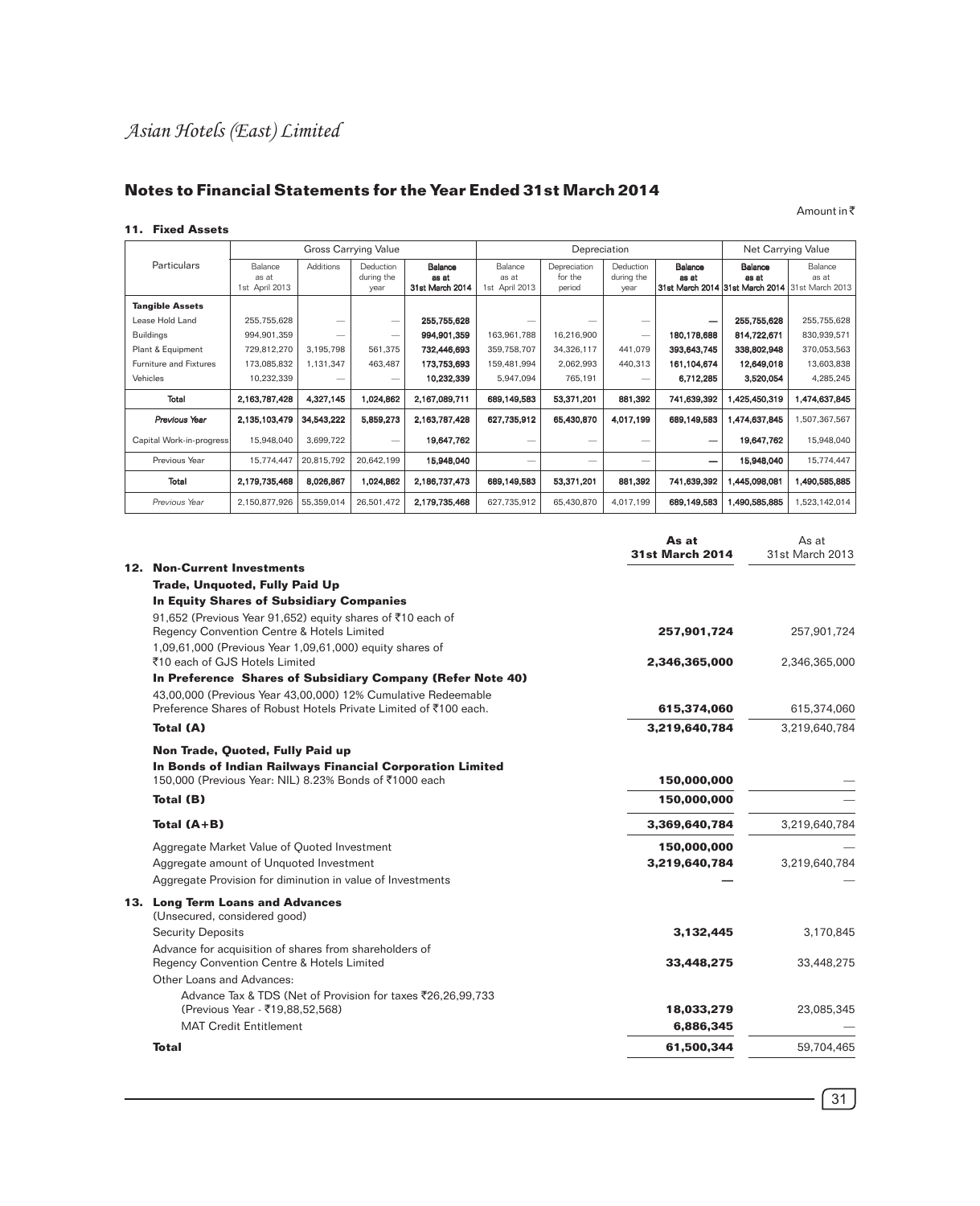### **Notes to Financial Statements for the Year Ended 31st March 2014**

|     |                                                                                       |                                 |                          |                                 | Amount in ₹              |  |
|-----|---------------------------------------------------------------------------------------|---------------------------------|--------------------------|---------------------------------|--------------------------|--|
|     |                                                                                       | As at 31st<br><b>March 2014</b> | As at 31st<br>March 2013 | As at 31st<br><b>March 2014</b> | As at 31st<br>March 2013 |  |
|     |                                                                                       | <b>No. of Shares</b>            | No. of Shares            | ₹                               | ₹                        |  |
| 14. | <b>Current Investments</b>                                                            |                                 |                          |                                 |                          |  |
|     | Non-Trade, Quoted, fully paid-up                                                      |                                 |                          |                                 |                          |  |
|     | <b>In Equity Shares</b><br>(Face Value of $\bar{z}$ 10 each, unless otherwise stated) |                                 |                          |                                 |                          |  |
|     | Ahlcon Parenterals Limited                                                            | 800                             |                          | 364,920                         |                          |  |
|     | <b>Atul Auto Limited</b>                                                              | 890                             |                          | 152,590                         |                          |  |
|     | Capital First Limited                                                                 | 3,122                           | 700                      | 460,245                         | 93,329                   |  |
|     | Cinemax Exhibition India Limited                                                      | 1,227                           |                          | 170,591                         |                          |  |
|     | City Union Bank Limited - EQ (Face Value ₹1 each)                                     |                                 | 2,000                    |                                 | 105,100                  |  |
|     | City Union Bank Limited - E2 (Face Value ₹1 each)                                     |                                 | 6,000                    |                                 | 242,700                  |  |
|     | Dhanuka Agritech Limited (Face Value ₹2 each)                                         | 2,800                           |                          | 362,917                         |                          |  |
|     | Finolex Cables Limited (Face Value ₹2 each)                                           | 981                             |                          | 74,683                          |                          |  |
|     | Gateway Distriparks Limited                                                           | 3,600                           |                          | 381,933                         |                          |  |
|     | Glaxo Smithkline Pharmaceuticals Limited                                              | 28                              |                          | 72,050                          |                          |  |
|     | GMM Pfaudler Limited(Face Value ₹2 each)                                              |                                 | 90                       |                                 | 7,544                    |  |
|     | Gujarat Pipavav Port Limited                                                          | 6,872                           |                          | 386,770                         |                          |  |
|     | Greenply Industries Limited (Face Value ₹5 each)                                      | 825                             |                          | 290,615                         |                          |  |
|     | Indusind Bank Limited                                                                 | 1,177                           |                          | 460,561                         |                          |  |
|     | Jyothy Laboratories Limited (Face Value ₹1 each)                                      | 1,931                           |                          | 294,447                         |                          |  |
|     | KCP Sugar & Industries Corporation Limited (Face Value ₹1 each)                       | 17,365                          |                          | 286,517                         |                          |  |
|     | KPIT Cummins Infosystems Limited (Face Value - ₹2 each)                               | 3,793                           | 1,000                    | 405,537                         | 96,700                   |  |
|     | Mahindra & Mahindra Financial Services Limited (Face Value ₹2 each) 1,436             |                                 |                          | 352,812                         |                          |  |
|     | Mahindra Holidays & Resorts India Limited                                             |                                 | 1,156                    |                                 | 297,034                  |  |
|     | Mazda Limited                                                                         |                                 | 525                      |                                 | 60,611                   |  |
|     | NRB Bearkings Limited (Face Value ₹2 each)                                            | 5,682                           |                          | 181,540                         |                          |  |
|     | Oriental Carbon & Chemicals Limited                                                   | 3,364                           |                          | 341,527                         |                          |  |
|     | Orient Refractories Limited (Face Value ₹1 each)                                      |                                 | 2,000                    |                                 | 77,100                   |  |
|     | Persistent Systems Limited                                                            | 360                             |                          | 189,783                         |                          |  |
|     | Redington India Limited (Face Value ₹2 each)                                          | 5,556                           |                          | 385,721                         |                          |  |
|     | Selan Exploration Technology Limited                                                  | 1,417                           |                          | 434,263                         |                          |  |
|     | Shilpa Medicare Limited (Face Value ₹2 each)                                          | 1,274                           |                          | 264,475                         |                          |  |
|     | Shriram Transport Finance Company Limited                                             | 969                             |                          | 547,692                         |                          |  |
|     | South Indian Bank Limited (Face Value ₹1 each)                                        | 12,000                          | 8,000                    | 237,334                         | 196,000                  |  |
|     | <b>Strides Arcolab Limited</b>                                                        | 1,247                           |                          | 472,123                         |                          |  |
|     | Sunteck Reality Limited (Face Value ₹2 each)                                          | 1,755                           |                          | 461,237                         |                          |  |
|     | Suprajit Engineering Limited (Face Value ₹1 each)                                     | 1,404                           |                          | 45,346                          |                          |  |
|     | Take Solutions Limited (Face Value ₹1 each)                                           | 9,690                           |                          | 316,562                         |                          |  |
|     | Technofab Engineering Limited                                                         | 1,219                           |                          | 88,987                          |                          |  |
|     | The Paper Products Limited (Face Value ₹2 each)                                       |                                 | 2,000                    |                                 | 124,600                  |  |
|     | Thinksoft Global Services Ltd.                                                        | 955                             |                          | 228,382                         |                          |  |
|     | <b>TTK Prestige Limited</b>                                                           | 70                              |                          | 200,189                         |                          |  |
|     | Wintac Limited                                                                        |                                 | 4,000                    |                                 | 372,670                  |  |
|     |                                                                                       |                                 |                          |                                 |                          |  |
|     | <b>Total</b>                                                                          |                                 |                          | 8,912,349                       | 1,673,388                |  |

(Market Value as on 31st March 2014 is ₹1,21,65,268/- (Previous Year - ₹16,93,984/-))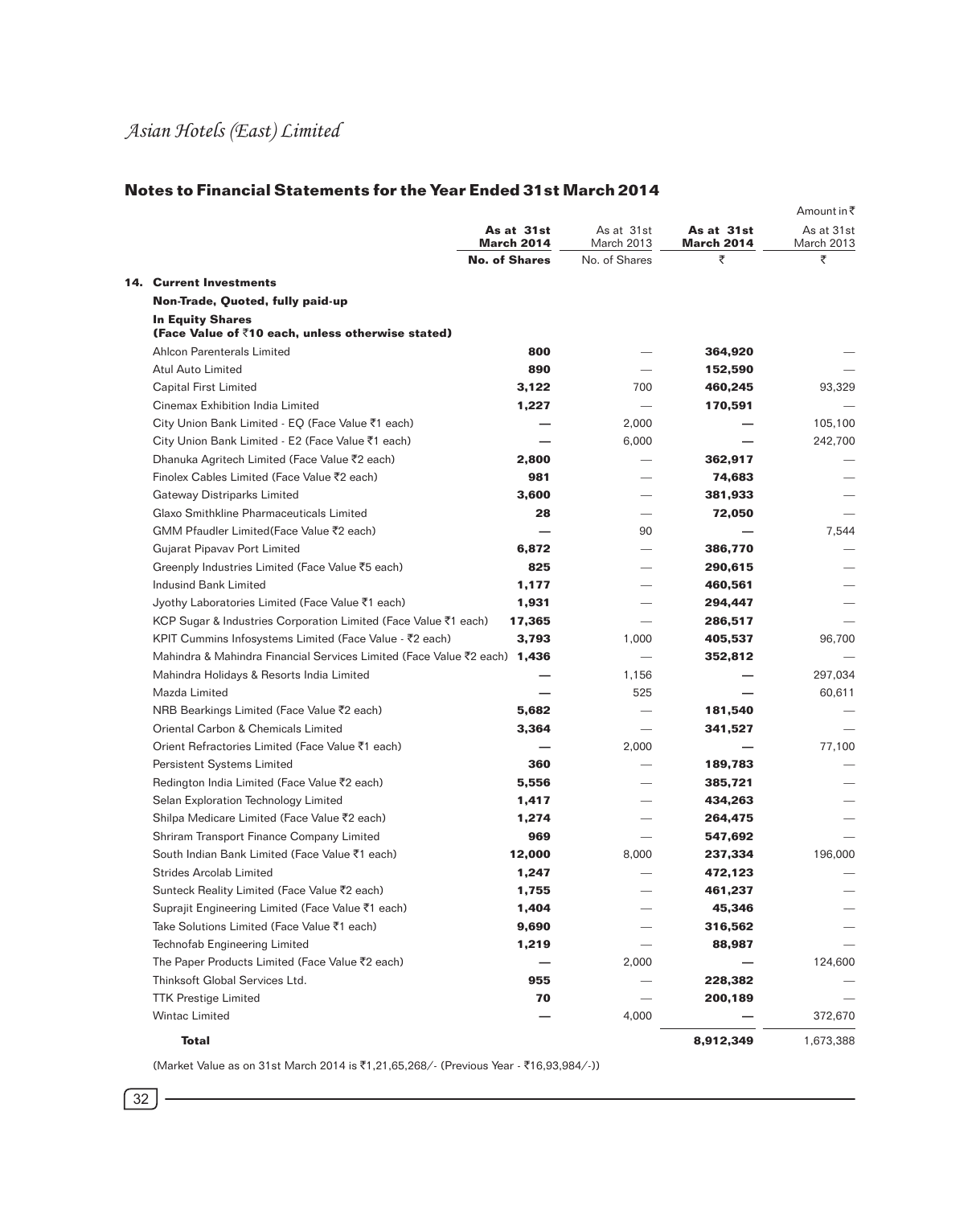|                                                                                      |                                 |                          |                                 | Amount in ₹              |
|--------------------------------------------------------------------------------------|---------------------------------|--------------------------|---------------------------------|--------------------------|
| Non-Trade, Unquoted, fully paid-up                                                   | As at 31st<br><b>March 2014</b> | As at 31st<br>March 2013 | As at 31st<br><b>March 2014</b> | As at 31st<br>March 2013 |
|                                                                                      | <b>No. of Units</b>             | No. of Units             | ₹                               | ₹                        |
| <b>In Mutual Funds</b><br>(Face Value of ₹10 each, unless otherwise stated)          |                                 |                          |                                 |                          |
| Birla Sun Life Floating Rate Long Term-DDR<br>(Face Value ₹100 each)                 | 1,129,063                       |                          | 113,352,493                     |                          |
| Birla Sun Life Cash Plus -DDR (Face Value ₹100 each)                                 |                                 | 926.469                  |                                 | 92,827,546               |
| Birla Sunlife Fixed Term Plan-Series ET - Growth                                     |                                 | 21,296,534               |                                 | 212,965,340              |
| DSP BlackRock Liquidity Fund-Inst.-DDR<br>(Face Value ₹1000 each)                    | 89,655                          | 378,714                  | 89,683,203                      | 378,833,966              |
| DSP BlackRock Short Term Fund Regular Plan- Growth                                   | 11,252,127                      |                          | 224,673,474                     |                          |
| DWS Insta Cash Plus Fund - DDR (Face Value ₹100 each)                                |                                 | 1,700,037                |                                 | 170,520,541              |
| DWS Short Maturity Fund - Regular Plan - Growth                                      | 8,101,478                       |                          | 170,650,337                     |                          |
| HDFC FMP 370D April 2012(1)-Growth-Series XXI                                        |                                 | 11,021,399               |                                 | 110,213,990              |
| HDFC FMP 391D March 2012(1)-Growth Series XXI                                        |                                 | 1,784,913                |                                 | 17,849,130               |
| HDFC Income Fund - Growth                                                            | 5,117,276                       |                          | 140,696,443                     |                          |
| HDFC Liquid Fund - DDR                                                               | 11,949,393                      | 13,440,752               | 121,862,234                     | 137,071,480              |
| ICICI Prudential Dynamic Bond Fund - (Growth)                                        | 11,208,615                      |                          | 150,297,441                     |                          |
| ICICI Prudential Fixed Maturity Plan-Series 68                                       | 10,000,000                      |                          | 100,000,000                     |                          |
| ICICI Prudential Long Term Plan Premium Plus-Cumul                                   |                                 | 11,523,403               |                                 | 137,228,750              |
| <b>IDFC Money Manager Fund - Treasury Plan A - DDR</b>                               |                                 | 11,386,844               |                                 | 114,664,377              |
| Kotak Bond Scheme Plan A - Growth                                                    | 21,903,566                      | 9,565,503                | 742,783,504                     | 323,338,723              |
| Kotak Floater Long Term-DDR                                                          | 4,869,657                       | 16,234,734               | 49,085,170                      | 163,642,871              |
| Kotak FMP Series 80-Growth                                                           |                                 | 37,751,658               |                                 | 377,516,580              |
| Kotak FMP Series 89-Growth                                                           |                                 | 4,270,835                |                                 | 42,708,350               |
| Kotak FMP Series 106-Growth                                                          | 7,341,116                       |                          | 73,411,160                      |                          |
| Pramerica Liquid Fund (Face Value ₹1000 each)                                        | 1,369                           | 6,200                    | 1,812,084                       | 7,704,396                |
| SBI Ultra Short Term Debt Fund-DDR (Face Value ₹1000 each)                           |                                 | 10,474                   |                                 | 10,487,092               |
| UTI Bond Fund-Growth Plan-Regular                                                    | 5,544,223                       | 5,544,223                | 194,145,538                     | 194,145,538              |
| UTI Treasury Advantage Fund-Inst. Plan-DDR<br>(Face Value ₹1000 each)                | 97,429                          | 80,402                   | 97,476,574                      | 80,419,604               |
| (Market Value as on 31st March 2014 is ₹2,33,18,29,389/-)                            |                                 |                          |                                 |                          |
| Total (B)                                                                            |                                 |                          | 2,269,929,655                   | 2,572,138,274            |
| Total $(A+B)$                                                                        |                                 |                          | 2,278,842,004                   | 2,573,811,662            |
| Basis of Valuation - Lower of Cost or Market Value on an individual investment basis |                                 |                          |                                 |                          |
| Aggregate Amount of Quoted Investments                                               | 8,912,349                       | 1,673,388                |                                 |                          |
| Aggregate Amount of Unquoted Investments                                             |                                 |                          | 2,269,929,655                   | 2,572,138,274            |
| Aggregate amount of Adjustments to Carrying amount of Current Investments            |                                 |                          | 406,588                         | 64,219                   |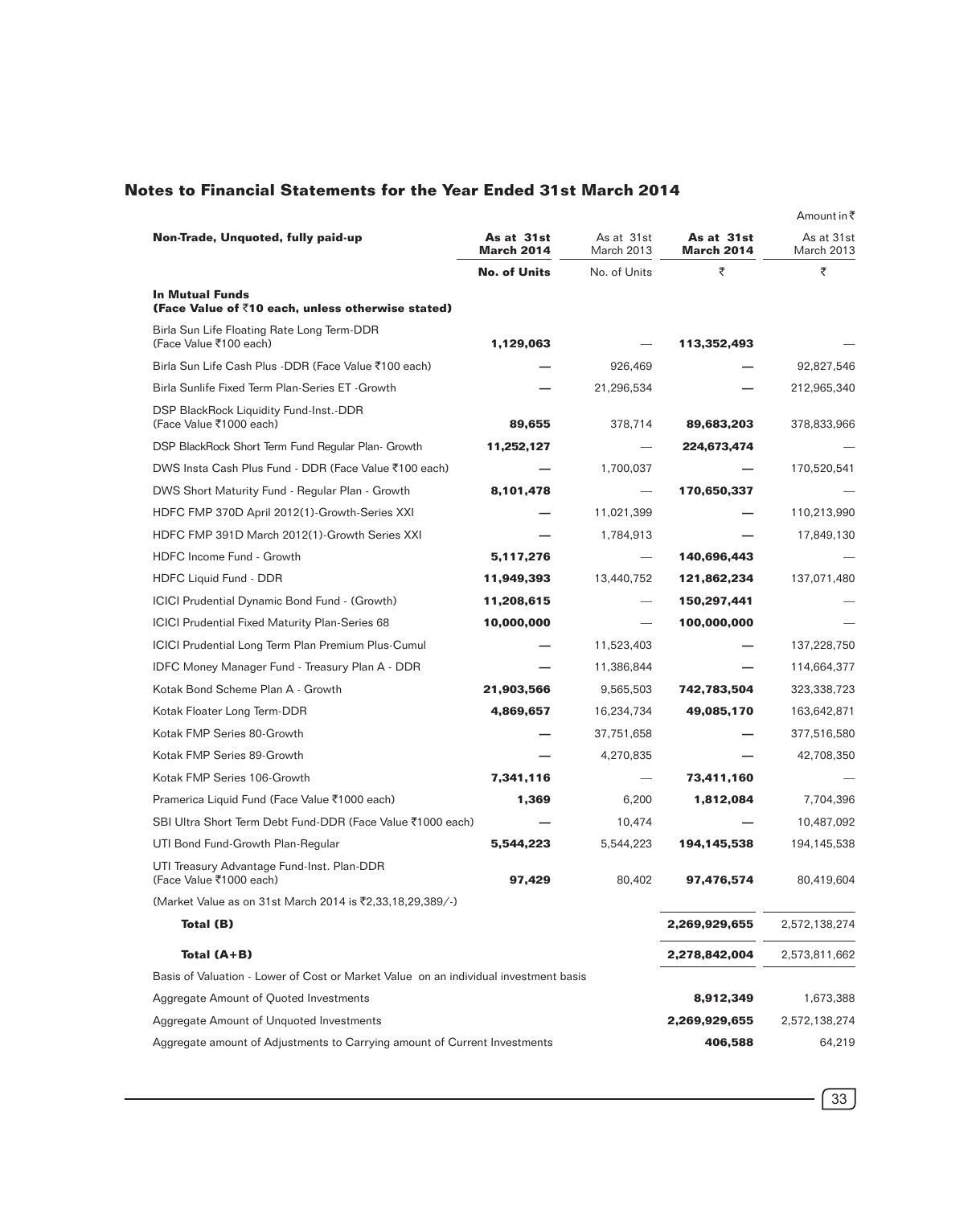### **Notes to Financial Statements for the Year Ended 31st March 2014**

|      |                                                                                                                                                                                                                      | As at<br><b>31st March 2014</b> | Amount in ₹<br>As at<br>31st March 2013 |
|------|----------------------------------------------------------------------------------------------------------------------------------------------------------------------------------------------------------------------|---------------------------------|-----------------------------------------|
| 15.  | <b>Inventories</b>                                                                                                                                                                                                   |                                 |                                         |
|      | (Valued at cost or Net Realisable Value whichever is lower)<br>Food, Liquor & Tobacco                                                                                                                                | 12,483,207                      | 9,783,414                               |
|      | Crockery, Cutlery, Silverware, Linen                                                                                                                                                                                 | 3,937,672                       | 7,858,501                               |
|      | General Stores and Spares                                                                                                                                                                                            | 2,784,255                       | 1,879,988                               |
|      | <b>Total</b>                                                                                                                                                                                                         | 19,205,134                      | 19,521,903                              |
| 16.  | <b>Trade Receivable</b>                                                                                                                                                                                              |                                 |                                         |
|      | Outstanding for a period exceeding six months from the date they are due for payment                                                                                                                                 |                                 |                                         |
|      | Unsecured, Considered good                                                                                                                                                                                           | 5,523,752                       | 715,527                                 |
|      | Doubtful                                                                                                                                                                                                             | 1,902,328                       | 2,542,723                               |
|      |                                                                                                                                                                                                                      | 7,426,080                       | 3,258,250                               |
|      | Less: Provision for Doubtful Debts                                                                                                                                                                                   | 1,902,328                       | 2,542,723                               |
|      | (A)                                                                                                                                                                                                                  | 5,523,752                       | 715,527                                 |
|      | Other receivables                                                                                                                                                                                                    |                                 |                                         |
|      | Unsecured , Considered good (B)                                                                                                                                                                                      | 51,853,377                      | 59,729,052                              |
|      | Total $(A+B)$                                                                                                                                                                                                        | 57,377,129                      | 60,444,579                              |
| 17.  | <b>Cash &amp; Bank Balances</b>                                                                                                                                                                                      |                                 |                                         |
|      | <b>Cash and Cash Equivalents</b>                                                                                                                                                                                     |                                 |                                         |
|      | Balance with banks (Refer Note 17.1)                                                                                                                                                                                 | 13,974,387                      | 25,468,073                              |
|      | Cash on hand (Including Stamps in Hand ₹189,673 (Previous Year ₹189,673))<br>Cheques on Hand                                                                                                                         | 1,177,668                       | 2,086,854                               |
|      | <b>Other Bank Balances</b>                                                                                                                                                                                           | 568,685                         | 1,617,900                               |
|      | Fixed Deposits- under lien for cash credit limit / guarantee to Electricity Department                                                                                                                               | 20,000,000                      | 20,000,000                              |
|      | <b>Unpaid Dividend Accounts</b>                                                                                                                                                                                      | 2,819,847                       | 1,703,953                               |
|      | <b>Total</b>                                                                                                                                                                                                         | 38,540,587                      | 50,876,780                              |
|      | 17.1 The Company maintains a cash credit (secured against Fixed Deposit Receipt) and collection account with IDBI Bank Ltd. As at the reporting<br>date, the Company has in aggregate an overall favourable balance. |                                 |                                         |
| 18.  | <b>Short Term Loans and Advances</b>                                                                                                                                                                                 |                                 |                                         |
|      | (Unsecured, Considered Good)                                                                                                                                                                                         |                                 |                                         |
|      | Advance to Related Parties (Refer Note 18.1 & 42)                                                                                                                                                                    |                                 |                                         |
|      | GJS Hotels Limited, a Wholly Owned Subsidiary Company                                                                                                                                                                | 1,437,675,000                   | 991,025,000                             |
|      | Regency Convention Centre and Hotels Limited, a Subsidiary Company                                                                                                                                                   | 11,569,474                      | 10,869,474                              |
|      | <b>Chartered Hotels Private Limited</b><br>Other loans and advances                                                                                                                                                  | 210,947                         | 210,947                                 |
|      | Inter Corporate Deposits                                                                                                                                                                                             | 75,000,000                      | 75,000,000                              |
|      | <b>Balances with Statutory Authorities</b>                                                                                                                                                                           | 6,584,803                       |                                         |
|      | Advance to Suppliers & Other Parties                                                                                                                                                                                 | 3,265,997                       | 7,520,557                               |
|      | <b>Prepaid Expenses</b>                                                                                                                                                                                              | 8,463,697                       | 4,499,746                               |
|      | Stamp Duty Recoverable from Odisha Govt.                                                                                                                                                                             | 14,000,000                      | 14,000,000                              |
|      | Others                                                                                                                                                                                                               | 1,434,150                       | 2,273,091                               |
|      | <b>Total</b>                                                                                                                                                                                                         | 1,558,204,068                   | 1,105,398,815                           |
| 18.1 | Additional Disclosure under clause 32 of the listing agreement<br>Maximum amount outstanding at anytime during the year                                                                                              |                                 |                                         |
|      | Regency Convention Centre & Hotels Limited                                                                                                                                                                           | 11,569,474                      | 10,869,474                              |
|      | <b>GJS Hotels Limited</b>                                                                                                                                                                                            | 1,437,675,000                   | 991,025,000                             |
|      | <b>Chartered Hotels Private Limited</b>                                                                                                                                                                              | 210,947                         | 210,947                                 |
| 19.  | <b>Other Current Assets</b>                                                                                                                                                                                          |                                 |                                         |
|      | Interest accrued but not due                                                                                                                                                                                         | 1,859,424                       | 157,124                                 |
|      | Interest accrued and due                                                                                                                                                                                             | 4,549,315                       | 4,038,905                               |
|      | Total                                                                                                                                                                                                                | 6,408,739                       | 4,196,029                               |
|      |                                                                                                                                                                                                                      |                                 |                                         |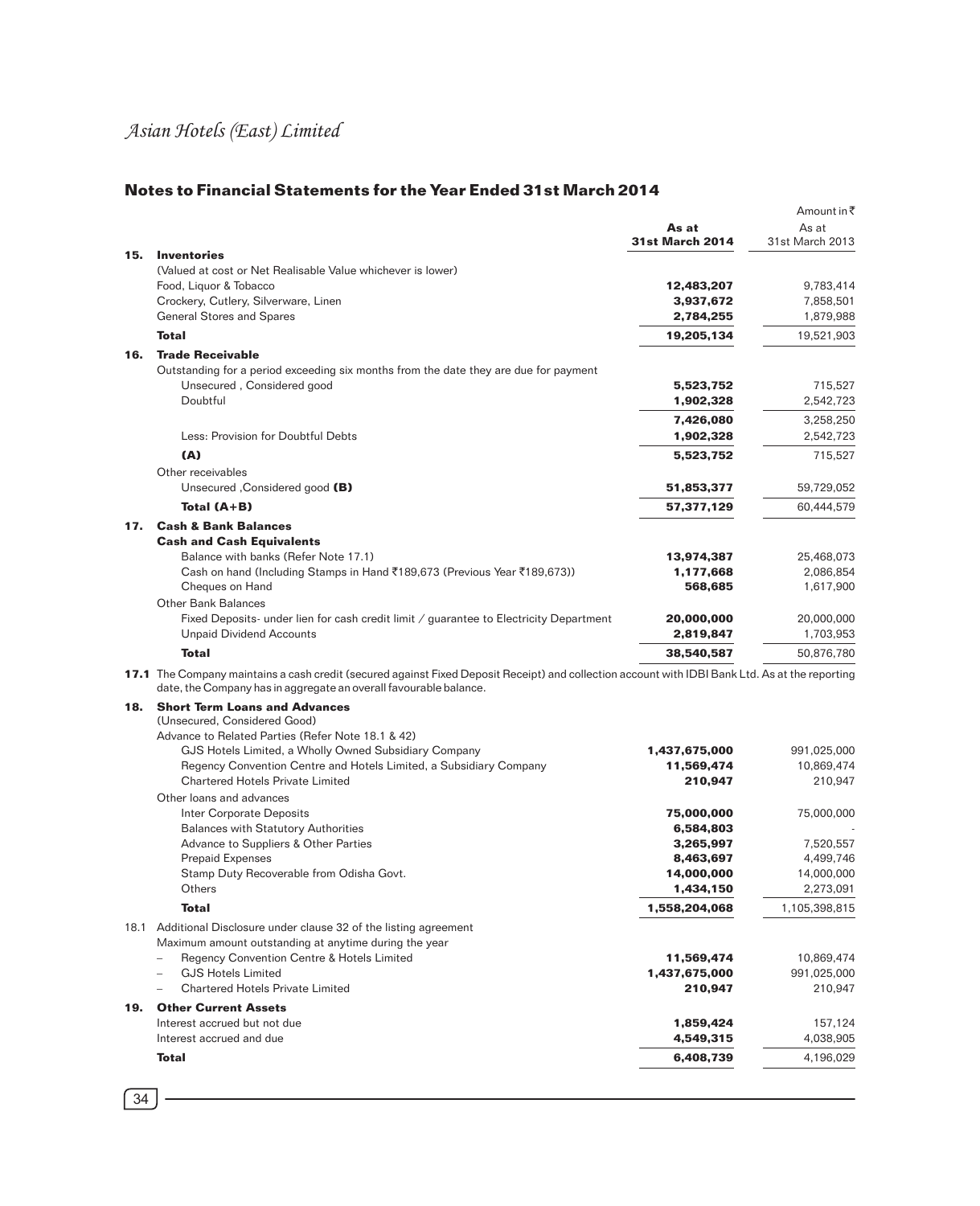|                                                                                                                                 |                                             | Amount in ₹                           |
|---------------------------------------------------------------------------------------------------------------------------------|---------------------------------------------|---------------------------------------|
|                                                                                                                                 | <b>Year Ended</b><br><b>31st March 2014</b> | Year Ended<br>31st March 2013         |
| <b>20. Revenue From Operations</b>                                                                                              |                                             |                                       |
| Sale of Products                                                                                                                |                                             |                                       |
| Beverages, Wines and Liquor<br>Food and Smokes                                                                                  | 82,123,969<br>365,246,319                   | 70,687,157<br>327,455,885             |
|                                                                                                                                 | 447,370,288                                 | 398,143,042                           |
| Less: Excise Duty                                                                                                               | 599,312                                     | 380,289                               |
| Sale of Services                                                                                                                | 446,770,976                                 | 397,762,753                           |
| Rooms                                                                                                                           | 384,230,016                                 | 398,392,642                           |
| Banquet Income (Only Rental Portion)                                                                                            | 24,245,254                                  | 23,030,495                            |
| Communication                                                                                                                   | 13,683,070                                  | 13,225,824                            |
|                                                                                                                                 | 422,158,340                                 | 434,648,961                           |
| Auto Rental                                                                                                                     | 16,129,979                                  | 16,465,645                            |
| Health & Spa                                                                                                                    | 13,363,146                                  | 14,277,757                            |
| Other Operating revenue                                                                                                         | 28,595,672                                  | 39,258,156                            |
| <b>Total</b>                                                                                                                    | 927,018,113                                 | 902,413,272                           |
| 21. Other Income                                                                                                                |                                             |                                       |
| Interest Income from Non-Current Investments                                                                                    | 1,826,383                                   |                                       |
| Interest Income - Others                                                                                                        | 10,825,206                                  | 21,032,314                            |
| Dividend on Current Investment                                                                                                  | 47,146,798                                  | 94,772,592                            |
| Net Gain on Sale of Current Investments                                                                                         | 100,703,538                                 | 105,865,540                           |
| Profit on Sale of Fixed Assets<br><b>Excess Provision Written Back</b>                                                          | 357,487                                     | 157,400                               |
| Miscellaneous Income                                                                                                            | 611,287                                     | 15,297,136<br>350,000                 |
| Total                                                                                                                           | 161,470,699                                 | 237,474,982                           |
| 22. Consumption of Provisions, Beverages, Smokes & Others<br>Beverages, Wine & Liquor<br><b>Opening Stock</b><br>Add: Purchases | 8,458,048<br>22,890,370<br>31,348,418       | 8,202,798<br>18,493,677<br>26,696,475 |
| Less: Closing Stock                                                                                                             | 10,381,479                                  | 8,458,048                             |
| (A)                                                                                                                             | 20,966,939                                  | 18,238,427                            |
| Food and Smokes                                                                                                                 |                                             |                                       |
| <b>Opening Stock</b>                                                                                                            | 1,325,366                                   | 2,972,911                             |
| Add: Purchases                                                                                                                  | 95,805,189                                  | 76,405,733                            |
|                                                                                                                                 | 97,130,555                                  | 79,378,644                            |
| Less: Closing Stock                                                                                                             | 2,101,728                                   | 1,325,366                             |
| (B)                                                                                                                             | 95,028,827                                  | 78,053,278                            |
| Cost of Communication                                                                                                           |                                             |                                       |
| Cost of Calls                                                                                                                   | 49,994                                      | 71,709                                |
| Lease Line Rentals                                                                                                              | 2,736,000                                   | 3,605,430                             |
| (C)                                                                                                                             | 2,785,994                                   | 3,677,139                             |
| Cost of Guest Transportation                                                                                                    |                                             |                                       |
| Guest Transportation including fuel                                                                                             | 14,513,820                                  | 14,447,254                            |
| Vehicle upkeep                                                                                                                  |                                             |                                       |
|                                                                                                                                 | 78,803                                      | 361,622                               |
| (D)                                                                                                                             | 14,592,623                                  | 14,808,876                            |
| <b>Total Cost of Consumption (A+B+C+D)</b>                                                                                      | 133,374,383                                 | 114,777,720                           |
|                                                                                                                                 |                                             |                                       |

## **Notes to Financial Statements for the Year Ended 31st March 2014**

 $\boxed{35}$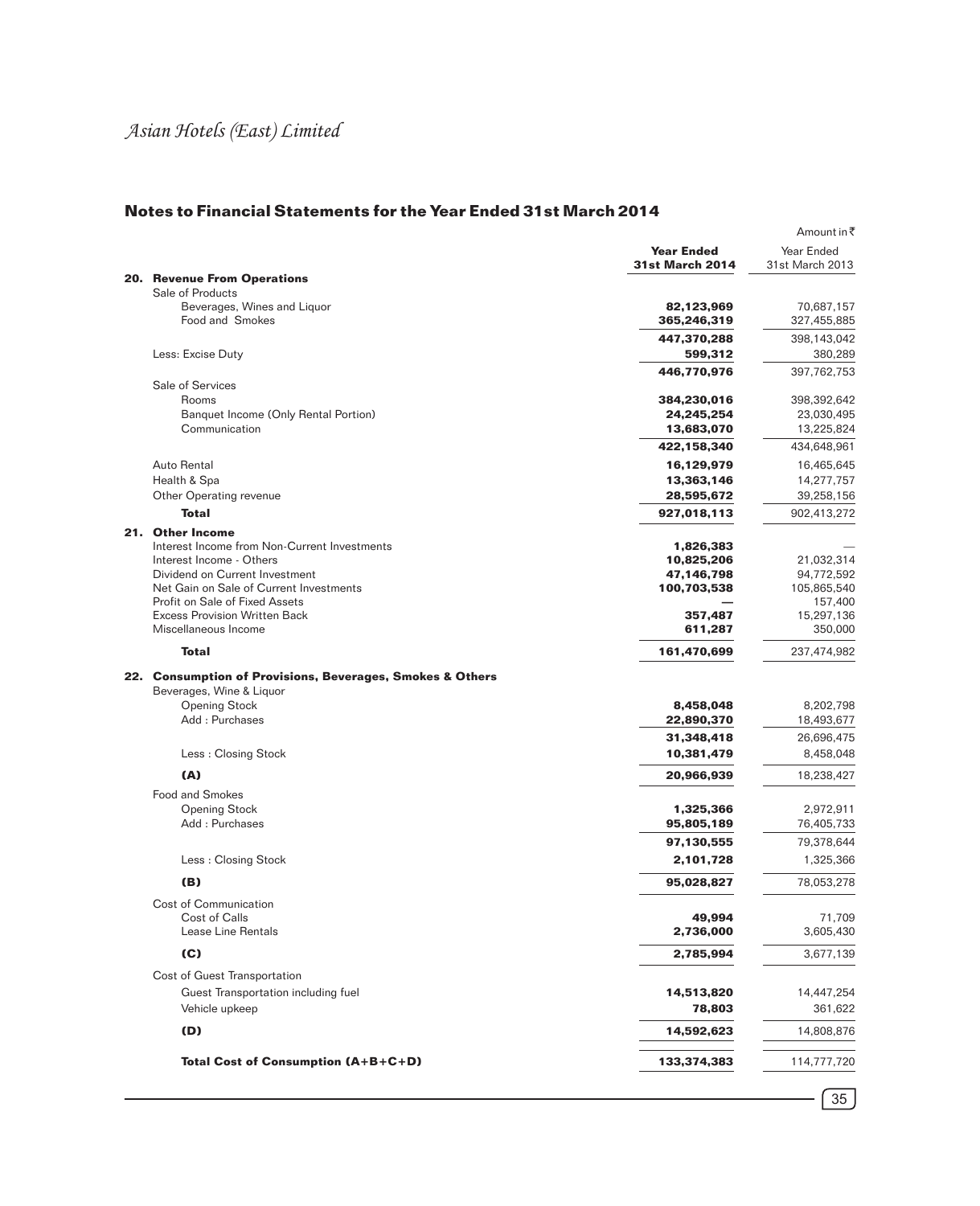### **Notes to Financial Statements for the Year Ended 31st March 2014**

|         |                                                       |                                             | Amount in ₹                   |
|---------|-------------------------------------------------------|---------------------------------------------|-------------------------------|
|         |                                                       | <b>Year Ended</b><br><b>31st March 2014</b> | Year Ended<br>31st March 2013 |
|         | 23. Employee Benefit Expenses                         |                                             |                               |
|         | Salaries, Wages & Bonus                               | 153,512,504                                 | 152,943,829                   |
|         | Contribution to Provident & other funds               | 10,835,515                                  | 10,320,885                    |
|         | <b>Staff Welfare Expenses</b>                         | 18,479,486                                  | 16,019,355                    |
|         | Recruitment & Training                                | 2,979,220                                   | 5,320,717                     |
|         | <b>Total</b>                                          | 185,806,725                                 | 184,604,786                   |
|         | <b>24. Finance Cost</b>                               |                                             |                               |
|         | Interest on Service Tax                               |                                             | 756,734                       |
|         | Interest on TDS                                       | 1,500                                       | 17,712                        |
|         | Interest on Entry Tax                                 |                                             | 4,948                         |
|         | <b>Total</b>                                          | 1,500                                       | 779,394                       |
|         | 25. Other Expenses                                    |                                             |                               |
|         | Contract Labour and Service                           | 29,204,219                                  | 26,884,293                    |
|         | Room, Catering & other supplies                       | 43,304,262                                  | 44,632,471                    |
|         | Linen & Operating equipments Consumption              | 10,279,564                                  | 14,582,433                    |
|         | Fuel, Power & Light                                   | 108,211,311                                 | 111,670,867                   |
|         | Repairs, Maintenance & Refurbishing*                  | 46,495,962                                  | 36,802,523                    |
|         | Satellite & Television Charges                        | 4,956,003                                   | 5,040,383                     |
|         | Lease Rent                                            | 308,268                                     | 308,268                       |
|         | Rates & Taxes                                         | 6,493,414                                   | 8,178,262                     |
|         | Insurance                                             | 2,417,105                                   | 4,581,622                     |
|         | <b>Directors' Sitting Fees</b>                        | 540,000                                     | 515,000                       |
|         | Legal & Professional Expenses                         | 11,937,666                                  | 8,844,797                     |
|         | Payment to Auditors                                   | 837,500                                     | 784,023                       |
|         | Printing & Stationery                                 | 3,978,149                                   | 2,502,378                     |
|         | Travelling & Conveyance**                             | 9,504,754                                   | 10,217,303                    |
|         | <b>Communication Expenses</b>                         | 2,130,770                                   | 1,584,627                     |
|         | <b>Technical Services</b>                             | 31,188,514                                  | 33,632,302                    |
|         | Advertisement & Publicity                             | 31,152,388                                  | 31,148,783                    |
|         | Commission & Brokerage                                | 34,978,849                                  | 30,524,565                    |
|         | Charity & Donation                                    | 573,500                                     | 10,031,500                    |
|         | Adjustments to Carrying Amount of Current Investments | 406,588                                     | 64,219                        |
|         | Bank charges and Commission                           | 379,431                                     | 403,082                       |
|         | Provision for Bad & Doubtful Debts                    | 1,043,565                                   | 142,030                       |
|         | Loss on sale of Fixed Assets                          | 109,533                                     | 820,974                       |
|         | Loss on sale of Current Investments                   | 1,165,966                                   |                               |
|         | Miscellaneous                                         | 1,907,413                                   | 2,190,885                     |
|         | <b>Total</b>                                          | 383,504,694                                 | 386,087,590                   |
| $\star$ | Repairs, Maintenance & Refurbishing includes          |                                             |                               |
|         | Repairs & Maintenance - Building                      | 7,617,171                                   | 4,859,083                     |
|         | Repairs & Maintenance - Plant & Machinery             | 21,595,765                                  | 16,679,086                    |
|         | Repairs & Maintenance - Others                        | 17,283,026                                  | 15,264,354                    |
| $***$   | Travelling & Conveyance includes                      |                                             |                               |
|         | <b>Travel of Directors</b>                            | 672,762                                     | 764,179                       |
|         |                                                       |                                             |                               |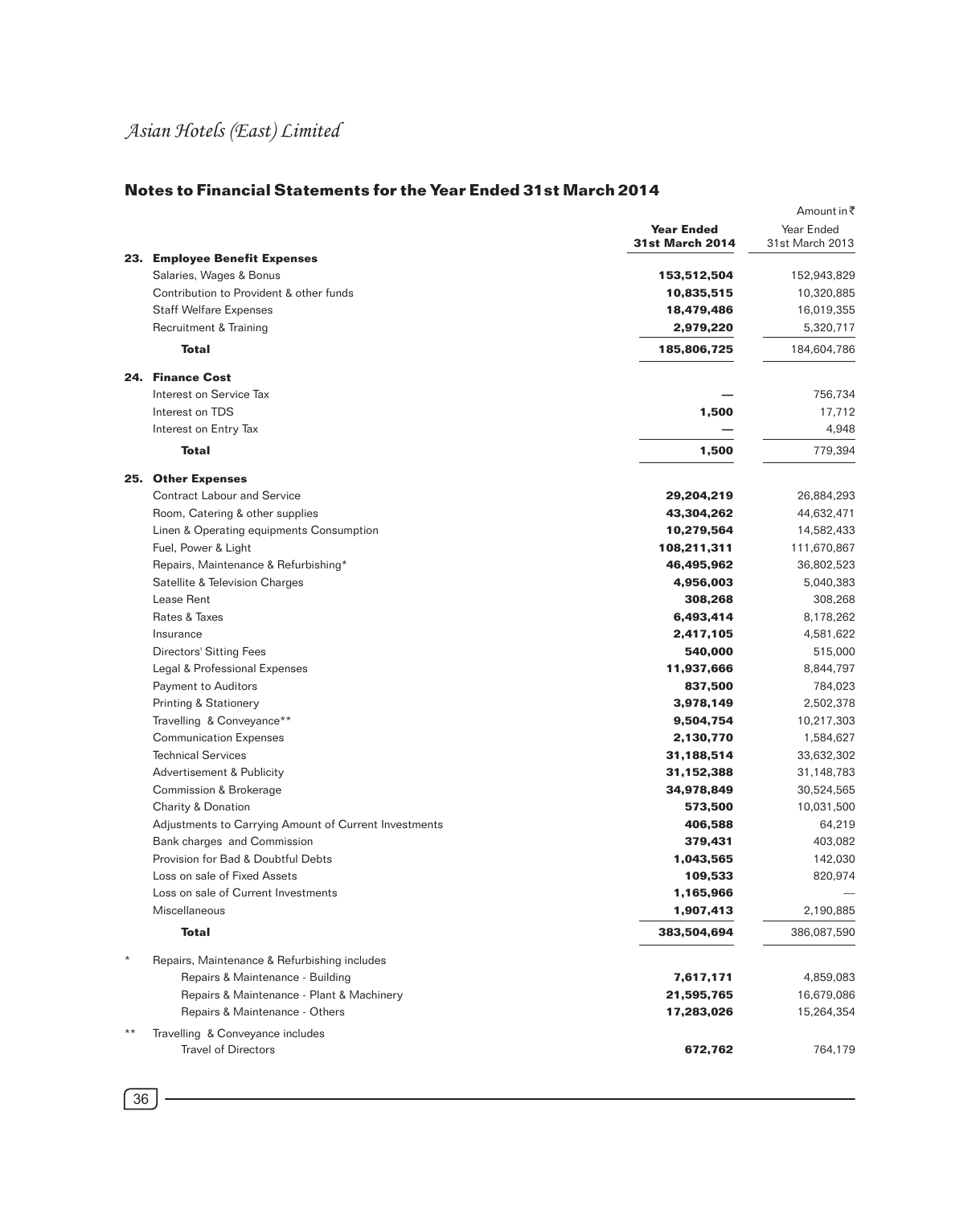### **Notes to Financial Statements for the Year Ended 31st March 2014**

Amount in  $\bar{z}$ 

#### **26. Gratuity and other post-employment benefit plans**

The Company has classified the various benefits provided to employees as under:-

- a) Defined contribution plans
	- i. Provident fund

Contribution to Defined Contribution Plans, recognized as expense for the year is as under:-

|                                                  | <b>31st March 2014</b> | 31st March 2013 |
|--------------------------------------------------|------------------------|-----------------|
| Employer's Contribution to Provident Fund        | 6.824.504              | 6.453.480       |
| <b>Employer's Contribution to Pension Scheme</b> | 2.042.009              | 1.938.128       |

#### b) Defined benefit plans

- i. Contribution to Gratuity fund
- ii. Compensated absences Earned leave

In accordance with Accounting Standard 15, Employee Benefits, actuarial valuation was done in respect of the aforesaid defined plans based on the following assumptions: -

#### **Economic Assumptions**

The discount rate and salary increases assumed are key financial assumptions and should be considered together; it is the difference or 'gap' between these rates which is more important than the individual rates in isolation.

#### **Discount Rate**

The discounting rate is based on the gross redemption yield on medium to long-term risk free investments. For the current valuation a discount rate of 8.50 % p.a. compound, has been used.

#### **Salary Escalation Rate**

The salary escalation rate usually consists of at least three components, viz. Regular increments, price inflation and promotional increases. In addition to this any commitments by the management regarding future salary increases and the Company's philosophy towards employee remuneration are also to be taken into account. Again a long- term view as to the trend in salary increase rates has to be taken rather than be guided by the escalation rates experienced in the immediate past, if they have been influenced by unusual factors.

#### **i. Change in benefit obligations:**

| <b>Particulars</b>                        | <b>Gratuity (Unfunded)</b> |                 |                        | <b>Compensated absences</b><br><b>Earned leave (Unfunded)</b> |  |
|-------------------------------------------|----------------------------|-----------------|------------------------|---------------------------------------------------------------|--|
|                                           | <b>31st March 2014</b>     | 31st March 2013 | <b>31st March 2014</b> | 31st March 2013                                               |  |
| Present value of obligations as at        |                            |                 |                        |                                                               |  |
| the beginning of the year                 | 10,638,309                 | 8,773,362       | 3.936.654              | 3,742,143                                                     |  |
| Current service cost                      | 2,647,817                  | 2,740,684       | 1,252,739              | 1,488,975                                                     |  |
| Interest cost                             | 904,256                    | 745.736         | 334.616                | 318,082                                                       |  |
| Benefit Paid                              | (1, 354, 935)              | (1,731,893)     | (685, 571)             | (745, 178)                                                    |  |
| Actuarial (gain)/ loss on obligation      | (261, 558)                 | 110.420         | (803,029)              | (867, 368)                                                    |  |
| <b>Present value of obligations as at</b> |                            |                 |                        |                                                               |  |
| the year end                              | 12,573,889                 | 10,638,309      | 4,035,409              | 3,936,654                                                     |  |
| Current liability                         | 477,338                    | 353,211         | 224,304                | 158,572                                                       |  |
| Non-Current liability                     | 12,096,551                 | 10,285,098      | 3,811,105              | 3,778,082                                                     |  |
| <b>Total</b>                              | 12.573.889                 | 10.638.309      | 4.035.409              | 3.936.654                                                     |  |

#### **ii. Expenses recognized in the Statement of Profit and Loss:**

|                        |                 | <b>Compensated absences</b><br><b>Earned leave (unfunded)</b> |                 |  |
|------------------------|-----------------|---------------------------------------------------------------|-----------------|--|
| <b>31st March 2014</b> | 31st March 2013 | <b>31st March 2014</b>                                        | 31st March 2013 |  |
| 2,647,817              | 2.740.684       | 1,252,739                                                     | 1,488,975       |  |
| 904.256                | 745.736         | 334.616                                                       | 318,082         |  |
| (261, 558)             | 110.420         | (803.029)                                                     | (867, 368)      |  |
| 3,290,515              | 3.596.840       | 784.326                                                       | 939,689         |  |
|                        |                 | <b>Gratuity (Unfunded)</b>                                    |                 |  |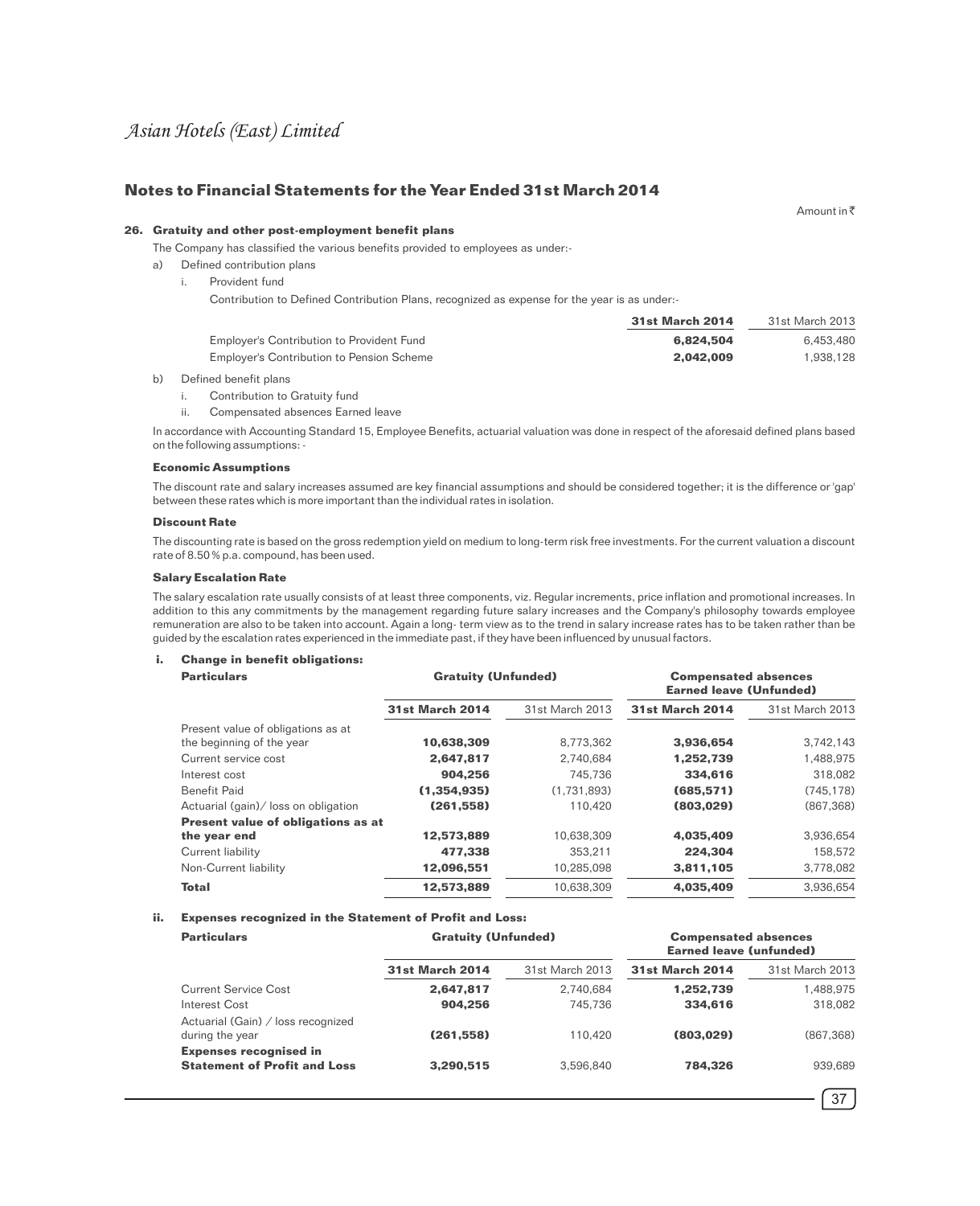### **Notes to Financial Statements for the Year Ended 31st March 2014**

|        |                                         |                                                                                                                                 |                                 | Amount in $\bar{z}$      |
|--------|-----------------------------------------|---------------------------------------------------------------------------------------------------------------------------------|---------------------------------|--------------------------|
| iii.   | <b>Principal Actuarial assumptions:</b> |                                                                                                                                 |                                 |                          |
|        | <b>Particulars</b>                      | <b>Refer Note below</b>                                                                                                         | <b>Year ended</b><br>31.03.2014 | Year ended<br>31.03.2013 |
|        | Discount rate (p.a.)                    |                                                                                                                                 | 8.50%                           | 8.50%                    |
|        | Salary Escalation Rate (p.a.)           | 2                                                                                                                               | 8.00%                           | 8.00%                    |
| Notes: |                                         |                                                                                                                                 |                                 |                          |
|        | ι.<br>estimated term of obligations.    | The discount rate is based on the prevailing market yields of Indian Government securities as at the balance sheet date for the |                                 |                          |

2. The estimates of rate of escalation in salary considered in actuarial valuation, take into account inflation, seniority, promotion and other relevant factors including supply and demand in the employment market.

3. The gratuity plan and earned leave is unfunded.

#### **Demographic assumptions:**

- a. Retirement age : 58 years
- b. Mortality rate : Published rates under LIC (1994-96) mortality table.

|     |        |                      |                                                                      | <b>31st March 2014</b> | 31st March 2013                                   |
|-----|--------|----------------------|----------------------------------------------------------------------|------------------------|---------------------------------------------------|
| 27. |        |                      | <b>Earnings per share (Basic &amp; Diluted)</b>                      |                        |                                                   |
|     | А.     | <b>Basic</b>         |                                                                      |                        | 317,321,124<br>317,321,124<br>11,440,585<br>27.74 |
|     |        | (i)                  | Profit / (Loss) for the period                                       | 273,615,009            |                                                   |
|     |        | (ii)                 | Provision for Preference Dividend                                    |                        |                                                   |
|     |        | (iii)                | Profit Available for Equity Shareholders                             | 273,615,009            |                                                   |
|     |        | (iv)                 | Weighted average number of Equity Shares of ₹10 each                 | 11,440,585             |                                                   |
|     |        | (v)                  | Earnings / (Loss) per share                                          | 23.92                  |                                                   |
|     | В.     |                      | <b>Diluted</b>                                                       |                        |                                                   |
|     |        | (i)                  | Profit / (Loss) for the period                                       | 273,615,009            | 317,321,124                                       |
|     |        | (iii)                | Provision for Preference Dividend                                    |                        |                                                   |
|     |        | (iii)                | Profit Available for Equity Shareholders                             | 273,615,009            | 317,321,124                                       |
|     |        | (iv)                 | Weighted average number of Equity Shares of ₹10 each for diluted EPS | 11,440,585             | 11,440,585                                        |
|     |        | (v)                  | Earnings / (Loss) per share                                          | 23.92                  | 27.74                                             |
|     |        |                      | 28. C.I.F. Value of Imports:                                         |                        |                                                   |
|     |        |                      | Stores & Spares                                                      | 2,419,681              | 8,552,366                                         |
|     |        | <b>Capital Goods</b> |                                                                      | 748,218                | 2,629,167                                         |
|     |        |                      | Beverages - through canalizing agencies                              | 13,930,196             | 10,170,206                                        |
|     |        | <b>Total</b>         |                                                                      | 17,098,095             | 21,351,739                                        |
| 29. |        |                      | <b>Expenditure in Foreign Currency (on payment basis)</b>            |                        |                                                   |
|     |        |                      | <b>Technical Services</b>                                            | 29,744,777             | 39,095,010                                        |
|     |        |                      | Commission & Brokerage                                               | 23,735,572             | 16,010,541                                        |
|     |        |                      | Training & Recruitment                                               | 1,300,869              | 1,293,977                                         |
|     | Others |                      |                                                                      | 5,274,172              | 10,746,881                                        |
|     |        | <b>Total</b>         |                                                                      | 60,055,390             | 67,146,410                                        |
|     |        |                      |                                                                      |                        |                                                   |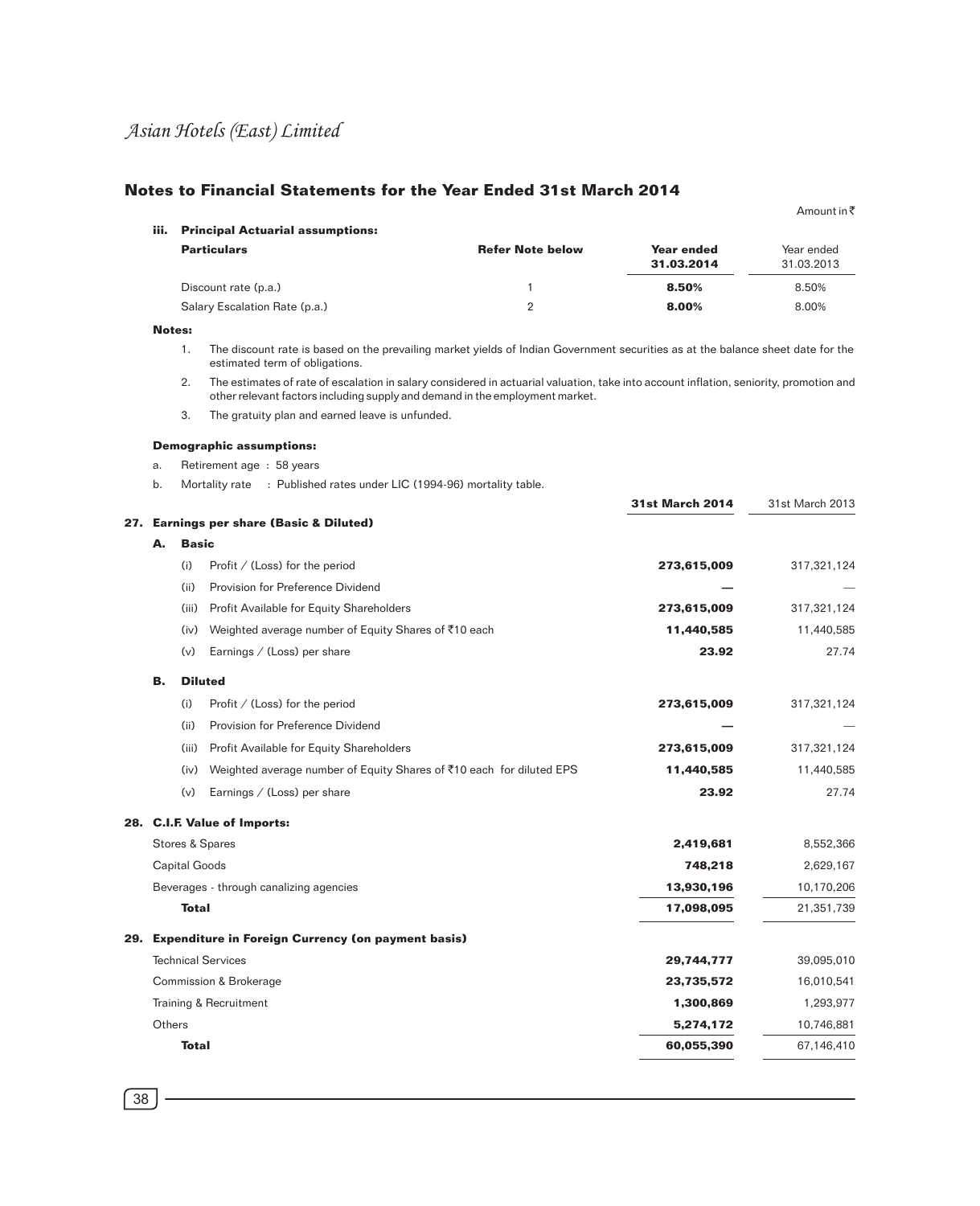### **Notes to Financial Statements for the Year Ended 31st March 2014**

| Amount in $\bar{z}$ |
|---------------------|
| 31st March 2013     |
| 348.533.629         |
|                     |
| 659                 |
| 3.938.872           |
| 17.724.924          |
| 2011-12             |
|                     |

#### **32. Leases:**

The Company has entered into Operating lease agreements for letting out space. The lease agreements are made for specific period as per agreement. Lease payments received recognized in the Statement of Profit & Loss for the year ended amounted to Rs. 5,238,915/-. The future Payments for operating lease are as follows:

|                                                   | 31 st March 2014 | 31st March 2013          |
|---------------------------------------------------|------------------|--------------------------|
| Not Later than 1 year                             | 2.184.022        | 1,431,150                |
| Later than one year and not later than five years | 2.338.312        | 1.085.000                |
| Later than five years                             | 1.590.000        | $\overline{\phantom{a}}$ |

**33.** As the Company is engaged in only one segment of Hotel Business, the disclosure requirements of Accounting Standard (AS-17) on "Segment Reporting" are not applicable. Further the Company operates only in India; hence additional information under geographical segments is also not applicable.

34. The disclosures relating to Micro, Small & Medium Enterprises Development Act, 2006 are as under :-

i. The amount due to Micro and Small Enterprises as defined in "The Micro, Small and Medium Enterprises Development Act, 2006" has been determined to the extent such parties have been identified on the basis of information collected by the management. This has been relied upon by the Auditors.

| н. | The disclosures relating to Micro and Small Enterprises are as under :- |
|----|-------------------------------------------------------------------------|
|    |                                                                         |
|    |                                                                         |

|                                                                                                                                                                                                                  | <b>31st March 2014</b> | 31st March 2013 |
|------------------------------------------------------------------------------------------------------------------------------------------------------------------------------------------------------------------|------------------------|-----------------|
| The principal amount remaining unpaid to supplier as at the end of the accounting year.                                                                                                                          | 463,615                | 341,453         |
| The interest due thereon remaining unpaid to Supplier as at the end of the accounting year.                                                                                                                      | <b>NIL</b>             | <b>NIL</b>      |
| The amount of interest paid in terms of Section 16 alongwith the amount of payment<br>made to the Supplier beyond the appointed day during the year.                                                             | <b>NIL</b>             | <b>NIL</b>      |
| The amount of interest due and payable for the period of delay in making payment<br>(which have been paid but beyond the appointed day during the year) but without<br>adding interest specified under this Act. | <b>NIL</b>             | <b>NIL</b>      |
|                                                                                                                                                                                                                  |                        |                 |
| The amount of interest accrued during the year and remaining unpaid at<br>the end of the accounting year.                                                                                                        | <b>NIL</b>             | <b>NIL</b>      |
| The amount of further interest due and payable even in the succeeding year,<br>until such date when interest dues as above are actually paid.                                                                    | <b>NIL</b>             | <b>NIL</b>      |
| 35. Contingent Liabilities:                                                                                                                                                                                      |                        |                 |
| <b>Contingent Liabilities</b>                                                                                                                                                                                    | <b>31st March 2014</b> | 31st March 2013 |
| Corporate Guarantee to IDBI Bank for Robust Hotels Pvt. Ltd.                                                                                                                                                     | 2,400,000,000          | 2,400,000,000   |
| Letter of Credit issued by IDBI Bank Ltd. in favour of                                                                                                                                                           |                        |                 |
| West Bengal Electricity Distribution Company Limited                                                                                                                                                             | 6,000,000              | 6,000,000       |
| Sales Tax under West Bengal Sales Tax Act, 1994 pertaining to F.Y. 2007-08                                                                                                                                       |                        | 211,767         |
| Sales Tax under West Bengal Sales Tax Act, 1994 pertaining to F.Y. 2008-09                                                                                                                                       |                        | 528,286         |
| VAT under West Bengal Value Added Tax Act, 2003 pertaining to F.Y. 2006-07                                                                                                                                       |                        | 2,531,538       |
| VAT under West Bengal Value Added Tax Act, 2003 pertaining to F.Y. 2008-09                                                                                                                                       |                        | 2,197,722       |
| Service Tax under the Finance Act, 1994 pertaining to prior to F.Y. 2004-05                                                                                                                                      | 4,374,245              | 4,374,245       |
| Service Tax under the Finance Act, 1994 pertaining to F.Y. 2003-04 to F.Y. 2006-07                                                                                                                               | 10,217,937             | 10,217,937      |
| Service Tax under the Finance Act, 1994 pertaining to F.Y. 2007-08 to F.Y. 2009-10                                                                                                                               | 26,753,749             | 26,753,749      |
| ESIC under the Employees' State Insurance Act, 1948 pertaining to F.Y. 2004-05                                                                                                                                   | 2,180,235              | 2,180,235       |
| ESIC under the Employees' State Insurance Act, 1948 pertaining to F.Y. 2007-08                                                                                                                                   |                        | 243,659         |
| States Consumer Disputes Redressal Commission West Bengal                                                                                                                                                        |                        | 9,800,000       |
| <b>Commitments</b>                                                                                                                                                                                               |                        |                 |
| Export Obligation in respect of EPCG Licences                                                                                                                                                                    | 24,301,279             | 24,301,279      |
|                                                                                                                                                                                                                  |                        |                 |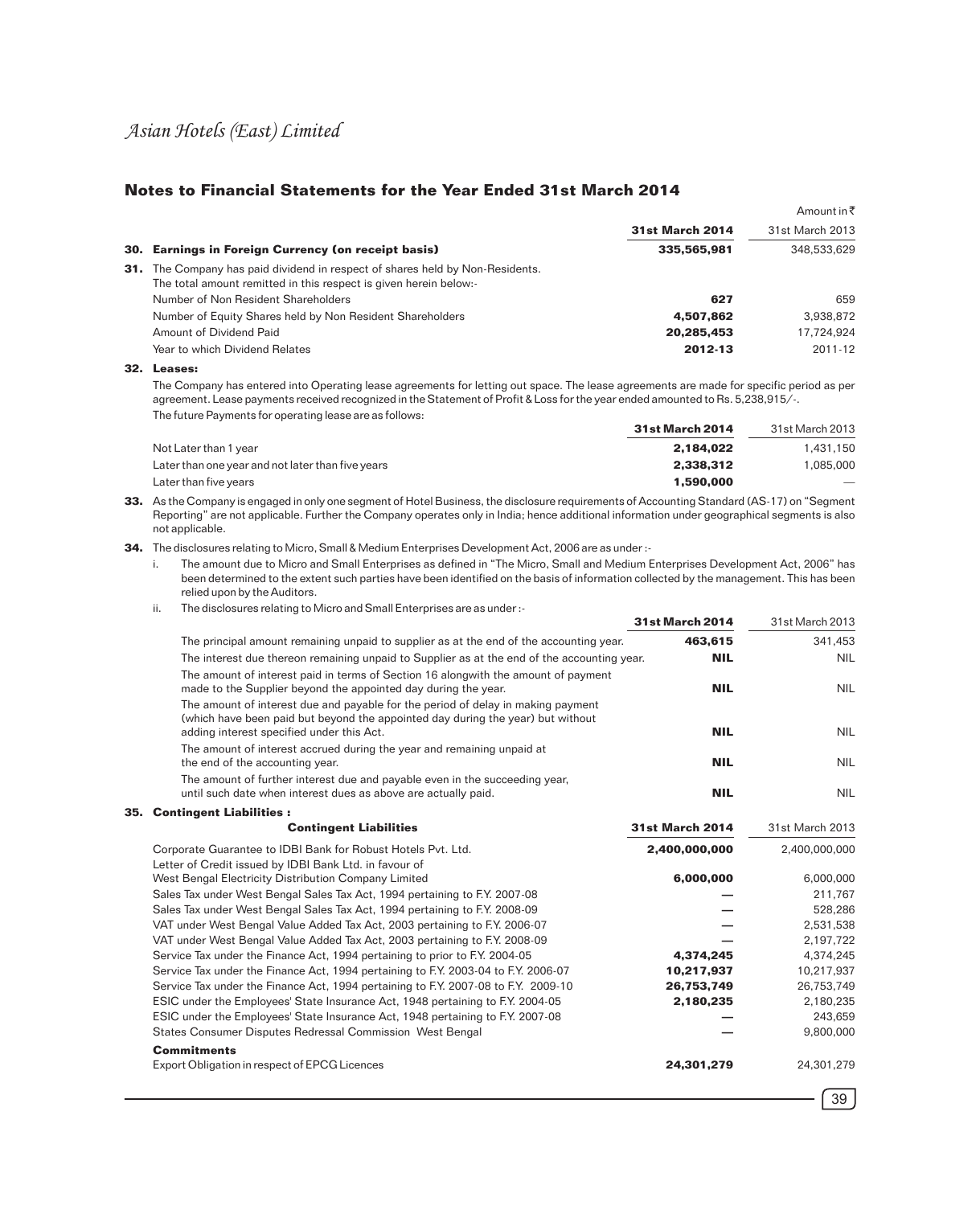### **Notes to Financial Statements for the Year Ended 31st March 2014**

|     |                                                     |                        | Amount in $\bar{\tau}$ |
|-----|-----------------------------------------------------|------------------------|------------------------|
|     |                                                     | <b>31st March 2014</b> | 31st March 2013        |
| 36. | <b>Payment to Auditors</b>                          |                        |                        |
|     | <b>Statutory Audit Fees</b>                         | 600,000                | 500,000                |
|     | Tax Audit Fees<br>-                                 | 150,000                | 150,000                |
|     | Fees for other services<br>$\overline{\phantom{0}}$ | 27.500                 | 27,500                 |
|     | Reimbursement of Expenses<br>-                      | 60,000                 | 106,523                |

37. As on date, the Company holds 91,652 Equity shares of ₹10 each of its subsidiaries, Regency Convention Centre and Hotels Limited (RCC), representing 58.99% of the paid up capital of RCC. Apart from the above, the Company had also made an advance of ₹33,448,275 for acquiring further shares of RCC from their existing shareholders and paid advances to Regency Convention Centre and Hotels Limited amounting to `11,569,474 up to the Balance Sheet date which has been disclosed as Short Term Loans and Advances.

The principal assets of Regency Convention Centre and Hotels Limited comprise of an interest in a parcel of land at Mumbai, such interest being the subject matter of dispute pending in the Bombay High Court. However Regency Convention Centre and Hotels Limited, as per opinion obtained, has a reasonable chance of winning the ongoing legal dispute. Such assets form part of the Company's undertaking at book values. Meanwhile the authorities have offered alternate land and negotiations on commercial terms are in progress. Consequently in view of the above, no impairment is considered necessary.

As per the terms of agreement with the Regency Convention Centre and Hotels Limited and its shareholders, the Company has to make additional payment for acquiring the balance shares of Regency Convention Centre and Hotels Limited, the amount of which is unascertainable and dependent on the outcome of the dispute pending in the Bombay High Court.

- **38.** The leasehold land upon which Hotel Hyatt Regency Kolkata is situated has been registered in the name of the Company.
- **39.** In the opinion of the Board, all the assets of the Company have a value on realization in ordinary course of business at least equal to the amount at which they are stated. Therefore, the Company has not recognised any loss on impairment in respect of any of the assets of the Company. In respect of subsidiaries, such decision is based on the audited accounts of the subsidiaries.
- **40.** The Company has extended the date of redemption of 43,00,000 12% Cumulative Redeemable Preference Shares of Robust Hotels Private Limited to July 5, 2016 unless mutually agreed upon for further rollover.
- **41.** The Board of Directors of the Company at their meeting held on 26th November 2012 and 23rd May 2013 and in consideration of SEBI Circular Nos. CIR/CFD/DIL/5/2013 and CIR/CFD/DIL/8/2013 dated 4th February 2013 and 21st May 2013 respectively, approved the amalgamation of Forex Finance Private Limited, Promoter Body Corporate with the Company w.e.f. 1st April 2012 (appointed date). Post amalgamation, Robust Hotels Private Limited, owner of Hyatt Regency Chennai, will be a wholly owned subsidiary of the Company; partially by having direct holding and balance through GJS Hotels Limited (wholly owned subsidiary of the Company). The Company is in the process of obtaining regulatory approvals for the amalgamation.
- **42.** In accordance with the Accounting Standard on "Related Party Disclosures" (AS-18), the disclosures in respect of Related Parties and transactions with them are as follows: -

#### **Related Party Disclosures**

#### **(i) List of Related Parties**

- (a) Subsidiaries : GJS Hotels Limited Regency Convention Centre & Hotels Limited Robust Hotels Private Limited (subsidiary of GJS Hotels Limited)
- (b) Key Management Personnel : Radhe Shyam Saraf, Chairman Umesh Saraf, Joint Managing Director Arun Kumar Saraf, Joint Managing Director
- (c) Entities over which directors or their relatives can exercise significant influence/control :
	-
	- (ii) Unison Hotels Private Limited (xii) Juniper Investments Limited
	-
	- (iv) Unison Power Limited (xiv) Blue Energy Private Limited
	- (v) Unison Hotels South Private Limited (xv) Footsteps of Buddha Hotels Private Limited
	-
	- (vii) Yak & Yeti Hotels Limited, Nepal (xvii) Samra Importex Private Limited
	- (viii) Taragaon Regency Hotels Limited, Nepal (xviii)Forex Finance Private Limited
	- (ix) Saraf Investments Limited, Mauritius (xix) Saraf Hotels Limited, Mauritius
	- (x) Saraf Industries Limited, Mauritius (xx) Chartered Hampi Hotels Private Limited
- (i) Nepal Travel Agency Pvt. Ltd. (xi) Sara Hospitality Limited, Hong Kong
	-
- (iii) Vedic Hotels Limited (xiii) Chartered Hotels Private Limited
	-
	-
- (vi) Juniper Hotels Private Limited (xvi) Sara International limited, Hong Kong
	-
	-
	-
	-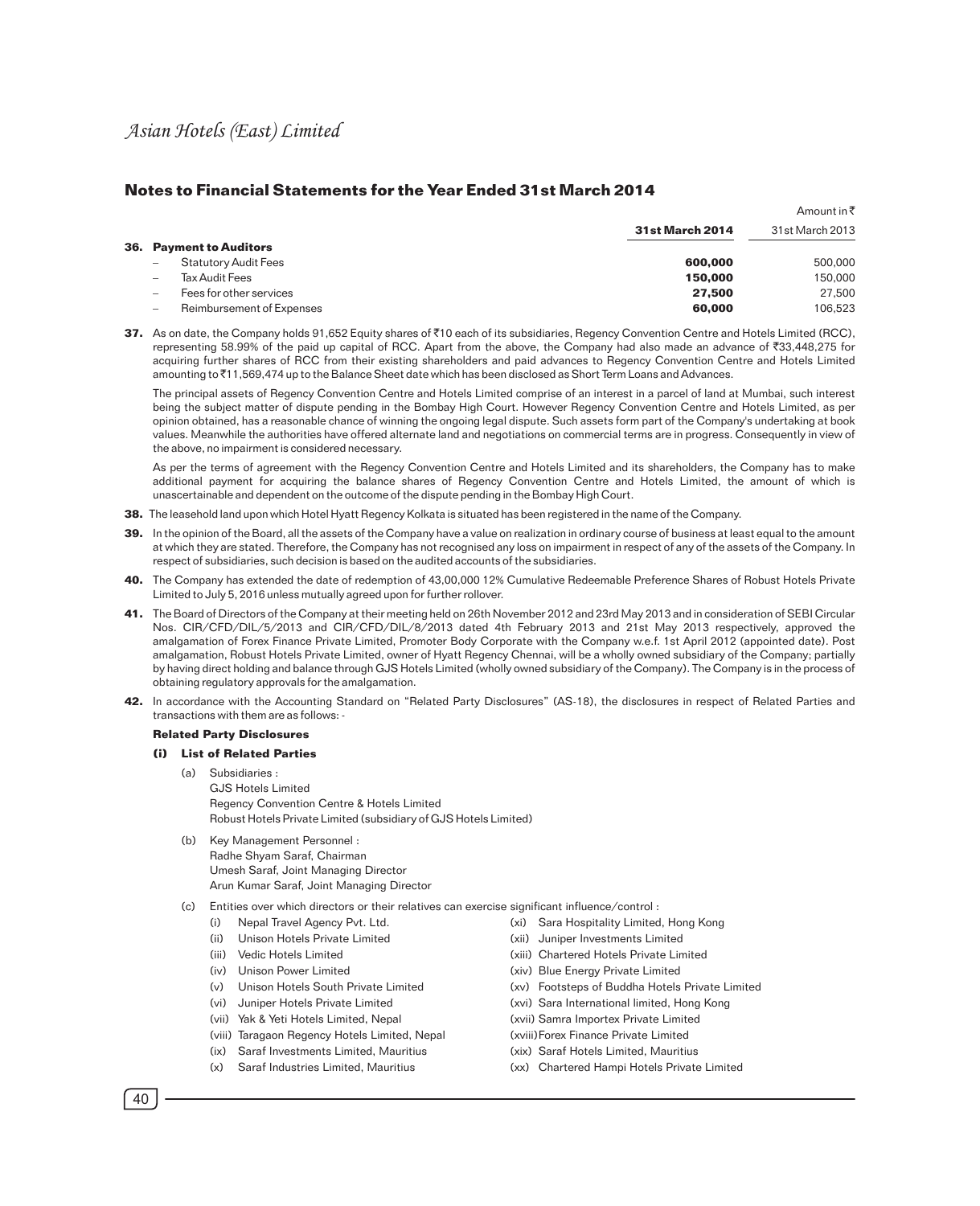## **Notes to Financial Statements for the Year Ended 31st March 2014**

#### Amount in  $\bar{\tau}$

|  | (ii) Details of Transactions with Related Parties during the year : |  |  |  |  |
|--|---------------------------------------------------------------------|--|--|--|--|
|  |                                                                     |  |  |  |  |

| <b>Transactions</b>                                                                                         | <b>Subsidiary</b><br>Company |                        | <b>Key Management</b><br><b>Personnel</b> |                                    | <b>Entities Controlled by</b><br><b>Directors or their Relatives</b> |                          | <b>Total</b>                          |                          |
|-------------------------------------------------------------------------------------------------------------|------------------------------|------------------------|-------------------------------------------|------------------------------------|----------------------------------------------------------------------|--------------------------|---------------------------------------|--------------------------|
| during the year                                                                                             | 2013-14                      | 2012-13                | 2013-14                                   | 2012-13                            | 2013-14                                                              | 2012-13                  | 2013-14                               | 2012-13                  |
| <b>Sale of Services</b><br>Robust Hotels Private Limited                                                    | 59,203                       |                        |                                           |                                    |                                                                      |                          | 59,203                                |                          |
| <b>Dividend Paid</b><br>Forex Finance Private Limited<br>Saraf Industries Limited<br>Radhe Shyam Saraf      |                              | --                     | 2,573,685                                 | —<br>$\overline{\phantom{0}}$<br>– | 14.071.824<br>16,337,835                                             | 14.071.824<br>16,337,835 | 14.071.824<br>16,337,835<br>2,573,685 | 14,071,824<br>16,337,835 |
| <b>Services Availed during the Year</b><br>Nepal Travel Agency Pvt. Ltd.                                    |                              |                        |                                           |                                    |                                                                      | 117,960                  |                                       | 117,960                  |
| <b>Expenses Incurred including</b><br><b>Reimbursement</b>                                                  |                              |                        |                                           |                                    |                                                                      |                          |                                       |                          |
| Robust Hotels Private Limited<br>Chartered Hotels Private Limited                                           | 310.772                      | 546.363                |                                           | –                                  |                                                                      | 210,947                  | 310,772                               | 546.363<br>210,947       |
| Juniper Hotels Private Limited<br>Triumph Realty Private Limited                                            |                              |                        | --                                        | —<br>–                             | 10,518                                                               | 17,031<br>198,748        | 10,518                                | 17,031<br>198,748        |
| Unison Hotels Private Limited                                                                               |                              |                        |                                           | --                                 | 57,821                                                               | 137,192                  | 57,821                                | 137,192                  |
| <b>Advance Given</b><br><b>GJS Hotels Limited</b><br><b>Regency Convention Centre</b><br>and Hotels Limited | 446.650.000<br>700,000       | 322.500.000<br>800,000 |                                           |                                    |                                                                      |                          | 446,650,000<br>700,000                | 322,500,000<br>800,000   |
| <b>Managerial Remuneration</b><br>Umesh Saraf<br>Arun Kr. Saraf                                             |                              |                        | 12,931,000<br>12,931,000                  | 14,203,455<br>15,653,455           |                                                                      |                          | 12,931,000<br>12,931,000              | 14,203,455<br>15,653,455 |

| <b>Closing Balance</b>                                                                                                                                       | <b>Subsidiary</b><br>Company |                              | <b>Key Management</b><br>Personnel |              | <b>Entities Controlled by</b><br><b>Directors or their Relatives</b> |                              | <b>Total</b>                           |                                      |
|--------------------------------------------------------------------------------------------------------------------------------------------------------------|------------------------------|------------------------------|------------------------------------|--------------|----------------------------------------------------------------------|------------------------------|----------------------------------------|--------------------------------------|
| as on 31st March 2014                                                                                                                                        | 2013-14                      | 2012-13                      | 2013-14                            | 2012-13      | 2013-14                                                              | 2012-13                      | 2013-14                                | 2012-13                              |
| <b>Account Payables</b>                                                                                                                                      |                              |                              |                                    |              |                                                                      |                              |                                        |                                      |
| Umesh Saraf                                                                                                                                                  |                              |                              | --                                 | 1,819,455    |                                                                      |                              |                                        | 1,819,455                            |
| Arun Kr. Saraf                                                                                                                                               |                              | $\overline{\phantom{a}}$     | $\overline{\phantom{0}}$           | 3,269,455    | $-$                                                                  |                              |                                        | 3,269,455                            |
| <b>Account Receivables</b><br><b>GJS Hotels Limited</b><br><b>Regency Convention Centre</b><br>and Hotels Limited<br><b>Chartered Hotels Private Limited</b> | 1.437.675.000<br>11.569.474  | 991,025,000<br>10,869,474    |                                    | —<br>--<br>– | 210.947                                                              | $\hspace{0.05cm}$<br>210.947 | 1,437,675,000<br>11,569,474<br>210.947 | 991,025,000<br>10,869,474<br>210.947 |
| Investments as at year end<br><b>GJS Hotels Limited</b><br><b>Regency Convention Centre</b><br>and Hotels Limited                                            | 2,346,365,000<br>257,901,724 | 2,346,365,000<br>257,901,724 |                                    | $-$<br>--    |                                                                      | $\overline{\phantom{a}}$     | 2,346,365,000<br>257.901.724           | 2,346,365,000<br>257,901,724         |
| <b>Robust Hotels Private Limited</b>                                                                                                                         | 615,374,060                  | 615,374,060                  | —                                  | $-$          | $\overline{\phantom{a}}$                                             |                              | 615,374,060                            | 615,374,060                          |

**43.** Previous Year figures have been regrouped / reclassified, wherever necessary to confirm to current year's classification.

**44.** There is no other additional material information required to be disclosed pursuant to the provisions of the Companies Act, 1956, Schedule VI to the Companies Act, 1956, Companies (Accounting Standards) Rules, 2006 and other material applicable enactments, circulars, orders, notifications etc.

### For **S. S. Kothari Mehta & Co.**

Chartered Accountants Firm Registration No.: 000756N

## **K K Tulshan** Partner Membership No. 085033

As per our report of even date For and on behalf of the Board of Directors For and on behalf of the Board of Directors

| Arun K Saraf                          | Joint Managing Director |
|---------------------------------------|-------------------------|
| Umesh Saraf                           | Joint Managing Director |
| A. C. Chakrabortti                    | Director                |
| Rama Shankar Jhawar                   | Director                |
| Padam Kumar Khaitan                   | Director                |
| <b>Ramesh Kumar Chokhani Director</b> |                         |

Place : Kolkata **Bimal K Jhunjhunwala**<br>
Date : 22nd May 2014 **Saumen Chatter State Chatter School** Vice President - Corporate Finance

Saumen Chattopadhyay<br>Chief Legal Officer & Company Secretary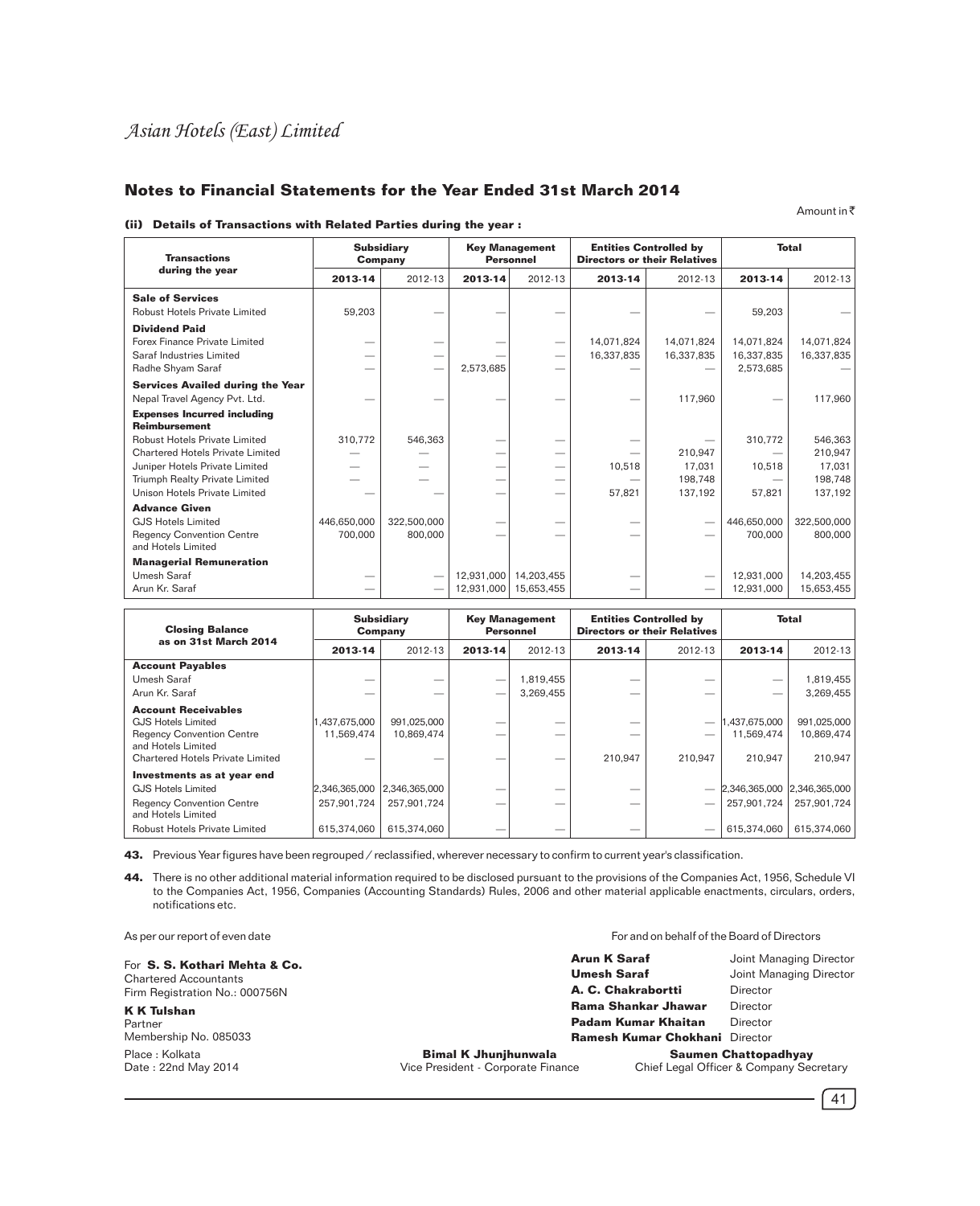## **STATEMENT PURSUANT TO SECTION 212 OF THE COMPANIES ACT, 1956 RELATING TO SUBSIDIARY COMPANIES**

| SI.<br>No.     | <b>Particulars</b>                                                                                                                                                                                               | <b>GJS Hotels</b><br>Limited | <b>Regency Convention</b><br><b>Centre And Hotels</b><br>Limited | <b>Robust Hotels</b><br><b>Private Limited</b> |
|----------------|------------------------------------------------------------------------------------------------------------------------------------------------------------------------------------------------------------------|------------------------------|------------------------------------------------------------------|------------------------------------------------|
| $\mathbf{1}$   | Financial Year of the Subsidiary ended on                                                                                                                                                                        | 31-Mar-14                    | 31-Mar-14                                                        | 31-Mar-14                                      |
| 2              | Date from which it became subsidiary                                                                                                                                                                             | 31-Oct-09                    | 31-Oct-09                                                        | 26-Jul-12                                      |
| 3              | (a) Number of shares in the subsidiary held by the Holding<br>Company in its own name $/$ name of the nominee(s) at<br>the end of the previous financial year of the subsidiary                                  | 10,961,000                   | 91,652                                                           | N.A.                                           |
|                | (b) Extent of interest of the Holding Company at the end<br>of the previous financial year of the subsidiary                                                                                                     | 100%                         | 58.994%                                                          | 68.06%                                         |
| 4              | The net aggregate amount of the subsidiary company's<br>profit / (loss) so far it concerns the members of the<br>Holding Company and is not dealt with in the Holding<br>Company's Accounts :                    |                              |                                                                  |                                                |
|                | (a) for the subsidiary's financial year ended on 31-Mar-2014                                                                                                                                                     | (1,964,541)                  | (74, 379)                                                        | (346, 341, 174)                                |
|                | (b) for prior years since becoming subsidiary                                                                                                                                                                    | 18,534,911                   | (130, 568)                                                       | (209, 446, 267)                                |
| 5              | The net aggregate amount of the subsidiary company's<br>profit / (loss) so far it concerns the members of the Holding<br>Company and has been dealt with in the Holding<br>Company's Accounts :                  |                              |                                                                  |                                                |
|                | (a) for the subsidiary's financial year ended on 31-Mar-2014                                                                                                                                                     | Nil                          | Nil                                                              | Nil                                            |
|                | (b) for prior years since becoming subsidiary                                                                                                                                                                    | Nil                          | Nil                                                              | Nil                                            |
| 6              | Changes, if any, in the Holding Company's interest in the<br>subsidiary between the end of the previous financial year<br>of the subsidiary and the end of the previous financial<br>year of the Holding Company | Nil                          | Nil                                                              | Nil                                            |
| $\overline{7}$ | Details of material changes, if any, which occurred between<br>the end of the previous financial year of the subsidiary and<br>the end of previous financial year of Holding Company,<br>in respect of :         |                              |                                                                  |                                                |
|                | (a) The subsidiary's Fixed Assets                                                                                                                                                                                | Nil                          | Nil                                                              | Nil                                            |
|                | The subsidiary's Investments<br>(b)                                                                                                                                                                              | Nil                          | Nil                                                              | Nil                                            |
|                | The moneys lent by it<br>(c)                                                                                                                                                                                     | Nil                          | Nil                                                              | Nil                                            |
|                | (d) The moneys borrowed by it for any purpose other than<br>that of meeting Current Liabilities                                                                                                                  | Nil                          | Nil                                                              | Nil                                            |

For **S. S. Kothari Mehta & Co.** Chartered Accountants

Firm Registration No.: 000756N **K K Tulshan** Partner

Membership No. 085033

As per our report of even date **For and on behalf of the Board of Directors** 

**Arun K Saraf** Joint Managing Director **Umesh Saraf** Joint Managing Director A. C. Chakrabortti Director **Rama Shankar Jhawar** Director **Padam Kumar Khaitan** Director **Ramesh Kumar Chokhani** Director

Place : Kolkata **Bimal K Jhunjhunwala Saumen Chattopadhyay**<br>Date : 22nd May 2014 **Saumen Chattopadhyay** Vice President - Corporate Finance Chief Legal Officer & Company Sec Chief Legal Officer & Company Secretary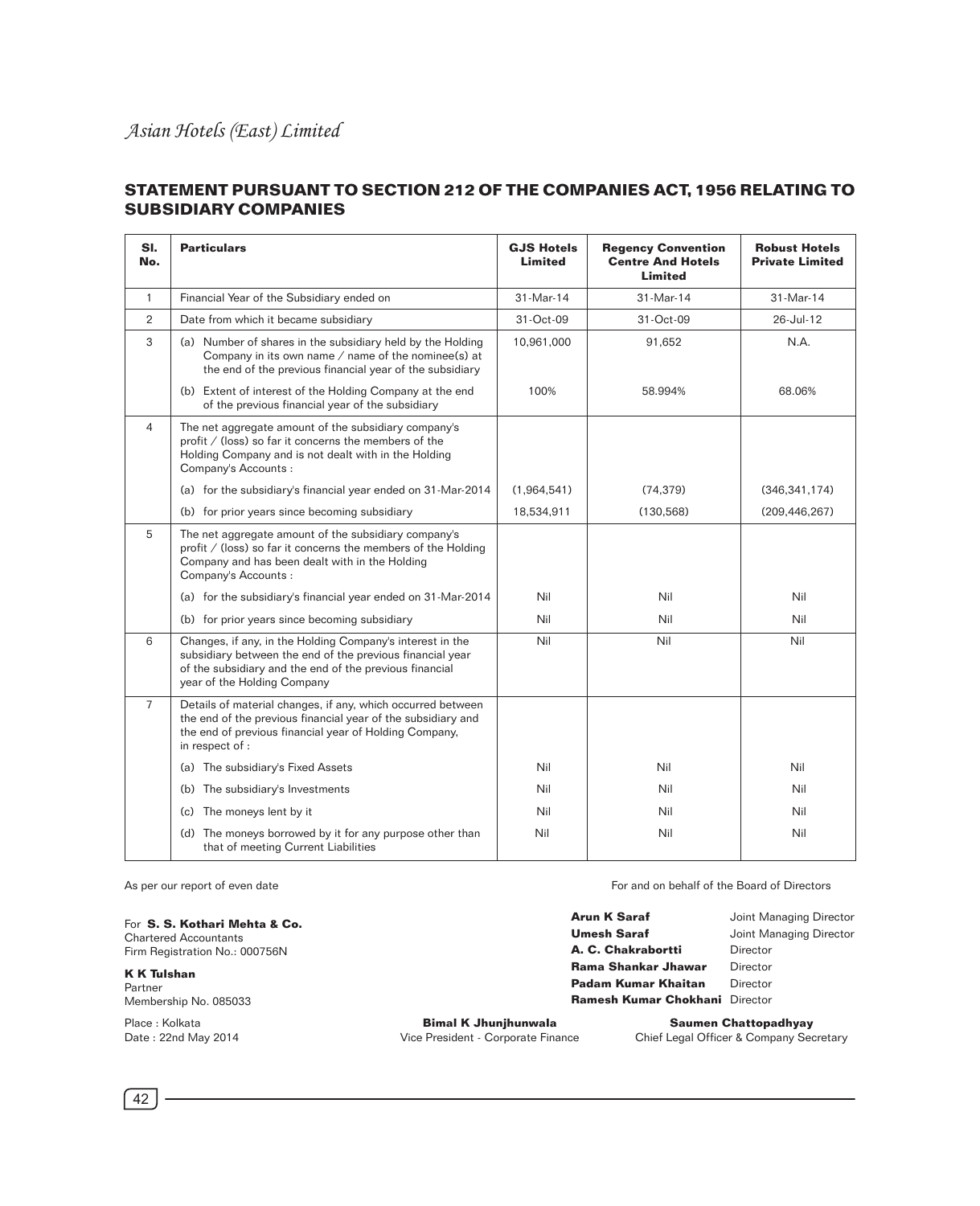## **STATEMENT PURSUANT TO SECTION 212 OF THE COMPANIES ACT, 1956 RELATING TO SUBSIDIARY COMPANIES**

| SI. No.        | <b>Particulars</b>                  | <b>GJS Hotels Limited</b> | <b>Regency Convention</b><br><b>Centre and Hotels Limited</b> | <b>Robust Hotels</b><br><b>Private Limited</b> |
|----------------|-------------------------------------|---------------------------|---------------------------------------------------------------|------------------------------------------------|
| 1              | Issued and Subscribed Share Capital | 109,610,000               | 1,553,570                                                     | 1,448,445,960                                  |
| 2              | Reserves                            | 2,253,325,370             | (347, 426)                                                    | 1,956,955,834                                  |
| 3              | <b>Total Assets</b>                 | 3,800,650,301             | 17,430,583                                                    | 7,294,102,416                                  |
| 4              | <b>Total Liabilities</b>            | 3,800,650,301             | 17,430,583                                                    | 7,294,102,416                                  |
| 5              | Investments - Long Term             |                           |                                                               | 6,329,000                                      |
| 6              | Investments - Current               |                           |                                                               |                                                |
| $\overline{7}$ | Investments - Total                 |                           |                                                               | 6,329,000                                      |
| 8              | Turnover                            |                           |                                                               | 876,192,834                                    |
| 9              | Profit / (Loss) before Taxation     | (1,755,008)               | (126,087)                                                     | (508, 876, 247)                                |
| 10             | Provision for Taxation              | 209,533                   |                                                               |                                                |
| 11             | <b>Profit After Taxation</b>        | (1,964,541)               | (126,087)                                                     | (508, 876, 247)                                |
| 12             | <b>Proposed Dividend</b>            |                           |                                                               |                                                |

## For **S. S. Kothari Mehta & Co.**

Chartered Accountants Firm Registration No.: 000756N

**K K Tulshan** Partner Membership No. 085033

Place : Kolkata **Bimal K Jhunjhunwala Saumen Chattopadhyay**<br>Date : 22nd May 2014 **Saumen Chattopadhyay** Vice President - Corporate Finance Chief Legal Officer & Company Sec

As per our report of even date For and on behalf of the Board of Directors

**Arun K Saraf Joint Managing Director Umesh Saraf** Joint Managing Director **A. C. Chakrabortti** Director **Rama Shankar Jhawar** Director **Padam Kumar Khaitan** Director **Ramesh Kumar Chokhani** Director

Chief Legal Officer & Company Secretary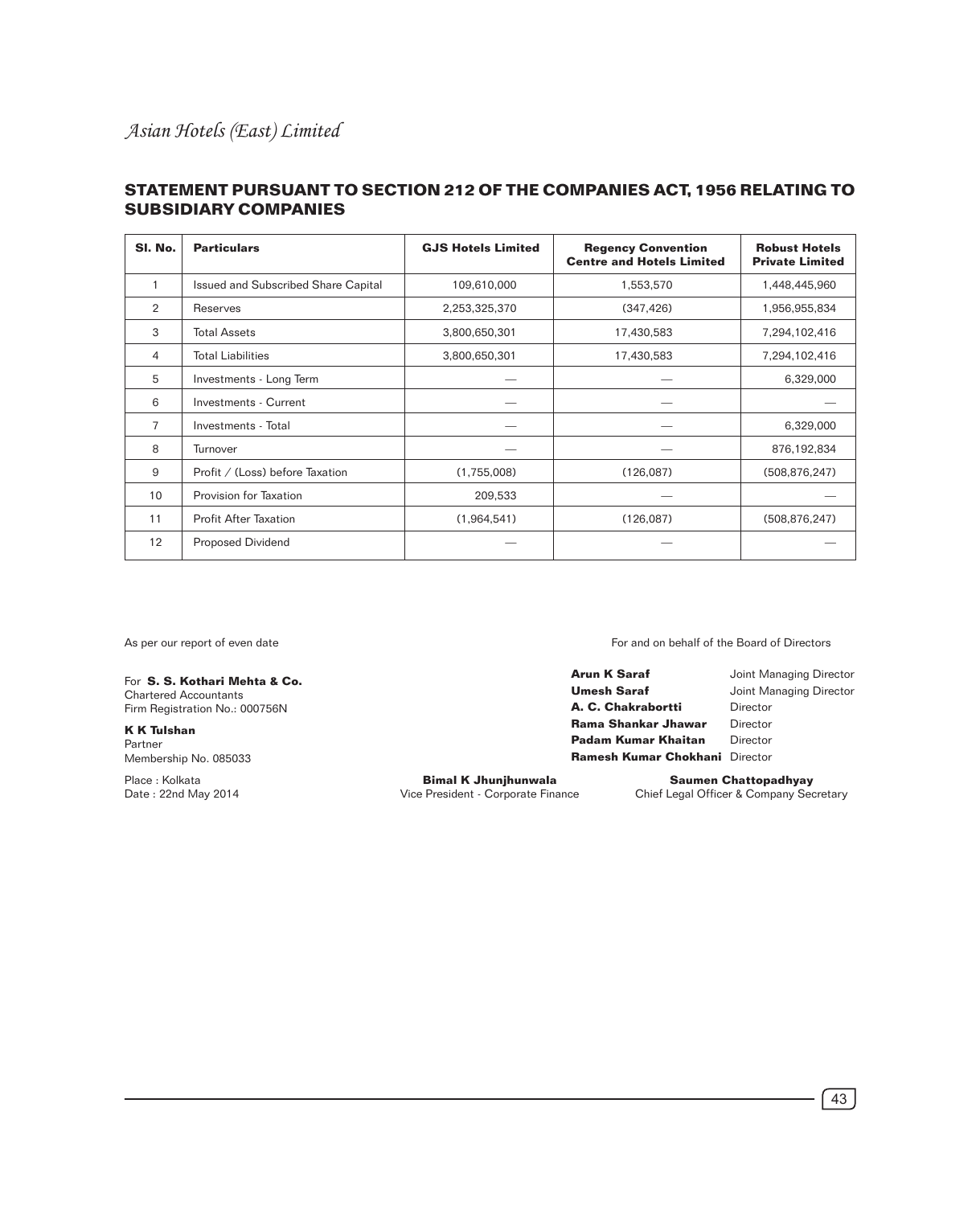## **INDEPENDENT AUDITORS' REPORT TO THE BOARD OF DIRECTORS OF ASIAN HOTELS (EAST) LIMITED CONSOLIDATED FINANCIAL STATEMENTS**

#### **Report on the Consolidated Financial Statements**

We have audited the accompanying consolidated financial statements of Asian Hotels (East) Limited (the 'Company') and its subsidiaries (together referred to as 'Group') which comprises of the consolidated Balance Sheet as at 31 March 2014, and the consolidated Statement of Profit and Loss and the consolidated Cash Flow Statement for the year then ended, and Notes to Consolidated Financial Statements comprising of a summary of significant accounting policies and other explanatory information.

#### **Management's Responsibility for the Financial Statements**

Management is responsible for the preparation of these consolidated financial statements that give a true and fair view of the consolidated financial position, consolidated financial performance and consolidated cash flows of the Company in accordance with accounting principles generally accepted in India more particularly in accordance with the requirements of Accounting Standard (AS) 21, Consolidated Financial Statements, as notified under the Companies (Accounting Standards) Rules, 2006. This responsibility includes the design, implementation and maintenance of internal controls relevant to the preparation and presentation of the consolidated financial statements that give a true and fair view and are free from material misstatements, whether due to fraud or error.

#### **Auditor's Responsibility**

Our responsibility is to express an opinion on these consolidated financial statements based on our audit. We conducted our audit in accordance with the Standards on Auditing issued by the Institute of Chartered Accountants of India. Those Standards require that we comply with ethical requirements and plan and perform the audit to obtain reasonable assurance about whether the financial statements are free from material misstatement.

An audit involves performing procedures to obtain audit evidence about the amounts and disclosures in the financial statements. The procedures selected depend on the auditor's judgment, including the assessment of the risks of the material misstatement of the consolidated financial statements, whether due to error or fraud. In making those risk assessments, the auditor considers internal control relevant to the Company's preparation and presentation of the consolidated financial statements that give a true and fair view in order to design audit procedures that are appropriate in the circumstances but not for the purpose of expressing an opinion on the effectiveness of the entity's internal control . An audit also includes evaluating the appropriateness of accounting policies used and reasonableness of the accounting estimates made by management, as well as evaluating the overall presentation of the consolidated financial statements.

We believe that the audit evidence we have obtained is sufficient and appropriate to provide a basis for our audit opinion.

#### **Opinion**

In our opinion and to the best of our information and according to the explanations given to us, the consolidated financial statements give a true and fair view in conformity with the accounting principles generally accepted in India: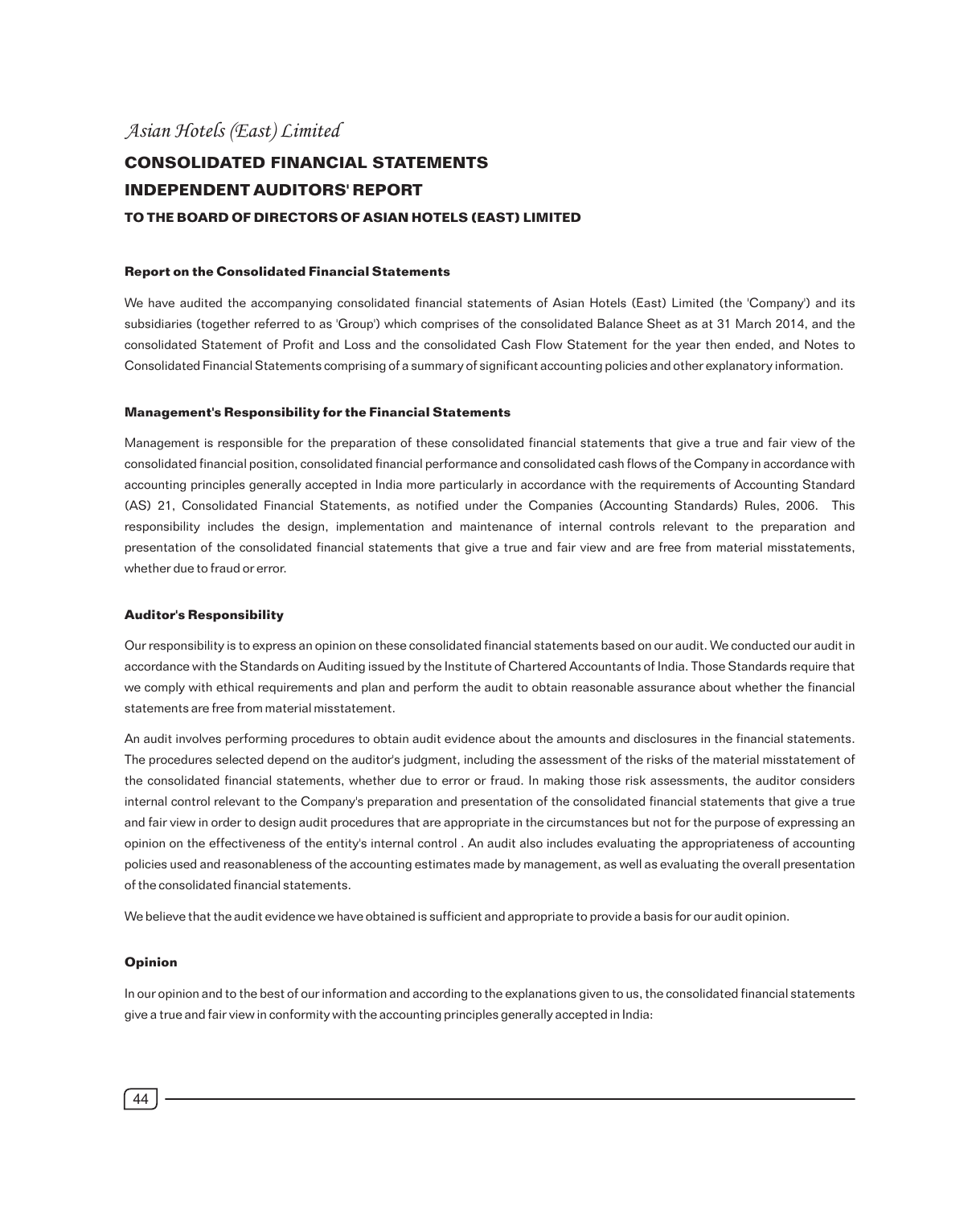## **CONSOLIDATED FINANCIAL STATEMENTS**

- a) In the case of the consolidated Balance Sheet, of the state of affairs of the Company as at 31 March 2014;
- b) In the case of the consolidated Statement of Profit and Loss, of the loss for the year ended on that date; and
- c) In the case of the consolidated Cash Flow Statement, of the cash flows for the year ended on that date.

We did not audit the financial statements of Subsidiaries, whose financial statements reflect the Group's share of total assets (net) of Rs.79,887.58 lakhs as at 31 March, 2014, total revenues of Rs.8761.92 lakhs and net cash inflows amounting to Rs.279.08 Lakhs for the year then ended; as considered in these consolidated financial statements and other related financial information which have been audited by other auditors whose reports have been furnished to us by the management and our opinion is based solely on the report of the other auditors, in so far as it relates to the amounts included in respect of the subsidiaries in these consolidated financial statements.

> For **S. S. Kothari Mehta & Co.** Chartered Accountants Firm Registration No: 000756N

**K K Tulshan** Membership No: 085033

Place: Kolkata<br>Date: 22nd May 2014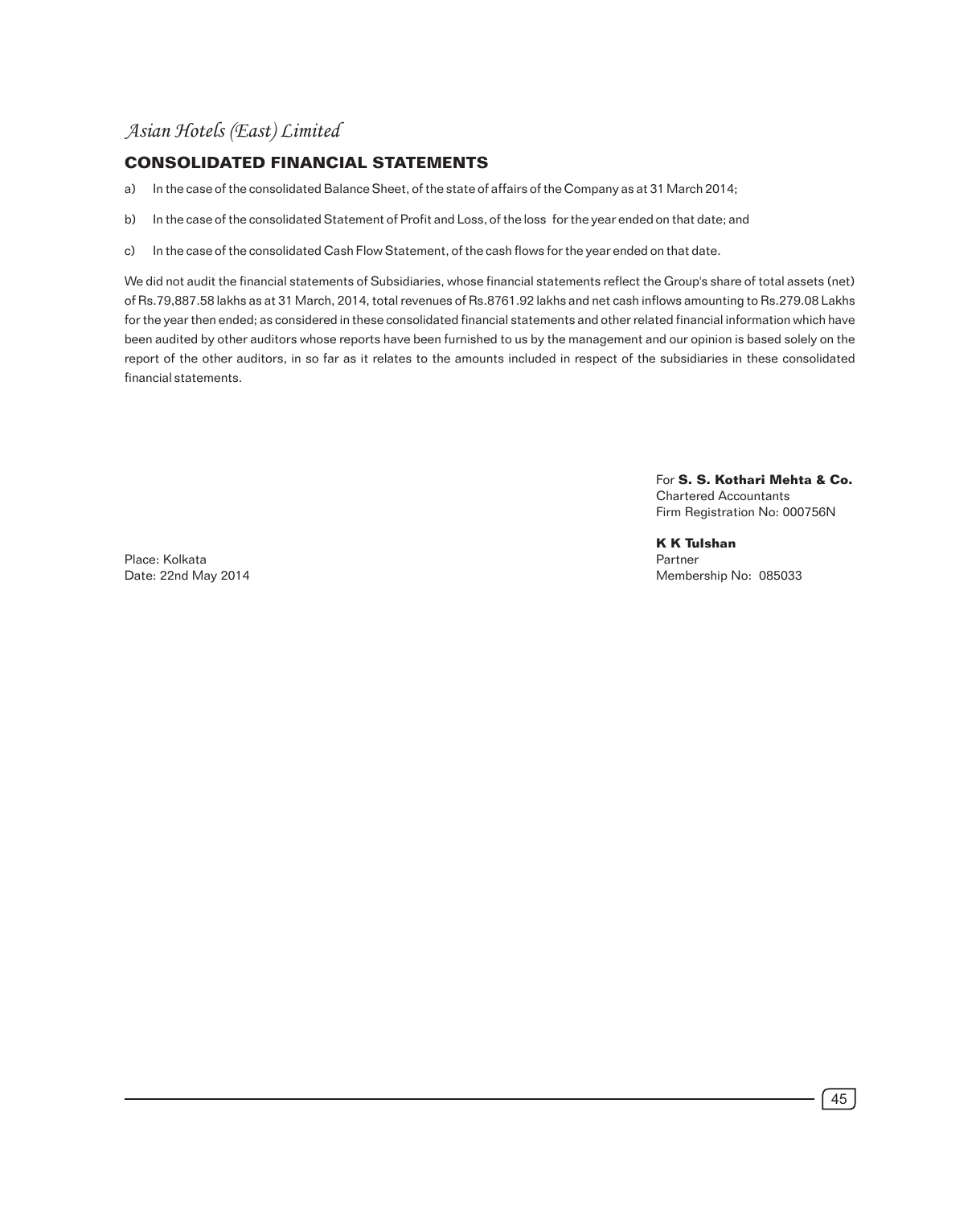## **CONSOLIDATED FINANCIAL STATEMENTS**

## **CONSOLIDATED BALANCE SHEET as at 31st March 2014**

|                                                         |                |                        | Amount in ₹     |
|---------------------------------------------------------|----------------|------------------------|-----------------|
|                                                         | <b>Note</b>    | As at                  | As at           |
|                                                         |                | <b>31st March 2014</b> | 31st March 2013 |
| EQUITY AND LIABILITIES                                  |                |                        |                 |
| <b>SHAREHOLDERS' FUND</b><br>Share Capital<br>(a)       | 4              | 114,405,850            | 114,405,850     |
| (b)<br>Reserves & Surplus                               | 5              | 7,760,783,426          | 7,876,105,360   |
|                                                         |                | 7,875,189,276          | 7,990,511,210   |
| <b>MINORITY INTEREST</b>                                |                | 408,258,338            | 570,845,119     |
| <b>NON-CURRENT LIABILITIES</b>                          |                |                        |                 |
| (a)<br>Long Term Borrowings                             | 6              | 3,457,573,866          | 3,343,055,866   |
| Deferred tax liabilities (Net)<br>(b)                   | $\overline{7}$ | 222,572,874            | 220,598,735     |
| (c)<br>Other Long Term Liabilities                      | 8              | 7,210,554              | 10,493,618      |
| (d)<br>Long-term Provisions                             | 9              | 25,941,256             | 22,246,361      |
|                                                         |                | 3,713,298,550          | 3,596,394,580   |
| <b>CURRENT LIABILITIES</b>                              |                |                        |                 |
| (a)<br>Short Term Borrowings                            | 10             | 53,862,768             | 53,817,573      |
| (b)<br><b>Trade Payables</b>                            | 11             | 285,105,412            | 236,939,117     |
| <b>Other Current Liabilities</b><br>(c)                 | 12             | 220,477,987            | 414,424,900     |
| (d)<br>Short -term Provisions                           | 13             | 40,856,379             | 60,346,186      |
|                                                         |                | 600,302,546            | 765,527,776     |
| <b>Total</b>                                            |                | 12,597,048,710         | 12,923,278,685  |
| ASSETS                                                  |                |                        |                 |
| <b>NON-CURRENT ASSETS</b>                               |                |                        |                 |
| <b>Fixed Assets</b><br>(a)                              |                |                        |                 |
| (i)<br><b>Tangible Assets</b>                           | 14             | 8,015,654,182          | 8,237,131,891   |
| (ii)<br>Intangible Assets                               |                | 1,087,319,328          | 1,092,240,993   |
| (iii) Capital Work-in-Progress                          |                | 39,239,182             | 19,537,747      |
| (b)<br>Non-Current Investments                          | 15             | 156,329,000            | 6,524,000       |
| (c)<br>Long-term Loans and Advance                      | 16             | 101,087,712            | 87,706,303      |
| <b>CURRENT ASSETS</b>                                   |                | 9,399,629,404          | 9,443,140,934   |
| (a)<br><b>Current Investments</b>                       | 17             | 2,278,842,004          | 2,573,811,662   |
| (b)<br>Inventories                                      | 18             | 27,494,142             | 30,710,808      |
| (c)<br>Trade Receivable                                 | 19             | 105,740,653            | 102,467,311     |
| (d)<br>Cash and Bank Balances                           | 20             | 93,991,497             | 78,419,289      |
| Short-term Loans and Advances<br>(e)                    | 21             | 658,552,138            | 654,293,652     |
| <b>Other Current Assets</b><br>(f)                      | 22             | 32,798,872             | 40,435,029      |
|                                                         |                | 3,197,419,306          | 3,480,137,751   |
| <b>Total</b>                                            |                | 12,597,048,710         | 12,923,278,685  |
| Notes forming part of Consolidated Financial Statements | $1 - 49$       |                        |                 |

### As per our report of even date **For and on behalf of the Board of Directors**

| For S. S. Kothari Mehta & Co.  |                             | <b>Arun K Saraf</b>                   | Joint Managing Director     |
|--------------------------------|-----------------------------|---------------------------------------|-----------------------------|
| <b>Chartered Accountants</b>   |                             | <b>Umesh Saraf</b>                    | Joint Managing Director     |
| Firm Registration No.: 000756N |                             | A. C. Chakrabortti                    | Director                    |
| <b>K K Tulshan</b>             |                             | <b>Rama Shankar Jhawar</b>            | Director                    |
| Partner                        |                             | <b>Padam Kumar Khaitan</b>            | Director                    |
| Membership No. 085033          |                             | <b>Ramesh Kumar Chokhani Director</b> |                             |
| Place: Kolkata                 | <b>Bimal K Jhunjhunwala</b> |                                       | <b>Saumen Chattopadhyay</b> |

Date : 22nd May 2014 Vice President - Corporate Finance Chief Legal Officer & Company Secretary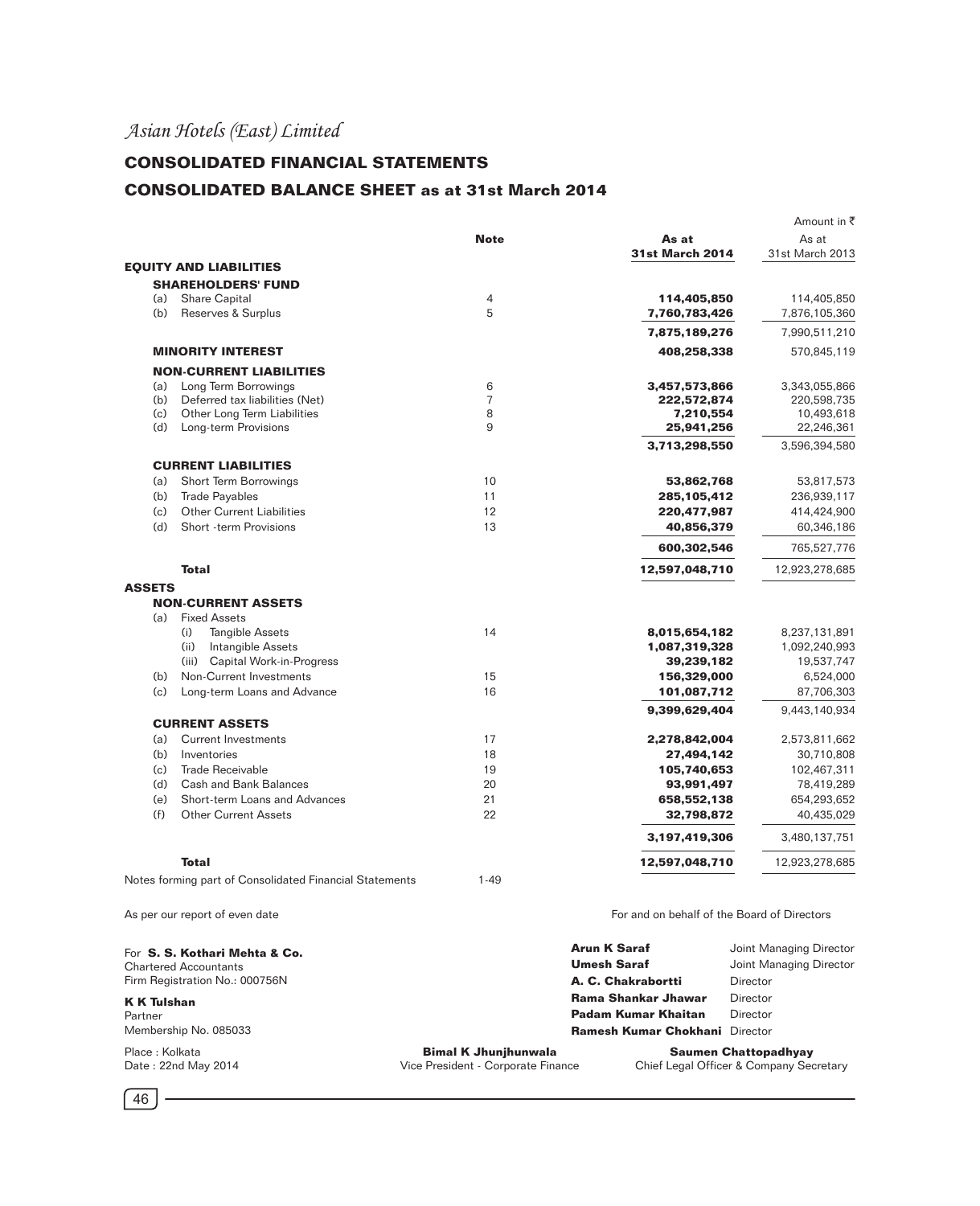## **CONSOLIDATED FINANCIAL STATEMENTS**

## **CONSOLIDATED STATEMENT OF PROFIT AND LOSS for the year ended 31st March 2014**

|             |            |                                                                                      |             |                                             | Amount in ₹                   |
|-------------|------------|--------------------------------------------------------------------------------------|-------------|---------------------------------------------|-------------------------------|
|             |            |                                                                                      | <b>Note</b> | <b>Year Ended</b><br><b>31st March 2014</b> | Year Ended<br>31st March 2013 |
| П           |            | <b>INCOME</b>                                                                        |             |                                             |                               |
|             | (a)        | <b>Revenue from Operations</b>                                                       | 23          | 1,796,563,344                               | 1,511,116,953                 |
|             | (b)        | Other Income                                                                         | 24          | 168,047,554                                 | 241,639,760                   |
|             |            |                                                                                      |             | 1,964,610,898                               | 1,752,756,713                 |
| ш           |            | <b>EXPENDITURE</b>                                                                   |             |                                             |                               |
|             | (a)        | Consumption of Provisions, Beverages, Smokes & Others                                | 25          | 246,024,986                                 | 200,951,511                   |
|             | (b)        | <b>Employee Benefit Expense</b>                                                      | 26          | 369,245,887                                 | 318,634,502                   |
|             | (c)        | <b>Finance Cost</b>                                                                  | 27          | 488,960,801                                 | 306,332,537                   |
|             | (d)        | Depreciation and Amortization Expenses                                               | 14          | 248,104,841                                 | 186,847,799                   |
|             | (e)        | Other Expenses                                                                       | 28          | 790,601,416                                 | 660,484,837                   |
|             |            |                                                                                      |             | 2,142,937,931                               | 1,673,251,186                 |
| Ш           |            | <b>PROFIT BEFORE TAX (I - II)</b>                                                    |             | (178, 327, 033)                             | 79,505,527                    |
| <b>IV</b>   |            | <b>TAX EXPENSE</b>                                                                   |             |                                             |                               |
|             | (a)        | <b>Current Tax</b>                                                                   |             | 60,639,299                                  | 56,384,086                    |
|             | (b)<br>(c) | Deferred Tax<br><b>MAT Credit</b>                                                    |             | 1,974,139<br>(6,886,345)                    | 9,950,540                     |
|             | (d)        | Tax adustments for earlier years                                                     |             | 3,297,740                                   | 4,591,936                     |
| $\mathbf v$ |            | <b>PROFIT/(LOSS) AFTER TAX</b><br>(before adjustment for Minority Interest) (III-IV) |             | (237, 351, 866)                             | 8,578,965                     |
|             |            | Add: Share of Loss transferred to Minority Interest                                  |             | 162,586,781                                 | 98,382,187                    |
| vı          |            | <b>PROFIT AFTER TAX (after adjustment for Minority Interest)</b>                     |             | (74, 765, 085)                              | 106,961,152                   |
| VII         |            | <b>EARNING PER SHARE</b>                                                             | 29          |                                             |                               |
|             | (a)        | <b>Basic</b>                                                                         |             | (6.54)                                      | 9.35                          |
|             | (b)        | <b>Diluted</b>                                                                       |             | (6.54)                                      | 9.35                          |
|             |            | Notes forming part of Consolidated Financial Statements                              | $1 - 49$    |                                             |                               |

As per our report of even date For and on behalf of the Board of Directors

| For S. S. Kothari Mehta & Co.<br><b>Chartered Accountants</b><br>Firm Registration No.: 000756N | <b>Arun K Saraf</b><br><b>Umesh Saraf</b>                         | A. C. Chakrabortti                                       | Joint Managing Director<br>Joint Managing Director<br>Director         |
|-------------------------------------------------------------------------------------------------|-------------------------------------------------------------------|----------------------------------------------------------|------------------------------------------------------------------------|
| <b>KK Tulshan</b><br>Partner<br>Membership No. 085033                                           |                                                                   | <b>Rama Shankar Jhawar</b><br><b>Padam Kumar Khaitan</b> | Director<br>Director                                                   |
| Place: Kolkata<br>Date: 22nd May 2014                                                           | <b>Bimal K Jhunjhunwala</b><br>Vice President - Corporate Finance | <b>Ramesh Kumar Chokhani Director</b>                    | <b>Saumen Chattopadhyay</b><br>Chief Legal Officer & Company Secretary |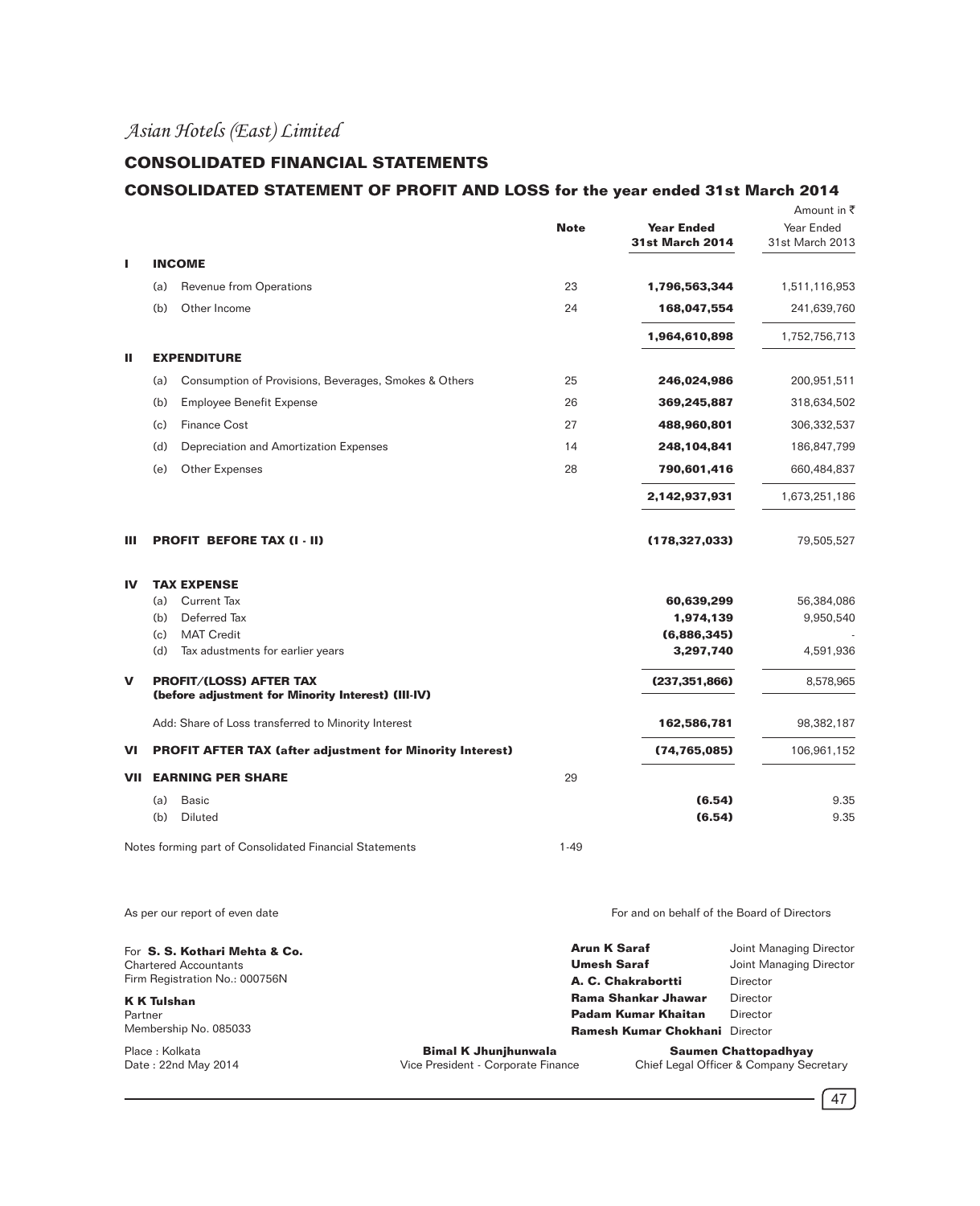## **CONSOLIDATED FINANCIAL STATEMENTS**

### **CONSOLIDATED CASH FLOW STATEMENT for the year ended 31st March 2014**

|                |                                                                                                                                                                                                                                                                                                                                                                      | <b>Year Ended</b><br><b>31st March, 2014</b>                                                     | Amount in ₹<br>Year Ended<br>31st March, 2013                                           |
|----------------|----------------------------------------------------------------------------------------------------------------------------------------------------------------------------------------------------------------------------------------------------------------------------------------------------------------------------------------------------------------------|--------------------------------------------------------------------------------------------------|-----------------------------------------------------------------------------------------|
| А.             | <b>CASH FLOW FROM OPERATING ACTIVITIES</b><br>Profit before tax                                                                                                                                                                                                                                                                                                      | (178, 327, 033)                                                                                  | 79,505,527                                                                              |
|                | Adjustment for:<br>Depreciation/amortization<br>Loss/(profit) on sale of fixed assets<br>Provision for bad and doubtful debts<br>Excess Provision written back                                                                                                                                                                                                       | 248,104,841<br>117,446<br>1.043.565<br>(357, 487)                                                | 186,847,799<br>2,356<br>(15, 344, 735)                                                  |
|                | Miscellaneous Balance Written off<br>Adjustment to Carrying Amount of Investment<br>Bad Debt written off                                                                                                                                                                                                                                                             | 406,588                                                                                          | 40,005<br>64,219<br>412,617                                                             |
|                | Pre operative expenses written off<br>Interest expenses<br>Preliminary expenses written off                                                                                                                                                                                                                                                                          | 488,959,301                                                                                      | 5.048.898<br>305,553,142<br>17,680                                                      |
|                | Provision for bad and doubtful debts written back<br>Provision for leave benefits<br>Provision for gratuity<br>Liability provided for statutory authorities<br>Net loss/(gain) on sale of current investments                                                                                                                                                        | 483,386<br>3,401,368<br>(99, 537, 572)                                                           | (211, 418)<br>3,036,978<br>1,890,349<br>(6,281,799)<br>(105,865,540)                    |
|                | Interest income<br>Dividend income                                                                                                                                                                                                                                                                                                                                   | (16, 298, 014)<br>(47, 146, 798)                                                                 | (22, 322, 601)<br>(94, 772, 592)                                                        |
|                | Operating profit before working capital changes                                                                                                                                                                                                                                                                                                                      | 400,849,591                                                                                      | 337,620,885                                                                             |
|                | Movements in working capital:<br>Increase/(decrease) in trade payables<br>Increase/(decrease) in other current liabilities<br>Increase/(decrease) in other long term liabilities<br>Decrease/(increase) in trade receivables<br>Decrease/(increase) in inventories<br>Decrease/(increase) in other current assets<br>Increase / (Decrease) in Advance from Customers | 48,523,782<br>(51,610,297)<br>(3,049,600)<br>(4,316,907)<br>3,216,666<br>10,293,094<br>2,724,986 | 66,121,070<br>25,326,337<br>10,197,250<br>(43, 355, 255)<br>(4, 189, 317)<br>21,824,182 |
|                | Increase / (Decrease) in Stale cheque<br>Decrease / (increase) in Stale cheque<br>Decrease / (increase) in long term loans and advances<br>Decrease / (increase) in short term loans and advances                                                                                                                                                                    | (233, 464)<br>(3,763,342)<br>(4,872,979)                                                         | (10, 762, 359)<br>(15, 778, 498)                                                        |
|                | Cash generated from /(used in) operations<br>Direct taxes paid (net of refunds)                                                                                                                                                                                                                                                                                      | 397,761,530<br>66,666,607                                                                        | 387,004,295<br>68,705,490                                                               |
|                | NET CASH FLOW FROM/ (USED IN) OPERATING ACTIVITIES (A)                                                                                                                                                                                                                                                                                                               | 331,094,923                                                                                      | 318,298,805                                                                             |
| в.             | <b>CASH FLOW FROM INVESTING ACTIVITIES</b><br>Payments for fixed assets<br>Decrease / (Increase) in Capital Advance<br>Proceeds from sale of fixed assets<br>Purchase of Non-current investments<br>Sale of Non-current investments                                                                                                                                  | (41, 561, 778)<br>612,337<br>37,430<br>(150,000,000)<br>195,000                                  | (181, 204, 594)<br>2,229,784<br>10,253,931                                              |
|                | Purchase of current investments<br>Proceeds from sale/maturity of current investments<br>Short term loans and advances given<br>Interest received                                                                                                                                                                                                                    | (550, 642, 353)<br>944,742,998<br>13,641,077                                                     | (1, 245, 100, 738)<br>797,867,176<br>(210, 947)<br>17,894,606                           |
|                | Dividend received<br><b>NET CASH FLOW FROM/(USED IN) INVESTING ACTIVITIES (B)</b>                                                                                                                                                                                                                                                                                    | 47,146,798<br>264,171,509                                                                        | 94,772,592<br>(503, 498, 190)                                                           |
| $\mathbf{C}$ . | <b>CASH FLOWS FROM FINANCING ACTIVITIES</b>                                                                                                                                                                                                                                                                                                                          |                                                                                                  |                                                                                         |
|                | Interest and finance charges paid<br>Repayment of long term borrowings<br>Proceeds from short term borrowings                                                                                                                                                                                                                                                        | (520, 618, 798)<br>45,195                                                                        | (352, 959, 378)<br>(32, 142, 000)<br>5,180,588                                          |
|                | Dividend paid on shares<br>Tax on dividend paid                                                                                                                                                                                                                                                                                                                      | (50.370.507)<br>(8,750,114)                                                                      | (50, 905, 372)<br>(8,351,770)                                                           |
|                | NET CASH FLOW FROM/(USED IN) IN FINANCING ACTIVITIES (C)                                                                                                                                                                                                                                                                                                             | (579, 694, 224)                                                                                  | (439, 177, 932)                                                                         |
|                | NET INCREASE/(DECREASE) IN CASH AND CASH EQUIVALENTS (A + B + C)<br><b>CASH AND CASH EOUIVALENTS AT THE BEGINNING OF THE YEAR (Refer Note 20)</b><br>ADD: CASH INFLOW OF ROBUST HOTELS PRIVATE LIMITED (Refer Note 43)                                                                                                                                               | 15,572,208<br>78,419,289                                                                         | (624, 377, 317)<br>656,131,819<br>46,664,787                                            |
|                | <b>CASH AND CASH EQUIVALENTS AT THE END OF THE YEAR (Refer Note 20)</b>                                                                                                                                                                                                                                                                                              | 93,991,497                                                                                       | 78,419,289                                                                              |
|                | Notes forming part of Consolidated Financial Statements                                                                                                                                                                                                                                                                                                              | $1 - 49$                                                                                         |                                                                                         |

As per our report of even date **For and on behalf of the Board of Directors** 

For **S. S. Kothari Mehta & Co.** Chartered Accountants Firm Registration No.: 000756N **K K Tulshan** Partner Membership No. 085033 Place : Kolkata **Bimal K Jhunjhunwala**<br>
Date : 22nd May 2014 **Bimal K Jhunjhunwala** Saumen Chattopadhyay<br>Chief Legal Officer & Company Secretary **Arun K Saraf Joint Managing Director**<br> **Umesh Saraf Joint Managing Director Joint Managing Director A. C. Chakrabortti** Director<br>**Rama Shankar Jhawar** Director **Rama Shankar Jhawar Padam Kumar Khaitan** Director **Ramesh Kumar Chokhani** Director

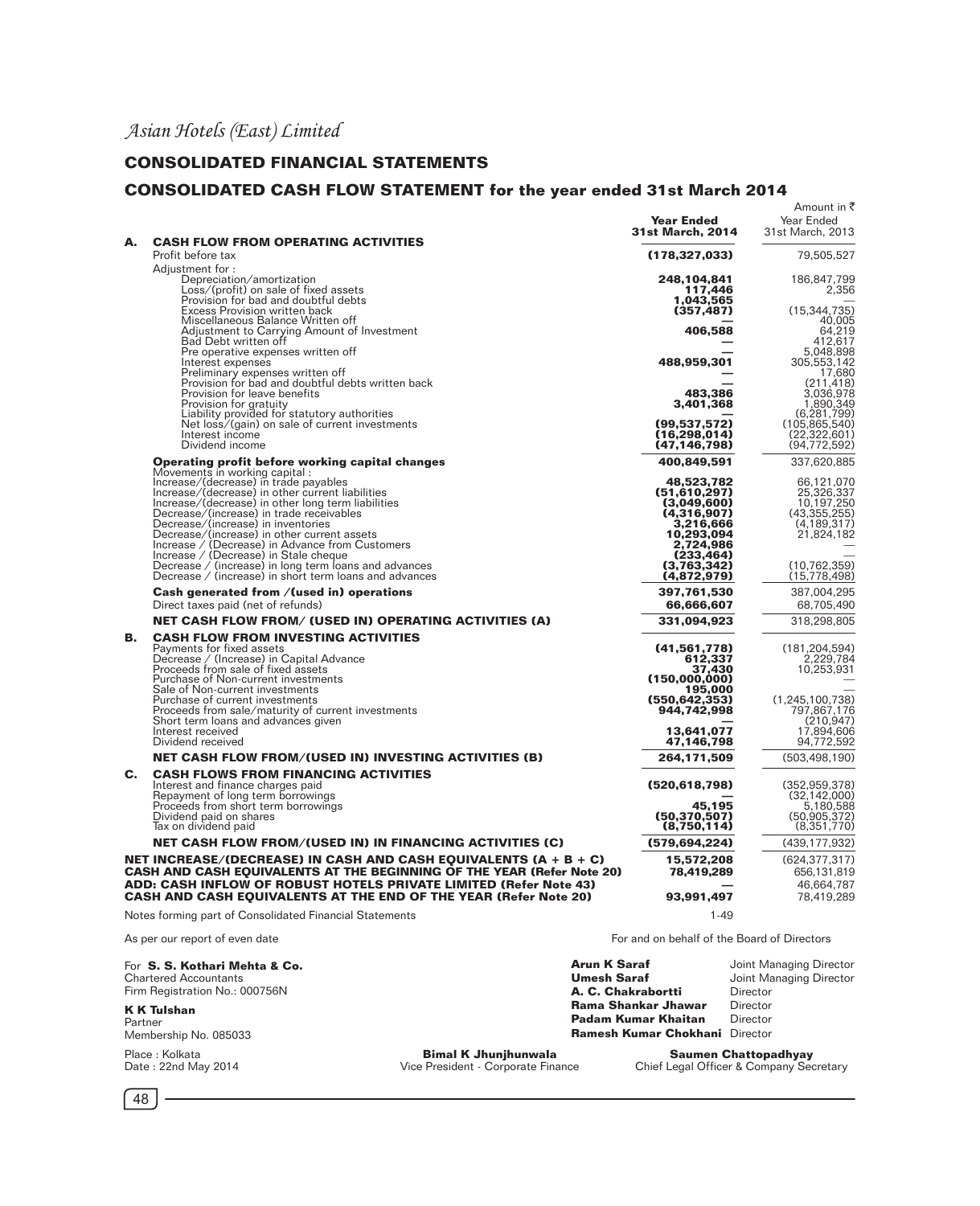### **CONSOLIDATED FINANCIAL STATEMENTS**

### **Consolidated Notes to Financial Statements for the Year Ended 31st March 2014**

#### **1. Corporate Information**

Asian Hotels (East) Limited is a Public Limited Company listed with Bombay Stock Exchange and National Stock Exchange and is primarily engaged in the Hotel business through "Hyatt Regency Kolkata" a five-star Hotel situated in the city of Kolkata.

#### **2. Basis of preparation**

The financial statements have been prepared to comply with all material respects with the mandatory Accounting Standards (AS) notified under section 211(3C) of the Companies Act, 1956 and the relevant provisions of the Companies Act, 1956. The financial statements have been prepared under the historical cost convention on an accrual basis.

The accounting policies adopted in the preparation of financial statements are consistent with those of previous year, except for the change in accounting policy explained below, if any.

#### **3. Significant Accounting Policies**

#### **a. Use of estimates**

The preparation of financial statements in conformity with Indian GAAP requires the management to make judgments, estimates and assumptions that affect the reported amounts of revenues, expenses, assets and liabilities and the disclosure of contingent liabilities, at the end of the reporting period. Although these estimates are based on the management's best knowledge of current events and actions, uncertainty about these assumptions and estimates could result in the outcomes requiring a material adjustment to the carrying amounts of assets or liabilities in future periods.

#### **b. Tangible Fixed Assets**

Tangible Fixed assets are stated at cost of acquisition or construction or at revalued amounts, net of impairment loss if any, less depreciation/amortization. Cost represents the direct expenses incurred on acquisition/construction of the assets and the relative share of indirect expenses relating to construction allocated in proportion to the direct costs involved.

#### **c. Depreciation**

Depreciation on fixed assets is calculated on a straight-line basis using the rates arrived at based on the useful lives estimated by the management, or those prescribed under the Schedule XIV to the Companies Act, 1956, whichever is higher. If the asset is purchased on or before the 15th of month depreciation is charged from the month of purchase, otherwise depreciation is charged from the month following the month of purchase. No depreciation is charged for the quarter on the assets sold/ discarded during the year.

#### **d. Impairment of Tangible Assets**

The carrying amounts of assets are reviewed at each balance sheet date if there is any indication of impairment based on internal/external factors. An impairment loss is recognized wherever the carrying amount of an asset exceeds its recoverable amount. The recoverable amount is the greater of the asset's net selling price and value in use. Value in use is determined for assets or group of assets which are capable of generating independent cash flows i.e. cash generating units.

#### **e. Investments**

Investments, which are readily realizable and intended to be held for not more than one year from the date on which such investments are made, are classified as current investments. All other investments are classified as long-term investments.

On initial recognition, all investments are measured at cost. The cost comprises purchase price and directly attributable acquisition charges such as brokerage, fees and duties. If an investment is acquired, or partly acquired, by the issue of shares or other securities, the acquisition cost is the fair value of the securities issued. If an investment is acquired in exchange for another asset, the acquisition is determined by reference to the fair value of the asset given up or by reference to the fair value of the investment acquired, whichever is more clearly evident.

Current investments are carried in the financial statements at lower of cost and fair value determined on an individual investment basis. Long-term investments are carried at cost. However, provision for diminution in value is made to recognize a decline other than temporary in the value of the investments.

On disposal of an investment, the difference between its carrying amount and net disposal proceeds is charged or credited to the Statement of Profit and Loss.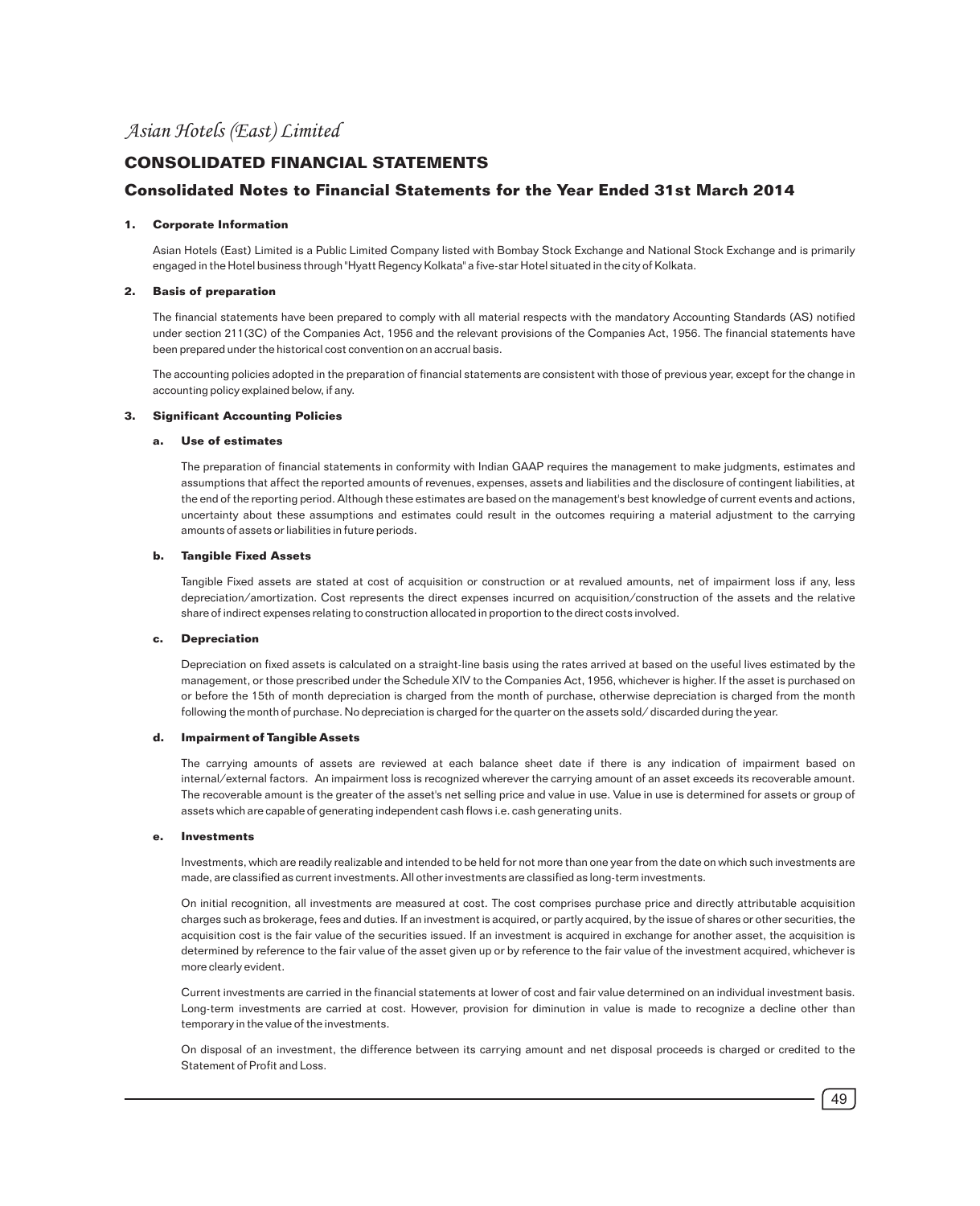### **CONSOLIDATED FINANCIAL STATEMENTS**

#### **Consolidated Notes to Financial Statements for the Year Ended 31st March 2014**

#### **f. Inventories**

Inventory is valued at cost or net realizable value, whichever is lower. Net realizable value is the estimated realizable value in the normal course of business less the estimated costs necessary to make the sale.

Operating equipment in circulation is valued at weighted average cost less estimated diminution in value on account of usage.

Shares held as Stock- in -trade are valued at cost or market value whichever is lower.

#### **g. Revenue Recognition**

Revenue is recognized to the extent that it is probable that the economic benefits will flow to the Company and the revenue can be reliably measured.

- i. Revenue from rendering of hospitality services is recognized when the related services are performed and billed to the customer.
- ii. Interest income is recognized on time proportion basis taking into account the amount outstanding and the rate applicable.
- iii. Dividend income from investments is recognized when the Company's right to receive payment is established.
- iv. Income from hiring of vehicles is recognized on accrual basis on the basis of agreed rate.

#### **h. Foreign Currency Transaction**

#### **Initial recognition**

Foreign currency transactions are recorded in the reporting currency, by applying to the foreign currency amount the exchange rate between the reporting currency and the foreign currency at the date of the transaction.

#### **Conversion**

Foreign currency monetary items are retranslated using the exchange rate prevailing at the reporting date. Non-monetary items, which are measured in terms of historical cost denominated in a foreign currency, are reported using the exchange rate at the date of the transaction. Non-monetary items, which are measured at fair value or other similar valuation denominated in a foreign currency, are translated using the exchange rate at the date when such value was determined.

#### **Exchange differences**

Exchange differences are recognized as income or as expenses in the period in which they arise.

#### **Income in Foreign Exchange**

The bills for services rendered are raised in Indian Rupees. The payment received in foreign currency against these bills is credited and accounted for at the rate / rates prevalent on the date of receipt of payment. The gains / losses arising out of fluctuation in the exchange rates are accounted for on realization.

#### **Expenses remittable in foreign exchange**

These are charged based on invoices (including for earlier years) as approved and accepted by the appropriate authorities as applicable.

#### **i. Retirement and other employee benefits**

Provision for gratuity and leave encashment are based on actuarial valuation as on the date of the Balance Sheet. The valuation is done by an independent actuary using the projected unit credit method.

All employees are covered under contributory provident fund benefit of a contribution of 12% of salary. It is a defined contribution scheme and the contribution is charged to the Profit and Loss Account of the year when the contributions to the respective funds are due. There are no obligations other than the contributions payable to the respective fund.

#### **j. Income Taxes**

Tax expense comprises current and deferred tax. Current income-tax is measured at the amount expected to be paid to the tax authorities in accordance with the Income-tax Act, 1961 enacted in India and tax laws prevailing in the respective tax jurisdictions where the Company operates. The tax rates and tax laws used to compute the amount are those that are enacted or substantively enacted, at the reporting date. Current income tax relating to items recognized directly in equity is recognized in equity and not in the statement of profit and loss.

Deferred income taxes reflect the impact of timing differences between taxable income and accounting income originating during the current year and reversal of timing differences for the earlier years. Deferred tax is measured using the tax rates and the tax laws enacted or substantively enacted at the reporting date. Deferred income tax relating to items recognized directly in equity is recognized in equity and not in the statement of profit and loss.

Deferred tax liabilities are recognized for all taxable timing differences. Deferred tax assets are recognized for deductible timing differences only to the extent that there is reasonable certainty that sufficient future taxable income will be available against which such deferred tax assets can be realized.

Deferred tax assets and deferred tax liabilities are offset, if a legally enforceable right exists to set-off current tax assets against current tax liabilities and the deferred tax assets and deferred taxes relate to the same taxable entity and the same taxation authority.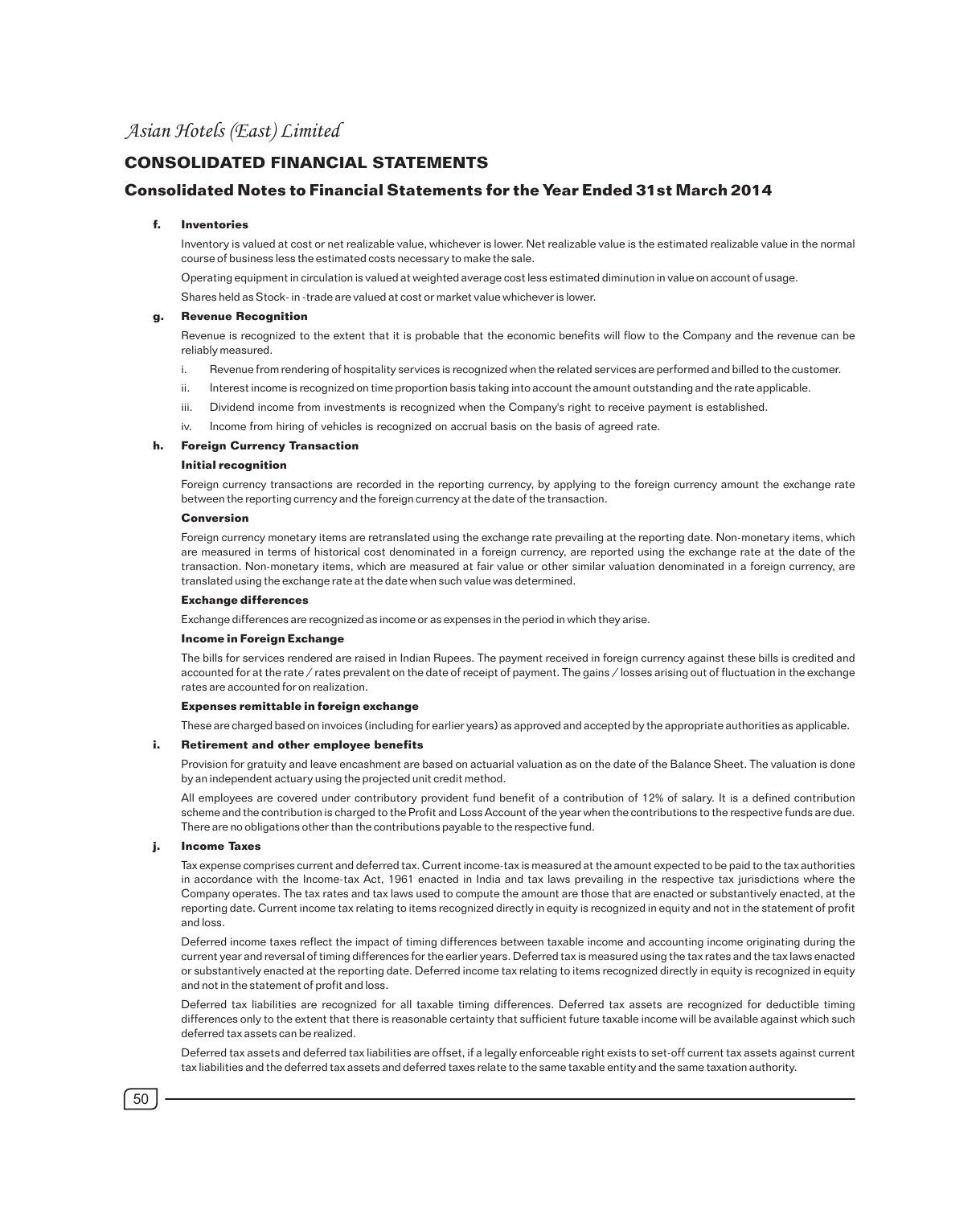### **CONSOLIDATED FINANCIAL STATEMENTS**

### **Consolidated Notes to Financial Statements for the Year Ended 31st March 2014**

Minimum alternate tax (MAT) paid in a year is charged to the statement of profit and loss as current tax. The Company recognizes MAT credit available as an asset only to the extent that there is convincing evidence that the Company will pay normal income tax during the specified period, i.e., the period for which MAT credit is allowed to be carried forward. In the year in which the Company recognizes MAT credit as an asset in accordance with the Guidance Note on Accounting for Credit Available in respect of Minimum Alternative Tax under the Income-tax Act, 1961, the said asset is created by way of credit to the statement of profit and loss and shown as "MAT Credit Entitlement." The Company reviews the "MAT credit entitlement" asset at each reporting date and writes down the asset to the extent the Company does not have convincing evidence that it will pay normal tax during the specified period.

#### **k. Earnings Per Share**

Basic earnings per share are calculated by dividing the net profit or loss for the period attributable to equity shareholders (after deducting preference dividends and attributable taxes) by the weighted average number of equity shares outstanding during the period. Partly paid equity shares are treated as a fraction of an equity share to the extent that they are entitled to participate in dividends relative to a fully paid equity share during the reporting period. The weighted average number of equity shares outstanding during the period is adjusted for events such as bonus issue, bonus element in a rights issue, share split, and reverse share split (consolidation of shares) that have changed the number of equity shares outstanding, without a corresponding change in resources.

For the purpose of calculating diluted earnings per share, the net profit or loss for the period attributable to equity shareholders and the weighted average number of shares outstanding during the period are adjusted for the effects of all dilutive potential equity shares.

#### **l. Provisions**

A provision is recognized when the Company has a present obligation as a result of past event, it is probable that an outflow of resources embodying economic benefits will be required to settle the obligation and a reliable estimate can be made of the amount of the obligation. Provisions are not discounted to their present value and are determined based on the best estimate required to settle the obligation at the reporting date. These estimates are reviewed at each reporting date and adjusted to reflect the current best estimates.

#### **m. Contingent Liabilities**

A contingent liability is a possible obligation that arises from past events whose existence will be confirmed by the occurrence or nonoccurrence of one or more uncertain future events beyond the control of the Company or a present obligation that is not recognized because it is not probable that an outflow of resources will be required to settle the obligation. A contingent liability also arises in extremely rare cases where there is a liability that cannot be recognized because it cannot be measured reliably. The Company does not recognize a contingent liability but discloses its existence in the financial statements.

#### **n. Cash and Cash Equivalents**

Cash and cash equivalents for the purposes of cash flow statement comprises cash at bank and in hand and short term investments with an original maturity of three months or less.

#### **o. Dividend**

Dividend recommended by the Board of Directors, if any, is provided for in the accounts pending shareholders approval.

#### **p. Principles of Consolidation**

The Consolidated Financial Statements have been prepared in accordance with Accounting Standard 21 (AS 21) "Consolidated Financial Statements".

The Consolidated Financial Statements comprise the financial statements of Asian Hotels (East) Limited and the following subsidiaries:-

| <b>Name of the Company</b>                 | Country of<br>Incorporation | % of Holding as on<br>31-March 2014 |
|--------------------------------------------|-----------------------------|-------------------------------------|
| <b>GJS Hotels Limited</b>                  | India                       | 100                                 |
| Regency Convention Centre & Hotels Limited | India                       | 58.99                               |
| <b>Robust Hotels Private Limited</b>       | India                       | 68.06                               |

The Consolidated Financial Statements have been prepared on the following basis:

The Financial Statements of the Company and its subsidiaries companies have been combined on a line basis by adding together the book value of like items of assets, liabilities, income and expenses after fully eliminating intra group balances and intra group transactions, if any.

The Consolidated Financial Statements have been prepared using uniform accounting policies for like transactions and other events in similar circumstances.

Goodwill arising in Consolidated Financial Statements on consolidation of Financial Statements of the Company and its subsidiary companies have been capitalised and shown as part of fixed assets to the extent not impaired in the books of the Company.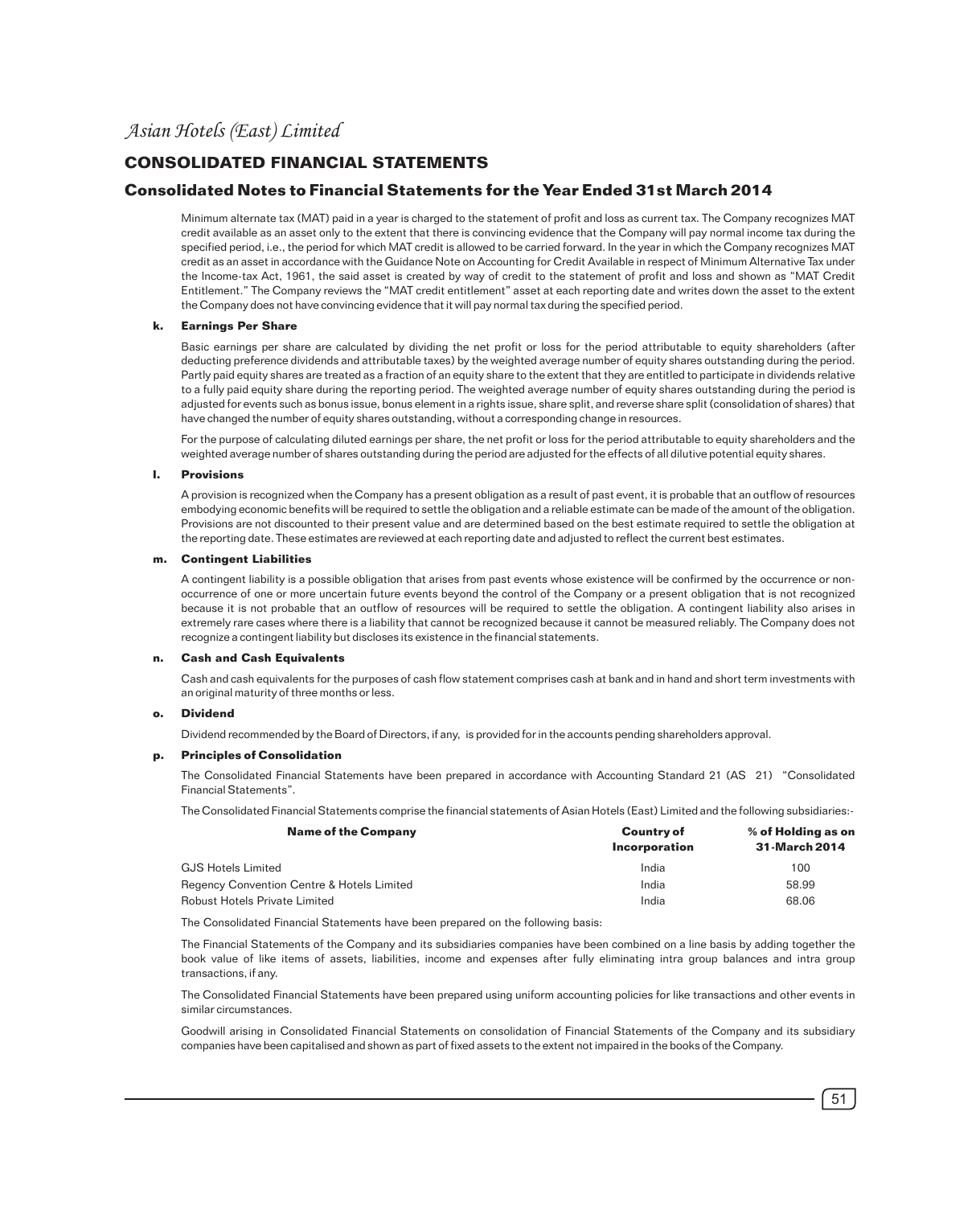## **CONSOLIDATED FINANCIAL STATEMENTS**

### **Consolidated Notes to Financial Statements for the Year Ended 31st March 2014**

|    |                                                                      |                        | Amount in $\bar{\tau}$ |  |
|----|----------------------------------------------------------------------|------------------------|------------------------|--|
| 4. | <b>Share Capital</b>                                                 | As at                  | As at                  |  |
|    |                                                                      | <b>31st March 2014</b> | 31st March 2013        |  |
|    | <b>Authorised Shares</b>                                             |                        |                        |  |
|    | 14,000,000 (Previous Year: 14,000,000) Equity Shares of ₹10/- each   | 140,000,000            | 140.000.000            |  |
|    | 1,000,000 (Previous Year: 1,000,000) Preference Shares of ₹10/- each | 10.000.000             | 10.000.000             |  |
|    | <b>Total</b>                                                         | 150,000,000            | 150,000,000            |  |
|    | <b>Issued, Subscribed and Paid-up</b>                                |                        |                        |  |
|    | 11,440,585 (Previous Year: 11,440,585) Equity Shares of ₹10/- each   | 114.405.850            | 114.405.850            |  |
|    |                                                                      | 114.405.850            | 114.405.850            |  |
|    |                                                                      |                        |                        |  |

#### **4.1 Reconciliation of the number of shares outstanding at the beginning and at the end of the reporting period**

| <b>Equity Shares</b>         | As at 31st March 2014 |             | As at 31st March 2013 |             |  |
|------------------------------|-----------------------|-------------|-----------------------|-------------|--|
|                              | <b>No. of Shares</b>  |             | No. of Shares         |             |  |
| At the beginning of the year | 11.440.585            | 114.405.850 | 11.440.585            | 114,405,850 |  |
| Issued during the year       |                       |             |                       |             |  |
| Deducted during the year     |                       |             |                       |             |  |
| At the end of the year       | 11.440.585            | 114,405,850 | 11.440.585            | 114.405.850 |  |

#### **4.2 Terms / rights attached to Equity Shares**

#### **Equity Shares**

The Company has one class of equity shares having a par value of ₹10 each. Each shareholder is eligible for one vote per share held. The dividend proposed by the Board of Directors is subject to the approval of the shareholders in the ensuing Annual General Meeting, except in case of interim dividend. In the event of liquidation, the equity shareholders are eligible to receive the remaining assets of the Company after distribution of all preferential amounts, in proportion to their shareholding.

#### **Preference Shares**

The rights, preferences and restrictions attached to the preference shares are in accordance with the provisions of the Companies Act, 1956, unless stated otherwise.

#### **4.3 Details of shareholders holding more than 5% of the aggregate shares in the Company**

| <b>Equity Shares</b>          | As at 31st March 2014                |       | As at 31st March 2013 |              |  |
|-------------------------------|--------------------------------------|-------|-----------------------|--------------|--|
|                               | <b>No. of Shares</b><br>% of Holding |       | No. of Shares         | % of Holding |  |
| Saraf Industries Limited      | 3,630,630                            | 31.73 | 3.630.630             | 31.73        |  |
| Forex Finance Private Limited | 3.127.072                            | 27.33 | 3.127.072             | 27.33        |  |
| Jesmin Investments Limited    | 121.851                              | 1.07  | 693.851               | 6.06         |  |
| Axis Bank Limited             | 641.695                              | 5.61  | 636,065               | 5.56         |  |

4.4 1,14,01,782 equity shares of  $\bar{z}$ 10 each fully paid up have been issued during the fiscal year ended 31st March 2010 pursuant to the scheme of Arrangement and Demerger approved by the Hon'ble High Court of Delhi vide order dated 13th January 2010.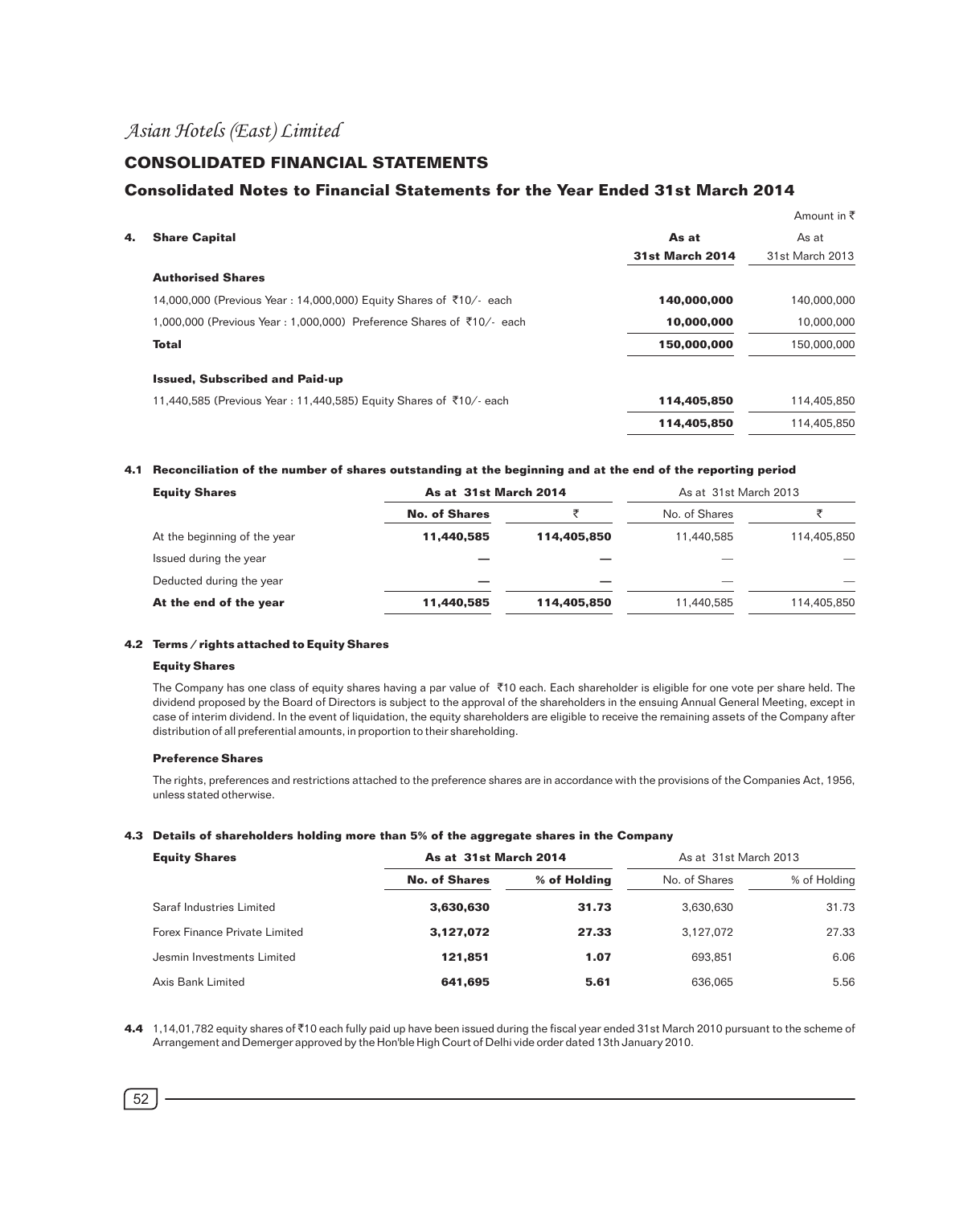## **CONSOLIDATED FINANCIAL STATEMENTS**

### **Consolidated Notes to Financial Statements for the Year Ended 31st March 2014**

| <b>Reserves and Surplus</b>                                                                 | As at<br><b>31st March 2014</b> | As at           |
|---------------------------------------------------------------------------------------------|---------------------------------|-----------------|
|                                                                                             |                                 | 31st March 2013 |
| <b>Capital Reserve</b>                                                                      | 141,043                         | 141,043         |
| <b>Capital Redemption Reserve</b><br>(for redeemed Non Convertible Preference Shares -NCPS) | 2,000,000                       | 2,000,000       |
| <b>Securities Premium Account</b>                                                           | 14,612,822                      | 14,612,822      |
| <b>Tourism Development Utilised Reserve</b>                                                 |                                 |                 |
| <b>Opening Balance</b>                                                                      |                                 | 533,202,000     |
| Less: Transferred to General Reserve                                                        |                                 | 533,202,000     |
| <b>Closing Balance</b>                                                                      |                                 |                 |
| <b>General Reserve</b>                                                                      |                                 |                 |
| <b>Opening Balance</b>                                                                      | 6,404,812,615                   | 5,839,878,503   |
| Add: Transferred from Tourism Development Utilised Reserve                                  |                                 | 533,202,000     |
| Add: Transferred from Statement of Profit & Loss                                            | 27,361,501                      | 31,732,112      |
| <b>Closing Balance</b>                                                                      | 6,432,174,116                   | 6,404,812,615   |
| <b>Surplus in the Statement of Profit and Loss</b>                                          |                                 |                 |
| <b>Opening Balance</b>                                                                      | 1,454,538,880                   | 1,439,144,243   |
| Add: Profit for the Year                                                                    | (74, 765, 085)                  | 106,961,152     |
| Less: Dividend Paid for Previous Year                                                       | 3,768                           |                 |
| Less: Appropriations-                                                                       |                                 |                 |
| Amount transferred to General Reserve                                                       | 27,361,501                      | 31,732,112      |
| Proposed final dividend on equity shares*                                                   | 34,321,755                      | 51,482,633      |
| Corporate Dividend Tax (including earlier years adjustment)                                 | 6,231,326                       | 8,351,770       |
| <b>Closing Balance</b>                                                                      | 1,311,855,445                   | 1,454,538,880   |
| <b>Total</b>                                                                                | 7,760,783,426                   | 7,876,105,360   |

\* The Board of Directors at their meeting held on 22nd May 2014 has recommended a final dividend of ₹3.00 per share (Previous Year ₹4.50 per share)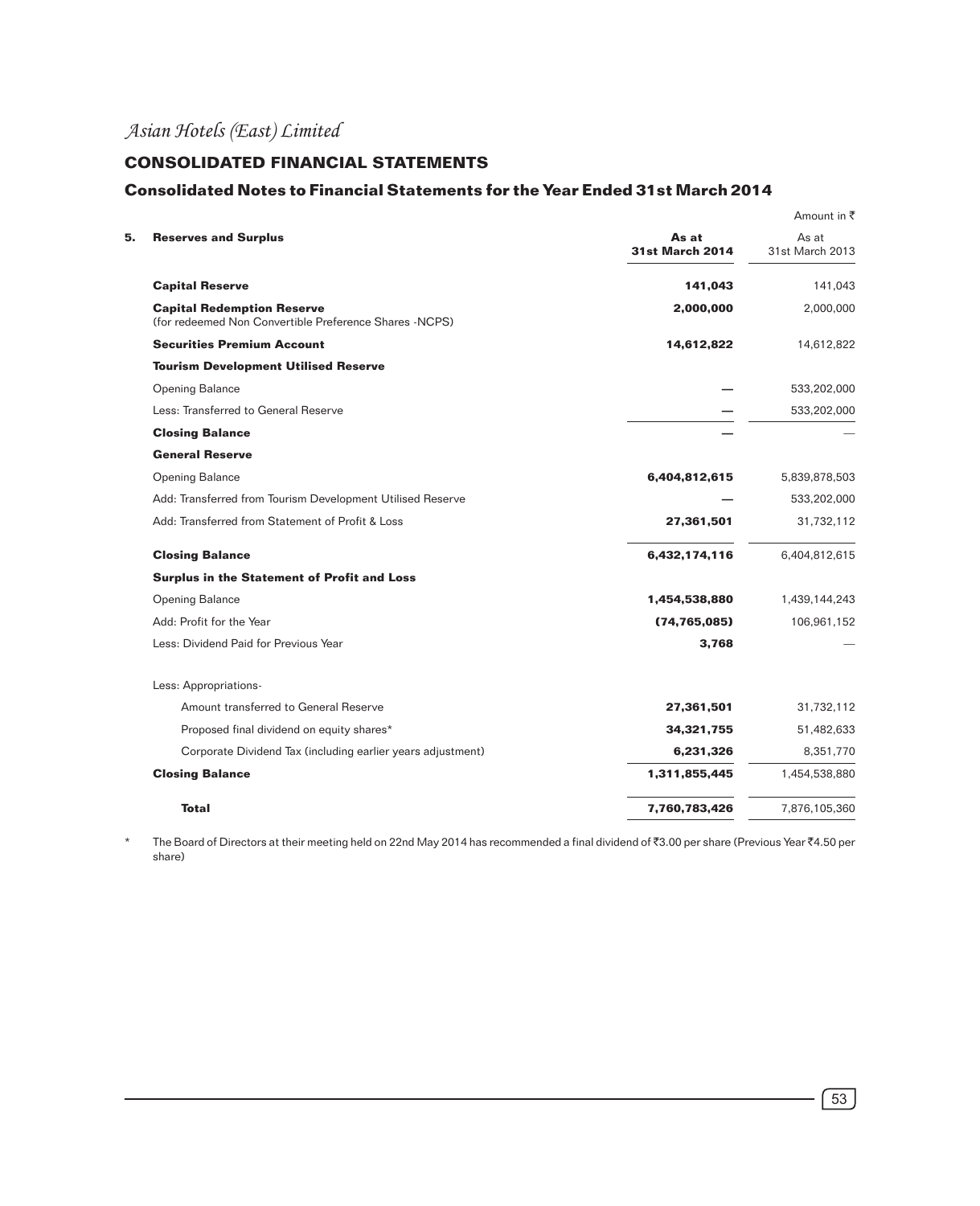### **CONSOLIDATED FINANCIAL STATEMENTS**

#### **Consolidated Notes to Financial Statements for the Year Ended 31st March 2014**

|    |                                                       |                                 | Amount in ₹              |
|----|-------------------------------------------------------|---------------------------------|--------------------------|
|    |                                                       | As at<br><b>31st March 2014</b> | As at<br>31st March 2013 |
| 6. | <b>Long Term Borrowings</b>                           |                                 |                          |
|    | <b>Secured - Term Loans</b>                           |                                 |                          |
|    | From IDBI Bank - Loan I (refer note 'a' & 'b' below)  |                                 |                          |
|    | Gross Amount                                          | 1,729,123,866                   | 1,729,123,866            |
|    | Less: Repayable within one year                       | 10,700,000                      | 128,568,000              |
|    |                                                       | 1,718,423,866                   | 1,600,555,866            |
|    | From IDBI Bank - Loan II (refer note 'a' & 'b' below) |                                 |                          |
|    | Gross Amount                                          | 250,000,000                     | 250,000,000              |
|    | Less: Repayable within one year                       | 1,550,000                       | 7,500,000                |
|    |                                                       | 248.450.000                     | 242.500.000              |
|    | From HDFC Bank (refer note 'a' & 'b' below)           |                                 |                          |
|    | Gross Amount                                          | 1,500,000,000                   | 1,500,000,000            |
|    | Less: Repayable within one year                       | 9,300,000                       |                          |
|    |                                                       | 1,490,700,000                   | 1.500.000.000            |
|    | Total                                                 | 3,457,573,866                   | 3.343.055.866            |
|    |                                                       |                                 |                          |

#### **a) Security Clause**

The above term loans are secured by pari passu charge by way of hypothecation of entire movable properties both present and future and equitable mortgage by way of deposit of title deeds of immovable properties together with buildings & structures, plant & machineries,<br>furniture & fittings installed/to be installed thereon situated at 365 Anna Salai, Teyn both present and future, ranking pari passu with each other. The Term Loan I from IDBI Bank Ltd is further secured by corporate guarantee of Asian Hotels (East) Limited and Term Loan II is further secured by Corporate Guarantee of Asian Hotels (East) Limited. The term loan from HDFC Limited is further secured by corporate guarantee of Forex Finance Private Limited.

#### **b) Terms of Repayment and Rate of Interest**

**i) IDBI Bank -Loan-I @ 12.50% p.a.: As per revised repayment schedule dated June 6, 2013, the loan is repayable in 32 Quarterly Instalments being:**

2 quarterly instalments of ₹ 1,07,00,000/- each commencing from January 1, 2015 and ending on April 1,2015, 4 quarterly instalments of ₹ 1,09,00,000/- each commencing from July 1, 2015 and ending on April 01, 2016, 4 qua

(Earlier repayable in 24 Quarterly Instalments being: 6 quarterly instalments of  $\bar{z}$  3,21,42,000/- each commencing from April1, 2013 and ending on July 1, 2014,6 quarterly instalments of Rs. 6,42,86,000/- each commencing from October 1, 2014 and ending<br>on January 1, 2016,11 quarterly instalments of ₹ 9,64,29,000/- each commencing from April 1, 201

## **ii) IDBI Bank -Loan-II @ 12.50% p.a.: As per revised repayment schedule dated June 6, 2013, the loan is repayable in 32 Quarterly Instalments being:**

2 quarterly instalments of  $\bar{\tau}$  15,50,000/- each commencing from January 1, 2015 and ending on April 1,2015, 4 quarterly instalments of ₹ 15,75,000/- each commencing from July 1, 2015 and ending on April 1, 2016, 4 quarterly instalments of<br>₹ 31,25,000/- each commencing from July 1, 2016 and ending on April 1, 2017, 3 quarterly instalments o commencing from July 1, 2017 and ending on January 1,2018 and 3 quartely instalments of ₹68,75,000⁄- each commencing from<br>April 1, 2018 and ending on October 1 ,2018, 6 quarterly instalments of ₹88,50,000⁄- each commencin ending on April 1,2020, 4 quarterly instalments of₹1,00,00,000/- each commencing from July 1,2020 and ending on April 1,2021,<br>4 quarterly instalments of₹1,50,00,000/- each commencing from July 1,2021 and ending on April 1 of ` 1,87,50,000/- commencing from July 1,2022 and ending on October 1,2022.

(Earlier repayable in 32 Quarterly instalments being: 20 quarterly instalments of ₹ 37,50,000/- each commencing from October 1,<br>2013 and ending on July 1, 2018, 6 quarterly instalments of ₹ 83,33,000/- each commencing fro January 1, 2020, 5 quarterly instalments of ₹ 2,08,33,000/- each commencing from April 1, 2020 and ending on July 1, 2021 and<br>balance in last instalment of ₹ 2,08,37,000/- on October 1, 2021)

#### **iii) HDFC Limited @ 14.19% p.a.: The loan is repayable in 42 Quarterly Instalments being:**

2 Quarterly instalments of ₹ 93,00,000 each commencing from March 31, 2015 and ending on June 30, 2015, 4 Quarterly instalments of ₹ 93,00,000 each commencing from September 30, 2015 and ending on June 30, 2016, 4 Quarte 2021 and ending on June 30, 2022 and 12 Quarterly instalments of₹ 6,25,50,000 each commencing from September 30, 2022 and<br>ending on June 30, 2025 as per revised Repayments Schedule letter dated August 16, 2012.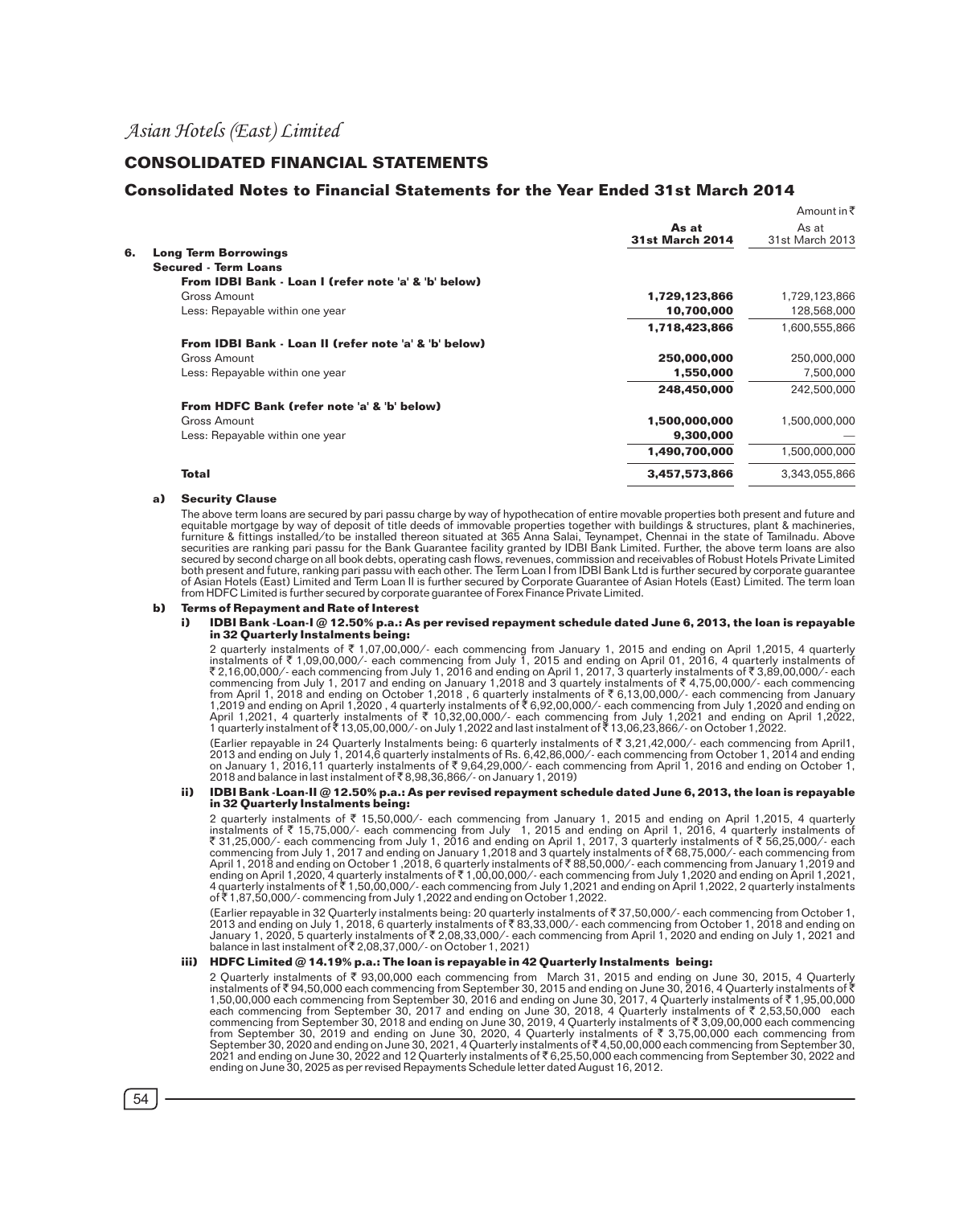## **CONSOLIDATED FINANCIAL STATEMENTS**

### **Consolidated Notes to Financial Statements for the Year Ended 31st March 2014**

|    |                                                                         |                        | Amount in₹      |
|----|-------------------------------------------------------------------------|------------------------|-----------------|
|    |                                                                         | As at                  | As at           |
|    |                                                                         | <b>31st March 2014</b> | 31st March 2013 |
| 7. | <b>Deferred Tax Liabilities (net)</b>                                   |                        |                 |
|    | <b>Deferred tax liabilities :-</b>                                      |                        |                 |
|    | On Fiscal Allowances on Fixed Assets                                    | 230,634,937            | 228,026,043     |
|    | Gross deferred tax liabilities                                          | 230,634,937            | 228,026,043     |
|    | Deferred tax assets :-                                                  |                        |                 |
|    | On Employees' separation and retirement etc.                            | 6,614,247              | 5,732,414       |
|    | On State and Central taxes etc.                                         | 663,016                | 546,718         |
|    | On Provision for doubtful debts / advances                              | 646,601                | 864,272         |
|    | Other timing differences                                                | 138,199                | 283,904         |
|    | Gross deferred tax assets                                               | 8,062,063              | 7,427,308       |
|    | <b>Net Deferred Tax Liabilities</b>                                     | 222,572,874            | 220,598,735     |
| 8. | <b>Other Long Term Liabilities</b>                                      |                        |                 |
|    | Trade Payable                                                           | 5,792,650              | 9,192,250       |
|    | Others -                                                                |                        |                 |
|    | <b>Security Deposit Received</b>                                        | 1,355,000              | 1,005,000       |
|    | <b>Stale Cheque Liabilities</b>                                         | 62,904                 | 296,368         |
|    | <b>Total</b>                                                            | 7,210,554              | 10,493,618      |
| 9. | <b>Long Term Provisions</b>                                             |                        |                 |
|    | Provision for employee benefits                                         |                        |                 |
|    | Provision for gratuity (refer note 30)                                  | 13,599,695             | 10,322,454      |
|    | Provision for leave benefits (refer note 30)                            | 12,341,561             | 11,923,907      |
|    | <b>Total</b>                                                            | 25,941,256             | 22,246,361      |
|    | 10. Short Term Borrowings                                               |                        |                 |
|    | <b>Unsecured</b>                                                        |                        |                 |
|    | From Other parties - interest free borrowing repayable on demand        | 4,615,784              | 4,615,784       |
|    | <b>Secured</b>                                                          |                        |                 |
|    | Cash Credit                                                             |                        |                 |
|    | From IDBI Bank Limited (Interest Rate : 12.75% p.a.) {Refer Note below} | 49,246,984             | 49,201,789      |
|    | Total                                                                   | 53,862,768             | 53,817,573      |
|    |                                                                         |                        |                 |

Secured by first charge by way of hypothecation of entire stocks of raw materials, semi finished and finished goods, consumables stores and spare parts including book debts, bills whether documentary or clean, outstanding monies receivable, both present and future and second charge by way of hypothecation of entire movable properties including movable machineries, tools & accessories present and future and further secured by second charge by way of Equitable Mortgage on Immovable property situated at 365, Anna Salai, Chennai - 600018 and by Corporate Guarantee of Asian Hotels (East) Limited.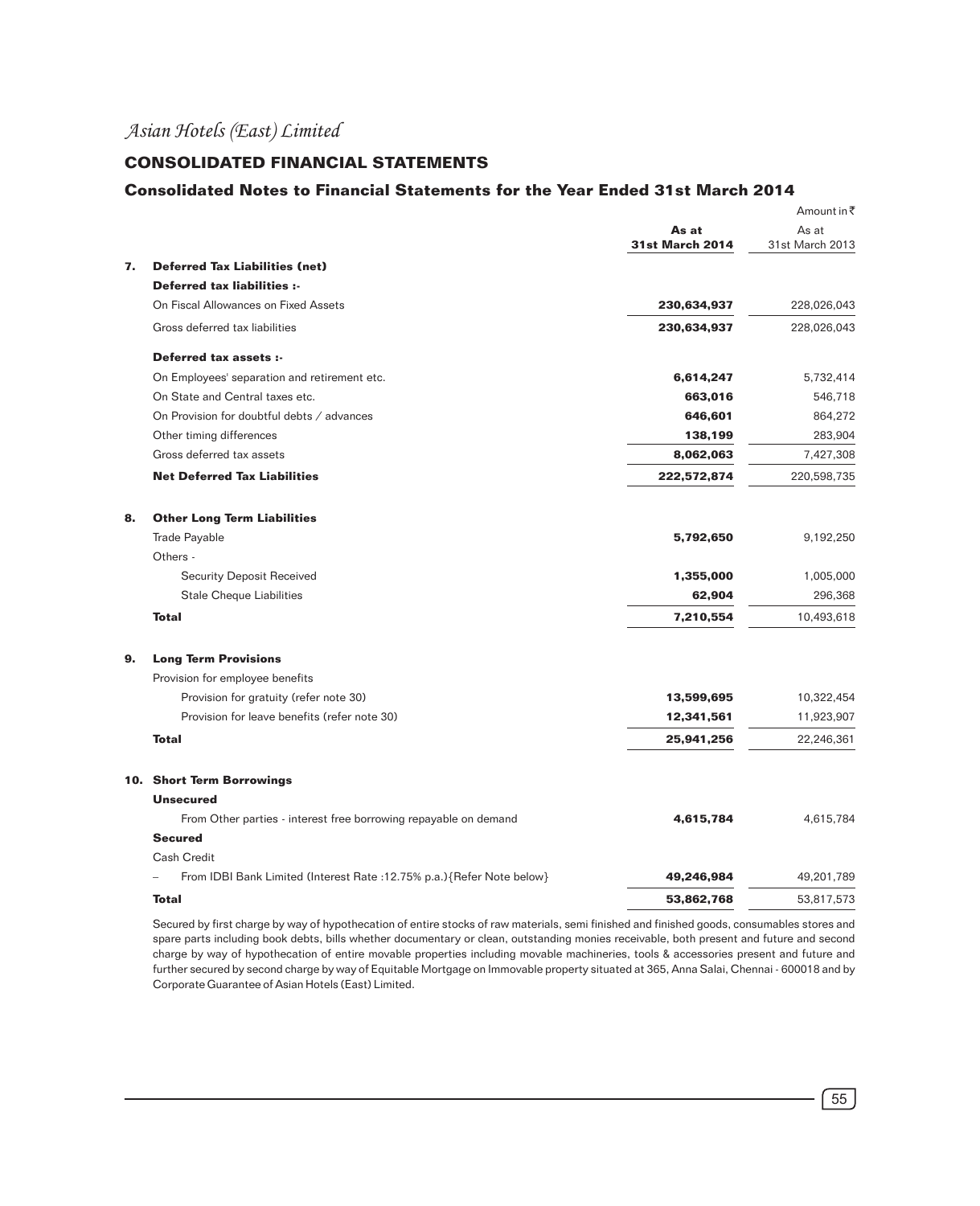## **CONSOLIDATED FINANCIAL STATEMENTS**

### **Consolidated Notes to Financial Statements for the Year Ended 31st March 2014**

|                                                                                                            |                                 | Amount in ₹               |
|------------------------------------------------------------------------------------------------------------|---------------------------------|---------------------------|
|                                                                                                            | As at<br><b>31st March 2014</b> | As at<br>31st March 2013. |
| 11. Trade Payables                                                                                         |                                 |                           |
| Trade Payable (including acceptances)<br>(refer note 37 for details of dues to micro and small enterprise) | 285,105,412                     | 236,939,117               |
| <b>Total</b>                                                                                               | 285,105,412                     | 236,939,117               |
| <b>Other Current Liabilities</b><br>12.                                                                    |                                 |                           |
| <b>Advance from Customers</b>                                                                              | 42,851,721                      | 27,297,570                |
| Current Maturities of Long Term Debt                                                                       |                                 |                           |
| From IDBI Bank - Loan I (Refer Note No. 6 'b')                                                             | 10,700,000                      | 128,568,000               |
| From IDBI Bank - Loan II ( Refer Note No. 6 'b')<br>$\overline{\phantom{0}}$                               | 1,550,000                       | 7,500,000                 |
| From HDFC Bank (Refer Note No. 6 'b')                                                                      | 9,300,000                       |                           |
| Salary Payable                                                                                             | 3,463,830                       | 8,065,854                 |
| <b>Unpaid Dividend</b>                                                                                     | 2,819,847                       | 1,703,953                 |
| Book Overdraft with a Bank                                                                                 |                                 | 364,709                   |
| Interest accrued but not due                                                                               | 21,266,227                      | 21,353,967                |
| Interest accrued and due *                                                                                 | 42,342,408                      | 73,914,165                |
| Other Payables -                                                                                           |                                 |                           |
| <b>Statutory Dues</b>                                                                                      | 19,882,816                      | 20,806,879                |
| Others                                                                                                     | 66,301,138                      | 124,849,803               |
| <b>Total</b>                                                                                               | 220,477,987                     | 414,424,900               |

\* Includes disputed liability of  $\bar{\tau}$  Nil (Previous Year  $\bar{\tau}$  1,28,43,650/-) payable on Term Loan

### **13. Short Term Provisions**

| <b>Provision for employee benefits -</b>     |            |            |
|----------------------------------------------|------------|------------|
| Provision for gratuity (refer note 30)       | 477,338    | 353,211    |
| Provision for leave benefits (refer note 30) | 224,304    | 158,572    |
| Total (A)                                    | 701,642    | 511,783    |
| <b>Other provisions</b>                      |            |            |
| Proposed equity dividend                     | 34,321,755 | 51,482,633 |
| Dividend tax                                 | 5,832,982  | 8,351,770  |
| Total (B)                                    | 40,154,737 | 59,834,403 |
| Total $(A+B)$                                | 40,856,379 | 60,346,186 |
|                                              |            |            |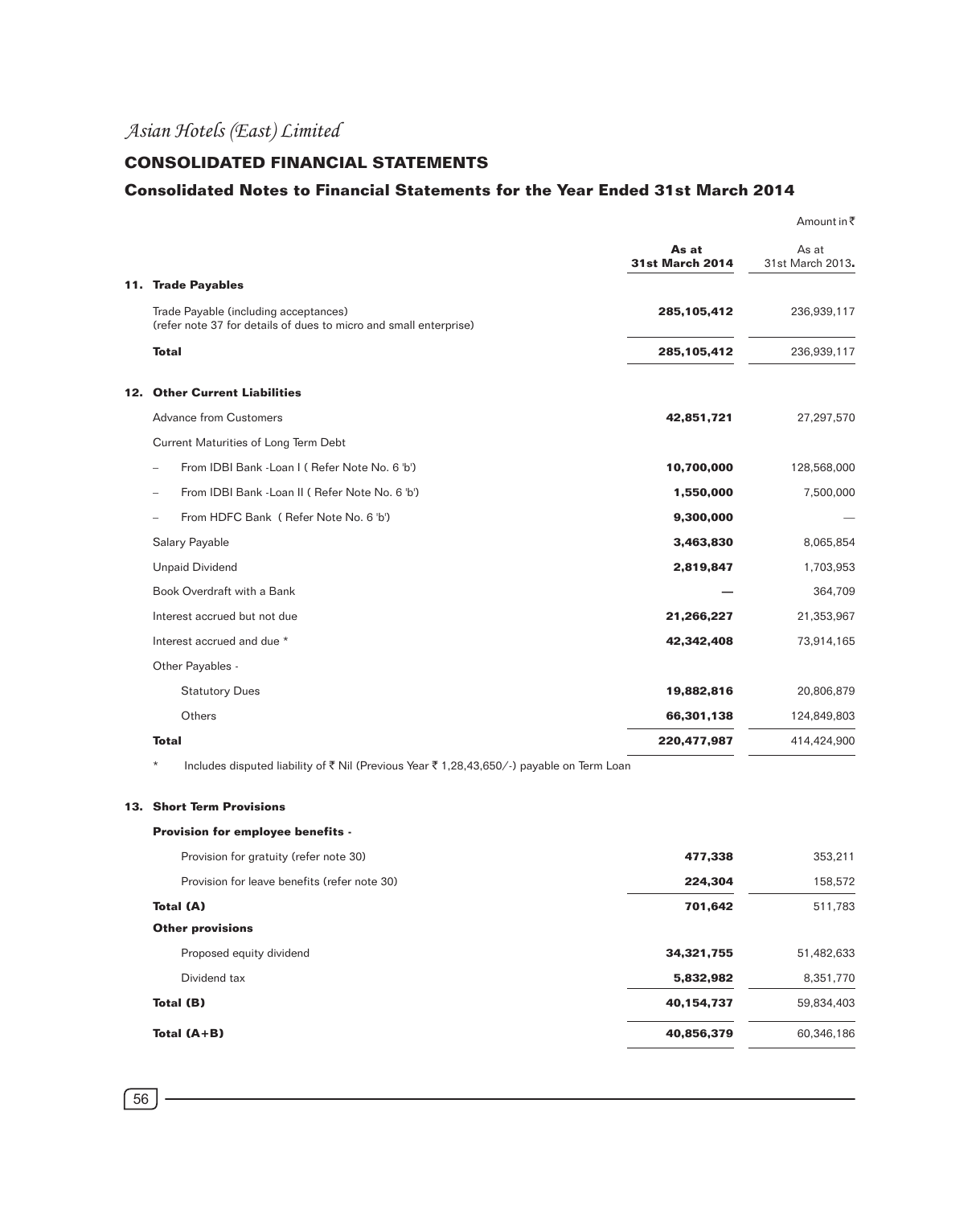## **CONSOLIDATED FINANCIAL STATEMENTS**

### **Consolidated Notes to Financial Statements for the Year Ended 31st March 2014**

Amount in  $\bar{z}$ 

#### **14. Fixed Assets**

|                               | Gross Carrying Value               |                             |                                 | Depreciation                      |                                    |                                   |                                 | Net Carrying Value                |                                   |                                   |
|-------------------------------|------------------------------------|-----------------------------|---------------------------------|-----------------------------------|------------------------------------|-----------------------------------|---------------------------------|-----------------------------------|-----------------------------------|-----------------------------------|
| Particulars                   | Balance<br>as at<br>1st April 2013 | <b>Additions</b>            | Deduction<br>during the<br>year | Balance<br>as at<br>31 March 2014 | Balance<br>as at<br>1st April 2013 | Depreciation<br>for the<br>period | Deduction<br>during the<br>year | Balance<br>as at<br>31 March 2014 | Balance<br>as at<br>31 March 2014 | Balance<br>as at<br>31 March 2013 |
| <b>Tangible Assets</b>        |                                    |                             |                                 |                                   |                                    |                                   |                                 |                                   |                                   |                                   |
| Lease Hold Land               | 326.991.814                        | 631.915                     | $\overline{\phantom{m}}$        | 327,623,729                       |                                    |                                   |                                 |                                   | 327,623,729                       | 326,991,814                       |
| Freehold Land                 | 1.541.566.797                      |                             | $\overline{\phantom{0}}$        | 1,541,566,797                     |                                    |                                   |                                 |                                   | 1,541,566,797                     | 1,541,566,797                     |
| <b>Buildings</b>              | 4,075,545,251                      | 3,596,100                   | $\overline{\phantom{0}}$        | 4.079.141.351                     | 207,603,906                        | 63,976,356                        | $\qquad \qquad$                 | 271,580,262                       | 3,807,561,089                     | 3,867,941,345                     |
| Plant & Equipment             | 2.378.114.847                      | 10,250,083                  | 576.063                         | 2,387,788,867                     | 440.111.634                        | 120.778.418                       | 444.361                         | 560,445,691                       | 1,827,343,176                     | 1,938,003,213                     |
| <b>Furniture and Fixtures</b> | 753,319,658                        | 3,979,278                   | 463,487                         | 756,835,449                       | 208,391,851                        | 54,946,590                        | 440,313                         | 262,898,128                       | 493,937,321                       | 544,927,807                       |
| Vehicles                      | 13,925,487                         |                             |                                 | 13,925,487                        | 9,640,242                          | 765,191                           | $\overline{\phantom{0}}$        | 10,405,433                        | 3,520,054                         | 4,285,245                         |
| <b>Office Equipments</b>      | 15,152,100                         | 1,405,194                   | $\overline{\phantom{0}}$        | 16,557,294                        | 1,736,430                          | 718,848                           | $\qquad \qquad$                 | 2.455.278                         | 14.102.016                        | 13,415,670                        |
| Total                         | 9,104,615,954                      | 19,862,570                  | 1,039,550                       | 9,123,438,974                     | 867,484,063                        | 241,185,403                       | 884,674                         | 1,107,784,792                     | 8,015,654,182                     | 8,237,131,891                     |
| Previous Year                 |                                    | 3,766,353,855 5,352,957,043 | 14,694,944                      | 9.104.615.954                     | 634.282.260                        | 237.951.621                       | 4.749.818                       | 867,484,063                       | 8.237.131.891                     |                                   |
| Capital Work-in-progress      | 19.537.747                         | 31,428,871                  | 11.727.436                      | 39,239,182                        |                                    |                                   | $\overline{\phantom{0}}$        | -                                 | 39,239,182                        | 19,537,747                        |
| Previous Year                 | 15,774,447                         | 24,405,499                  | 20,642,199                      | 19,537,747                        |                                    |                                   |                                 |                                   | 19,537,747                        | 15,774,447                        |
| <b>Intangible Assets</b>      |                                    |                             |                                 |                                   |                                    |                                   |                                 |                                   |                                   |                                   |
| Softwares                     | 34,599,339                         | 1,997,773                   |                                 | 36,597,112                        | 6,033,556                          | 6,919,438                         |                                 | 12,952,994                        | 23,644,118                        | 28,565,783                        |
| Goodwill on Consolidation*    | 1.063.675.210                      |                             |                                 | 1,063,675,210                     |                                    |                                   | $\qquad \qquad$                 |                                   | 1.063.675.210                     | 1.063.675.210                     |
| Total                         | 1,098,274,549                      | 1,997,773                   | $\overline{\phantom{0}}$        | 1,100,272,322                     | 6,033,556                          | 6,919,438                         | $\overline{\phantom{m}}$        | 12,952,994                        | 1,087,319,328                     | 1,092,240,993                     |
| Previous Year                 | 257,052,618                        | 841,289,345                 | 67.414                          | 1.098.274.549                     | 67.414                             | 6,033,556                         | 67.414                          | 6.033.556                         | 1.092.240.993                     | 256,985,204                       |
| Total                         | 10,222,428,250                     | 53,289,214                  | 12,766,986                      | 10,262,950,478                    | 873,517,619                        | 248,104,841                       | 884,674                         | 1,120,737,786                     | 9,142,212,692                     | 9,348,910,631                     |
| Previous Year                 | 4,039,180,920                      | 6,218,651,887               | 35,404,557                      | 10,222,428,250                    | 634,349,674                        | 243,985,177**                     | 4,817,232                       | 873,517,619                       | 9,348,910,631                     |                                   |

\* Goodwill represents the difference between the net assets of Subsidiary Companies as at the date of its becoming subsidiary of the Company and Company's investment therein as at that date.<br>that date.<br>\*\* Share of Holding

|                                                                                                                                                                                               | As at<br><b>31st March 2014</b> | As at<br>31st March 2013 |
|-----------------------------------------------------------------------------------------------------------------------------------------------------------------------------------------------|---------------------------------|--------------------------|
| <b>15. Non-Current Investments</b><br>Non Trade, Quoted, Fully Paid up<br>In Bonds of Indian Railways Financial Corporation Limited<br>150,000 (Previous Year: NIL) 8,23% Bonds of ₹1000 each | 150,000,000                     |                          |
| <b>Non Trade, Unquoted, Fully Paid Up</b><br><b>In Equity Shares</b>                                                                                                                          |                                 |                          |
| 630,000 (Previous Year 650,000) Equity Shares of<br>Maple Renewable Power Private Limited of ₹10/- each                                                                                       | 6,300,000                       | 6,500,000                |
| <b>In Government Securities</b><br>National Savings Certificate                                                                                                                               | 29,000                          | 24,000                   |
| <b>Total</b>                                                                                                                                                                                  | 156,329,000                     | 6,524,000                |
| Aggregate Market Value of Quoted Investment<br>Aggregate amount of Unquoted Investment<br>Aggregate Provision for diminution in value of Investments                                          | 150,000,000<br>6,329,000        | 6,524,000                |
| 16. Long Term Loans and Advances<br>(Unsecured, considered good)                                                                                                                              |                                 |                          |
| <b>Security Deposits</b><br>Advance for acquisition of shares from shareholders of Regency                                                                                                    | 25,848,325                      | 22,084,983               |
| <b>Convention Centre &amp; Hotels Limited</b>                                                                                                                                                 | 33,448,275                      | 33,448,275               |
| Advances recoverable in cash or in kind<br>Other Loans and Advances:<br>Advance Tax & TDS (Net of Provision for taxes ₹26,32,23,781                                                           | 84,770                          | 84.770                   |
| (Previous Year - ₹19,88,52,568)                                                                                                                                                               | 34,819,997                      | 32,088,275               |
| <b>MAT Credit Entitlement</b>                                                                                                                                                                 | 6,886,345                       |                          |
|                                                                                                                                                                                               | 101,087,712                     | 87,706,303               |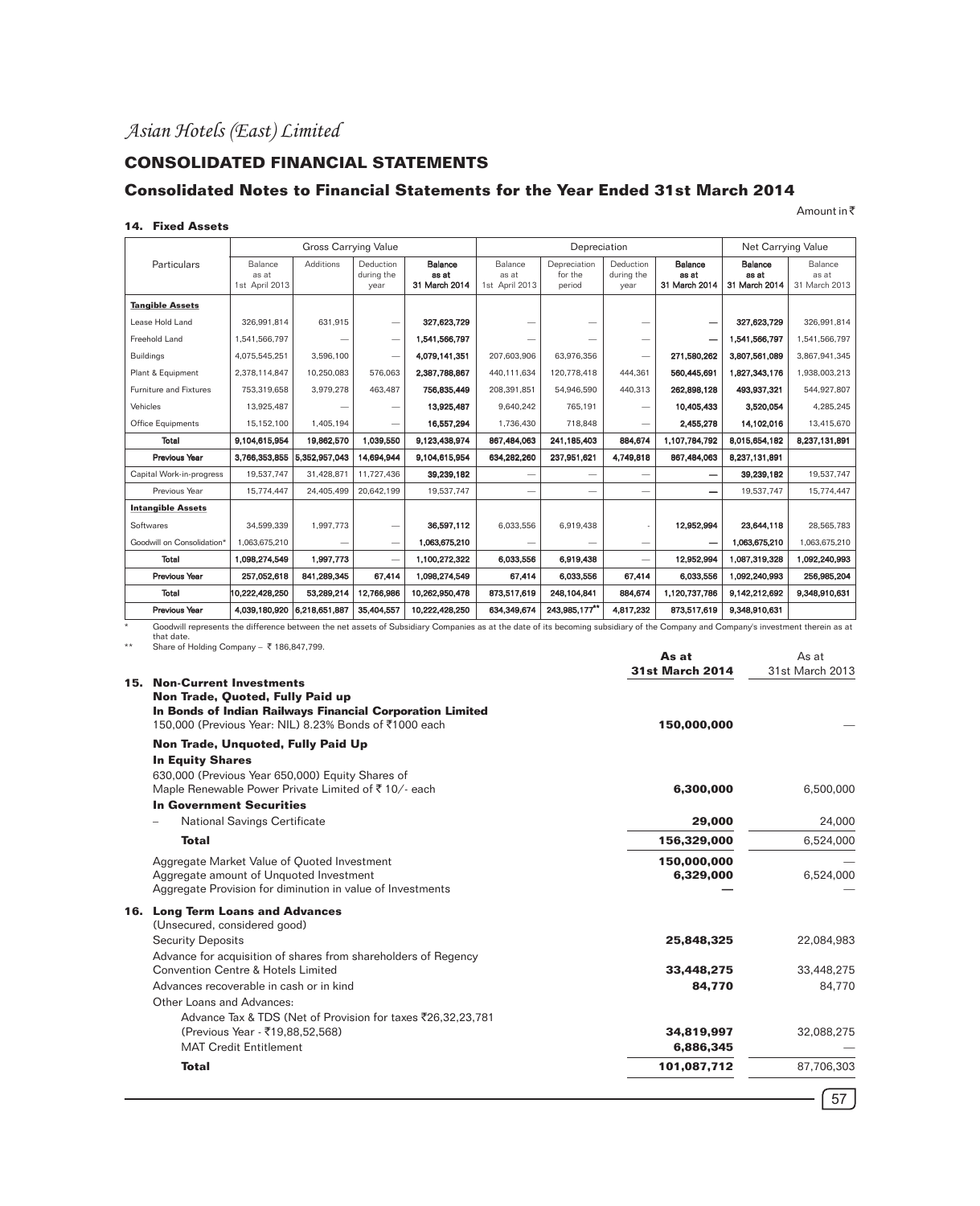## **CONSOLIDATED FINANCIAL STATEMENTS**

### **Consolidated Notes to Financial Statements for the Year Ended 31st March 2014**

|     |                                                                           |                                                         |                                           |                                      | Amount in ₹                   |
|-----|---------------------------------------------------------------------------|---------------------------------------------------------|-------------------------------------------|--------------------------------------|-------------------------------|
|     |                                                                           | As at 31st<br><b>March 2014</b><br><b>No. of Shares</b> | As at 31st<br>March 2013<br>No. of Shares | As at 31st<br><b>March 2014</b><br>₹ | As at 31st<br>March 2013<br>₹ |
| 17. | <b>Current Investments</b>                                                |                                                         |                                           |                                      |                               |
|     | Non-Trade, Quoted, fully paid-up                                          |                                                         |                                           |                                      |                               |
|     | <b>In Equity Shares</b>                                                   |                                                         |                                           |                                      |                               |
|     | (Face Value of ₹10 each, unless otherwise stated)                         |                                                         |                                           |                                      |                               |
|     | Ahlcon Parenterals Limited                                                | 800                                                     |                                           | 364,920                              |                               |
|     | Atul Auto Limited                                                         | 890                                                     |                                           | 152,590                              |                               |
|     | Capital First Limited                                                     | 3,122                                                   | 700                                       | 460,245                              | 93,329                        |
|     | Cinemax Exhibition India Limited                                          | 1,227                                                   |                                           | 170,591                              |                               |
|     | City Union Bank Limited - EQ (Face Value ₹1 each)                         |                                                         | 2,000                                     |                                      | 105,100                       |
|     | City Union Bank Limited - E2 (Face Value ₹1 each)                         |                                                         | 6,000                                     |                                      | 242,700                       |
|     | Dhanuka Agritech Limited (Face Value ₹2 each)                             | 2,800                                                   |                                           | 362,917                              |                               |
|     | Finolex Cables Limited (Face Value ₹2 each)                               | 981                                                     |                                           | 74,683                               |                               |
|     | Gateway Distriparks Limited                                               | 3,600                                                   |                                           | 381,933                              |                               |
|     | Glaxo Smithkline Pharmaceuticals Limited                                  | 28                                                      |                                           | 72,050                               |                               |
|     | GMM Pfaudler Limited(Face Value ₹2 each)                                  |                                                         | 90                                        |                                      | 7,544                         |
|     | Gujarat Pipavav Port Limited                                              | 6,872                                                   |                                           | 386,770                              |                               |
|     | Greenply Industries Limited (Face Value ₹5 each)                          | 825                                                     |                                           | 290,615                              |                               |
|     | Indusind Bank Limited                                                     | 1,177                                                   |                                           | 460,561                              |                               |
|     | Jyothy Laboratories Limited (Face Value ₹1 each)                          | 1,931                                                   |                                           | 294,447                              |                               |
|     | KCP Sugar & Industries Corporation Limited (Face Value ₹1 each)           | 17,365                                                  |                                           | 286,517                              |                               |
|     | KPIT Cummins Infosystems Limited (Face Value - ₹2 each)                   | 3,793                                                   | 1,000                                     | 405,537                              | 96,700                        |
|     | Mahindra & Mahindra Financial Services Limited (Face Value ₹2 each) 1,436 |                                                         |                                           | 352,812                              |                               |
|     | Mahindra Holidays & Resorts India Limited                                 |                                                         | 1,156                                     |                                      | 297,034                       |
|     | Mazda Limited                                                             |                                                         | 525                                       |                                      | 60,611                        |
|     | NRB Bearings Limited (Face Value ₹2 each)                                 | 5,682                                                   |                                           | 181,540                              |                               |
|     | Oriental Carbon & Chemicals Limited                                       | 3,364                                                   |                                           | 341,527                              |                               |
|     | Orient Refractories Limited (Face Value ₹1 each)                          |                                                         | 2,000                                     |                                      | 77,100                        |
|     | Persistent Systems Limited                                                | 360                                                     |                                           | 189,783                              |                               |
|     | Redington India Limited (Face Value ₹2 each)                              | 5,556                                                   |                                           | 385,721                              |                               |
|     | Selan Exploration Technology Limited                                      | 1,417                                                   |                                           | 434,263                              |                               |
|     | Shilpa Medicare Limited (Face Value ₹2 each)                              | 1,274                                                   |                                           | 264,475                              |                               |
|     | Shriram Transport Finance Company Limited                                 | 969                                                     |                                           | 547,692                              |                               |
|     | South Indian Bank Limited (Face Value ₹1 each)                            | 12,000                                                  | 8,000                                     | 237,334                              | 196,000                       |
|     | <b>Strides Arcolab Limited</b>                                            | 1,247                                                   |                                           | 472,123                              |                               |
|     | Sunteck Reality Limited (Face Value ₹2 each)                              | 1,755                                                   |                                           | 461,237                              |                               |
|     | Suprajit Engineering Limited (Face Value ₹1 each)                         | 1,404                                                   |                                           | 45,346                               |                               |
|     | Take Solutions Limited (Face Value ₹1 each)                               | 9,690                                                   |                                           | 316,562                              |                               |
|     | Technofab Engineering Limited                                             | 1,219                                                   |                                           | 88,987                               |                               |
|     | The Paper Products Limited (Face Value ₹2 each)                           |                                                         | 2,000                                     |                                      | 124,600                       |
|     | Thinksoft Global Services Ltd.                                            | 955                                                     |                                           | 228,382                              |                               |
|     | <b>TTK Prestige Limited</b>                                               | 70                                                      |                                           | 200,189                              |                               |
|     | <b>Wintac Limited</b>                                                     |                                                         | 4,000                                     |                                      | 372,670                       |
|     |                                                                           |                                                         |                                           |                                      |                               |
|     | <b>Total</b>                                                              |                                                         |                                           | 8,912,349                            | 1,673,388                     |

(Market Value as on 31st March 2014 is ₹1,21,65,268/- (Previous Year - ₹16,93,984/-))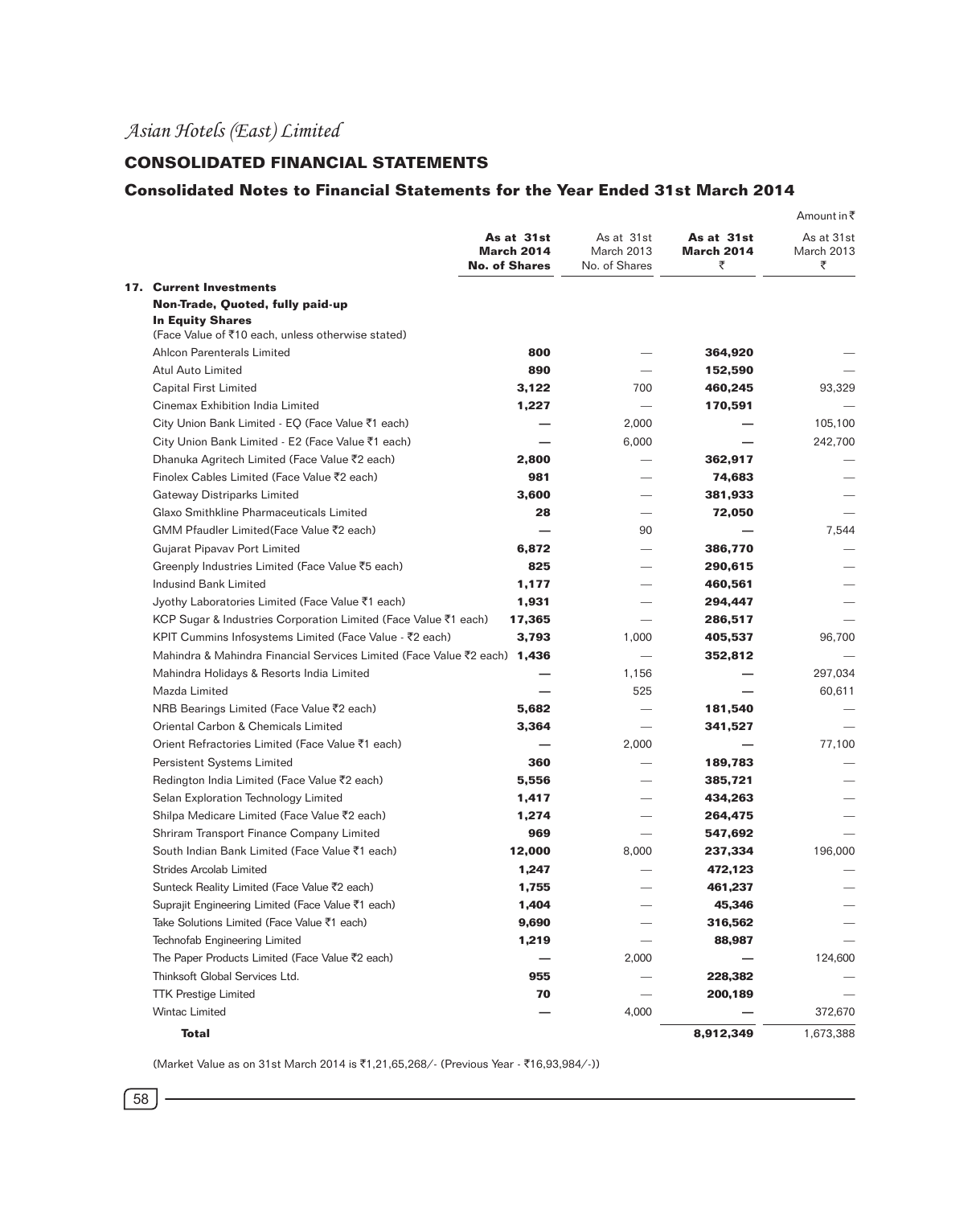## **CONSOLIDATED FINANCIAL STATEMENTS**

## **Consolidated Notes to Financial Statements for the Year Ended 31st March 2014**

|                                                                                      |                                                         |                                           |                                      | Amount in ₹                   |
|--------------------------------------------------------------------------------------|---------------------------------------------------------|-------------------------------------------|--------------------------------------|-------------------------------|
|                                                                                      | As at 31st<br><b>March 2014</b><br><b>No. of Shares</b> | As at 31st<br>March 2013<br>No. of Shares | As at 31st<br><b>March 2014</b><br>₹ | As at 31st<br>March 2013<br>₹ |
| 17. Current Investments (Contd.)                                                     |                                                         |                                           |                                      |                               |
| Non -Trade , Unquoted, fully paid-up                                                 |                                                         |                                           |                                      |                               |
| <b>In Mutual Funds</b><br>(Face Value of ₹10 each, unless otherwise stated)          |                                                         |                                           |                                      |                               |
| Birla Sun Life Floating Rate Long Term-DDR<br>(Face Value ₹100 each)                 | 1,129,063                                               |                                           | 113,352,493                          |                               |
| Birla Sun Life Cash Plus -DDR (Face Value ₹100 each)                                 |                                                         | 926,469                                   |                                      | 92,827,546                    |
| Birla Sunlife Fixed Term Plan-Series ET - Growth                                     |                                                         | 21,296,534                                |                                      | 212,965,340                   |
| DSP BlackRock Liquidity Fund-Inst.-DDR<br>(Face Value ₹1000 each)                    | 89,655                                                  | 378,714                                   | 89,683,203                           | 378,833,966                   |
| DSP BlackRock Short Term Fund Regular Plan- Growth                                   | 11,252,127                                              |                                           | 224,673,474                          |                               |
| DWS Insta Cash Plus Fund - DDR (Face Value ₹100 each)                                |                                                         | 1,700,037                                 |                                      | 170,520,541                   |
| DWS Short Maturity Fund - Regular Plan - Growth                                      | 8,101,478                                               |                                           | 170,650,337                          |                               |
| HDFC FMP 370D April 2012(1)-Growth-Series XXI                                        |                                                         | 11,021,399                                |                                      | 110,213,990                   |
| HDFC FMP 391D March 2012(1)-Growth Series XXI                                        |                                                         | 1,784,913                                 |                                      | 17,849,130                    |
| HDFC Income Fund - Growth                                                            | 5,117,276                                               |                                           | 140,696,443                          |                               |
| HDFC Liquid Fund - DDR                                                               | 11,949,393                                              | 13,440,752                                | 121,862,234                          | 137,071,480                   |
| ICICI Prudential Dynamic Bond Fund - (Growth)                                        | 11,208,615                                              |                                           | 150,297,441                          |                               |
| ICICI Prudential Fixed Maturity Plan-Series 68                                       | 10,000,000                                              |                                           | 100,000,000                          |                               |
| ICICI Prudential Long Term Plan Premium Plus-Cumul                                   |                                                         | 11,523,403                                |                                      | 137,228,750                   |
| IDFC Money Manager Fund - Treasury Plan A - DDR                                      |                                                         | 11,386,844                                |                                      | 114,664,377                   |
| Kotak Bond Scheme Plan A - Growth                                                    | 21,903,566                                              | 9,565,503                                 | 742,783,504                          | 323,338,723                   |
| Kotak Floater Long Term-DDR                                                          | 4,869,657                                               | 16,234,734                                | 49,085,170                           | 163,642,871                   |
| Kotak FMP Series 80-Growth                                                           |                                                         | 37,751,658                                |                                      | 377,516,580                   |
| Kotak FMP Series 89-Growth                                                           |                                                         | 4,270,835                                 |                                      | 42,708,350                    |
| Kotak FMP Series 106-Growth                                                          | 7,341,116                                               |                                           | 73,411,160                           |                               |
| Pramerica Liquid Fund (Face Value ₹1000 each)                                        | 1,369                                                   | 6,200                                     | 1,812,084                            | 7,704,396                     |
| SBI Ultra Short Term Debt Fund-DDR<br>(Face Value ₹1000 each)                        |                                                         | 10,474                                    |                                      | 10,487,092                    |
| UTI Bond Fund-Growth Plan-Regular                                                    | 5,544,223                                               | 5,544,223                                 | 194,145,538                          | 194,145,538                   |
| UTI Treasury Advantage Fund-Inst. Plan-DDR<br>(Face Value ₹1000 each)                | 97,429                                                  | 80,402                                    | 97,476,574                           | 80,419,604                    |
| (Market Value as on 31st March 2014 is ₹2,33,18,29,389/-)                            |                                                         |                                           |                                      |                               |
| Total (B)                                                                            |                                                         |                                           | 2,269,929,655                        | 2,572,138,274                 |
|                                                                                      |                                                         |                                           |                                      |                               |
| Total (A+B)                                                                          |                                                         |                                           | 2,278,842,004                        | 2,573,811,662                 |
| Basis of Valuation - Lower of Cost or Market Value on an individual investment basis |                                                         |                                           |                                      |                               |
| Aggregate Amount of Quoted Investments                                               |                                                         |                                           | 8,912,349                            | 1,673,388                     |
| Aggregate Amount of Unquoted Investments                                             |                                                         |                                           | 2,269,929,655                        | 2,572,138,274                 |
| Aggregate amount of Adjustments to Carrying amount of Current Investments            |                                                         |                                           | 406,588                              | 64,219                        |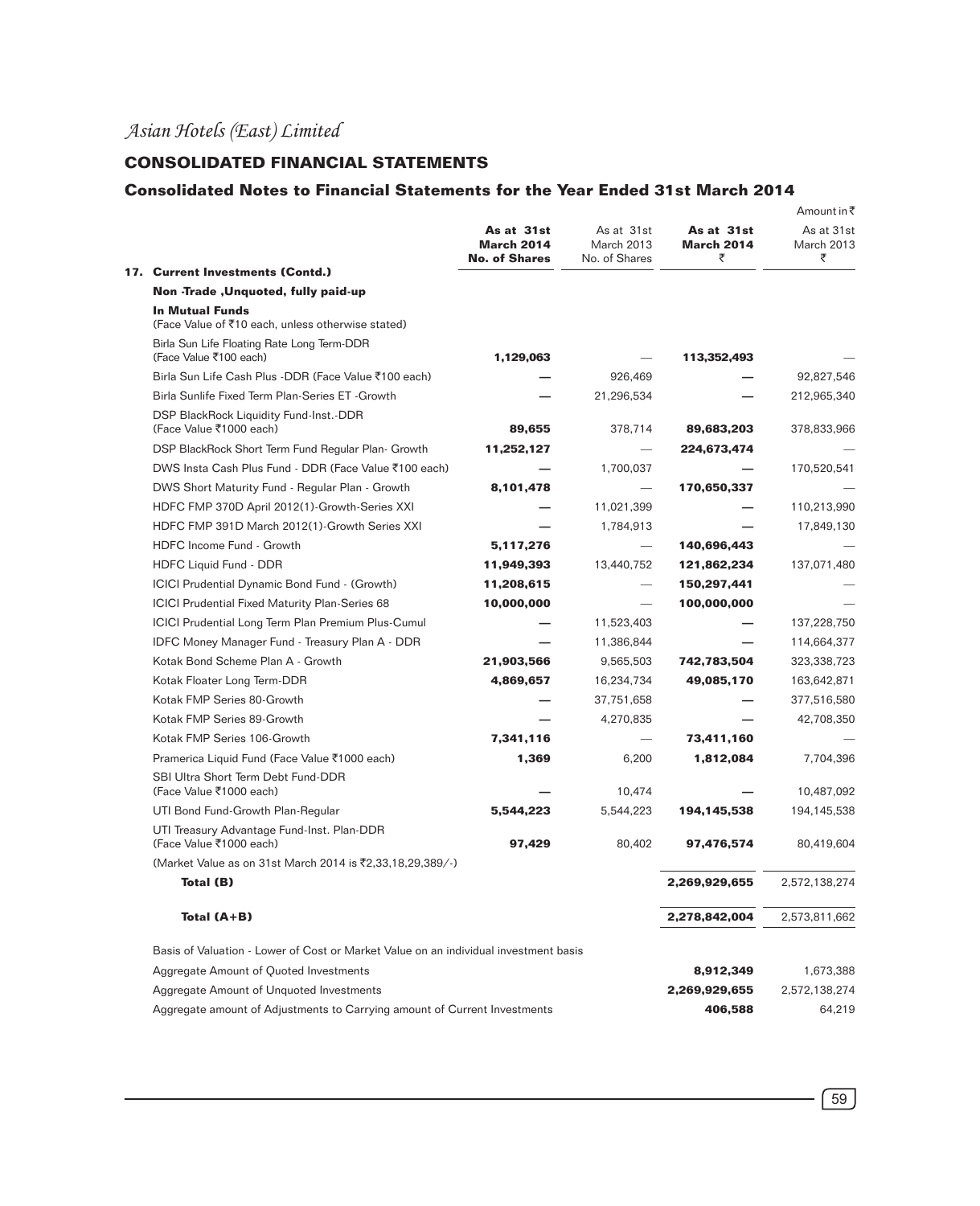## **CONSOLIDATED FINANCIAL STATEMENTS**

### **Consolidated Notes to Financial Statements for the Year Ended 31st March 2014**

|     |                                                                                        |                        | Amount in ₹     |
|-----|----------------------------------------------------------------------------------------|------------------------|-----------------|
|     |                                                                                        | As at                  | As at           |
|     |                                                                                        | <b>31st March 2014</b> | 31st March 2013 |
| 18. | <b>Inventories</b>                                                                     |                        |                 |
|     | (Valued at cost or Net Realisable Value whichever is lower)                            |                        |                 |
|     | Food, Liquor & Tobacco                                                                 | 20,772,215             | 20,972,319      |
|     | Crockery, Cutlery, Silverware, Linen                                                   | 3,937,672              | 7,858,501       |
|     | <b>General Stores and Spares</b>                                                       | 2,784,255              | 1,879,988       |
|     | <b>Total</b>                                                                           | 27,494,142             | 30,710,808      |
| 19. | <b>Trade Receivables</b>                                                               |                        |                 |
|     | Outstanding for a period exceeding six months from the date they are due for payment   |                        |                 |
|     | Unsecured, Considered good                                                             | 15,504,177             | 715,527         |
|     | Doubtful                                                                               | 1,902,328              | 2,542,723       |
|     |                                                                                        | 17,406,505             | 3,258,250       |
|     | Less: Provision for Doubtful Debts                                                     | 1,902,328              | 2,542,723       |
|     | (A)                                                                                    | 15,504,177             | 715,527         |
|     | Other receivables                                                                      |                        |                 |
|     | Unsecured, Considered good<br>(B)                                                      | 90,236,476             | 101,751,784     |
|     | Total $(A+B)$                                                                          | 105,740,653            | 102,467,311     |
| 20. | <b>Cash &amp; Bank Balances</b>                                                        |                        |                 |
|     | <b>Cash and Cash Equivalents</b>                                                       |                        |                 |
|     | Balance with banks (Refer Note 20.1)                                                   | 25,221,039             | 30,084,481      |
|     | Cash on hand (Including Stamps in Hand ₹189,673 (Previous Year ₹189,673))              | 2,561,613              | 2,875,686       |
|     | Cheques on Hand                                                                        | 568,685                | 4,154,387       |
|     | <b>Other Bank Balances</b>                                                             |                        |                 |
|     | Fixed Deposits- under lien for cash credit limit / guarantee to Electricity Department | 20,000,000             | 20,000,000      |
|     | Fixed Deposit* (DSRA)(having maturity more than 12 months)                             | 5,632,495              | 5,221,448       |
|     | Margin Money Deposit (having maturity more than 12 months)                             | 14,850,344             | 14,379,334      |
|     | <b>Fixed Deposit</b>                                                                   | 22,337,474             |                 |
|     | <b>Unpaid Dividend Accounts</b>                                                        | 2,819,847              | 1,703,953       |
|     | <b>Total</b>                                                                           | 93,991,497             | 78,419,289      |
|     | $\star$<br>under lien with Bank                                                        |                        |                 |
|     |                                                                                        |                        |                 |

**20.1** The Company maintains a cash credit (secured against Fixed Deposit Receipt) and collection account with IDBI Bank Ltd. As at the reporting date, the Company has in aggregate an overall favourable balance.

## **21. Short Term Loans & Advances** (Unsecured, Considered Good) Capital Advance **407,663** 1,020,000 Advance to Related Parties (Refer Note 45) Chartered Hotels Private Limited **210,947** 210,947 Forex Finance Private Limited **532,000,000** 532,000,000 Other loans and advances - Inter Corporate Deposits **75,000,000** 75,000,000 Balances with Statutory Authorities **6,584,803** — Advance to Suppliers & Other Parties **19,445,778** 8,764,339 Prepaid Expenses **8,463,697** 4,499,746 Stamp Duty Recoverable from Odisha Govt. **14,000,000** 14,000,000 14,000,000 Advance to Employees **5,100** 29,535 Advance Tax {net of provision for taxation ₹ Nil (31-03-2013: ₹ 4,963,908/-)} – – 2,153 Others **2,434,150** 18,766,932 **Total 658,552,138** 654,293,652 60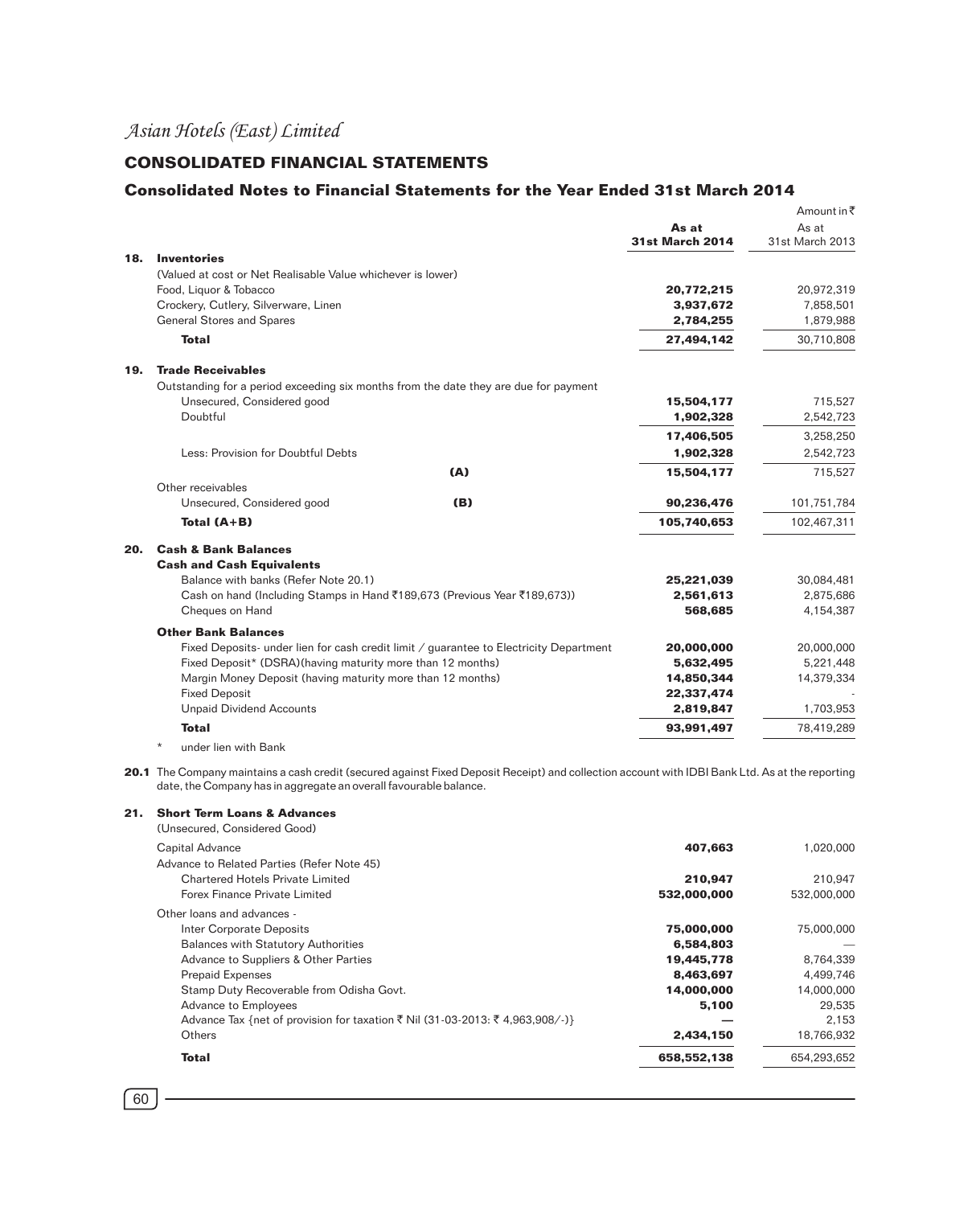## **CONSOLIDATED FINANCIAL STATEMENTS**

## **Consolidated Notes to Financial Statements for the Year Ended 31st March 2014**

|                                                      | As at<br><b>31st March 2014</b> | Amount in₹<br>As at<br>31st March 2013 |
|------------------------------------------------------|---------------------------------|----------------------------------------|
| <b>Other Current Assets</b><br>22.                   |                                 |                                        |
| <b>Preoperative Expenditure (Pending Allocation)</b> |                                 |                                        |
| Consumption of Beverages, Smokes & Others            |                                 |                                        |
| Food, Provisions, Other Beverages & Smokes           |                                 | 78,308,594                             |
| Cost of Telephone                                    |                                 | 1,732,371                              |
| <b>Employee Benefit Expenses</b>                     |                                 |                                        |
| Salary & Wages                                       |                                 | 393,844,348                            |
| Contribution to Provident & Other Funds              |                                 | 6,488,629                              |
| <b>Staff Welfare</b>                                 |                                 | 31,974,599                             |
| Recruitment & Training                               |                                 | 2,754,385                              |
| Contract Labour & Service                            |                                 | 26,431,783                             |
| Linen, Room, Catering & Other Supplies               |                                 | 11,245,755                             |
| <b>Operating Equipment Consumption</b>               |                                 | 6,122,757                              |
| Watch & Ward Expenses                                |                                 | 15,345,154                             |
| Fuel, Power & Light                                  |                                 | 151,519,764                            |
| Rent                                                 |                                 | 17,270,727                             |
| Rates & Taxes                                        |                                 | 37,489,034                             |
| <b>Business Promotion &amp; Advertisement</b>        |                                 | 26,333,690                             |
| Postage, Telegram & Telephone                        |                                 | 4,983,515                              |
| Printing & Stationery                                |                                 | 6,855,015                              |
| Insurance Expenses                                   |                                 | 10,411,023                             |
| Motor Car Expenses                                   |                                 | 3,687,307                              |
| Advertisement                                        |                                 | 153,721                                |
| Repairs & Maintenance                                |                                 |                                        |
| <b>Building</b>                                      |                                 | 14,922,746                             |
| Plant & Equipment                                    |                                 | 14,080,029                             |
| Others                                               |                                 | 11,454,186                             |
| Brokerage & Commission                               |                                 | 27,361,829                             |
| Travelling & Conveyance                              |                                 | 33,957,860                             |
| Freight Charges                                      |                                 | 8,893,402                              |
| <b>Filing Fees</b>                                   |                                 | 4,660,544                              |
| Legal & Professional Fees                            |                                 | 45,424,321                             |
| <b>Consultancy Fees for Technical Services</b>       |                                 | 182,487,815                            |
| Loss on Sale of Assets                               |                                 | 16,534                                 |
| Miscellaneous Expenses                               |                                 | 37,087,668                             |
| <b>Audit Fees</b>                                    |                                 | 460,900                                |
| Provision for Doubtful Debts                         |                                 | 519,777                                |
| Depreciation                                         |                                 | 7,095,596                              |
| <b>Finance Cost</b>                                  |                                 |                                        |
| Debenture Interest                                   |                                 | 758,207,392                            |
| Interest on Rupee Term Loan                          |                                 | 894,553,873                            |
| Interest on Cash Credit Facility                     |                                 | 541,281                                |
| Interest-Others                                      |                                 | 51,955,329                             |
| <b>Other Borrowing Cost</b>                          |                                 | 2,229,117                              |
|                                                      |                                 | 2,928,862,370<br>(carried over)        |

 $\boxed{61}$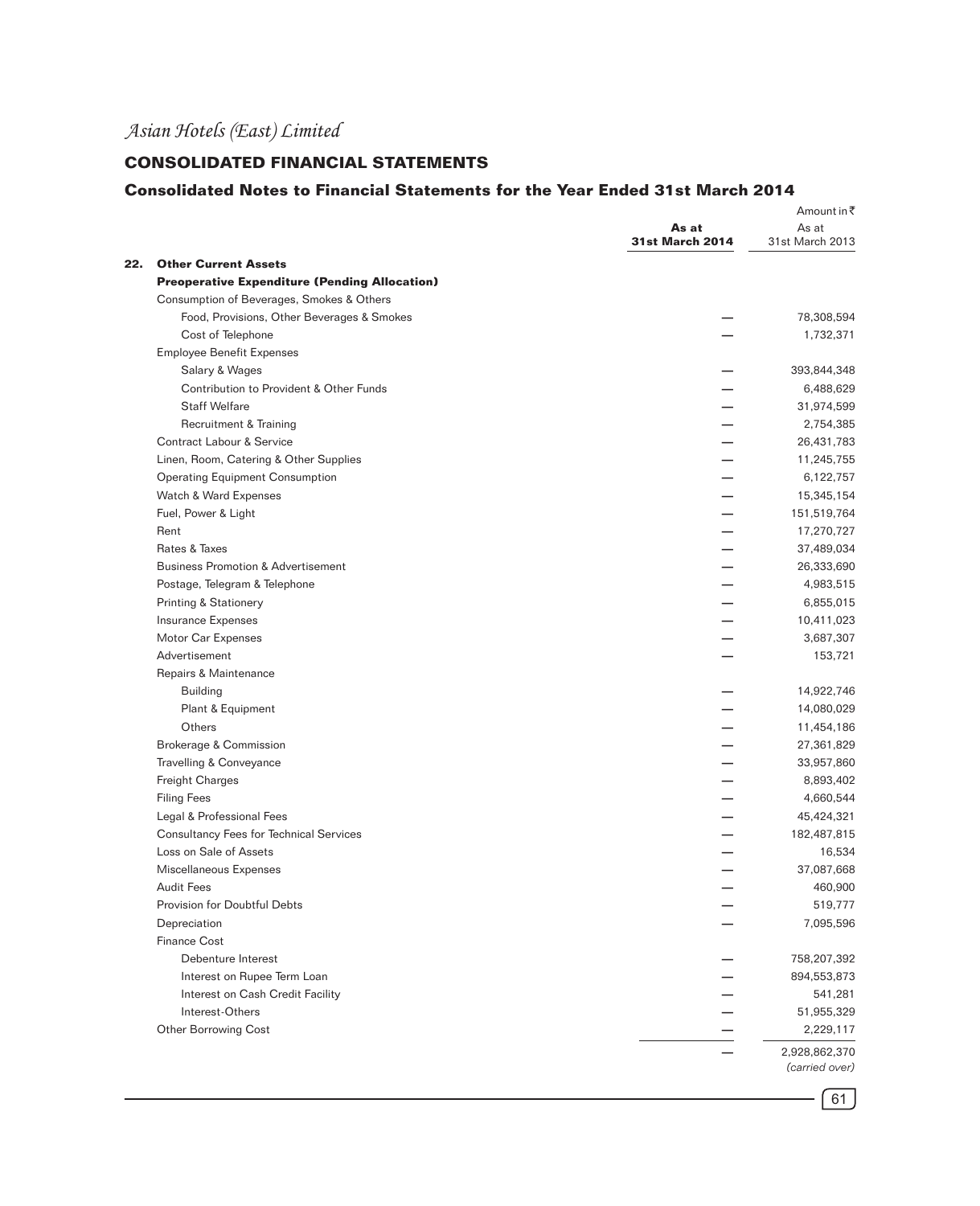## **CONSOLIDATED FINANCIAL STATEMENTS**

## **Consolidated Notes to Financial Statements for the Year Ended 31st March 2014**

|     |                                            | As at                  | Amount in ₹<br>As at |
|-----|--------------------------------------------|------------------------|----------------------|
|     |                                            | <b>31st March 2014</b> | 31st March 2013      |
| 22. | Other Current Assets (Contd.)              |                        |                      |
|     | Brought forward                            |                        | 2,928,862,372        |
|     | <b>Less: Pre-Operative Income</b>          |                        |                      |
|     | Sale of Products                           |                        |                      |
|     | Foods, Smokes and Other Beverages          |                        | 254,495,924          |
|     | Wines & Liquor                             |                        | 4,955,829            |
|     |                                            |                        | 259,451,753          |
|     | Less: Excise Duty                          |                        | 239,719              |
|     |                                            |                        | 259,212,034          |
|     | Sale of Services                           |                        |                      |
|     | Room Revenue                               |                        | 158,826,450          |
|     | Banquets & Others                          |                        | 27,812,828           |
|     | Communication                              |                        | 4,567,738            |
|     | On others                                  |                        | 14,066,046           |
|     | Interest (Gross)                           |                        |                      |
|     | On Term Deposit from Bank                  |                        | 4,587,971            |
|     | On Income Tax Refund                       |                        | 130                  |
|     | From Others                                |                        | 52,400               |
|     | Income from sale of tender forms           |                        | 203,000              |
|     | Foreign Exchange Fluctuation Gain          |                        | 347,813              |
|     | Profit on sale of Investments              |                        | 2,489                |
|     | Profit on sale of Assets                   |                        | 190,624              |
|     | Dividend on Long Term Investments          |                        | 11,669,558           |
|     | Sale of Scraps                             |                        | 220,000              |
|     | Miscellaneous                              |                        | 964,000              |
|     |                                            |                        | 482,723,081          |
|     | Add:                                       |                        |                      |
|     | Provision for Income Tax                   |                        | 1,198,908            |
|     | Provision for Fringe Benefit Tax           |                        | 398,613              |
|     |                                            |                        | 2,447,736,810        |
|     | Less: Capitalised / Written Off / Adjusted |                        | 2,447,736,810        |
|     |                                            |                        |                      |
|     | <b>Prepaid Expenses</b>                    | 10,385,891             | 14,423,652           |
|     | Interest accrued but not due               | 1,859,424              | 157,124              |
|     | Interest accrued on Term Deposit           | 153,158                | 153,158              |
|     | Interest accrued on Others                 | 5,609,424              | 4,654,787            |
|     | Service Tax                                | 14,790,975             | 17,679,868           |
|     | Vat Receivable                             |                        | 389,563              |
|     | Others                                     |                        | 2,976,877            |
|     | <b>Total</b>                               | 32,798,872             | 40,435,029           |
|     |                                            |                        |                      |

 $\boxed{62}$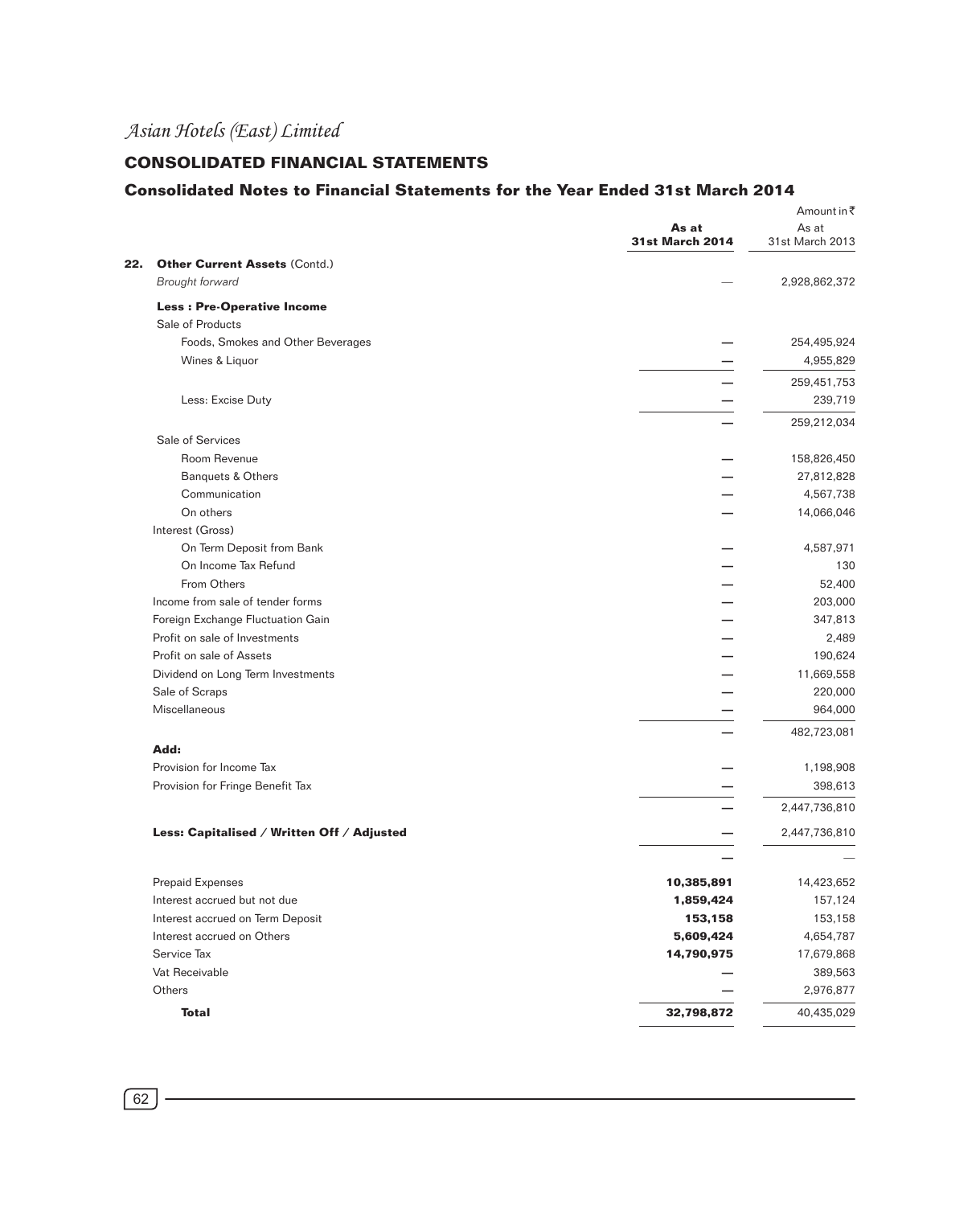## **CONSOLIDATED FINANCIAL STATEMENTS**

## **Consolidated Notes to Financial Statements for the Year Ended 31st March 2014**

|                                                                  |                                             | Amount in ₹                   |
|------------------------------------------------------------------|---------------------------------------------|-------------------------------|
|                                                                  | <b>Year Ended</b><br><b>31st March 2014</b> | Year Ended<br>31st March 2013 |
| 23. Revenue from Operations                                      |                                             |                               |
| Sale of Products                                                 |                                             |                               |
| Beverages, Wines and Liquor                                      | 152,052,945                                 | 73,227,010                    |
| Food and Smokes                                                  | 665,485,874                                 | 591,114,584                   |
|                                                                  | 817,538,819                                 | 664,341,594                   |
| Less: Excise Duty                                                | 599,312                                     | 380,289                       |
|                                                                  | 816,939,507                                 | 663,961,305                   |
| Sale of Services                                                 |                                             |                               |
| Rooms<br>Banquet Income (Only Rental Portion)                    | 862,801,085<br>24,245,254                   | 721,819,449<br>23,030,495     |
| Communication                                                    | 18,144,682                                  | 18,591,395                    |
|                                                                  | 905,191,021                                 | 763,441,339                   |
| Other Operating revenue                                          | 74,432,816                                  | 83,714,309                    |
| Total                                                            | 1,796,563,344                               | 1,511,116,953                 |
|                                                                  |                                             |                               |
| 24. Other Income<br>Interest Income from Non-Current Investments | 1,826,383                                   |                               |
| Interest Income from Others                                      | 14,471,631                                  | 22,322,601                    |
| Dividend on Current Investment                                   | 47,146,798                                  | 94,772,592                    |
| Net Gain on Sale of Current Investments                          | 100,703,538                                 | 105,865,540                   |
| Profit on Sale of Fixed Assets                                   |                                             | 818,618                       |
| <b>Excess Provision Written Back</b>                             | 357,487                                     | 15,711,776                    |
| Miscellaneous Income                                             | 3,541,717                                   | 2,148,633                     |
| Total                                                            | 168,047,554                                 | 241,639,760                   |
| 25. Consumption of Provisions, Beverages, Smokes & Others        |                                             |                               |
| Beverages, Wine & Liquor<br><b>Opening Stock</b>                 | 18,205,122                                  | 14,481,312                    |
| Add: Purchases                                                   | 39,833,606                                  | 41,715,638                    |
|                                                                  |                                             |                               |
|                                                                  | 58,038,728                                  | 56,196,950                    |
| Less: Closing Stock                                              | 17,420,725                                  | 18,205,122                    |
| (A)                                                              | 40,618,003                                  | 37,991,828                    |
| Food and Smokes                                                  |                                             |                               |
| <b>Opening Stock</b>                                             | 2,767,197                                   | 5,115,869                     |
| Add: Purchases                                                   | 183,095,019                                 | 138,654,249                   |
|                                                                  | 185,862,216                                 | 143,770,118                   |
| Less: Closing Stock                                              | 3,351,490                                   | 2,767,197                     |
| (B)                                                              | 182,510,726                                 | 141,002,921                   |
| Cost of Communication                                            |                                             |                               |
| Cost of Calls                                                    | 3,182,895                                   | 2,081,558                     |
| Lease Line Rentals                                               | 5,120,739                                   | 5,066,326                     |
| (C)                                                              | 8,303,634                                   | 7,147,884                     |
| Cost of Guest Transportation                                     |                                             |                               |
| Guest Transportation including fuel                              | 14,513,820                                  | 14,447,254                    |
| Vehicle upkeep                                                   | 78,803                                      | 361,622                       |
| (D)                                                              | 14,592,623                                  | 14,808,876                    |
|                                                                  |                                             |                               |
| Total $(A+B+C+D)$                                                | 246,024,986                                 | 200,951,511                   |
|                                                                  |                                             |                               |

 $\boxed{63}$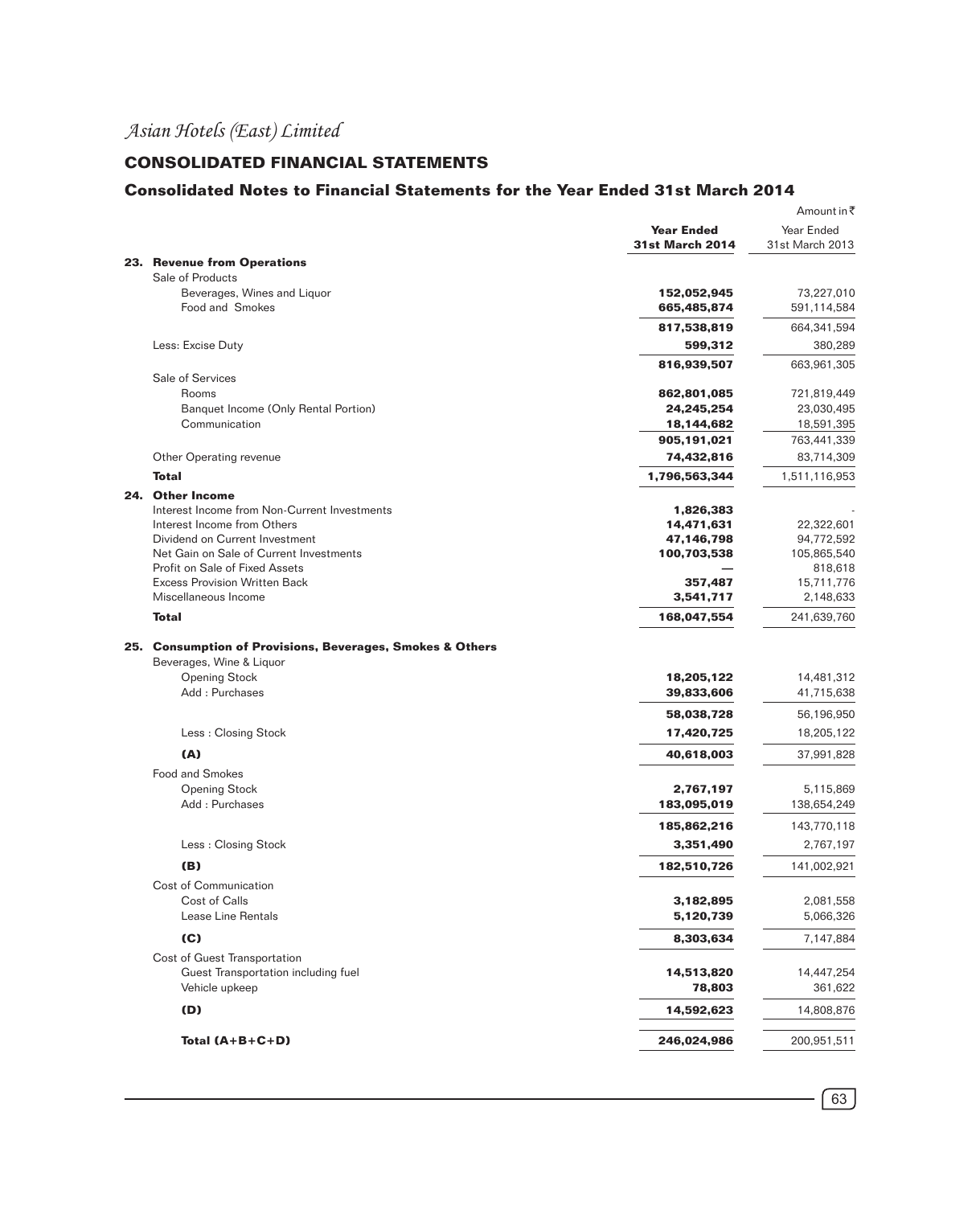## **CONSOLIDATED FINANCIAL STATEMENTS**

### **Consolidated Notes to Financial Statements for the Year Ended 31st March 2014**

|         |                                                                                      | <b>Year Ended</b><br><b>31st March 2014</b> | Amount in ₹<br>Year Ended<br>31st March 2013 |
|---------|--------------------------------------------------------------------------------------|---------------------------------------------|----------------------------------------------|
|         | 26. Employee Benefit Expenses<br>Salaries, Wages & Bonus                             | 303,488,227                                 | 256,723,666                                  |
|         | Contribution to Provident & other funds                                              | 19,910,805                                  | 17,107,965                                   |
|         | <b>Staff Welfare Expenses</b>                                                        | 40,646,082                                  | 37,512,686                                   |
|         | <b>Recruitment &amp; Training</b>                                                    | 5,200,773                                   | 7,290,185                                    |
|         | <b>Total</b>                                                                         | 369,245,887                                 | 318,634,502                                  |
|         | 27. Finance Cost                                                                     |                                             |                                              |
|         | Interest on                                                                          |                                             |                                              |
|         | Term Loan                                                                            | 478,031,635                                 | 299,754,694                                  |
|         | Cash Credit                                                                          | 6,249,986                                   | 4,143,459                                    |
|         | Service Tax<br><b>TDS</b>                                                            |                                             | 756,734                                      |
|         | Entry Tax                                                                            | 1,500                                       | 17,712<br>4,948                              |
|         | Others                                                                               | 27,987                                      | 240,801                                      |
|         | <b>Other Borrowing Cost</b>                                                          | 4,649,693                                   | 1,414,189                                    |
|         | Total                                                                                | 488,960,801                                 | 306,332,537                                  |
|         |                                                                                      |                                             |                                              |
|         | 28. Other Expenses<br><b>Contract Labour and Service</b>                             | 85,157,774                                  | 63,996,941                                   |
|         | Room, Catering & other supplies                                                      | 68,756,220                                  | 65,186,466                                   |
|         | Linen & Operating equipments Consumption                                             | 24,394,090                                  | 18,241,464                                   |
|         | Fuel, Power & Light                                                                  | 228,103,491                                 | 194,013,266                                  |
|         | Repairs, Maintenance & Refurbishing*                                                 | 73,934,667                                  | 57,384,196                                   |
|         | Site Maintenance Charges                                                             | 103,000                                     | 202,020                                      |
|         | Satellite & Television Charges<br>Lease Rent                                         | 4,956,003<br>3,905,334                      | 5,040,383<br>2,741,776                       |
|         | Rates & Taxes                                                                        | 36,293,337                                  | 28,015,140                                   |
|         | Insurance                                                                            | 6,228,612                                   | 6,219,123                                    |
|         | <b>Directors' Sitting Fees</b>                                                       | 540,000                                     | 515,000                                      |
|         | Legal & Professional Expenses                                                        | 16,801,517                                  | 12,179,270                                   |
|         | Payment to Auditors                                                                  | 1,228,906                                   | 1,040,398                                    |
|         | <b>Printing &amp; Stationery</b>                                                     | 7,556,950                                   | 4,714,134                                    |
|         | Travelling & Conveyance**<br><b>Communication Expenses</b>                           | 18,960,392<br>2,212,387                     | 16,308,119<br>1,636,215                      |
|         | <b>Technical Services</b>                                                            | 39,751,766                                  | 38,460,231                                   |
|         | Advertisement & Publicity                                                            | 50,344,199                                  | 42,466,878                                   |
|         | Commission & Brokerage                                                               | 101,433,829                                 | 76,703,949                                   |
|         | Charity & Donation                                                                   | 573,500                                     | 10,031,500                                   |
|         | Net Gain / (Loss) on Foreign Currency Translation                                    | 10,299,343                                  |                                              |
|         | Adjustments to Carrying Amount of Current Investments<br>Bank charges and Commission | 406,588<br>379,431                          | 64,219<br>403,082                            |
|         | Provision for Bad & Doubtful Debts                                                   | 1,043,565                                   | 142,030                                      |
|         | Loss on sale of Fixed Assets                                                         | 117,446                                     | 820,974                                      |
|         | Loss on sale of Current Investments                                                  | 1,165,966                                   |                                              |
|         | Interest on Wealth Tax                                                               | 185,544                                     |                                              |
|         | <b>Filing Fees</b>                                                                   | 11,667                                      | 2,120,872                                    |
|         | Motor Car Expenses<br>Freight Charges                                                | 404,714<br>38,238                           | 397,231<br>45,518                            |
|         | Preliminary Expenses written off                                                     |                                             | 17,680                                       |
|         | Bad Debts written off                                                                |                                             | 412,617                                      |
|         | Pre Operative Expenses written off                                                   |                                             | 5,048,898                                    |
|         | Miscellaneous                                                                        | 5,312,940                                   | 5,915,247                                    |
|         | <b>Total</b>                                                                         | 790,601,416                                 | 660,484,837                                  |
| $\star$ | Repairs, Maintenance & Refurbishing includes                                         |                                             |                                              |
|         | Repairs & Maintenance - Building                                                     | 12,654,457                                  | 9,647,671                                    |
|         | Repairs & Maintenance - Plant & Machinery                                            | 40,476,138                                  | 29,674,278                                   |
|         | Repairs & Maintenance - Others                                                       | 20,804,072                                  | 18,062,247                                   |
| $***$   | Travelling & Conveyance includes<br><b>Travel of Directors</b>                       | 672,762                                     | 764,179                                      |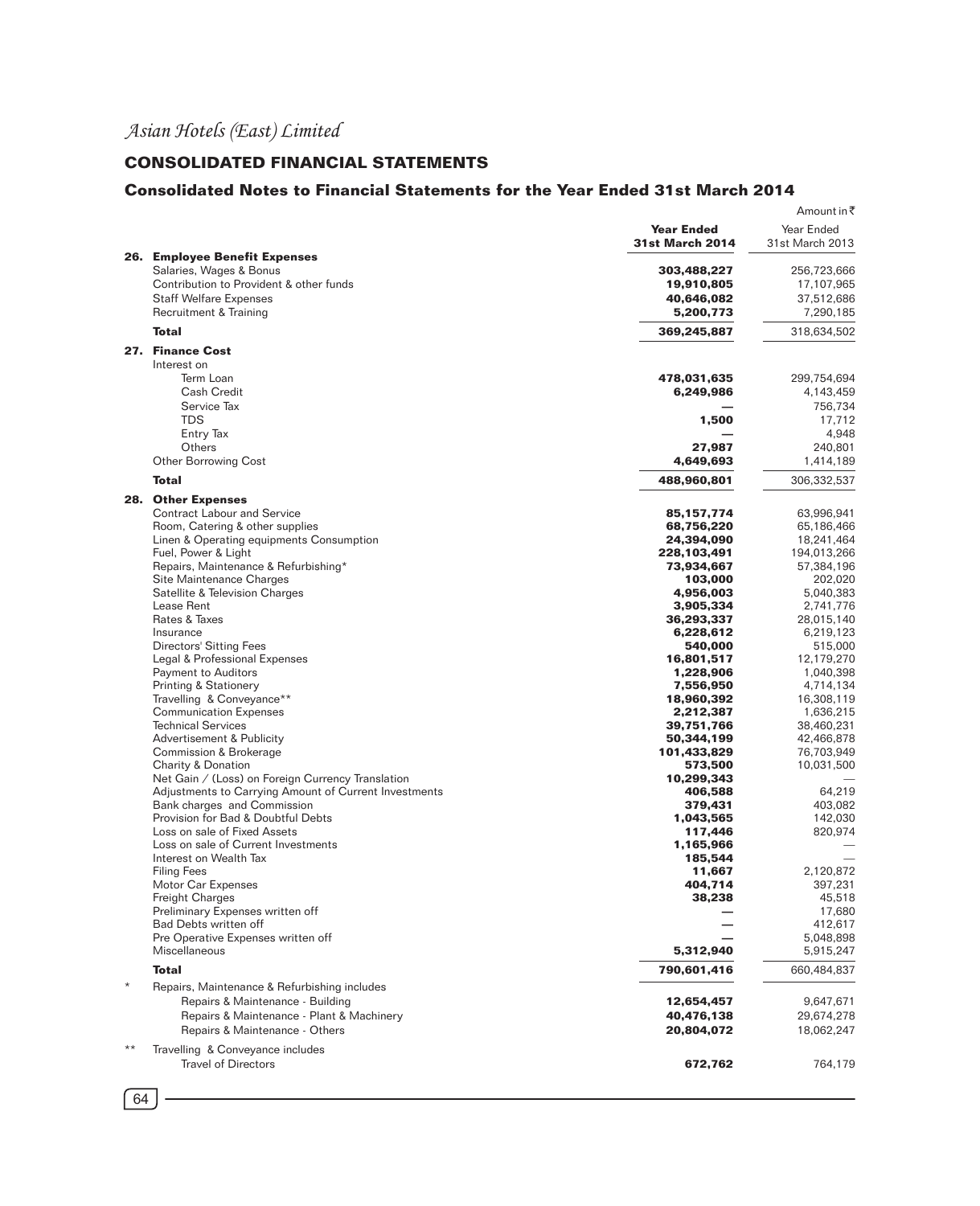## **CONSOLIDATED FINANCIAL STATEMENTS**

#### **Consolidated Notes to Financial Statements for the Year Ended 31st March 2014**

|       |    |                                                                              |                        | Amount in ₹     |
|-------|----|------------------------------------------------------------------------------|------------------------|-----------------|
|       |    |                                                                              | <b>31st March 2014</b> | 31st March 2013 |
| 29. . |    | <b>Earnings per share (Basic &amp; Diluted)</b>                              |                        |                 |
|       | А. | Basic                                                                        |                        |                 |
|       |    | (i)<br>Profit $/$ (Loss) for the period                                      | (74, 765, 085)         | 106,961,152     |
|       |    | Provision for Preference Dividend<br>(ii)                                    |                        |                 |
|       |    | (iii)<br>Profit Available for Equity Shareholders                            | (74, 765, 085)         | 106,961,152     |
|       |    | Weighted average number of Equity Shares of ₹10each<br>(iv)                  | 11,440,585             | 11,440,585      |
|       |    | (v)<br>Earnings $/$ (Loss) per share                                         | (6.54)                 | 9.35            |
|       | в. | <b>Diluted</b>                                                               |                        |                 |
|       |    | (i)<br>Profit $\angle$ (Loss) for the period                                 | (74, 765, 085)         | 106.961.152     |
|       |    | Provision for Preference Dividend<br>(ii)                                    |                        |                 |
|       |    | (iii)<br>Profit Available for Equity Shareholders                            | (74, 765, 085)         | 106,961,152     |
|       |    | Weighted average number of Equity Shares of ₹10 each for diluted EPS<br>(iv) | 11,440,585             | 11,440,585      |
|       |    | (v)<br>Earnings $/$ (Loss) per share                                         | (6.54)                 | 9.35            |
| 3υ    |    | Cratuity and other nost employment henefit plane                             |                        |                 |

#### **30. Gratuity and other post-employment benefit plans**

The Company has classified the various benefits provided to employees as under:-

- a) Defined contribution plans
	- i. Provident fund

Contribution to Defined Contribution Plans, recognized as expense for the year is as under:-

| <b>Particulars</b>                        | <b>31st March 2014</b> | 31st March 2013 |
|-------------------------------------------|------------------------|-----------------|
| Employer's Contribution to provident Fund | 6.824.504              | 6.453.480       |
| Employer's Contribution to Pension Scheme | 2.042.009              | 1.938.128       |

#### b) Defined benefit plans

i. Contribution to Gratuity fund

ii. Compensated absences Earned leave

In accordance with Accounting Standard 15 (revised 2005), actuarial valuation was done in respect of the aforesaid defined plans based on the following assumptions: -

#### **Economic Assumptions**

The discount rate and salary increases assumed are key financial assumptions and should be considered together; it is the difference or 'gap' between these rates which is more important than the individual rates in isolation.

#### **Discount Rate**

The discounting rate is based on the gross redemption yield on medium to long-term risk free investments. For the current valuation a discount rate of 8.50 % p.a. compound, has been used.

#### **Salary Escalation Rate**

The salary escalation rate usually consists of at least three components, viz. Regular increments, price inflation and promotional increases. In addition to this any commitments by the management regarding future salary increases and the Company's philosophy towards employee remuneration are also to be taken into account. Again a long- term view as to the trend in salary increase rates has to be taken rather than be guided by the escalation rates experienced in the immediate past, if they have been influenced by unusual factors.

#### **i. Change in benefit obligations:**

| <b>Gratuity (Unfunded)</b> |                 | <b>Compensated absences</b><br><b>Earned leave (Unfunded)</b> |                 |  |
|----------------------------|-----------------|---------------------------------------------------------------|-----------------|--|
| <b>31st March 2014</b>     | 31st March 2013 | <b>31st March 2014</b>                                        | 31st March 2013 |  |
|                            |                 |                                                               |                 |  |
| 10,675,665                 | 8,773,362       | 12,082,479                                                    | 7,707,869       |  |
| 4,113,605                  | 2.778.040       | 1.637.370                                                     | 5,669,074       |  |
| 904.256                    | 745.736         | 334.616                                                       | 318.082         |  |
| (1.354.935)                | (1.731.893)     | (685, 571)                                                    | (745, 178)      |  |
| (261, 558)                 | 110.420         | (803,029)                                                     | (867, 368)      |  |
|                            |                 |                                                               |                 |  |
| 14,077,033                 | 10,675,665      | 12,565,865                                                    | 12,082,479      |  |
| 477,338                    | 353.211         | 224.304                                                       | 158,572         |  |
| 13,599,695                 | 10,322,454      | 12,341,561                                                    | 11,923,907      |  |
| 14,077,033                 | 10,675,665      | 12,565,865                                                    | 12,082,479      |  |
|                            |                 |                                                               |                 |  |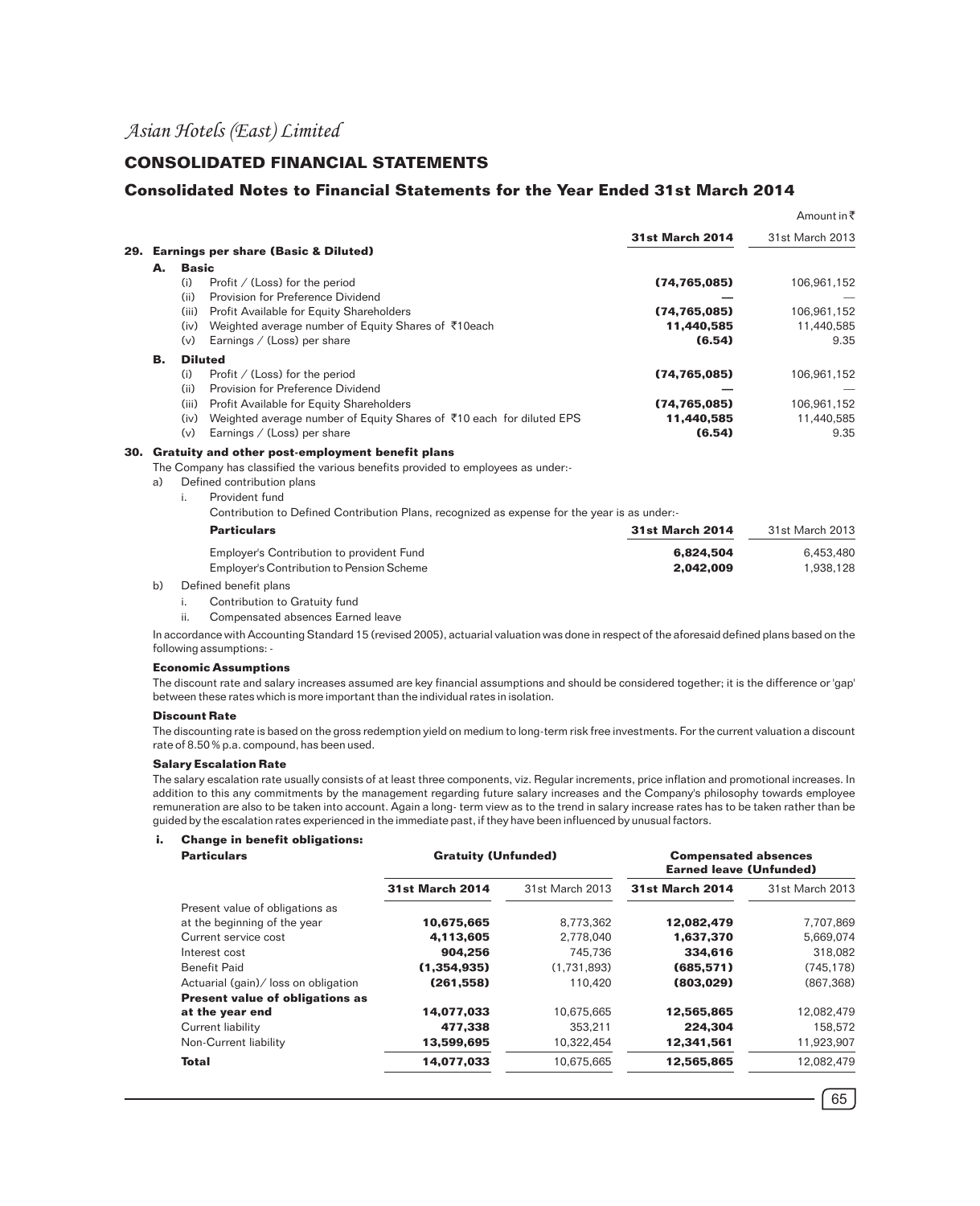## **CONSOLIDATED FINANCIAL STATEMENTS**

### **Consolidated Notes to Financial Statements for the Year Ended 31st March 2014**

Amount in `

**31st March 2014** 31st March 2013

### **ii. Expenses recognised in the Statement of Profit and Loss :**

|      | <b>Particulars</b>                                                   |                        | <b>Gratuity (Unfunded)</b> |                          | <b>Compensated absences</b><br><b>Earned leave (Unfunded)</b> |  |
|------|----------------------------------------------------------------------|------------------------|----------------------------|--------------------------|---------------------------------------------------------------|--|
|      |                                                                      | <b>31st March 2014</b> | 31st March 2013            | <b>31st March 2014</b>   | 31st March 2013                                               |  |
|      | Current Service Cost                                                 | 4,113,605              | 2.778.040                  | 1,637,370                | 5,669,074                                                     |  |
|      | Interest Cost                                                        | 904.256                | 745.736                    | 334.616                  | 318.082                                                       |  |
|      | Actuarial (Gain) / loss recognized<br>during the year                | (261, 558)             | 110.420                    | (803.029)                | (867, 368)                                                    |  |
|      | <b>Expenses recognised in</b><br><b>Statement of Profit and Loss</b> | 4,756,303              | 3.634.196                  | 1,168,957                | 5,119,788                                                     |  |
| iii. | <b>Principal Actuarial assumptions:</b>                              |                        |                            |                          |                                                               |  |
|      | <b>Particulars</b>                                                   |                        | <b>Refer Note below</b>    | Year ended<br>31.03.2014 | Year ended<br>31.03.2013                                      |  |
|      | Discount rate (p.a.)                                                 |                        |                            | 8.50%                    | 8.50%                                                         |  |
|      | Salary Escalation Rate (p.a.)                                        |                        | 2                          | 8.00%                    | 8.00%                                                         |  |

#### **Notes:**

1. The discount rate is based on the prevailing market yields of Indian Government securities as at the balance sheet date for the estimated term of obligations.

2. The estimates of rate of escalation in salary considered in actuarial valuation, take into account inflation, seniority, promotion and other relevant factors including supply and demand in the employment market.

3. The gratuity plan and earned leave is unfunded.

Demographic assumptions:

- a. Retirement age : 58 years
- b. Mortality rate : Published rates under LIC (1994-96) mortality table.

| JIST MATCH ZVI4 |                                                                                      |                                                                                                                                                                             |
|-----------------|--------------------------------------------------------------------------------------|-----------------------------------------------------------------------------------------------------------------------------------------------------------------------------|
|                 | 31. C.I.F. Value of Imports:                                                         |                                                                                                                                                                             |
| 2,419,681       | Stores & Spares                                                                      |                                                                                                                                                                             |
| 1.169.738       | Capital Goods                                                                        |                                                                                                                                                                             |
| 13,930,196      | Beverages through canalizing agencies                                                |                                                                                                                                                                             |
| 17,519,616      | <b>Total</b>                                                                         |                                                                                                                                                                             |
|                 | <b>Expenditure in Foreign Currency (on payment basis)</b>                            | 32.                                                                                                                                                                         |
| 37,399,770      | <b>Technical Services</b>                                                            |                                                                                                                                                                             |
| 70,711,329      | Commission & Brokerage                                                               |                                                                                                                                                                             |
| 1.704.853       | Training & Recruitment                                                               |                                                                                                                                                                             |
|                 | <b>Travelling Expenses</b>                                                           |                                                                                                                                                                             |
|                 | <b>Contract Labour and Services</b>                                                  |                                                                                                                                                                             |
| 999.763         | Professional & Consultancy                                                           |                                                                                                                                                                             |
| 2,733,895       | Business Promotion and Advertisement                                                 |                                                                                                                                                                             |
| 5,191,218       | Repair and Maintenance                                                               |                                                                                                                                                                             |
| 328.630         | <b>Staff Welfare</b>                                                                 |                                                                                                                                                                             |
| 173,000         | Cost of Supplies                                                                     |                                                                                                                                                                             |
| 6,693,182       | Others                                                                               |                                                                                                                                                                             |
| 126,357,160     | <b>Total</b>                                                                         |                                                                                                                                                                             |
| 757,651,153     | Earnings in Foreign Currency (on receipt basis)                                      | 33.                                                                                                                                                                         |
|                 | <b>34.</b> The Company has paid dividend in respect of shares held by Non-Residents. |                                                                                                                                                                             |
|                 |                                                                                      |                                                                                                                                                                             |
|                 |                                                                                      |                                                                                                                                                                             |
|                 |                                                                                      |                                                                                                                                                                             |
| 20,285,453      |                                                                                      |                                                                                                                                                                             |
| 2012-13         | Year to which Dividend Relates                                                       |                                                                                                                                                                             |
|                 | 627<br>4,507,862                                                                     | The total amount remitted in this respect is given herein below:-<br>Number of Non Resident Shareholders<br>Number of Equity Shares held by them<br>Amount of Dividend Paid |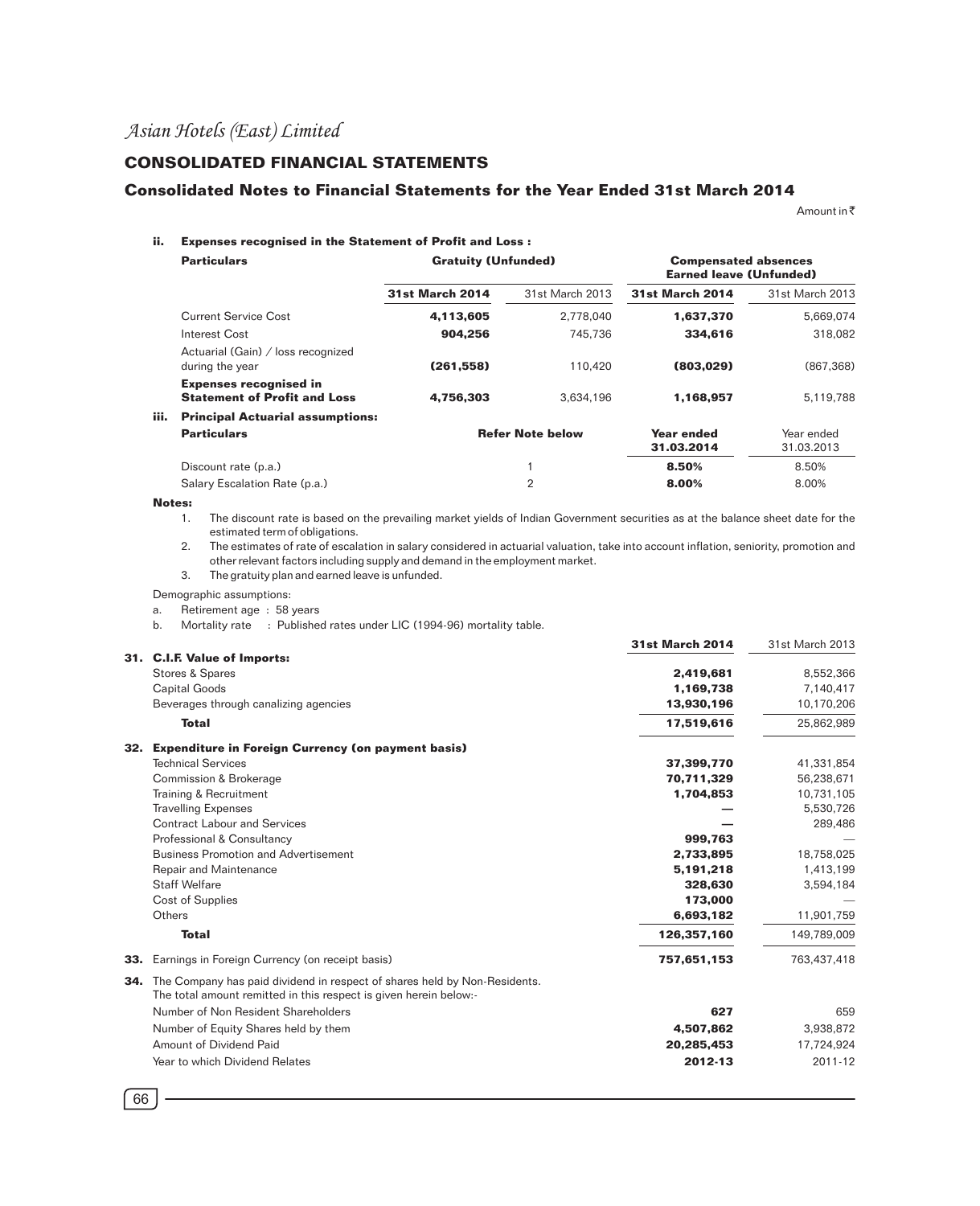## **CONSOLIDATED FINANCIAL STATEMENTS**

### **Consolidated Notes to Financial Statements for the Year Ended 31st March 2014**

| 35. Leases: |  |  |  |
|-------------|--|--|--|

The Company has entered into Operating lease agreements for letting out space. The lease agreements are made for specific period as per agreement. Lease payments received recognized in the Statement of Profit & Loss for the year ended amounted to Rs. 5,238,915/-. The future Payments for operating lease are as follows: **31 St March 2014** 31 Section 2016

|                                                   | 31 st March 2014 | 31st March 2013 |
|---------------------------------------------------|------------------|-----------------|
| Not Later than 1 year                             | 2.184.022        | 1,431,150       |
| Later than one year and not later than five years | 2.338.312        | 1,085,000       |
| Later than five years                             | 1.590.000        |                 |

**36.** As the Group is engaged in only one segment of Hotel Business, the disclosure requirements of Accounting Standard (AS-17) on "Segment Reporting" are not applicable. Further the Group operates only in India, hence additional information under geographical segment is also not applicable.

**37.** The disclosures relating to Micro, Small & Medium Enterprises Development Act, 2006 are as under :-

i. The amount due to Micro and Small Enterprises as defined in "The Micro, Small and Medium Enterprises Development Act, 2006" has been determined to the extent such parties have been identified on the basis of information collected by the management. This has been relied upon by the Auditors.

ii. The disclosures relating to Micro and Small Enterprises are as under :-

|     |                                                                                                                                                                                                                  | <b>31st March 2014</b> | 31st March 2013 |  |
|-----|------------------------------------------------------------------------------------------------------------------------------------------------------------------------------------------------------------------|------------------------|-----------------|--|
|     | The principal amount remaining unpaid to supplier as at the end of the accounting year.                                                                                                                          | 463.615                | 341,453         |  |
|     | The interest due thereon remaining unpaid to Supplier as at the end of the accounting year.                                                                                                                      | <b>NIL</b>             | <b>NIL</b>      |  |
|     | The amount of interest paid in terms of Section 16 alongwith the amount of payment<br>made to the Supplier beyond the appointed day during the year.                                                             | <b>NIL</b>             | <b>NIL</b>      |  |
|     | The amount of interest due and payable for the period of delay in making payment<br>(which have been paid but beyond the appointed day during the year) but without<br>adding interest specified under this Act. | <b>NIL</b>             | <b>NIL</b>      |  |
|     | The amount of interest accrued during the year and remaining unpaid at the end of<br>the accounting year.                                                                                                        | <b>NIL</b>             | <b>NIL</b>      |  |
|     | The amount of further interest due and payable even in the succeeding year, until<br>such date when interest dues as above are actually paid.                                                                    | <b>NIL</b>             | <b>NIL</b>      |  |
| 38. | <b>Contingent Liabilities:</b>                                                                                                                                                                                   |                        |                 |  |
|     | <b>Bank Guarantee</b>                                                                                                                                                                                            | 126,593,275            | 126,593,275     |  |
|     | Letter of Credit issued by IDBI Bank Ltd. in favour of<br>West Bengal Electricity Distribution Company Limited                                                                                                   | 6,000,000              | 6,000,000       |  |
|     | Sales Tax under West Bengal Sales Tax Act, 1994 pertaining to F.Y. 2007-08                                                                                                                                       |                        | 211,767         |  |
|     | Sales Tax under West Bengal Sales Tax Act, 1994 pertaining to F.Y. 2008-09                                                                                                                                       |                        | 528,286         |  |
|     | VAT under West Bengal Value Added Tax Act, 2003 pertaining to F.Y. 2006-07                                                                                                                                       |                        | 2,531,538       |  |
|     | VAT under West Bengal Value Added Tax Act, 2003 pertaining to F.Y. 2008-09                                                                                                                                       |                        | 2,197,722       |  |
|     | Service Tax under the Finance Act, 1994 pertaining to prior to F.Y. 2004-05                                                                                                                                      | 4,374,245              | 4,374,245       |  |
|     | Service Tax under the Finance Act, 1994 pertaining to F.Y. 2003-04 to F.Y. 2006-07                                                                                                                               | 10,217,937             | 10,217,937      |  |
|     | Service Tax under the Finance Act, 1994 pertaining to F.Y. 2007-08 to F.Y. 2009-10                                                                                                                               | 26,753,749             | 26,753,749      |  |
|     | ESIC under the Employees' State Insurance Act, 1948 pertaining to F.Y. 2004-05                                                                                                                                   | 2,180,235              | 2,180,235       |  |
|     | ESIC under the Employees' State Insurance Act, 1948 pertaining to F.Y. 2007-08                                                                                                                                   |                        | 243,659         |  |
|     | States Consumer Disputes Redressal Commission                                                                                                                                                                    |                        | 9,800,000       |  |
|     | <b>Commitments</b>                                                                                                                                                                                               |                        |                 |  |
|     | Export Obligation in respect of EPCG Licenses                                                                                                                                                                    | 1,037,047,479          | 1,037,047,479   |  |
| 39. | <b>Payment to Auditors</b>                                                                                                                                                                                       |                        |                 |  |
|     | <b>Statutory Audit Fees</b>                                                                                                                                                                                      | 850,562                | 688,962         |  |
|     | <b>Tax Audit Fees</b>                                                                                                                                                                                            | 200,000                | 190,800         |  |
|     | Fees for other services                                                                                                                                                                                          | 97.170                 | 52,261          |  |
|     | Reimbursement of Expenses                                                                                                                                                                                        | 81,174                 | 108,375         |  |
|     |                                                                                                                                                                                                                  |                        |                 |  |

Amount in  $\bar{\tau}$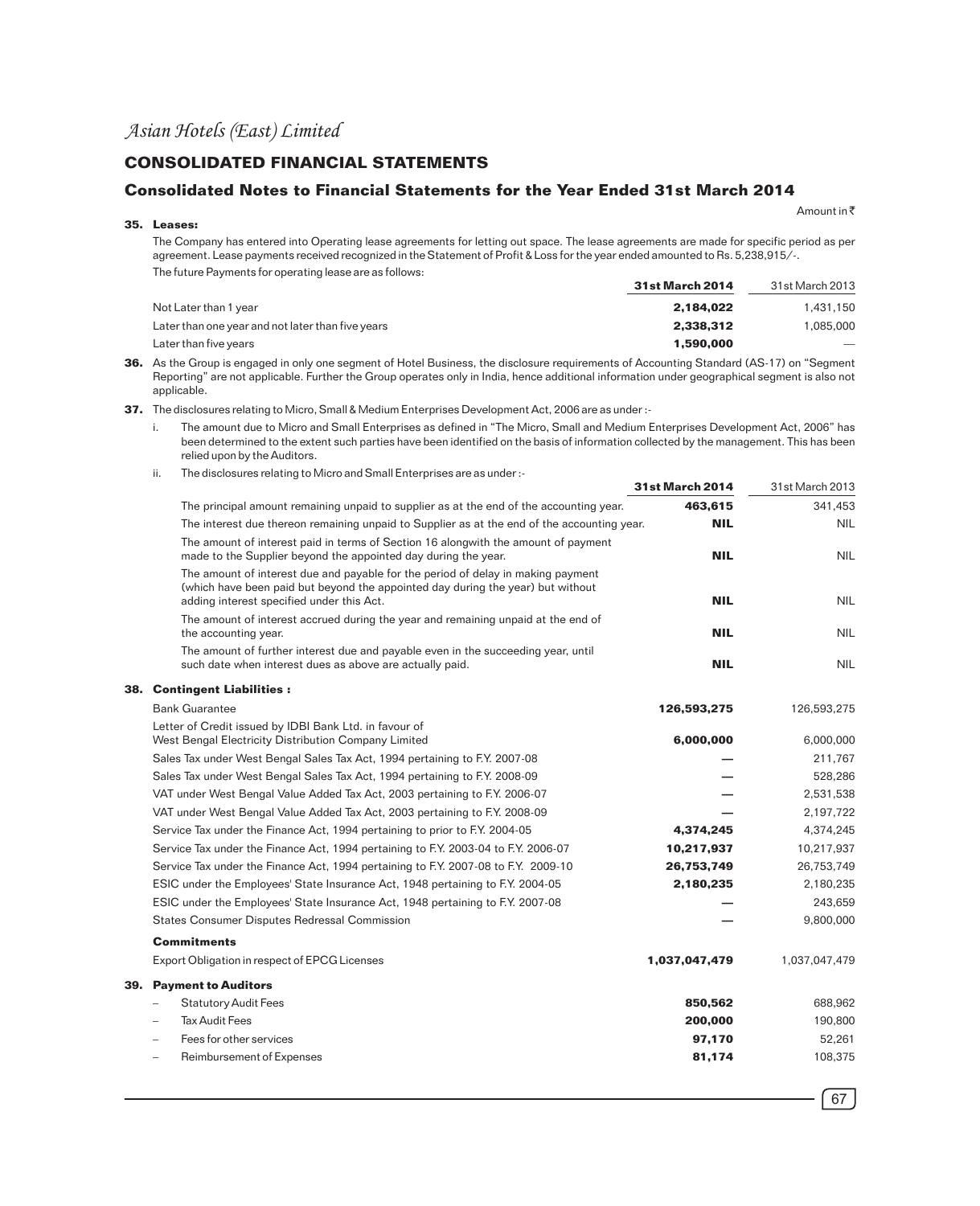### **CONSOLIDATED FINANCIAL STATEMENTS**

### **Consolidated Notes to Financial Statements for the Year Ended 31st March 2014**

40. As on date, the Company holds 91,652 Equity shares of ₹10 each of its subsidiaries, Regency Convention Centre and Hotels Limited (RCC), representing 58.99% of the paid up capital of RCC. Apart from the above, the Company had also made an advance of ₹33,448,275 for acquiring further shares of RCC from their existing shareholders and paid advances to Regency Convention Centre and Hotels Limited amounting to  $\bar{z}$ 11,569,474 up to the Balance Sheet date which has been disclosed as Short Term Loans and Advances.

The principal assets of Regency Convention Centre and Hotels Limited comprise of an interest in a parcel of land at Mumbai, such interest being the subject matter of dispute pending in the Bombay High Court. However Regency Convention Centre and Hotels Limited, as per opinion obtained, has a reasonable chance of winning the ongoing legal dispute. Such assets form part of the Company's undertaking at book values. Meanwhile the authorities have offered alternate land and negotiations on commercial terms are in progress. Consequently in view of the above, no impairment is considered necessary.

As per the terms of agreement with the Regency Convention Centre and Hotels Limited and its shareholders, the Company has to make additional payment for acquiring the balance shares of Regency Convention Centre and Hotels Limited, the amount of which is unascertainable and dependent on the outcome of the dispute pending in the Bombay High Court.

- **41.** The Company has extended the date of redemption of 43,00,000 12% Cumulative Redeemable Preference Shares of Robust Hotels Private Limited to July 5, 2016 unless mutually agreed upon for further rollover.
- **42.** During the year Robust Hotels Private Limited (Subsidiary Company) has incurred loss of Rs. 5088.76 Lacs. The loss is mainly attributable to the long gestation period of Robust Hotels Private Limited due to its size and scale and the Company is hopeful of improvement in the consolidated results in coming years.
- **43.** The Consolidated accounts for the year 2012-13 includes the financials of Robust Hotels Private Limited, the owner of Hyatt Regency Chennai for part of the year, as it has become subsidiary of GJS Hotels Limited, a wholly owned subsidiary of the Company w.ef. 26th July 2012. As a result, the consolidated accounts for the year 2013-14 are not comparable with the year 2012-13.
- **44.** The leasehold land upon which Hotel Hyatt Regency Kolkata is situated has been registered in the name of the Company.
- **45.** In accordance with the Accounting Standard on " Related Party Disclosures" (AS-18), the disclosures in respect of Related Parties and transactions with them are as follows: -

#### **Related Party Disclosures**

- **(i) List of Related Parties**
	- (a) Subsidiaries :

GJS Hotels Limited Regency Convention Centre and Hotels Limited Robust Hotels Private Limited (Subsidiary of GJS Hotels Limited)

- (b) Key Management Personnel :
	- (i) Mr. Umesh Saraf (iii) Mr. A Srinivasan
- - (ii) Mr. Arun Kumar Saraf (iv) Mr. Amit Saraf (resigned w.e.f. 24.08.2013)
- (c) Entities over which directors or their relatives can exercise significant influence/control :
	-
	-
	-
	-
	-
	-
	- (vii) Yak & Yeti Hotels Limited, Nepal (xvii) Samra Importex Private Limited
	- (viii) Taragaon Regency Hotels Limited, Nepal (xviii)Forex Finance Private Limited
	-
	-
- (i) Nepal Travel Agency Pvt. Ltd. (xi) Sara Hospitality Limited, Hong Kong
- (ii) Unison Hotels Private Limited (xii) Juniper Investments Limited
- (iii) Vedic Hotels Limited (xiii) Chartered Hotels Private Limited
- (iv) Unison Power Limited (xiv) Blue Energy Private Limited
- (v) Unison Hotels South Private Limited (xv) Footsteps of Buddha Hotels Private Limited
- (vi) Juniper Hotels Private Limited (xvi) Sara International Limited, Hong Kong
	-
	-
- (ix) Saraf Investments Limited, Mauritius (xix) Saraf Hotels Limited, Mauritius
- (x) Saraf Industries Limited, Mauritius (xx) Chartered Hampi Hotels Private Limited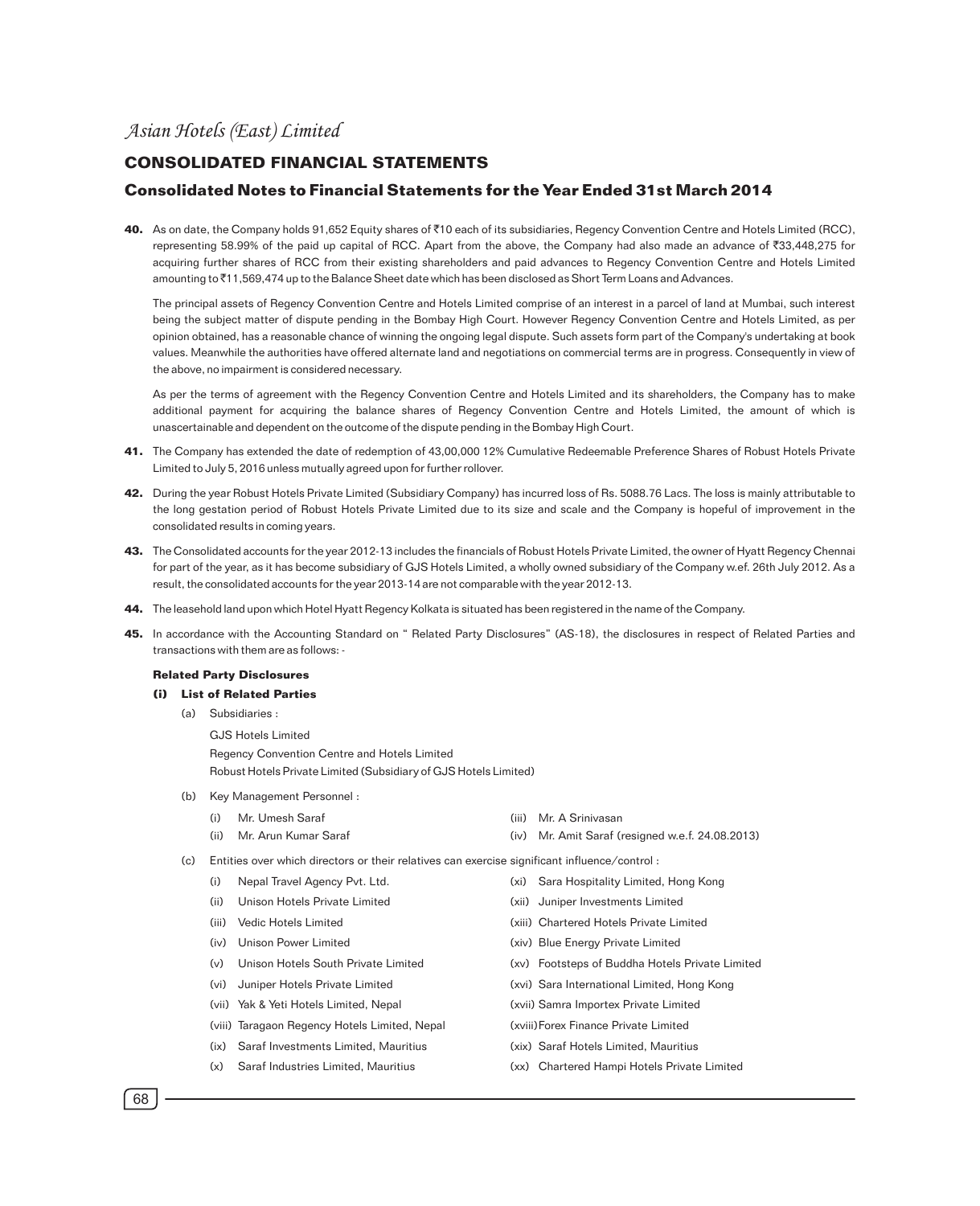## **CONSOLIDATED FINANCIAL STATEMENTS**

### **Consolidated Notes to Financial Statements for the Year Ended 31st March 2014**

|  | (ii) Details of Transactions with Related Parties during the year : |  |  |  |
|--|---------------------------------------------------------------------|--|--|--|
|  |                                                                     |  |  |  |

| <b>Transactions</b>                                        | <b>Key Management Personnel</b> |            | <b>Entities Controlled by</b><br><b>Directors or their Relatives</b> |            | <b>Total</b> |            |
|------------------------------------------------------------|---------------------------------|------------|----------------------------------------------------------------------|------------|--------------|------------|
| during the year                                            | 2013-14                         | 2012-13    | 2013-14                                                              | 2012-13    | 2013-14      | 2012-13    |
| <b>Dividend Paid</b>                                       |                                 |            |                                                                      |            |              |            |
| Forex Finance Private Limited                              |                                 |            | 14,071,824                                                           | 14,071,824 | 14,071,824   | 14,071,824 |
| Saraf Industries Limited                                   |                                 |            | 16,337,835                                                           | 16,337,835 | 16,337,835   | 16,337,835 |
| Radhe Shyam Saraf                                          | 2,573,685                       |            |                                                                      |            | 2,573,685    |            |
| <b>Scrap Sales</b>                                         |                                 |            |                                                                      |            |              |            |
| Chartered Hotels Private Limited                           |                                 |            | 12,366                                                               | 121.165    | 12,366       | 121,165    |
| <b>Services Availed during the Year</b>                    |                                 |            |                                                                      |            |              |            |
| Nepal Travel Agency Pvt. Ltd.                              |                                 |            |                                                                      | 117,960    |              | 117,960    |
| <b>Expenses Incurred including</b><br><b>Reimbursement</b> |                                 |            |                                                                      |            |              |            |
| Unison Hotels Private Limited                              |                                 |            | 333.010                                                              | 146.333    | 333.010      | 146,333    |
| <b>Chartered Hotels Private Limited</b>                    |                                 |            | 149.036                                                              | 1,557,614  | 149.036      | 1,557,614  |
| Chartered Hampi Hotels Pvt. Ltd.                           |                                 |            | 79,073                                                               |            | 79,073       |            |
| Juniper Hotels Private Limited                             |                                 |            | 328,309                                                              | 17,031     | 328,309      | 17,031     |
| Triumph Realty Private Limited                             |                                 |            |                                                                      | 198,748    |              | 198,748    |
| <b>Loans and Advance Taken</b>                             |                                 |            |                                                                      |            |              |            |
| Juniper Hotels Private Limited                             |                                 |            |                                                                      | 1,500,000  |              | 1,500,000  |
| <b>Managerial Remuneration</b>                             |                                 |            |                                                                      |            |              |            |
| Umesh Saraf                                                | 12,931,000                      | 14,203,455 |                                                                      |            | 12,931,000   | 14,203,455 |
| Arun Kr. Saraf                                             | 12,931,000                      | 15,653,455 |                                                                      |            | 12,931,000   | 15,653,455 |
| A Srinivasan                                               | 4,970,087                       | 4,361,004  |                                                                      |            | 4,970,087    | 4,361,004  |

| <b>Closing Balance</b><br>as on 31st March, 2014                           |         | <b>Key Management Personnel</b> | <b>Entities Controlled by</b><br><b>Directors or their Relatives</b> |               | <b>Total</b>  |               |
|----------------------------------------------------------------------------|---------|---------------------------------|----------------------------------------------------------------------|---------------|---------------|---------------|
|                                                                            | 2013-14 | 2012-13                         | 2013-14                                                              | 2012-13       | 2013-14       | 2012-13       |
| <b>Account Payables</b>                                                    |         |                                 |                                                                      |               |               |               |
| Umesh Saraf                                                                |         | 1,819,455                       |                                                                      |               |               | 1,819,455     |
| Arun Kr. Saraf                                                             |         | 3,269,455                       |                                                                      |               |               | 3,269,455     |
| <b>Loans &amp; Advances given to</b>                                       |         |                                 |                                                                      |               |               |               |
| Forex Finance Private Limited                                              | –       |                                 | 532,000,000                                                          | 532,000,000   | 532,000,000   | 532,000,000   |
| <b>Chartered Hotels Private Limited</b>                                    |         |                                 | 210,947                                                              | 210,947       | 210,947       | 210,947       |
| <b>Corporate Gurantee given by in</b><br>favour of Robust Hotels Pyt. Ltd. |         |                                 |                                                                      |               |               |               |
| Forex Finance Private Limited                                              |         |                                 | 1,500,000,000                                                        | 3,450,000,000 | 1,500,000,000 | 3,450,000,000 |
| <b>Trade Payables</b>                                                      |         |                                 |                                                                      |               |               |               |
| Chartered Hampi Hotels Pvt. Ltd.                                           |         |                                 | 9,529                                                                |               | 9,529         |               |
| <b>Other Payables</b>                                                      |         |                                 |                                                                      |               |               |               |
| <b>Chartered Hotels Private Limited</b>                                    |         |                                 | 270,386                                                              | 784,752       | 270,386       | 784,752       |
| Unison Hotels Private Limited                                              |         |                                 | 326,415                                                              | 428,502       | 326,415       | 428,502       |

**46.** In the opinion of the Board all the assets of the Company have a value on realization in ordinary course of business atleast equal to the amount at which they are stated. Therefore, the Company has not recognised any loss on impairment in respect of any of the assets of the Company. In respect of subsidiaries, such decision is based on the audited accounts of the subsidiaries.

Amount in  $\bar{z}$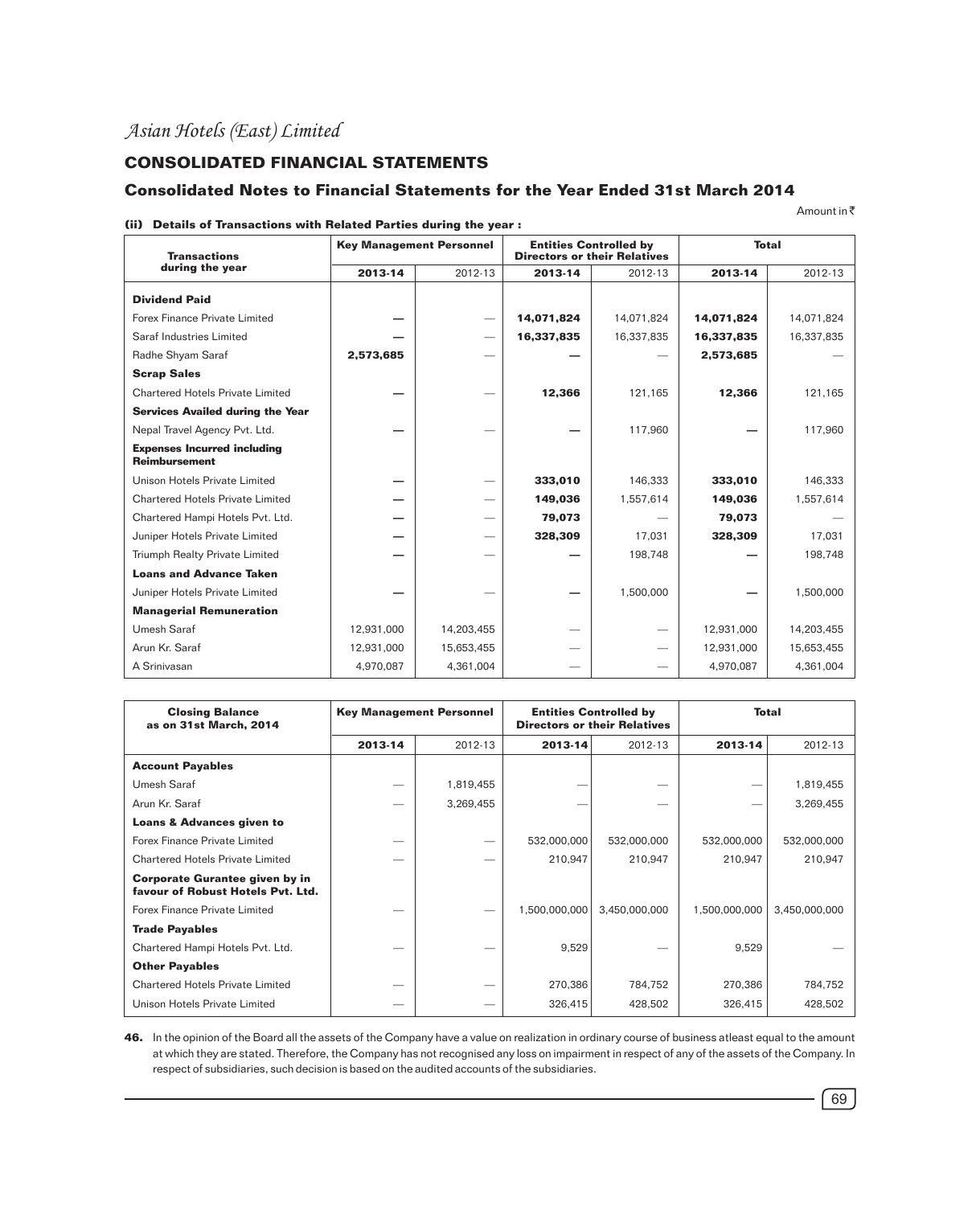## **CONSOLIDATED FINANCIAL STATEMENTS**

### **Consolidated Notes to Financial Statements for the Year Ended 31st March 2014**

- **47.** The Board of Directors of the Company at their meeting held on 26th November 2012 and 23rd May 2013 and in consideration of SEBI Circular Nos. CIR/CFD/DIL/5/2013 and CIR/CFD/DIL/8/2013 dated 4th February 2013 and 21st May 2013 respectively, approved the amalgamation of Forex Finance Private Limited, Promoter Body Corporate with the Company w.e.f. 1st April 2012 (appointed date). Post amalgamation, Robust Hotels Private Limited, owner of Hyatt Regency Chennai, will be a wholly owned subsidiary of the Company; partially by having direct holding and balance through GJS Hotels Limited (wholly owned subsidiary of the Company). The Company is in the process of obtaining regulatory approvals for the amalgamation.
- **48.** Previous Year figures have been regrouped / reclassified, wherever necessary to confirm to current year's classification.
- **49.** There is no other additional material information required to be disclosed pursuant to the provisions of the Companies Act, 1956, Schedule VI to the Companies Act, 1956, Companies (Accounting Standards) Rules, 2006 and other material applicable enactments, circulars, orders, notifications etc.

For **S. S. Kothari Mehta & Co.** Chartered Accountants Firm Registration No.: 000756N

**K K Tulshan** Partner Membership No. 085033

Date : 22nd May 2014 **Vice President - Corporate Finance** Chief Legal Officer & Company Secretary

As per our report of even date For and on behalf of the Board of Directors For and on behalf of the Board of Directors

Arun K Saraf **Joint Managing Director Umesh Saraf** Joint Managing Director **A. C. Chakrabortti** Director **Rama Shankar Jhawar** Director **Padam Kumar Khaitan** Director **Ramesh Kumar Chokhani** Director

Place : Kolkata **Bimal K Jhunjhunwala Saumen Chattopadhyay**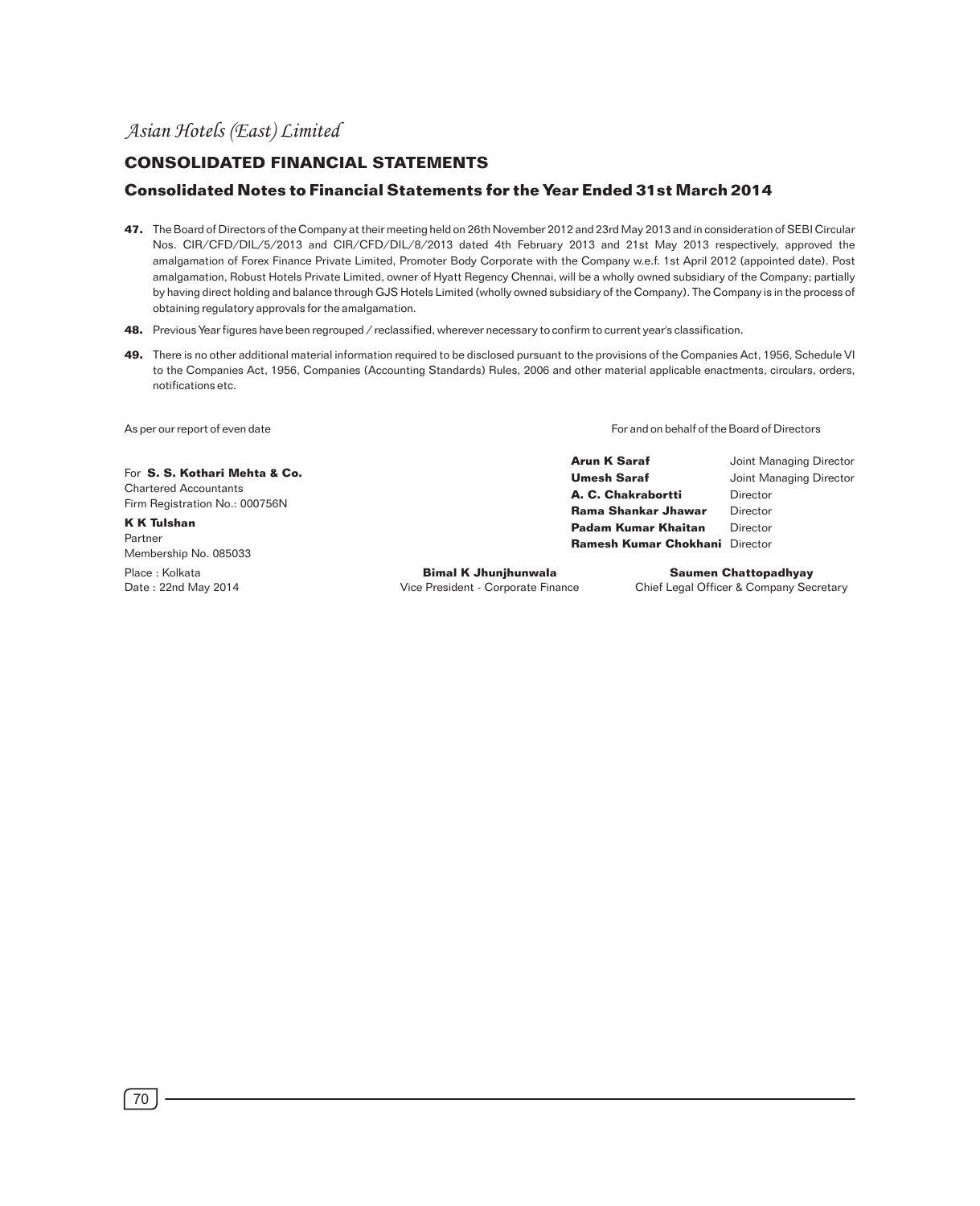*Asian Hotels (East) Limited*

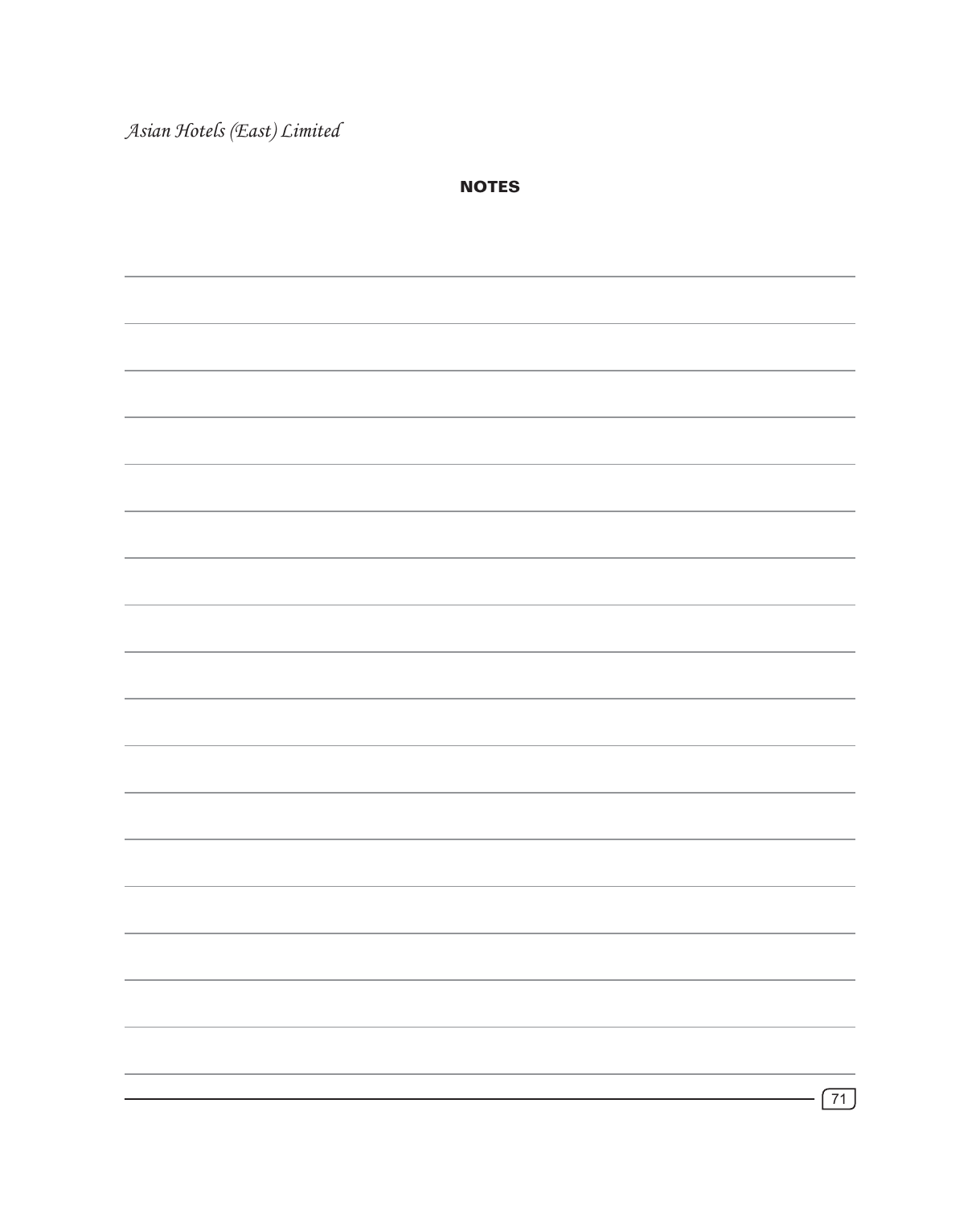

 $\boxed{72}$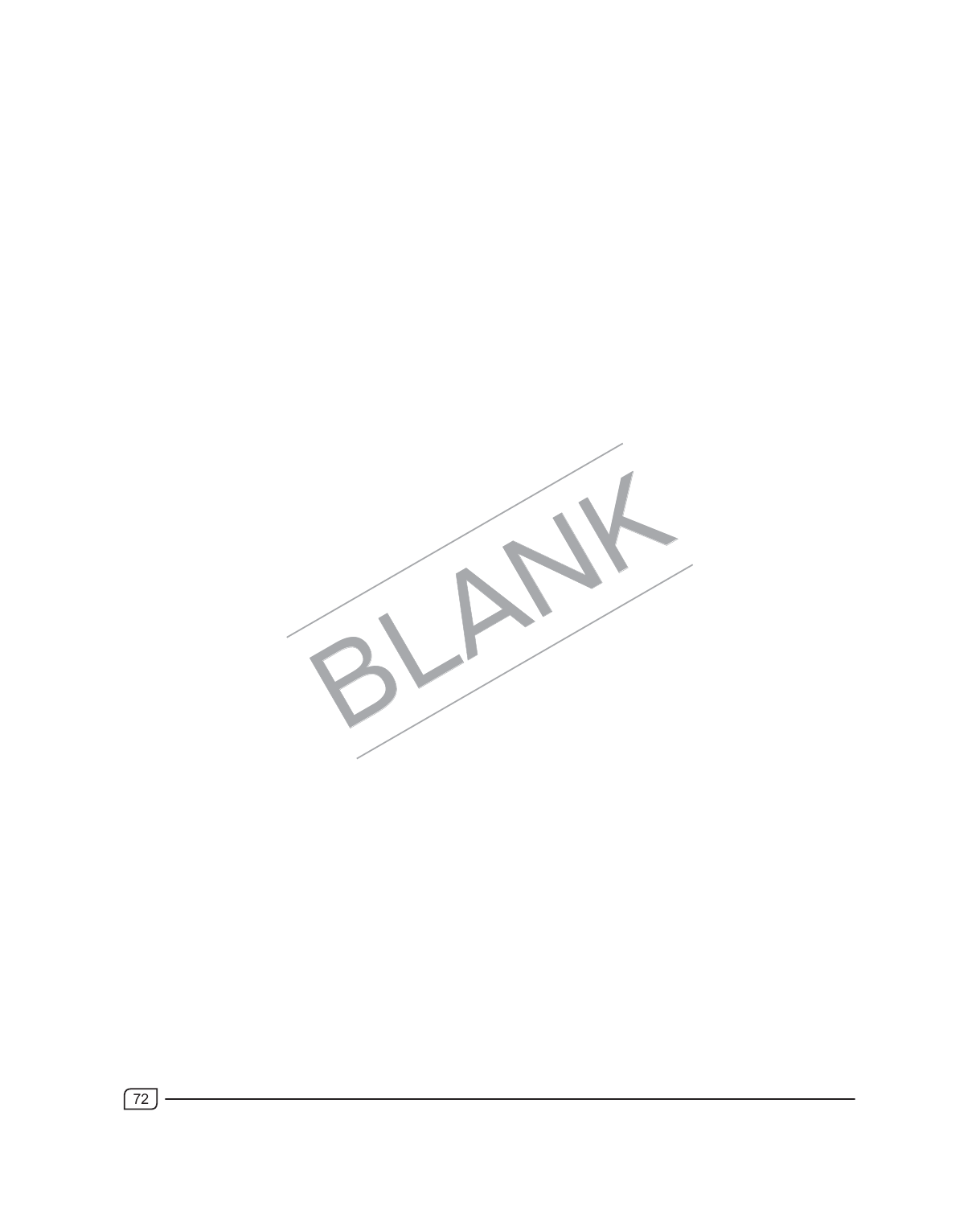







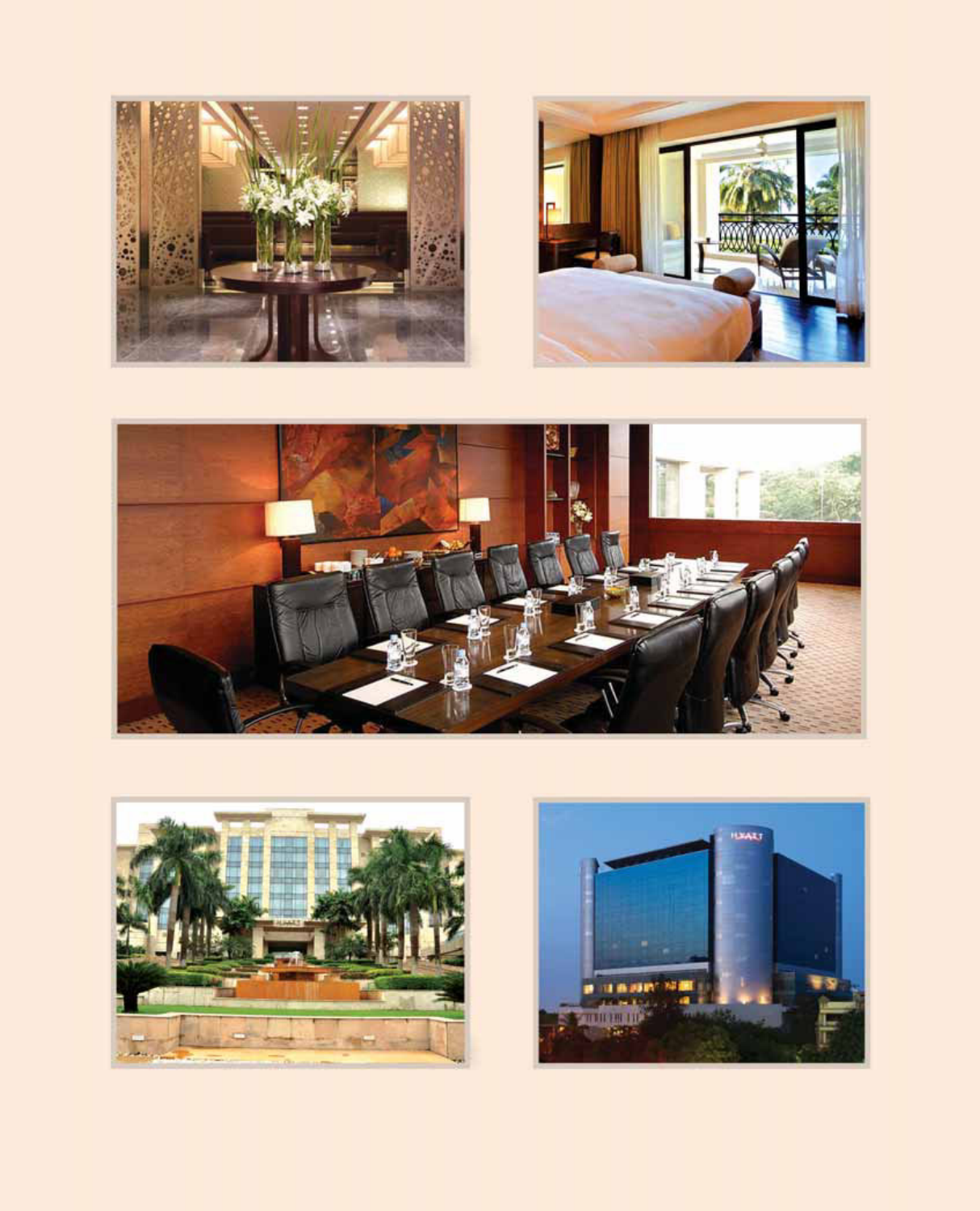## Asian Hotels (East) Limited

Registered Office: Hyatt Regency Kolkata, JA - 1, Sector - III, Salt Lake City, Kolkata - 700 098, West Bengal, India